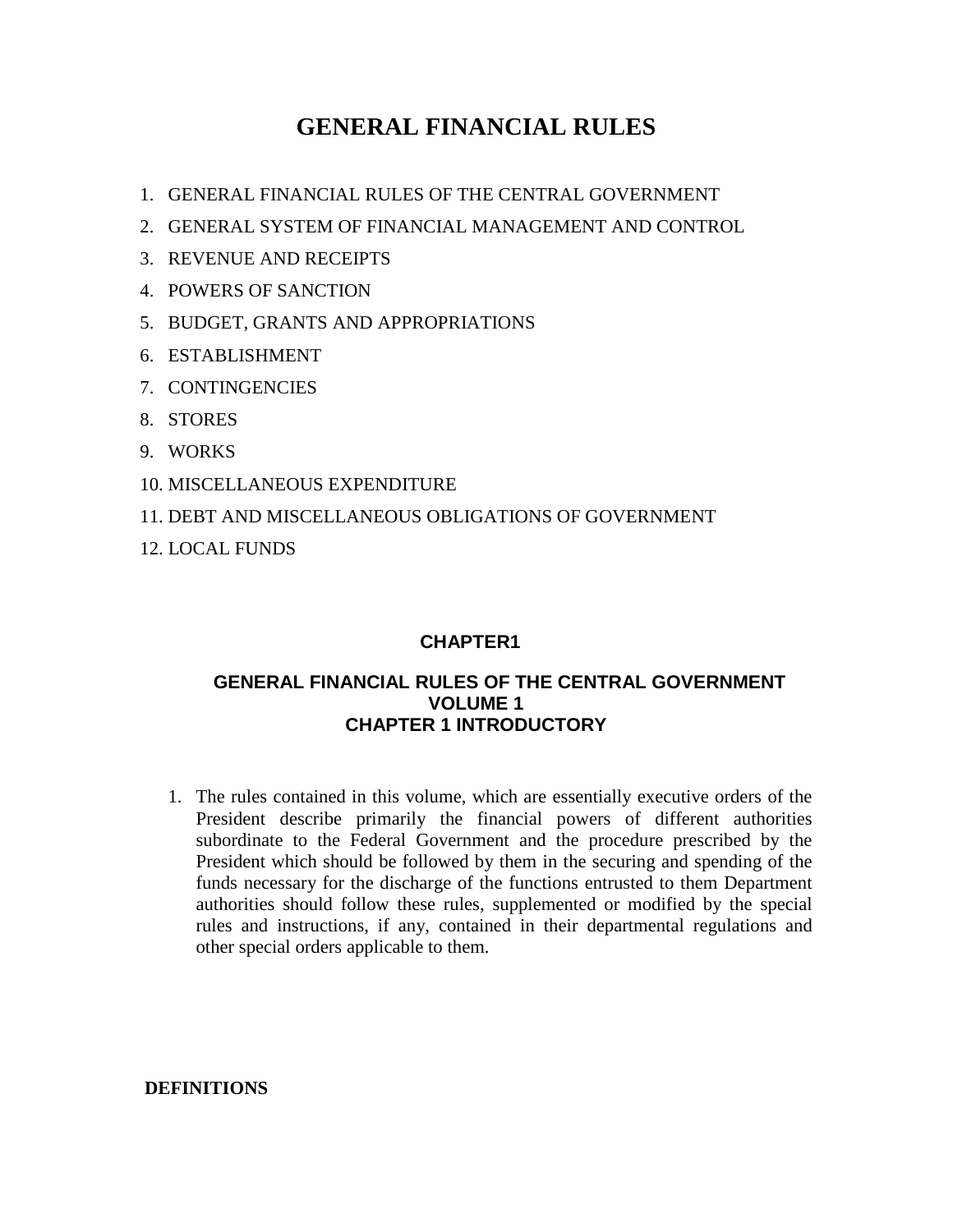- 2. Unless there be anything repugnant in the subject or context, the terms defined in this chapter are used in these rules in the sense hereby explained
	- i. Accountant-General means the head of an office of accounts and audit or of accounts who keeps the accounts of the Federal Government.
	- ii. Appropriation means the assignment to meet specified expenditure of funds at the disposal of the assigning authority.
	- iii. Auditor General means the Auditor General of Pakistan.
	- iv. The Bank means the State Bank of Pakistan or any office or agency of the State Bank of Pakistan and includes any branch of the National Bank of Pakistan acting as the agent of the State Bank of Pakistan in accordance with the provisions of the State Bank of Pakistan Act 1956.
	- v. Competent Authority means Government or any other authority to which the relevant powers may be delegated by Government.
	- vi. The Constitution means the Constitution of the Islamic Republic of Pakistan.
	- vii. Controlling Officer means a head of a department or other departmental officer who is entrusted with the responsibility of controlling the incurring of expenditure and or the collection of revenue by the authorities subordinate to the department.
	- viii. Federal Consolidated Fund Public Account.
	- 1. All revenues received by the Federal Government all loans raised by that Government an all money received by it in repayment of any loan shall from part of a consolidated fund to be known as the Federal Consolidated Fund.
	- 2. All other money
		- a. Received by or on behalf of the Federal Government; or
		- b. Received by or deposited with the Supreme Court or any other court established under the authority of the Federation;

Shall be credited to the Public Account of the Federation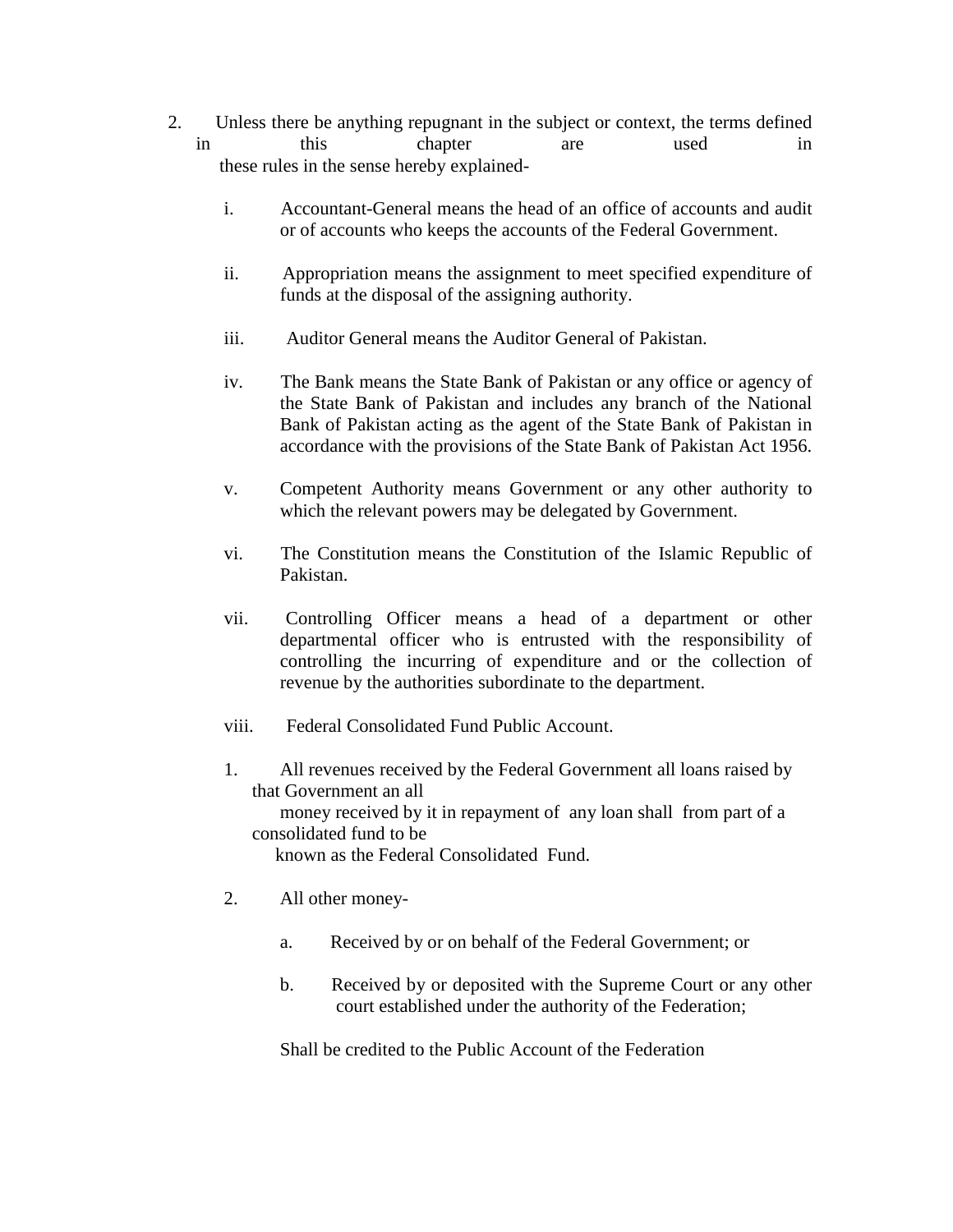**Note:-** The custody of the Federal Consolidated Fund, the payment of money into that Fund, the withdrawal of moneys there from, the custody of other moneys received by or on behalf of the Federal Government their payment onto and withdrawal from the Public Account of the Federation and all matters connected with or ancillary to the matters aforesaid shall be and includes the Financial Advisers attached to the Ministries Divisions and such other authorities in which the powers of the Ministry of Finance are vested by the President.

- ix Ministry of Finance means the Ministry of Finance of the Federal Government and includes the Financial Advisers attached to the Ministries Divisions and such other authorities in which the powers of the Ministry of Finance are vested by the President.
- x Financial Year means the year beginning on the  $1<sup>st</sup>$  of July and ending on the  $30<sup>th</sup>$  of June Following.
- xi. Government means the Federal Government.
- xii. Head of Department.
	- 1. means any authority declared to be such with reference to Rule 210 of the Supplementary Rules if the declaration is made in general terms and not with reference to certain specified rules only and
	- 2. Includes any other officer declared to be such by the competent authority
- xiii. Nonrecurring expenditure means expenditure sanctioned as a lump sum charge whether the money be paid as a lump sum or by installments.
- xiv. President means the President of Pakistan.
- xv. Primary unit of appropriation means a lump sum of money placed by the President at the disposal of a subordinate authority by the method prescribed in rules 5 to 7 of the Book of Financial Powers vide Appendix 3.
- xvi. Public works means civil works and irrigation navigation embankment and drainage works.
- xvii. Public Works Department means the Department of Federal Government in administrative charge of public works.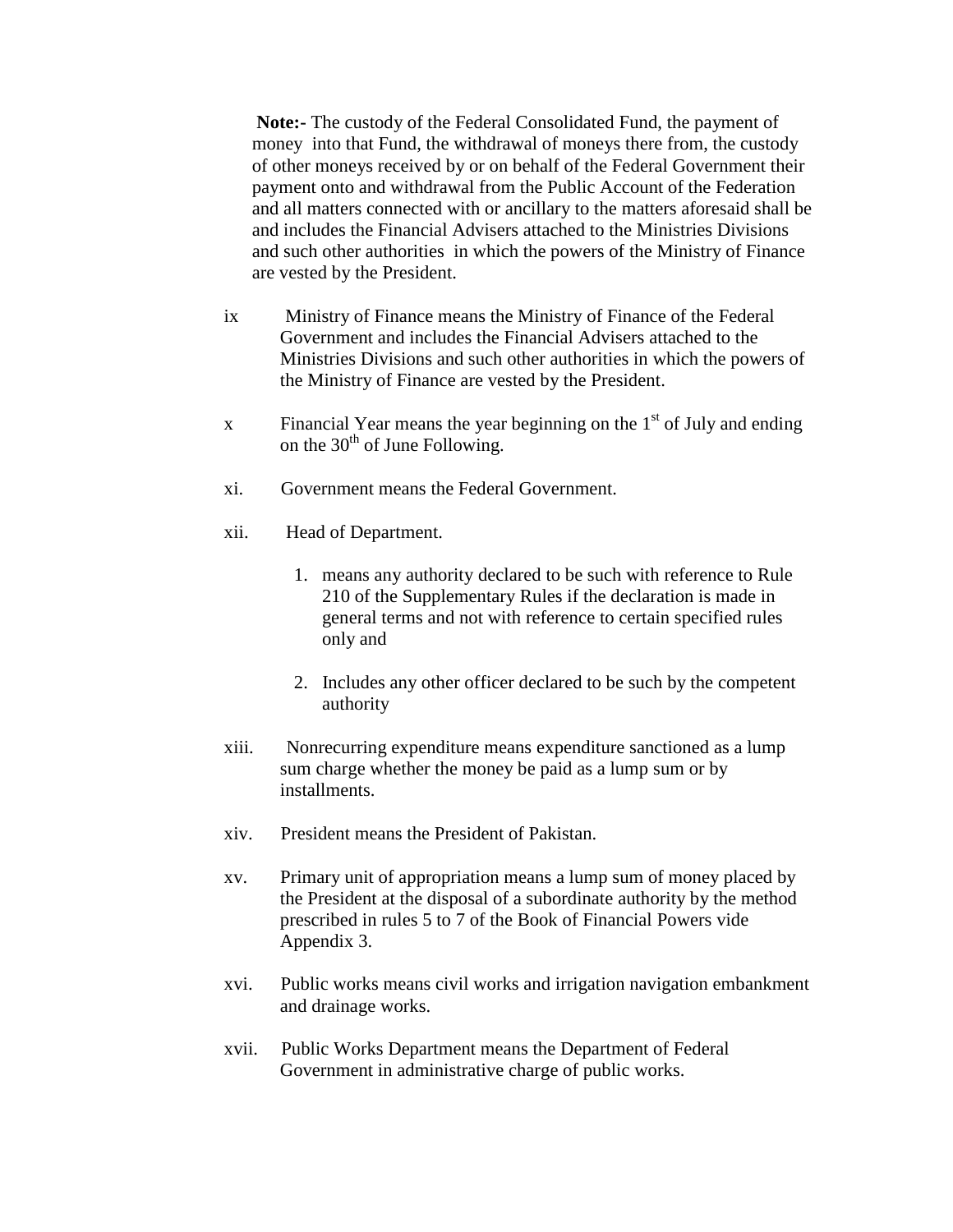- xviii. Re-appropriation means the transfer of funds from one unit of appropriation to another such unit.
- xix. Recurring expenditure means all expenditure which is not nonrecurring.
- xx. Subordinate authority means a Department of the Federal Government or any authority subordinate to or acting as Agent to the President.
- xxi. Treasury Rules means the Treasury Rules of the Federal Government.
- 3 Heads of departments have been authorized to declare any gazette officers subordinate to them to be the head of an office for the purpose of these and other financial rules of Government.

### **CHAPTER 2**

### **GENERAL SYSTEM OF FINANCIAL MANAGEMENT AND CONTROL I-RECEIPT OF MONEY**

### **GENERAL**

All transactions to which any officer of Government is a party in his official capacity must be brought to account without delay.

- 5. Moneys received as dues of Government or for deposit in the custody of Government should be credited into the Public Account in accordance with the Treasury Rules.
- 6. If a Government officer receives in his official capacity moneys which are not Government dues or the deposit of which in the custody of Government has not been authorized by Government he must open as account with a bank for their deposit Such accounts may be opened without special sanction with a branch of the State Bank of Pakistan or the National Bank of Pakistan acting as an Agent of the State Bank of Pakistan or with a Post Office Savings Bank The prior approval of Government is required to their deposit in any other bank The Government officer receiving such moneys is personally responsible of seeing that they are disbursed in strict conformity with the rules regulations or orders governing the fund to which the money appertain that a precise record of all the transactions is kept in a form complying with the regulations of the fund concerned and that the accounts are subjected to proper audit checks.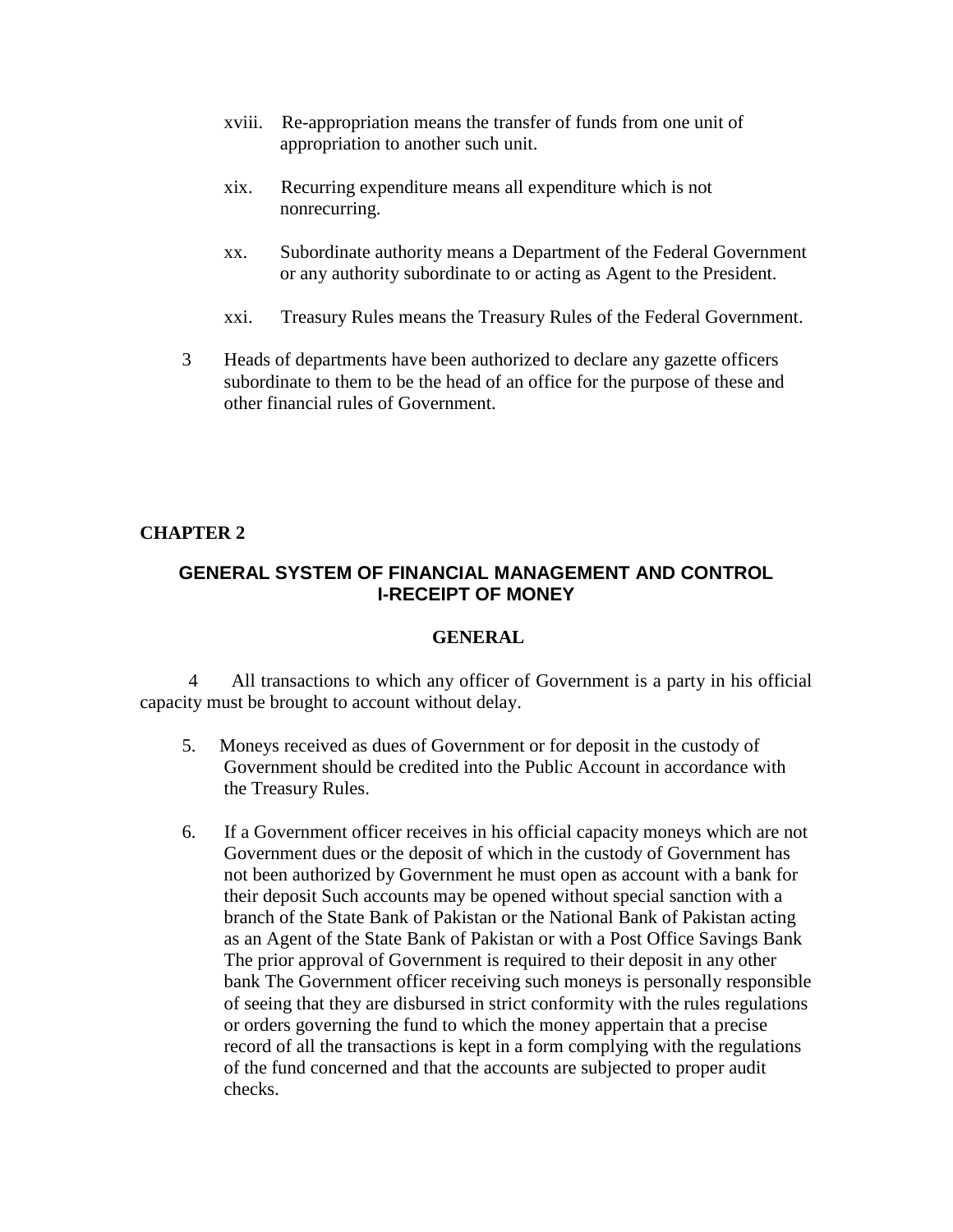### **WITHDRAWAL OF MONEYS FROM THE PUBLIC ACCOUNT**

7. Unless otherwise expressly authorized by any law or rule or order having the force of law moneys may not be removed from the Public Account for investment or deposit elsewhere without the consent of the Ministry of Finance.

### **ASSESSMENT COLLECTION AND CHECK OF REVENUES**

8 Subject to such general or specific instruction as may be issued by Government in this behalf it is the duty of the Revenue or Administrative Department concerned to see that the dues of Government are correctly and promptly assessed collected and paid into the treasury Detailed instructions on the subject are contained in Chapter3.

### **II-EXPENDITURE AND PAYMENT OF MONEYS**

### **ESSENTIAL CONDITIONS GOVERNING EXPENDITURE FROM PUBLIC FUNDS**

9 As a general rule no authority may incur any expenditure or enter into any liability involving expenditure from public funds until the expenditure has been sanctioned buy general or special orders of the President or by an authority to which power has been duly delegated in this behalf and the expenditure has been provided for in the authorized grants and appropriations for the year.

### **STANDARDS OF FINANCIAL PROPRIETY**

- 10 Every officer incurring or authorizing expenditure from public funds should be guided by high standards of financial propriety Among the principles on which emphasis is generally laid are the following.
	- i. Every public officer is expected to exercise the same vigilance in respect of expenditure incurred from public moneys as a person of ordinary prudence would exercise in respect of expenditure of his own money.
	- ii. The expenditure should not be prima facie more than the occasion demands.
	- iii. No authority should exercise its powers of sanctioning expenditure to pass an order which will be directly or indirectly to its own advantage.
	- iv. Public moneys should not be utilized for the benefit of a particular person or section of the community unless.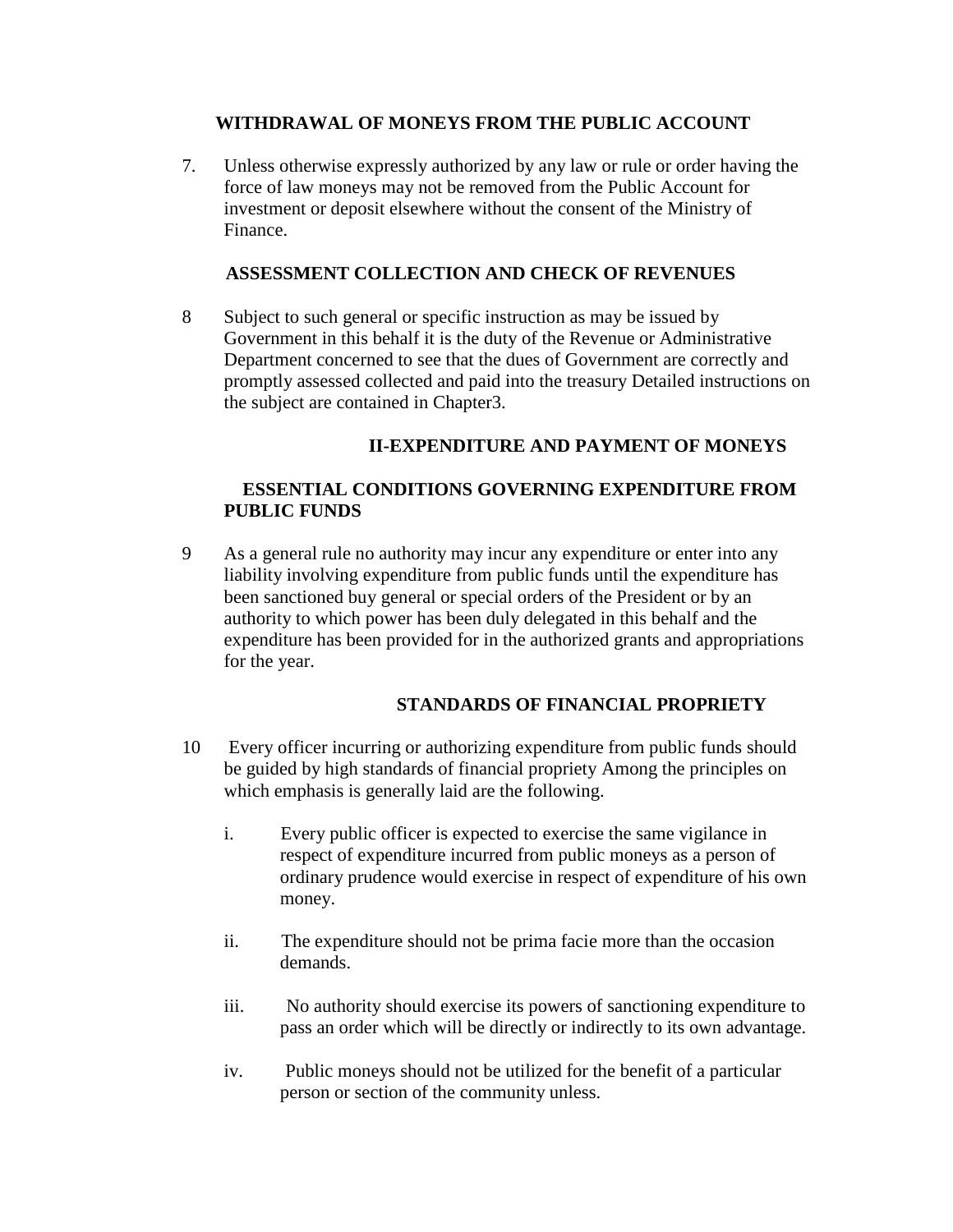- 1. the amount of expenditure involved is insignificant or
- 2. a claim for the amount could be enforced in a court of law or
- 3. the expenditure is in pursuance of a recognized policy or custom

 v. The amount of allowances granted to meet expenditure of a particular type should be so regulated

 that the allowances are not on the whole a source of profit to the recipients.

### **CONTROL OF EXPENDITURE**

- 11 Each head of a department is responsible for enforcing financial order and strict economy at every step He is responsible for observance of all relevant financial rules and regulations both by his own office and by subordinate disbursing officers.
- 12 A controlling officer must see not only that the total expenditure is kept within the limits of the authorized appropriation but also that the funds allotted to spending units are expended in the public interest and upon objects for which the money was provided In order to maintain a proper control he should arrange to be kept informed not only of what has actually been spent from an appropriation but also what commitments and liabilities have been and will be incurred against it He must be in a position to assume before Government and the Public Accounts Committee if necessary complete responsibility for departmental expenditures and to explain or justify any instance of excess or financial irregularity that may be brought to notice as a result of audit security or otherwise.

### **INTERNAL CHECK AGAINST IRREGULARITIES WASTE AND FRAUD**

13 In the discharge of his ultimate responsibilities for the administration of an appropriation or part of an appropriation placed at his disposal every Controlling officer must satisfy himself not only that adequate provisions exist within the departmental organization for systematic internal checks calculated to prevent and detect errors and irregularities in the financial proceedings of its subordinate officers and to guard against waste and loss of public money and stores but also that the prescribed checks are effectively applied For this purpose each Head of the Department will get the account of his office and those of the subordinate disbursing officers if any inspected at least once in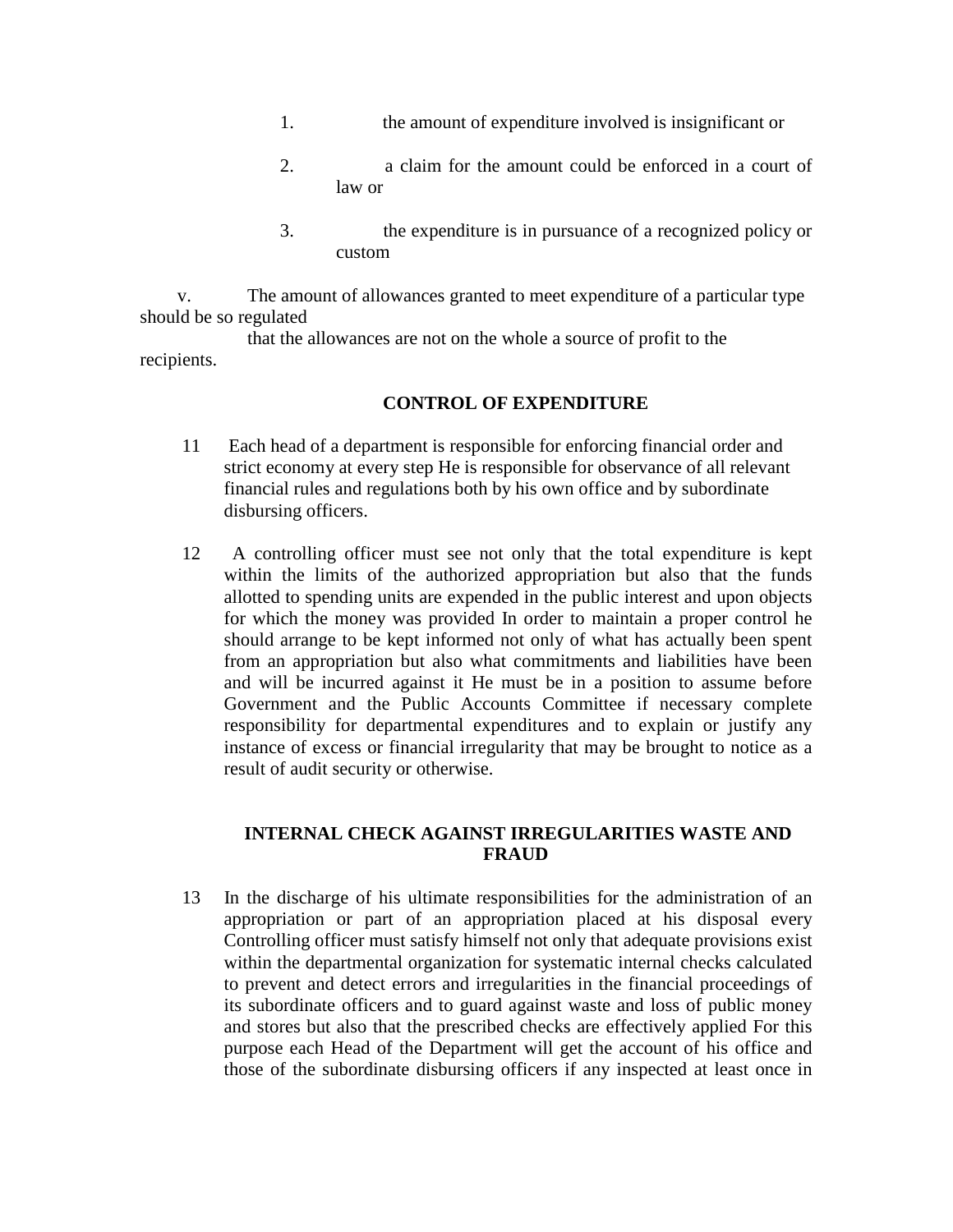every financial year by a Senior Officer not connected with the account matters to see whether;

- i. Rules on handling and custody of cash are properly understood and applied.
- ii. Effective system of internal check exists for securing regularity and propriety in the various transactions including receipt and issue of stores etc if any and .
- iii. Satisfactory arrangement exists for systematic and proper maintenance of Account Books and other ancillary records concerned with the Initial Accounts.

The results of these inspections should be incorporated in the form of an inspection report cop of which should be endorsed to Audit The head of the Department should after his scrutiny of the report communicate to Audit a copy of his remarks thereon and any orders issued in that connection.

**Note** The term Senior Officer should be taken to mean that the officer who inspects the accounts should be higher in status than the officer who maintains or prepares the accounts It has necessarily to b left to the discretion of the competent authority to appoint such an officer for the inspection of the accounts as could give him an independent report of the state of accounts records etc proposed to be subjected to review In exercising his discretion in the matter the competent authority would no doubt ensure that the contemplated inspection is entrusted to a senior Class 1 Officer who has had sufficient background of the Financial Rules and order and could vary out the check satisfactorily.

### **DELAYS IN PAYMENT**

14 Delay in the payment of money indisputably due by Government is contrary to all rules and budgetary principles and should be avoided vide also paras105 and 106.

### **III DUES AS REGARDS ACCOUNTS V MAINTENANCE OF ACCOUNTS**

15 Every one whose duty it is to prepare and render any accounts or returns in respect of public money or stores is personally responsible for their completeness and strict accuracy and their dispatch within the prescribed date.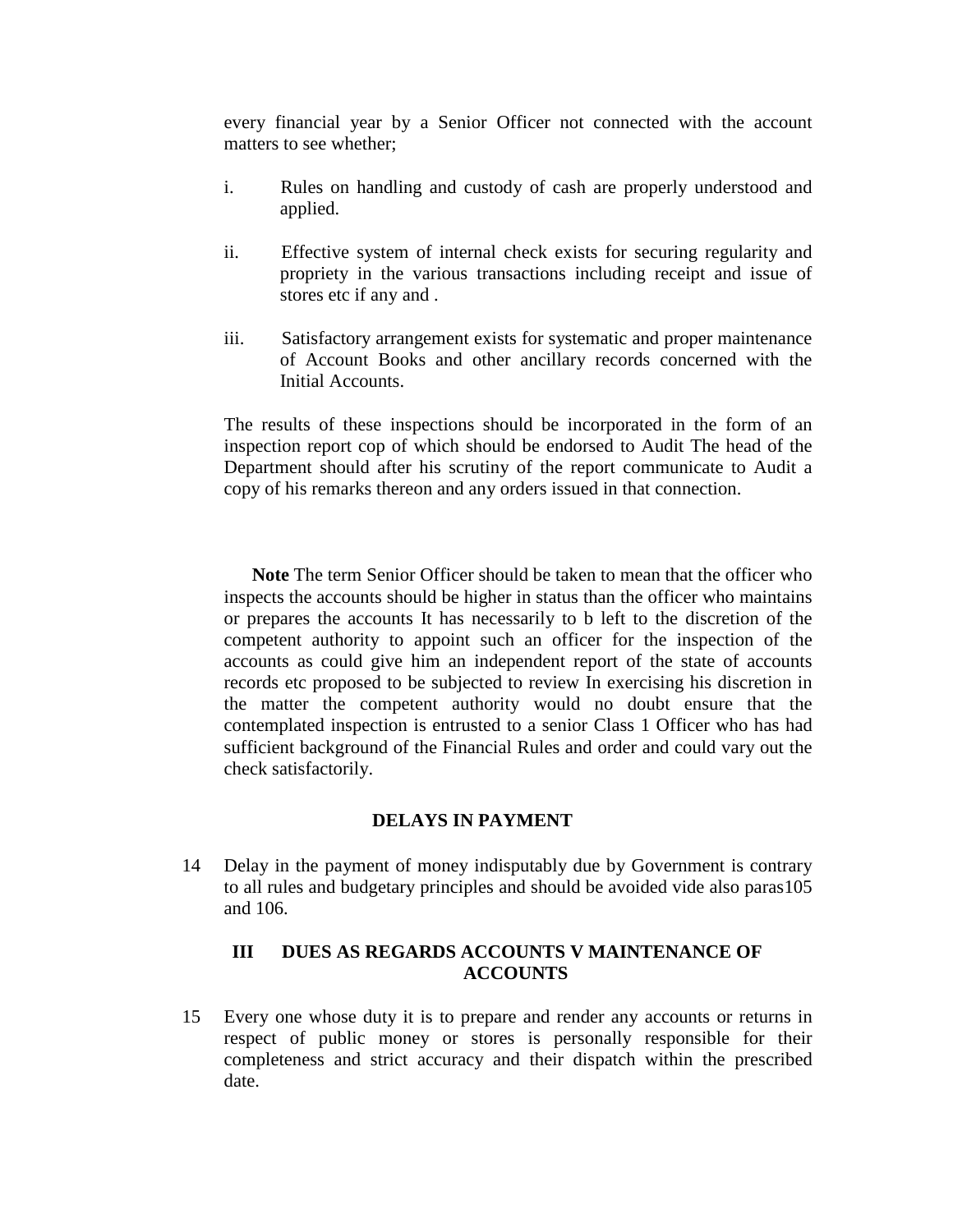16 An officers who signs or countersigns a certificate is personally responsible for the facts certified to so far as it is his duty to know or to the extent to which he may reasonably be expected to be aware of them The fact that a certificate is printed is no justification for his signing it unless it represents the facts of the case If in its printed form it does not represent the facts it is his duty to make any necessary amendment which will call attention to the deviation and so to give e authority concerned the opportunity of deciding whether the amendments cover requirements.

### **DEMAND FOR INFORMATION BY AUDIT**

17 It is the duty of every departmental and Controlling officer to see 1hat the Accountant General is afforded all reasonable facilities in the discharge of is functions and furnished with the fullest possible information for which be may ask for the preparation of any account or report which it is his duty to prepare No such information nor any books or other documents to which the Auditor-General has a statutory right of access may be withheld from the Accountant-General.

### **IV CONTRACTS GENERAL PRINCIPLES**

- 18 No contracts may be entered into by any authority, which has not been earned to do so by or under the orders of the President various class contracts and assurances of property authorized by the President exercise of powers conferred by Article 99 of the Constitution to be executed by different authorities are specified in Appendix I. Subsidiary orders of Government as to the limitation upon the powers of these authorities the conditions under which such powers should be exercised and the general procedure prescribed with regard to such contracts such as calling for and acceptance of tenders etc., are laid down in the appropriate Departmental regulations.
- 19 The following general principles have been laid down for the guidance authorities, which have to enter into contracts or agreements involving expenditure from Public funds:-
- i. The terms of a contract must be precise and definite and there must be no room for ambiguity or misconstruction therein.
- ii As far as possible, legal and financial advice should be taken in the drafting of contracts and before they are finally entered into.
- iii Standard forms of contracts should be adopted wherever possible the terms to be subject to adequate prior scrutiny.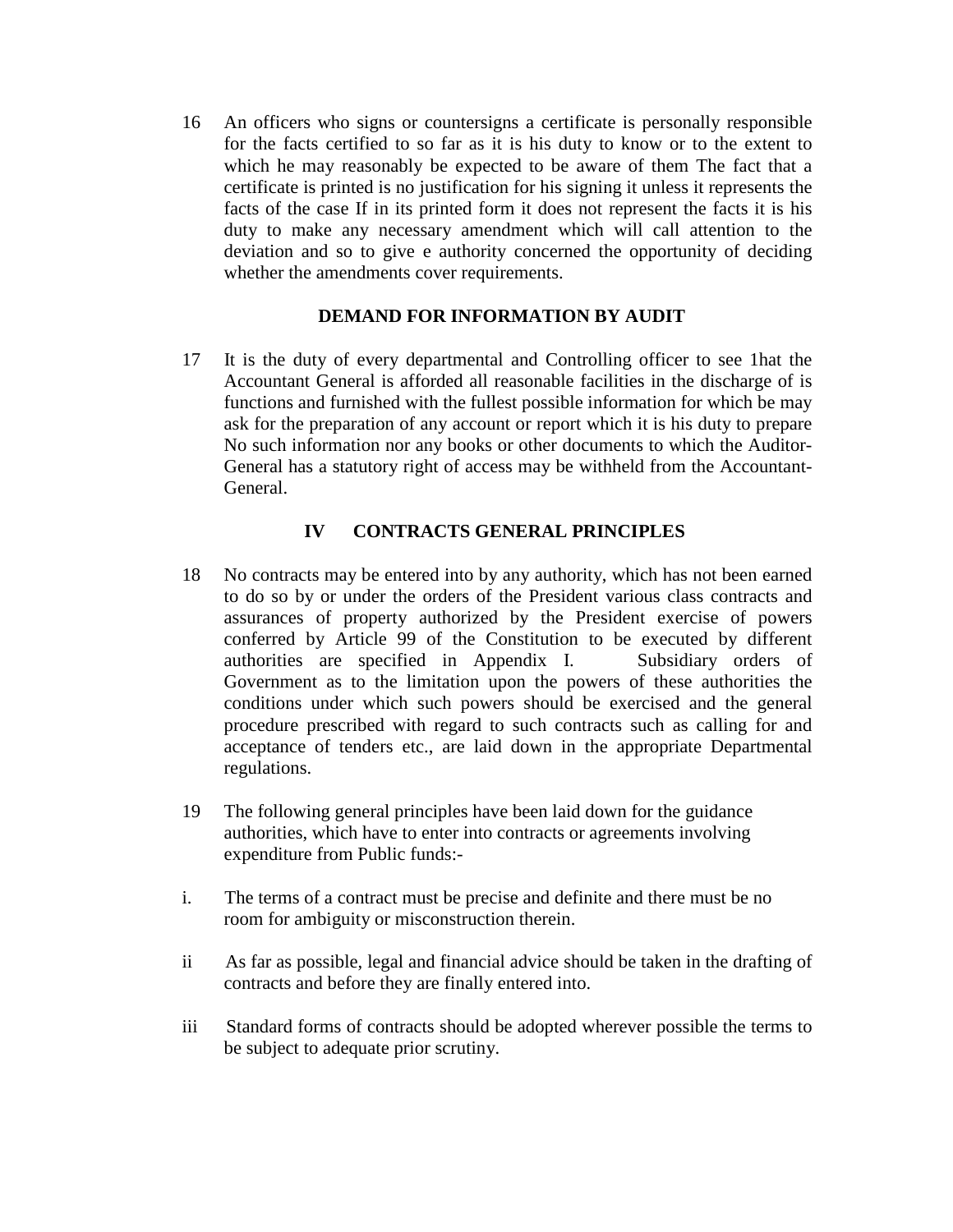- iv The terms of a contract once entered into should not be materially varied without the previous consent of the authority competent to enter into the contract as so varied No payments to contractors by way of compensation or otherwise outside the strict terms of the contract or in excess of the contract rates may be authorized without the previous approval ct the Ministry of Finance.
- v No contract involving an uncertain or indefinite liability or any condition of an unusual character should be entered into without the previous consent of the Ministry of Finance.
- vi Whenever practicable and advantageous, contracts should be placed only after tenders have been openly invited and, in cases where the lowest tender is not accepted reasons should be recorded.
- vii In selecting the tender to be accepted, the financial status of the individuals and firms tendering must be taken into consideration in addition to all other relevant factors.
- viii Even in cases where a formal written contract is not made into order for supplies, etc should be placed without at least a written agreement as to the price.
- ix Provision must be made in contracts for safeguarding Government property entrusted to a contractor.
- x When a contract is likely to endure for a period of more than 5 years. it should wherever feasible, include a provision for an unconditional power of revocation or cancellation by Government at any time on the expiry of six months notice to that effect.

### **V:- DEFALCATIONS, LOSSES, ETC.,**

### **REPORT OF LOSSES**

20 1. With the exceptions noted below, any loss of public money, departmental revenue or receipts, stamps, opium, stores or other property held by or on behalf of Government, caused by defalcation or otherwise, which is discovered in a treasury or other office or department, should be immediately reported by the officer concerned to his immediate official superior as well as to the Accountant General, even when such loss; has been made good by the party responsible for it. Such reports must be submitted as soon as a suspicion arises that there has been a loss; they must not be delayed while detailed enquiries are made. When the matter has been fully investigated a further and complete report should be submitted of the nature and extent of the loss,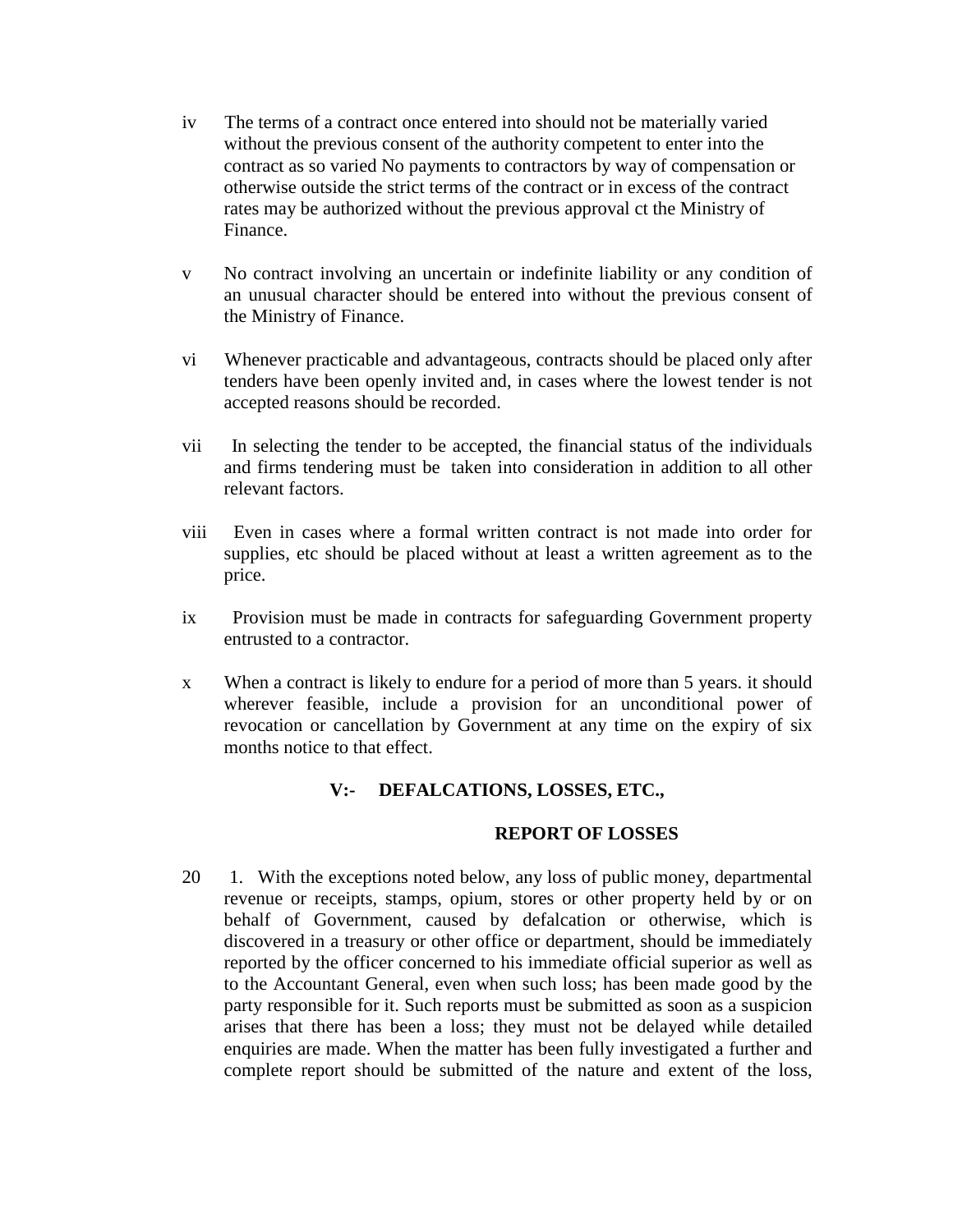showing the errors or neglect of rules by which such loss was rendered possible, and the prospects of effecting a recovery.

2. If the irregularity be detected by Audit in the first instance, the Accountant General will report it immediately to the administrative authority concerned, and if he considers necessary to Government as well.

Exception In the case of Customs Revenue (a) mistakes in assessments which are discovered too late to permit of a supplementary claim being made, and (b) under-assessment  $\Box$  which are due to the interpretation of the law by the local Customs authority being overruled by higher authori1y more than three months after the assessment was, made, need not be reported to the Accountant General. A record should however be kept of such cases for examination by the Accountant General at the time of audit.

Exception 2-Petty cases, that is cases involving losses not exceeding Rs 200 each, need not be reported to the Accountant General unless there are in any case, important features which merit detailed investigation and consideration.

21 The officers receiving a report submitted to him under Para 20 must forward it forthwith to Government through the usual channel with such comments as may be considered necessary He should also submit a detailed report after completing such departmental investigations as may be necessary or expedient on the causes or circumstances which led to the defalcation or loss the steps taken to prevent its recurrence and the disciplinary or other action proposed as regards the person responsible.

### **ACCIDENTS**

22 Any serious loss of immovable property, such as buildings, communications or other works, caused by fire, flood, cyclone, earthquake or any other natural cause, should be reported at once by the Departmental officer to the head of the department and by the latter to Government. When a full enquiry as to the cause and extent of the loss has been made, the detailed report should be sent by the departmental officer concerned to the head of the department a copy of the report on an abstract thereof being simultaneously forwarded to the Accountant General.

### *RESPONSIBILITY FOR LOSSES, ETC*

23 Every Government officer should realize fully and clearly that he would be held personally responsible for any loss sustained by Government through fraud or negligence on his part and that he will also be held personally responsible for any loss arising from fraud or negligence on the part of any other Gov ornament officer to the extent to which it may be shown that he contributed to the loss by his own action or negligence. Detailed instructions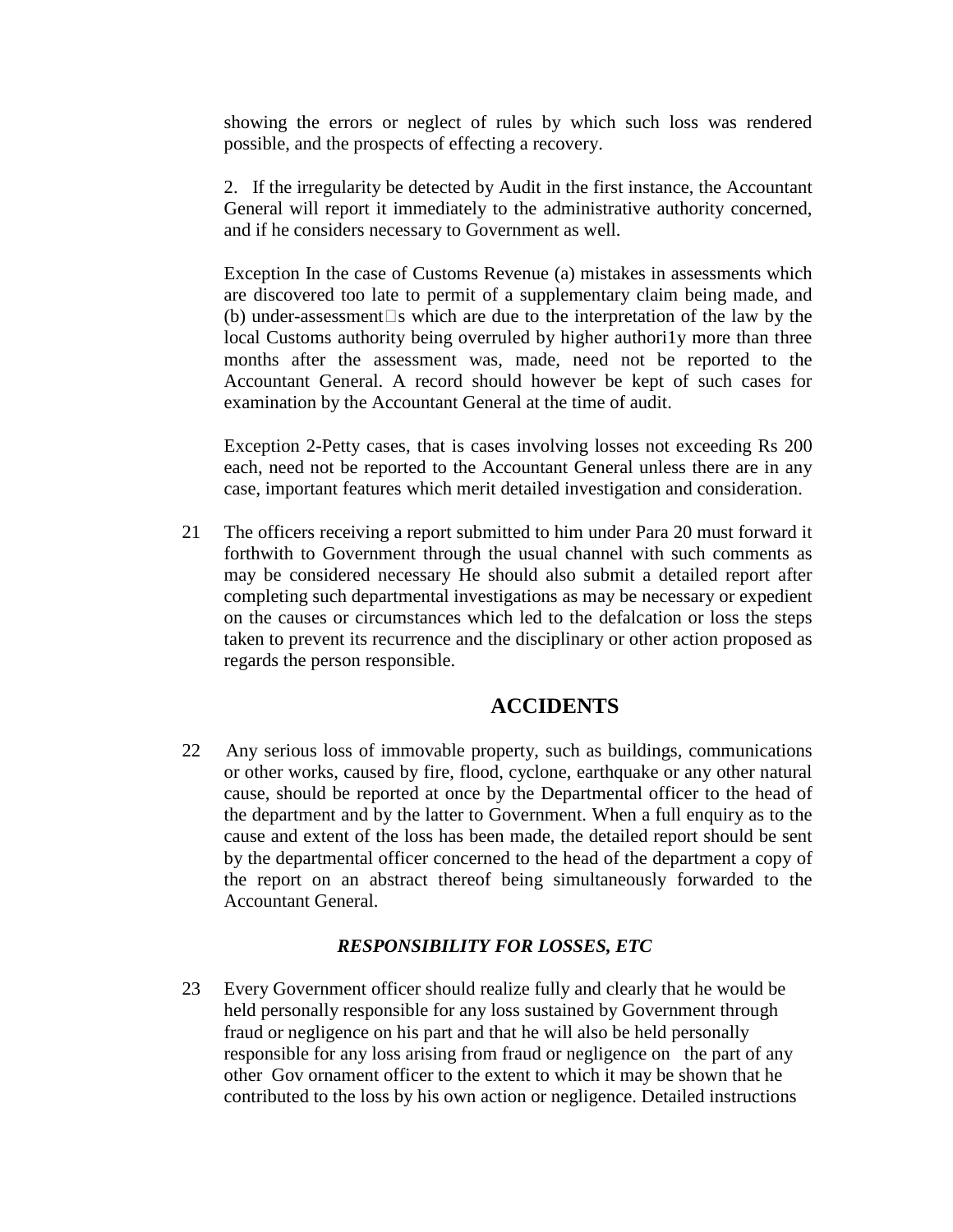for regulating the enforcement of such responsibility are embodied in Appendix 2.

## *WRITE OFF OF LOSSES, ETC.,*

24 The powers delegated to different authorities to write off the irrecoverable value of public money or stores lost through fraud or negligence of individuals or other causes are indicated in Chapter 4.

## *VI. DEPARTMENTAL REGULATIONS*

 All Departmental regulations in so far as they embody orders or instructions of a financial character or have important financial bearing should be made by or with the approval of the Ministry of Finance.

## *CHAPTER 3*

## *REVENUE AND RECEIPTS*

## *I. GENERAL*

20 Subject to any special arrangement that may be authorized by competent authority with respect to any particular class of receipts it is the duty of the departmental Controlling officers to see that all sums due to Government are regularly and promptly assessed, realized and duly credited in the Public Account They should accordingly arrange to obtain from their subordinates monthly accounts and returns in suitable form claiming credit for so much paid into the treasury or otherwise accounted for and compare them with the statements treasury credits furnished by the Accountant General, to see that the amount, reported as collected have been duly credited in the Public Account.

If wrong credits thus come to the notice of the Controlling officer he should at once inform the Accountant General, with a view to the correction of the accounts If any credits are claimed but not found in the accounts enquiries should b made first of the responsible departmental officer concerned.

Note: - 1. For this purpose each Accountant General will send to the departmental Controlling Officer an extract from his account showing the amounts brought to credit in them in each month

Note:  $-2$ . it is essential that the departmental accounts of revenue should not be com piled from the returns prepared by the treasury But the Treasury Officer may be required where necessary to verify the returns prepared for submission to the departmental Controlling authority.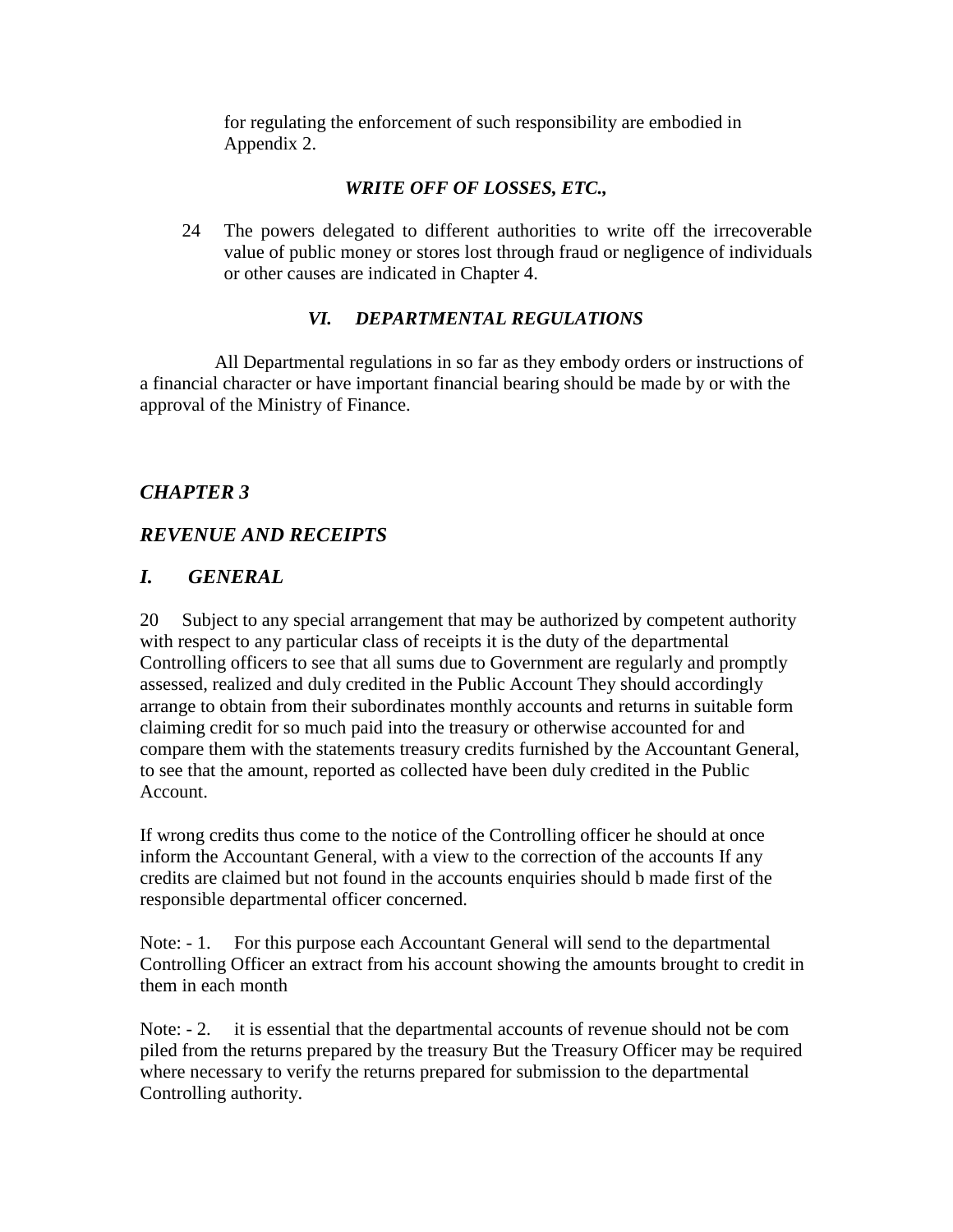Note:- 3. in order to minimize the differences between the treasury figures and the depart mental figures it is essential that the chalans with which money is remitted to the treasury should bear full and correct accounts classifications.

27 Detailed rules and procedure regarding assessment collection remission etc of revenue should be laid down in the departmental regulations of the revenue and collecting departments concerned.

Note: - departments in which officer are required to receive moneys on behalf of Government and issue receipts therefore in Form TRS the departmental regulations should prescribe the procedure rules for the maintenance of a proper account of the receipt and issue of the receipt books the number of receipt books to be issued at a time to each ol1icer and check with the Officers accounts of the used book when returned.

28 No amount due to Government should be left outstanding without sufficient reason and where any dues appear to be irrecoverable the orders of Competc8t authority for their adjustment must be sought.

29 Unless specially authorized by any rule or order made by competent authority no sums may be credited as revenue by debit to a suspense head the t must follow and not precede actual realization.

30 Heads of departments in charge of important sources of revenue should keep the Ministry of Finance fully informed of the progress of collection of revenue under their control and of all-important variations in such collections as compared with the Budget estimates.

## **II SPECIAL RULES FOR PARTICULAR CLASSES OF RECEIPTS RENTS OF GOVERNMENT BUILDINGS LAND , ETC.**

 31 The detailed rules and procedure regarding the demand and recovery If rend of Government buildings and

 lands are contained in the departmental regulations of the departments in charge of those buildings. When

 the maintenance of any rent able building is entrusted to a civil department other than the Public Works

 Department the head of the department concerned will be responsible for the due recovery of the rents

 thereof, The procedure for the assessment and recovery of the rents of such buildings will be regulated

 generally by the rules applicable to residences under the direct charge of the Public Works Department.

## *FINES.*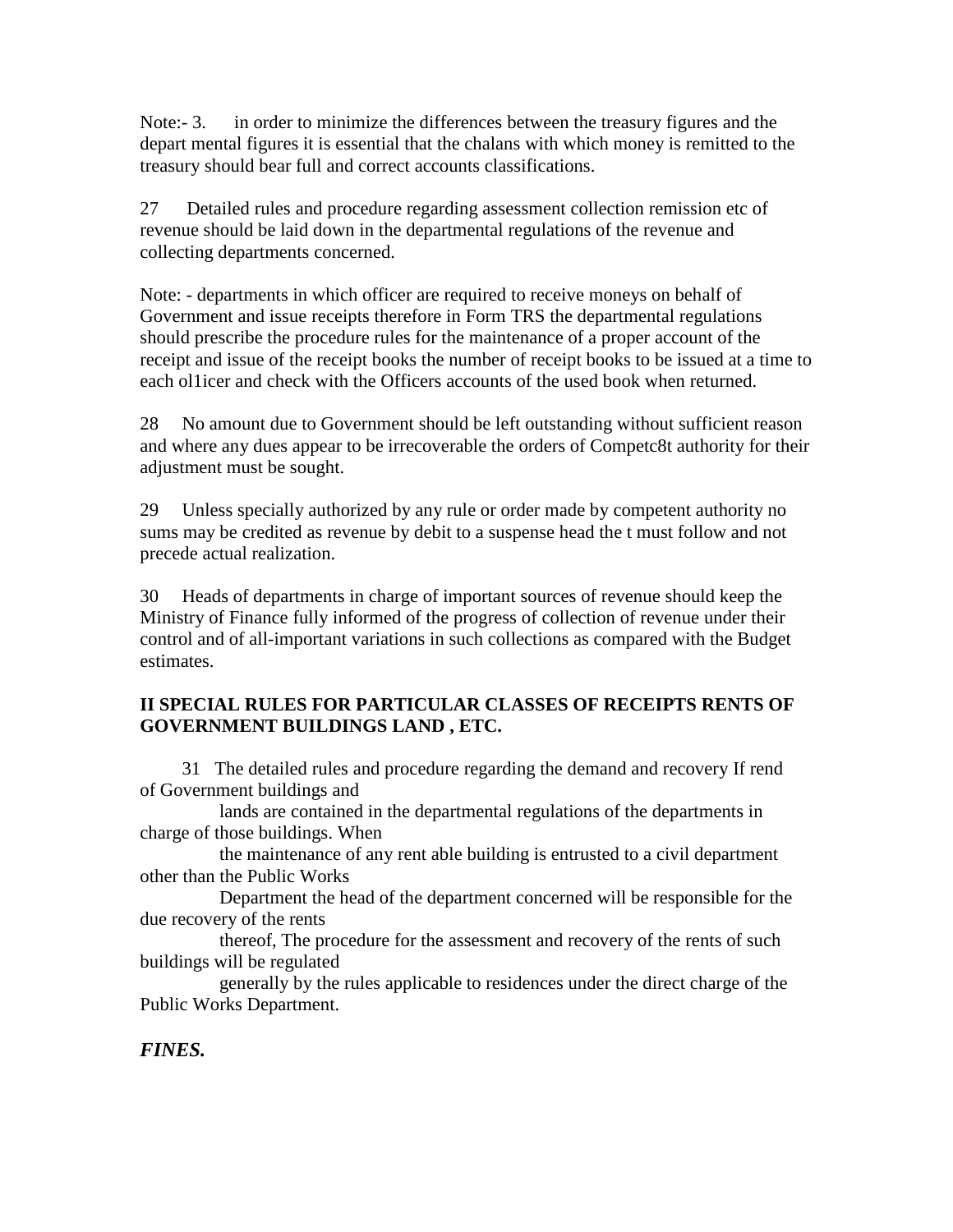32 It is the duty of every court or authority having the power to fine to see that the money realized reaches the treasury and that adequate precautions are taken against double refunds of fines or refunds of fines not actually paid into the treasury.

33 The duty of realizing fines and of checking the receipts and refunds lasts with the departmental officers Each court civil or criminal is required to submit to the District Judge or to the District Magistrate as the case may be on the last working day of each calendar month a statement in the prescribed form showing the demand collection and balance of fines levied and written off by It as well as of the refunds there from the statement being made up for the account month of the treasury or sub treasury with which the court deals. The District Judge and the District Magistrate should each consolidate these returns into a monthly fines statement for the courts under him and for his own and forward it to the Treasury Officer as soon as possible after the beginning of the month for verification other amounts shown as remitted into the treasury With the credit appearing in the treasury account. The Treasury Officer should certify to the correctness or otherwise of these amounts. Where their is any discrepancy between a consolidated statement and the treasury account. The Treasury Officer may if necessary before giving his certificate request the Instincts Judge or the District Magistrate as the case may be to explain the discrepancy.

Note 1: - The statement should exhibit the amounts under each head of accounts glean fines under the Prevention of Cruelty to Animals Act etc separately.

 Compensation fines due to an injured party which are creditable to deposits and fines the adder the orders of competent authority are creditable to a Municipal or Local Fund a our be excluded from this statement.

Note 2:- When fines are received in another district intimation should be given by the recovering officer to the officer concerned who should note the fact in his monthly fine statements.

34 Not Printed.

## *MISCELLANEOUS DEMANDS*

35 Realization of miscellaneous demands of Government not falling under the ordinary revenue administration will be watched by the Accountant General. Such as payments due from States acceding to Pakistan , contributions from Provincial Governments, Local Funds, Contractors and others towards Establishment charges, etc.

### **III PERMISSIONS HAVE AND ABANDONMENT OF CLAIMS TO**

## *REVENUE*

36 The sanction of the competent authority is necessary for the remission of and abandonment of claims to revenue.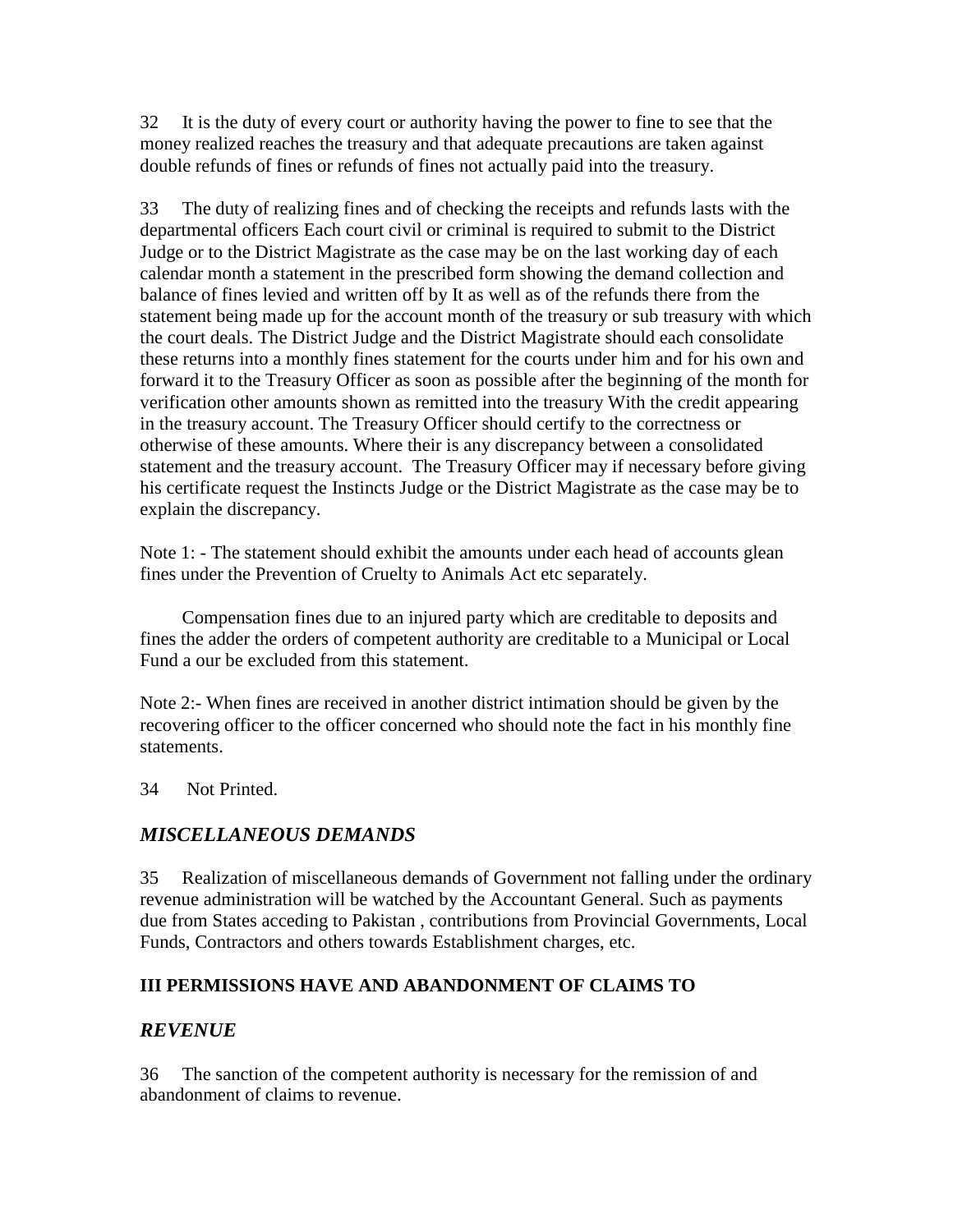Note: the powers of subordinate authorities to sanction the write off of loss of revenue are indicated in Schedule V to the Book of Financial Powers.

37 Heads of departments and Local Administrations should submit annually on the first of September to the Accountant General concerned state statements showing the remissions of revenue and abandonment of claims to revenue sanctioned during the preceding year by competent authorities in exercise of the discretionary powers vested in them otherwise than by law or rule having the force of law. For inclusion in these statements remissions and abandonment should be classified broadly with reference to the grounds on which they were sanctioned and a total figure should be given for each class. A brief explanation of the circumstances leading to the remission should be added in the case of each class.

Subject to any general or special order issued by Government, individual remissions below Rs 100 need not be included in this statement.

Note 1. Heads of Local Administrations may make rules defining remissions and abandonment of revenues for the purpose of this rule

Note 2. Where the administrative year does not coincide with the financial year the figures of the former if this proves more convenient to the departmental authorities may be given in the statement

Note 3. This rule does not apply 10 Railways and Posts and Telegraphs Departments

## *IV--AUDIT OF RECEIPTS*

38 When the audit of the receipts of any department of Government is entrusted to the Auditor General, it will be conducted in accordance with the regulations reproduced in Annexure 9 to this Chapter.

Note 1.The procedure in respect of particular classes of receipts e.g stamps opium foreign service contributions, etc will be governed by special orders issued by Government.

Note 2. The audit of receipts accruing under Debt and remittance heads and of those included in the subsidiary accounts of Government Commercial undertakings devolves on the Auditor General and is conducted in such manner and to such extent as may be prescribed by him.

## **ANNEXURE A See Para 38**

### **REGULATIONS FOR THE CONDUCT OF THE AUDIT RECEIPTS.**

1 It is primarily the responsibility of the Departmental authorities to See 1 that all revenue or other debts due to Government which have to be brought to account, are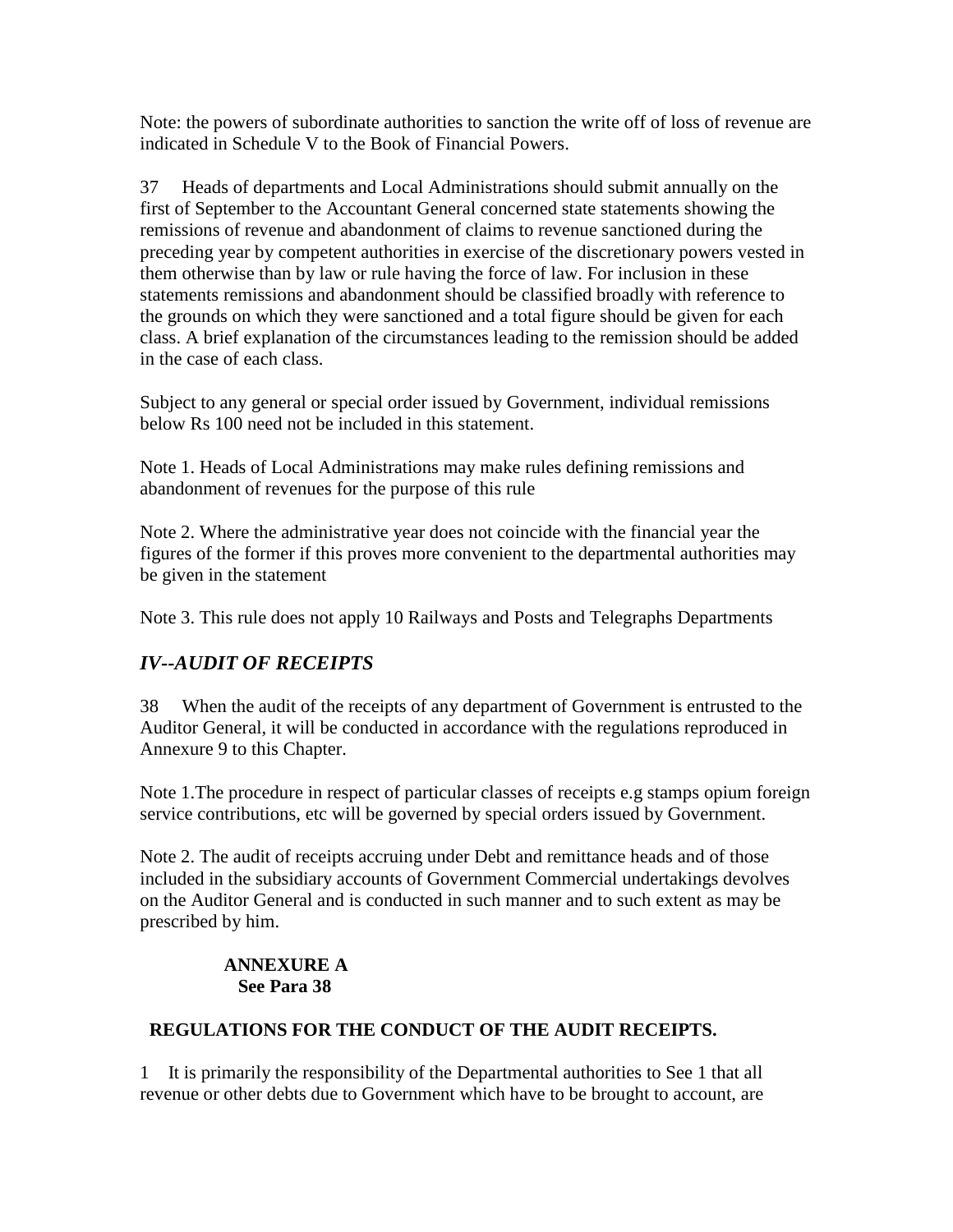correctly and any investigation by Audit must be so conducted as not to interfere the correctness of the sums brought to account in respect of receipts of any department in such manner and to such an extent as may be determined by Government in consultation with the Accountant-General.

2 In conducting the audit of receipts of any Government department, the chief aim should be to ascertain that adequate regulations and procedure have been framed to secure an effective check on the assessment, collection, and proper allocation of revenue, and to see by an adequate detailed check that any such regulations and procedure are being observed. In the audit of receipts ordinarily the general is more important than the particular.

3 In the audit of receipts it would be necessary in the case of a department, which is receiver of public

 money, to ascertain what checks are imposed against the commission of irregularities at the various stages

 of collection and accounting and to suggest any appropriate improvement in the procedure. Audit might, for

 instance, suggest in a particular case that a test inspection should be carried out by comparing a sample set

 of receipt counter-foils with the receipts actually in the hands of 'the tax-payers or other debtors, the results

of such an inspection being made available to Audit.

 In no case, however, should independent enquiries be made among the tax-payers or the general public.

 Audit should confine itself to calling upon the Executive to furnish necessary information and, in cases of

 difficulty, it should confer with the Administrative authorities concerned as to the best means of obtaining the

evidence which It requires.

 4 The audit of receipts should be regulated mainly with reference to the statutory provisions or financial rules

 or orders which may be applicable to the particular receipts involved. If the test check reveals any defect in

such rules or orders, the advisability of amendment should be brought to notice.

 It is, however, rarely if ever the duty of Audit to question an authoritative Interpretation of such rules or

 orders, and in no case may Audit review a judicial decision, or a decision given by an Administrative

 authority in a quasi-judicial capacity. This instruction does not, however, debar an auditor from bringing to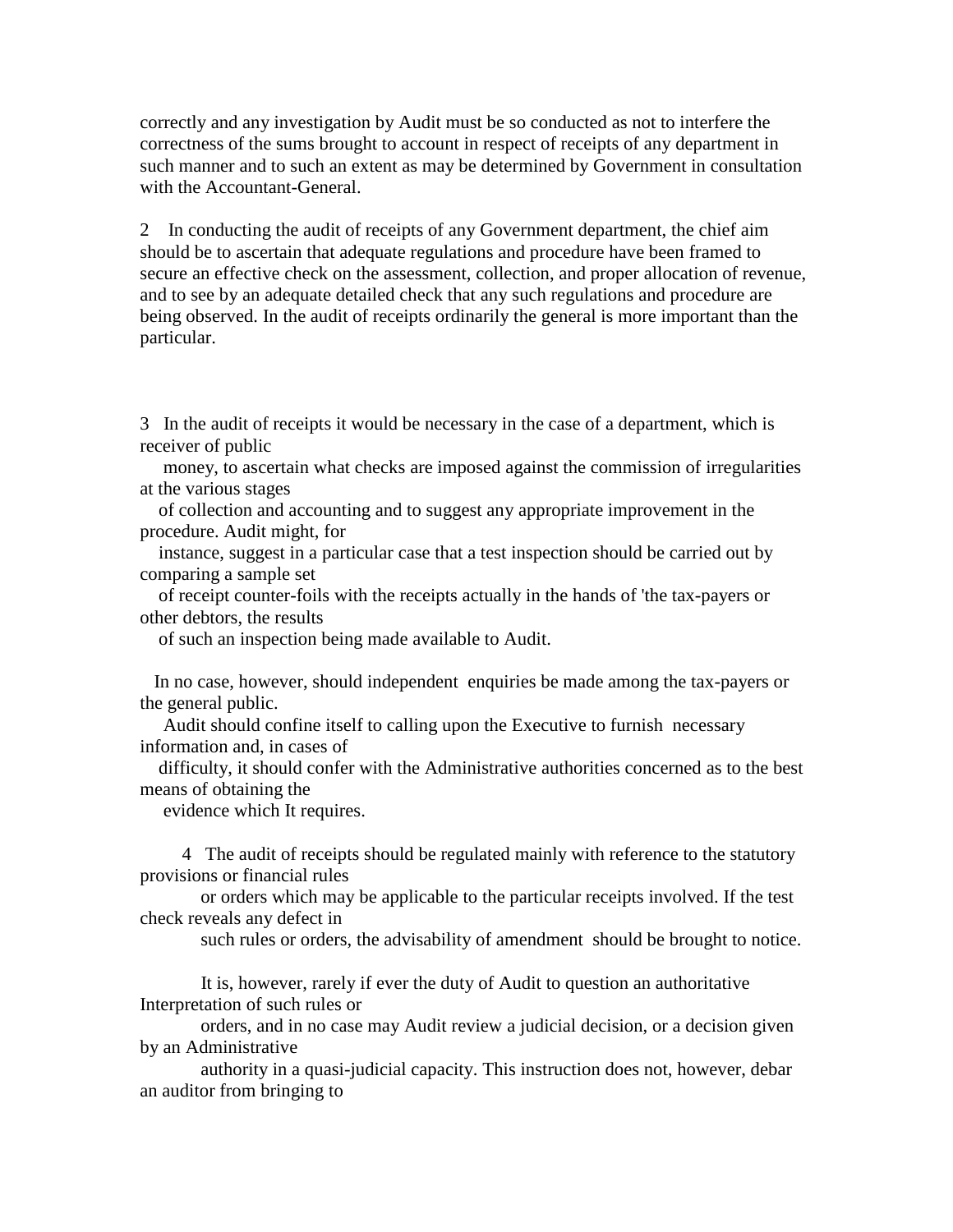notice any conclusion deducible from the examination of the results of a number of such decisions.

5 Where any financial rule or order applicable to the case prescribes the scale or periodicity of recoveries, it

 will be the duty of Audit to see, as far as possible, that there is no deviation without proper authority from

 such scale or periodicity. When this check cannot be exercised centrally, a test audit may be conducted at

 local inspections, the aim being to secure that disregard of rule or defects of procedure are not such as to

 lead to leakage of revenue rather than to see that a "particular debt due to Government was not realised at

all or on due date.

6 Ordinarily Audit will see that no amounts due to Government are left outstanding on its books without

 sufficient reason. Audit will continue carefully to watch such outstandings and suggest to departmental

 authorities any feasible means for their recovery. Whenever any dues appear to be irrecoverable, orders for

 their adjustment should be sought. But unless permitted by any rule or order of a competent authority, no

 sums may be credited to Government by debit to a suspense head ; credit must follow, and not precede,

actual realization.

7 The procedure prescribed by though Auditor-General for the raising and pursuing audit objections in relation to expenditure including of Audit Officers to waive recovery of Government dues under ceI1a ions shall apply mutates mantis in respect of audit objection on any of receipts.

#### **CHAPTER 4**

#### **POWERS OF SANCTION**

### **I. POWERS OF VARIOUS AUTHORIZES IN THE MATTER OF SANCTIONING EXPENDITURE**

39 (1) Deleted

 (2) The responsibility for financial operations of the Federal Government as also for the exercise of all executive authorities rests on the President, whose sanction given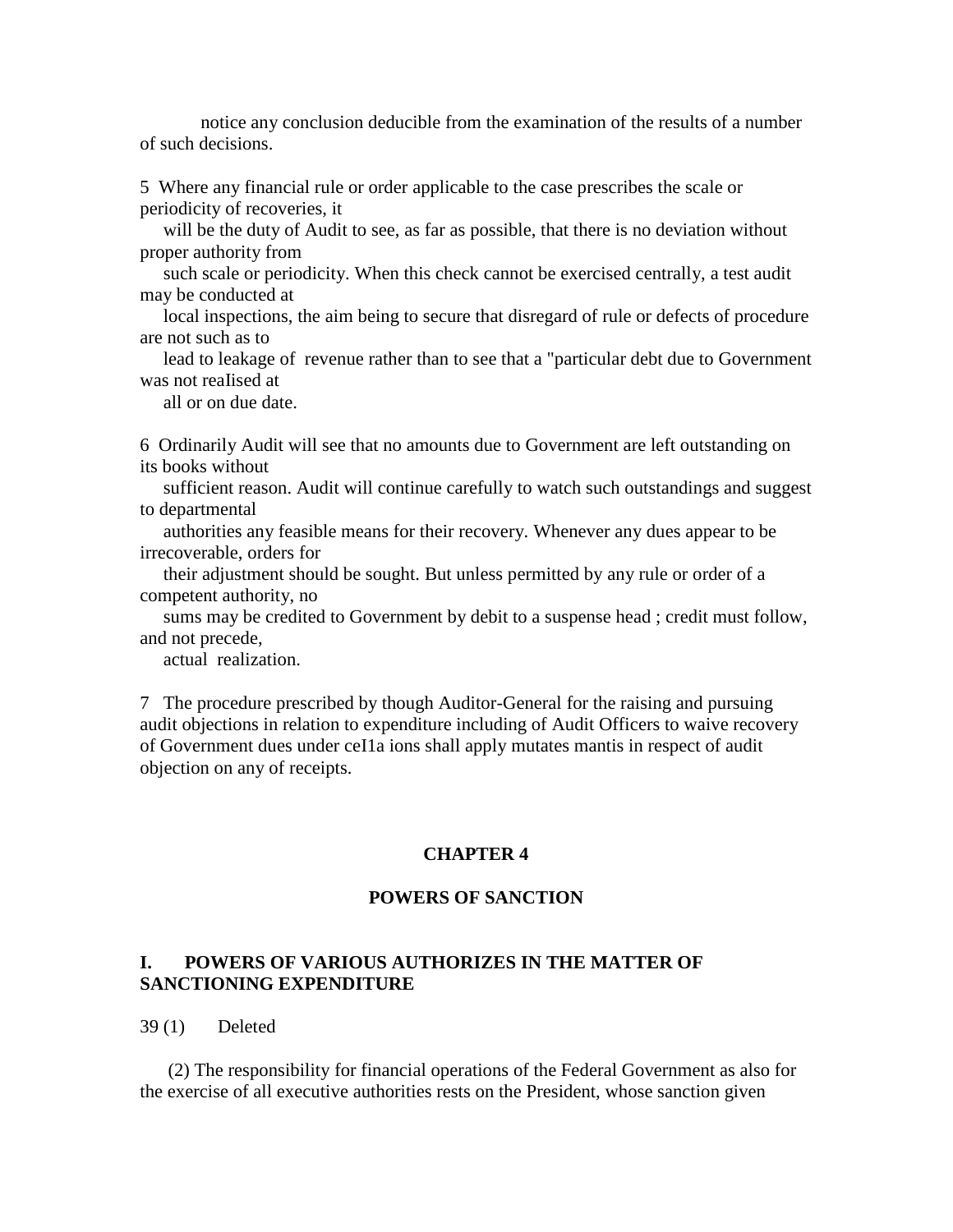either directly or by persons to whom the necessary power has been delegated is necessary to all expenditure from the Federal Consolidated Fund and Public Account. The extent to which powers to sanction expenditure brave been delegated to various authorities is indicated in the following pares .

### **POWERS OF SUBORDINATE AUTHORITIES IN PAKISTAN**

 40 All the most import general orders on the subject of financial powers of subordinate automates In relation to expenditure from tube Federal Consolidated Fund and Pliable Account Book of Financial Powers are embodied in Appendices 3 and 3-A and the relevant chapters of this compilation. Delegations made under those orders are incorporated in the departmental regulations or in the Manuals of the Accountant General concerned.

 The financial rowers of subordinate authorities in certain departments are regulated by separate schedules of powers relating to those departments and by general orders issued with the concurrence of the Ministry of Finance which are embodied in the respective departmental regulations.

 41 The powers, which are commonly shared by all heads of departments and may, in the absence of any orders to the contrary be exercised by any subordinate authority in virtue of its being declared as the head of a department, are shown in Appendix 4.

 42 The financial powers of the Federal Government, which have not been delegated to any other Ministry, department or authority vest in the Ministry of Finance.

 43 Unless otherwise provided by any special rule or order of Government, a higher authority may exercise the powers delegated to an authority Subordinate to it.

### **POWERS OF HEADS OF PAKISTAN MISSIONS IN FOREIGN COUNTRIES INCLUDING THE HIGH COMMISSIONER FOR PAKISTAN IN THE UNITED KINGDOM .**

 44 The extent to which powers to sanction expenditure connected with the Performance of the functions of Heads of Pakistan Missions in foreign countries have been delegated to the Heads of Missions is set out in Appendix 3-A.

### **FUNCTIONS OF THE AMBASSADOR FOR PAKISTAN IN THE UNITED KINGDOM**

44-A The functions now performed by the Ambassador for Pakistan in the United Kingdom on behalf of the Federal Government are specified in the list as given in Appendix 5.

## **II. POWERS IN REGARD TO CERTAIN SPECIAL MATTERS GRANTS OF LAND, ASSIGNMENTS OF REVENUE AND OTHER CONCESSIONS, ETC.**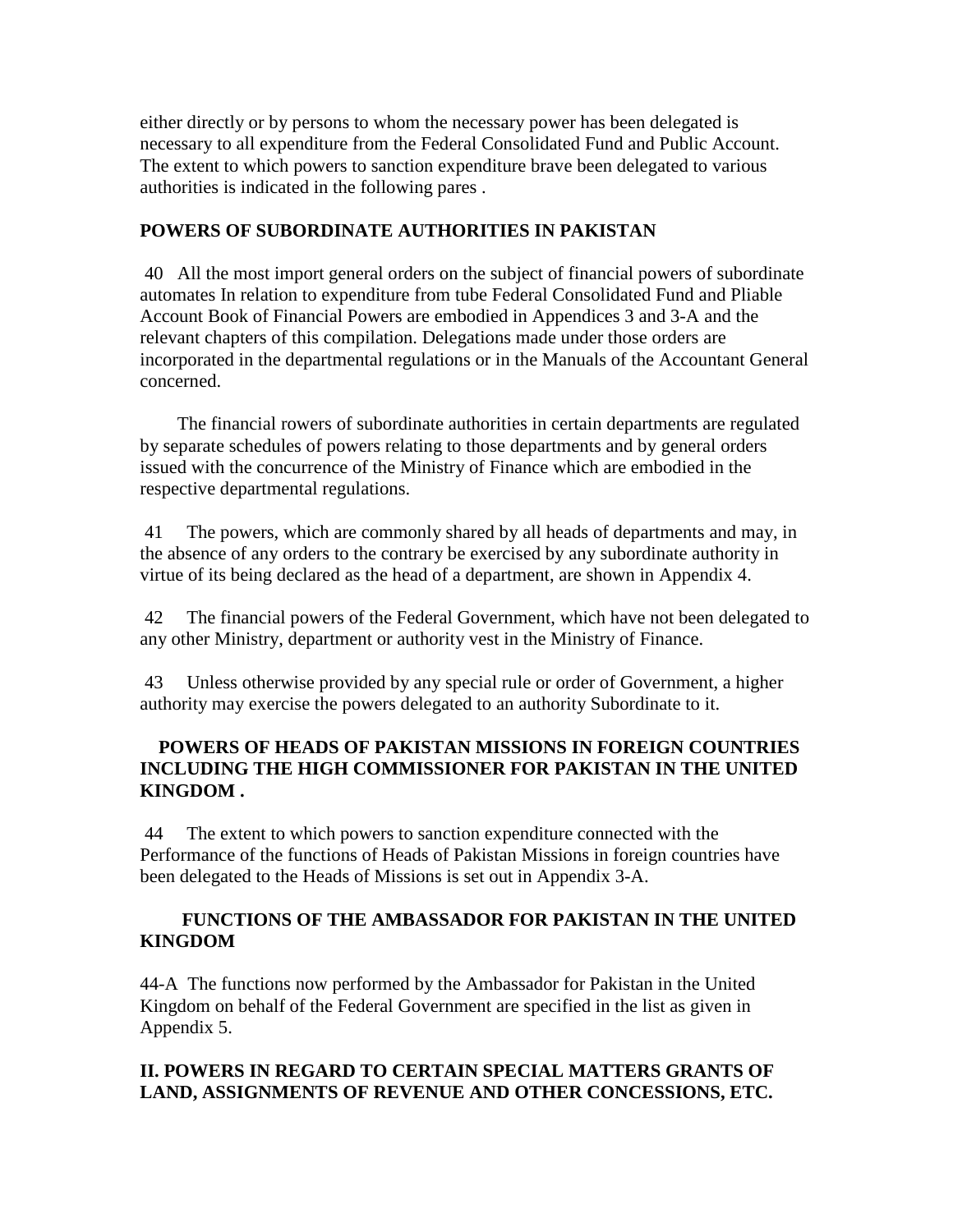45 No department or authority may, without previous consent of the Ministry of Finance, issue any orders (other than orders in pursuance of general delegation made by or with the approval of the Ministry of Finance) which -

i. involve any grant of land, or assignment of revenue, or concession, grant, lease, or lance of mineral or forest rights or right to water power, or any easement or privilege in respect of such concessions; or

ii in any way involve any relinquishment of revenue.

 Note:- The powers to execute instruments are governed by the orders given in Appendix and or departmental and cal orders on the subject.

## **PAYMENT OF COMMUTATION MONEY**

46 The powers of the Federal Government under rule 32 in section IV to Appendix 3 to the Account Code Vol. I to authorise, in respect of pensions which are divisible between the Federal Government and a Provincial Government and in which the latter cannot find funds to meet the due share of the commutation money, the debit to the Federal Consolidated Fund and Public Account of the whole commuted value of a portion of the pension (not exceeding the commuted value of the Federal Governments share of the pension), may be exercised by the Ministries and Divisions of the Federal Government administratively concerned.

## **WRITE-OFF OF LOSSES**

Note:- The orders in the following paras. do not apply to the Defense and the Railway Departments whose powers in the matter of write off of losses are regulated by special orders incorporate in the departmental regulations.

47 (1). Subject to the limits and conditions specified in Schedule V to the Book of Financial Powers, a competent authority may sanction the writing off finally of the irrecoverable value of stores or public money lost by fraud, negligence of individuals or other cases, provided that-

i the loss does not disclose a defect of system the amendment of which requires the orders of higher authority; and

ii there has not been any serious negligence on the part of some individual Government officer or officers which may possibly call for disciplinary action requiring the orders of any higher authority.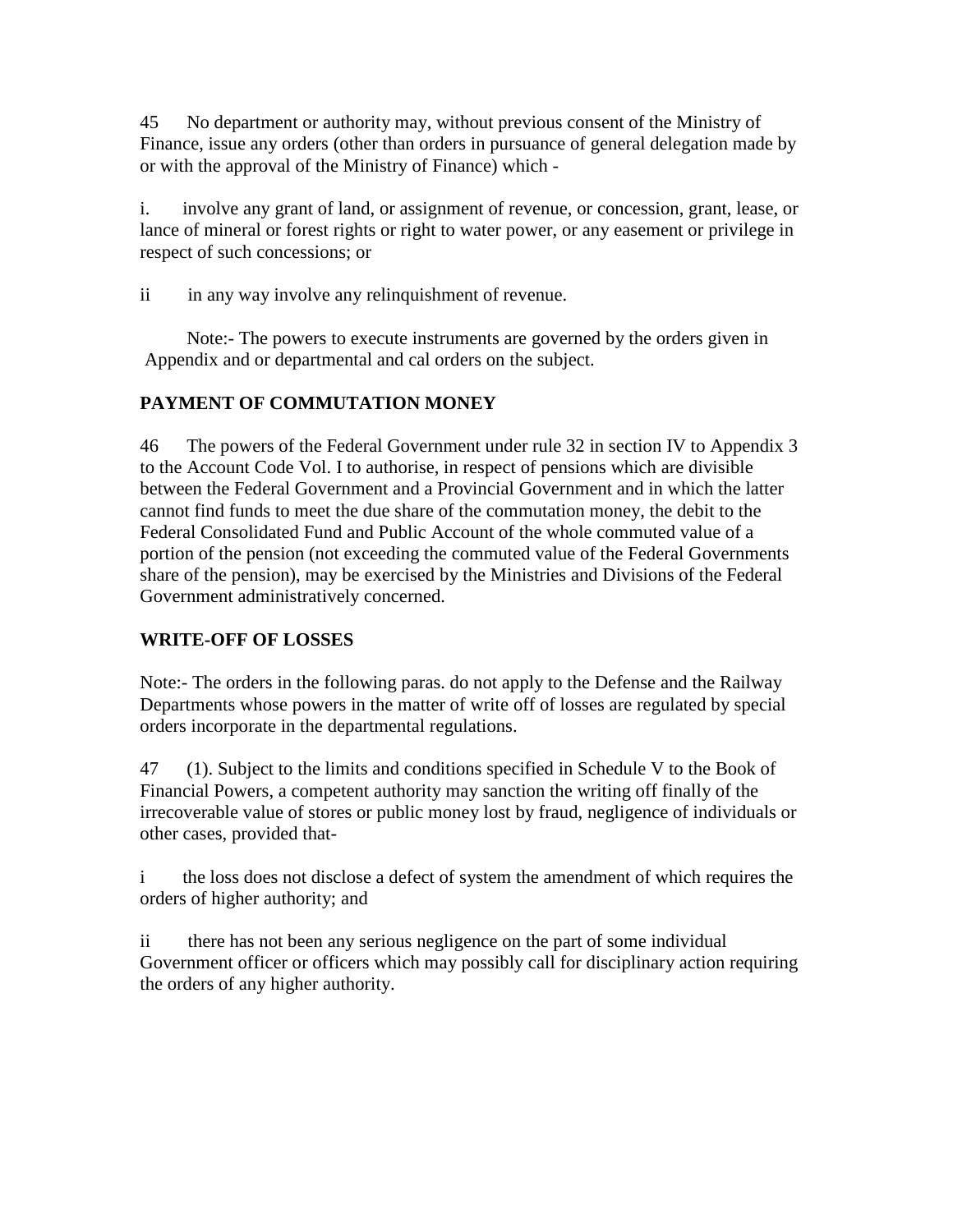These orders apply also to the writing off of losses of revenue, irrecoverable loans and advances and of deficiencies, depreciation, etc., in the value of stores included in the stock and other accounts.

Note:- The expression value of Stores used in this subpart should be interpreted a meaning Book Value where priced accounts are maintained and Replacement Value in other cases.

2. All sanctions to write off should be communicated to the Accountant federal for scrutiny in each case and for bridging to notice any defect of system, which requires attention.

Note:- Sanctions to the writing off of irrecoverable balances of income tax demands accorded by competent authorities need not be communicated to the Accountant General.

 Irrecoverable balances of income demands written off by competent authorities should however be included in the statement required to be submitted to the accountant-General under Para 37

 48 The orders contained in the last preceding Para, do not apply to loss of cash in treasuries, whether in the

 course of remittance or out of treasury balance, small coin depot or currency sheet Individual cases of such

 losses should be reported to the Ministry of Finance and its specific approval obtained before any item can

be written off in the accounts of the Federal Government.

 Note:- It has been decided with the concurrence of Provincial Governments and the Auditor-General that, in general, losses sustained by the Federal Government through the reliance or capability of the staff paid for by a Provincial Government and vice versa, should be borne as they occur i.e. by the Federal Government, if the loss occurs in connection with central transactions, and by the Provincial Government, if it is on account or a Provincial transaction.

 In cases where recoveries are made in cash e.g by deductions from pay or otherwise, from the persons responsible for a loss, the entire amount recovered should be credited to the Government which under the above arrangement, would bear the loss for this purpose. Recoveries made indirectly e.g, by stoppage of increment or promotion as a measure or punishment, should not be treated as recoveries made in cash. Where the staff is paid for by one Government and the loss is borne by another Government, a copy of the orders regarding the action taken against the persons responsible for the loss should be communicated by the former the latter.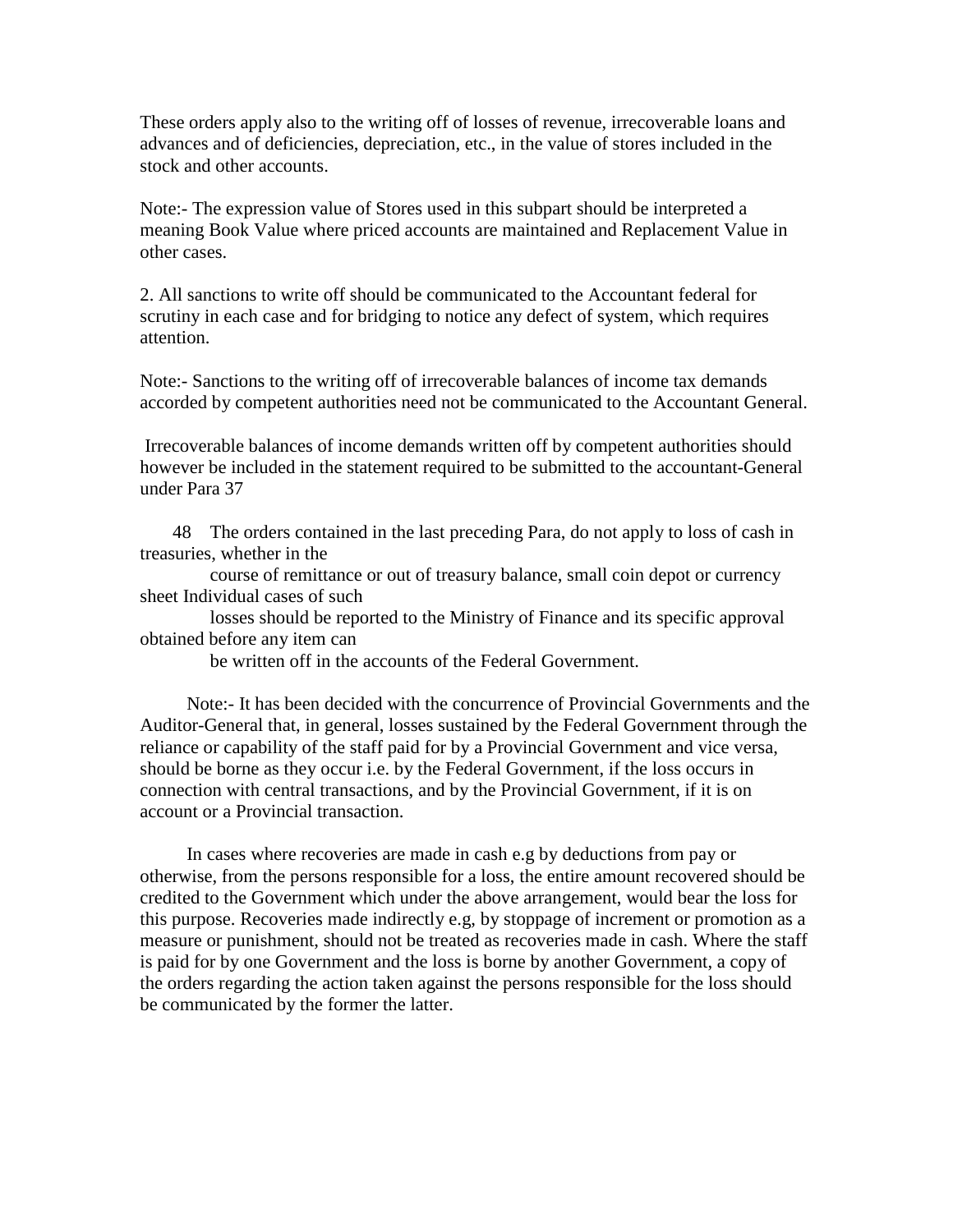### **REMISSION OF DISALLOWANCES BY AUDIT AND WRITE-OFF OF OVERPAYMENTS MADE TO GOVERNMENT SERVANTS.**

49 1.Ministries and Divisions of the Federal Government Governors of Provinces acting as agents to the President may, for reasons to be recorded, waive the recovery of an amount disallowed by an Audit Officer or otherwise found to have been overpaid to a Government servant, if-

i. the amount disallowed has been drawn by the Government servant concerned

under a reasonable belief that he was entitled to it.

ii the enforcement of the recovery will, in the opinion of the competent authority cause undue hardship, or it will be physically impossible to affect the recovery, and

iii in the case of disallowances of emoluments of the nature of pay as defined in Fundamental Rule 9 (21) made within one year of the date of payment.-

 I. the Government servant is not in receipt of pay exceeding Rest 12,000 a year or in the case of others, the over drawl has not the effect of raising the Government servants pay beyond Rs 12000 in any year and.

2. the overdrawal has not been occasioned by delay in notifying a promotion or reversion.

These powers may be exercised by the authorities to which the powers may be specially delegated by Government provided that the yearly pay limit referred to in sub-clause 1.above does not exceed Rs 1500 in any individual case.

2.All sanctions to forego recovery under these orders Should be communicated to the Accountant-General. It is open to the Accountant General to require that the action taken in any case should be reported to the Ministry of Finance for orders.

50 The powers delegated to Audit Officers to waive objection to or to forego recovery of, irregular expenditure in individual cases are laid down in pares, 248 to 250 of the Audit Code, from which relevant extracts are reproduced in Appendix 6.

### **llI. COMMUNICATION OF SANCTIONS**

51 Financial sanctions and orders of competent authorities under these or any other authorized rules e.g the Fundamental and Supplementary Rules, the Civil Service Regulations, the Provident Fund Rules, the Civil Pensions (Commutation) Rules, the Treasury Rules, the Public Works Department Code, the Central Public Works Account Code, etc will be communicated to the Accountant General concerned in accordance with the procedure set out below:-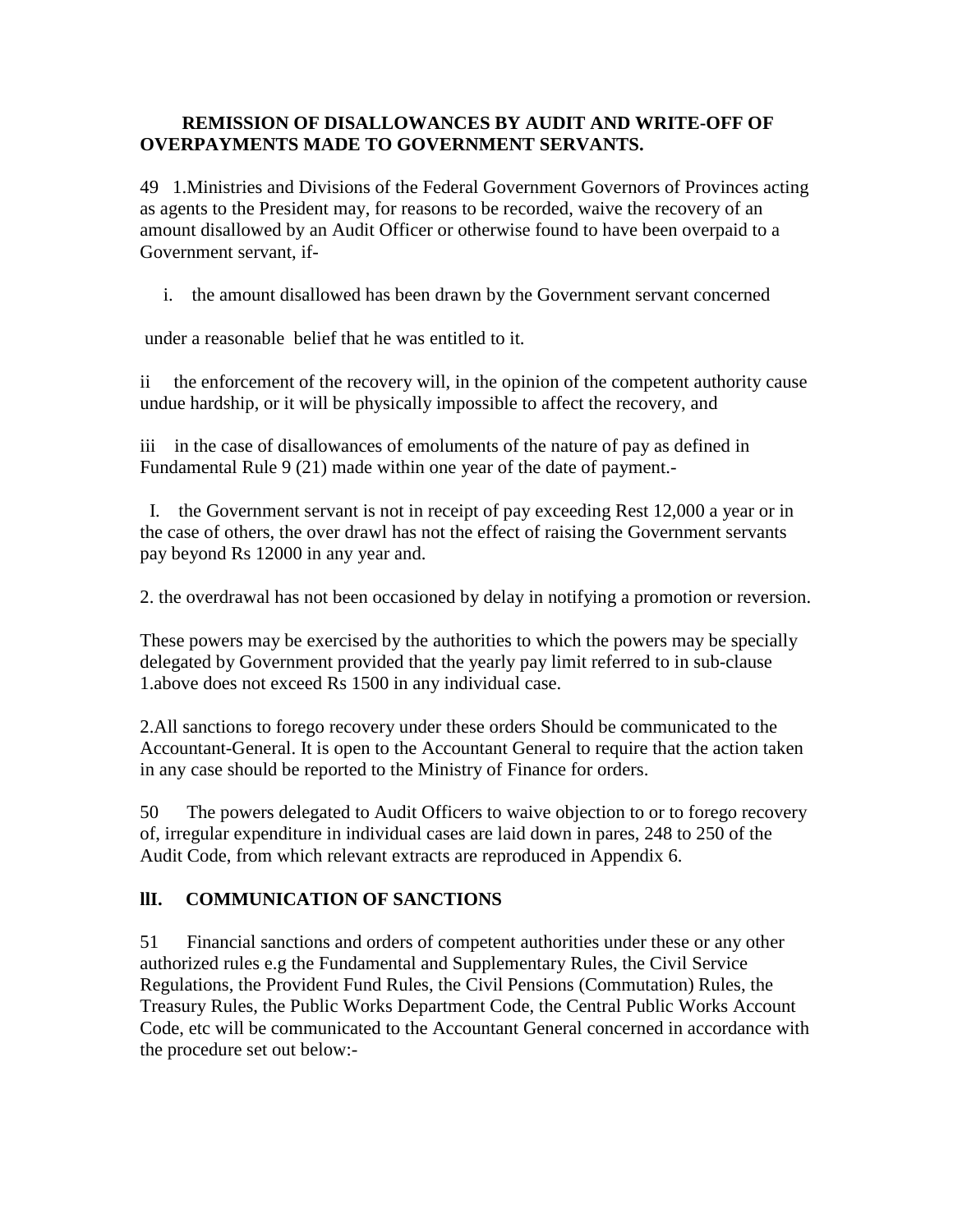i All financial sanctions and orders issued by a Ministry or Division within its own financial powers as a Ministry or Division of the Federal Government will be communicated direct to the Accountant-General by the Ministry or Division concerned All other orders involving financial sa1ctions which may be issued by Ministry or division of the Federal Government i.e. sanctions beyond their financial powers Will be communicated to the Accountant-General through the Ministry of Finance.

ii Sanctions and orders of any other authority to which the power of action has been delegated will be communicated to the Accountant General by that authority.

iii in cases referred to in clause (i) above if an order sanctioning expenditure is sent to the Accountant-General direct by a Ministry or Division and that Ministry or Division is not competent to sanction the expenditure the Accountant General will not refuse obedience but Will report to the Ministry of Finance that such an order has been issued and request that it may be communicated to him by the Ministry of Finance in due course.

iv f an order or sanction, has been issued with the concurrence of the Auditor -General the fact should be mentioned in the endorsement to the Accountant-General.

In all orders conveying sanctions to expenditure of a definite amount or up to a specified limit, the amount of sanction should always b expressed both in words and in figures.

vi All letters, or orders conveying sanctions to expenditure, appointments, etc must be signed by an authorized gazetted officer, whose specimen signatures should be supplied to the Accountant-General concerned.

 Note:-in cases in which the documents relating to any sanction or order are deemed secre the Accountant-General will accept a statement of fact signed by the President in lieu of those Documents.

52 All orders conveying sanction to the grant of additions to pay, such as Special pay and compensatory allowance, should contain a brief but clear summary of the reasons for the grant of the addition so as to enable the Accountant-General to see that it is correctly classified as special pay or compensatory allowance, as the case may be. In cases in which an official record in an open letter is considered undesirable, the reasons for the grant of such additions to pay should be communicated confidentially to the Accountant-General. A similar procedure should also be followed in all other cases in which the rules require that reasons for the grant of special concessions or allowances should be recorded.

53 Sanctions accorded by competent authority to grants of land and alienation of land revenue other than in

 which assignments of land revenue are treated as cash payment, should be communicated to the Accountant-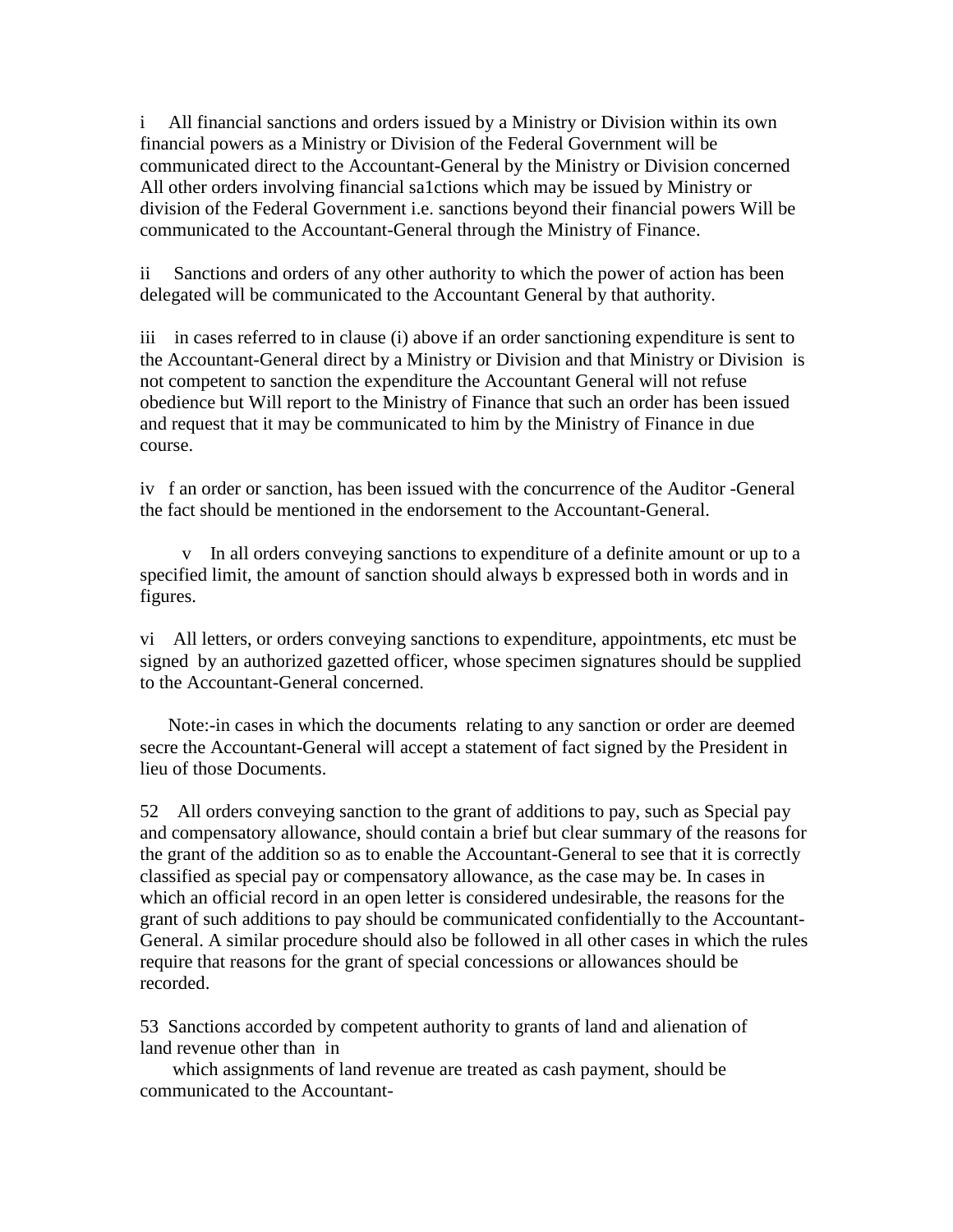General in a consolidated monthly return giving the necessary details to enable him to audit the sanctions

accorded.

54 When proposals for a new grant-in-aid are placed before the Standing Finance Committee, details should be furnished showing the purpose of the grant and the exact nature If the conditions on which it is proposed to be made. To enable the Accountant-General to compare such purposes and conditions with those enumerated by the sanctioning authority in its subsequent orders of sanction, the Accountant General should be supplied, when the sanction is conveyed to him under para. 51, with relevant extracts from the Proceedings of that Committee.

### **IV. INDICATION OF THE SOURCE OF APPROPRIATIONS IN THE SANCTION TO EXPENDITURE**

 55 In all applications for sanction to expenditure it should be distinctly stated whether provision for the proposed charge has, or has not been made In the budget estimates of the year, and, if it has not been made whether the funds can be found by valid re- appropriation.

 56 Authorities which sanction new expenditure after funds have been communicated, should be careful to indicate the source of appropriation. Where it is desired to sanction expenditure before funds have been communication, as may be necessary in order to avoid delay in starting work at the beginning of a new financial year (vide Para 87), or to prevent duplication of orders, the authority which does so should be careful to add the words  $\Box$ subject to funds being communicated in the budget of the  $\text{year}$ .

Note.-Vague expressions such as  $\Box$ subject to budget provision  $\Box$  should be carefully avoided in conveying sanctions to expenditure.

### **V. DATE OF EFFECT OF SANCTION Rule 57 (Sub-part. 1)**

57 Unless otherwise indicated specifically in the order conveying the sanction a sanction issued by a competent authority has effect from the date of orders conveying the sanction.

 In all cases, these orders are subject to the general order contained in Para . 3 of the Both of Financial Powers regarding appropriation of funds and to any special provisions as to the date of effect In the rules, orders or sanctions themselves.

 Note:-Orders sanctioning the creation of temporary posts should in addition to the sanctioned duration of the post, invariably specify the date from which it is to run whether it be the date of entertainment or otherwise.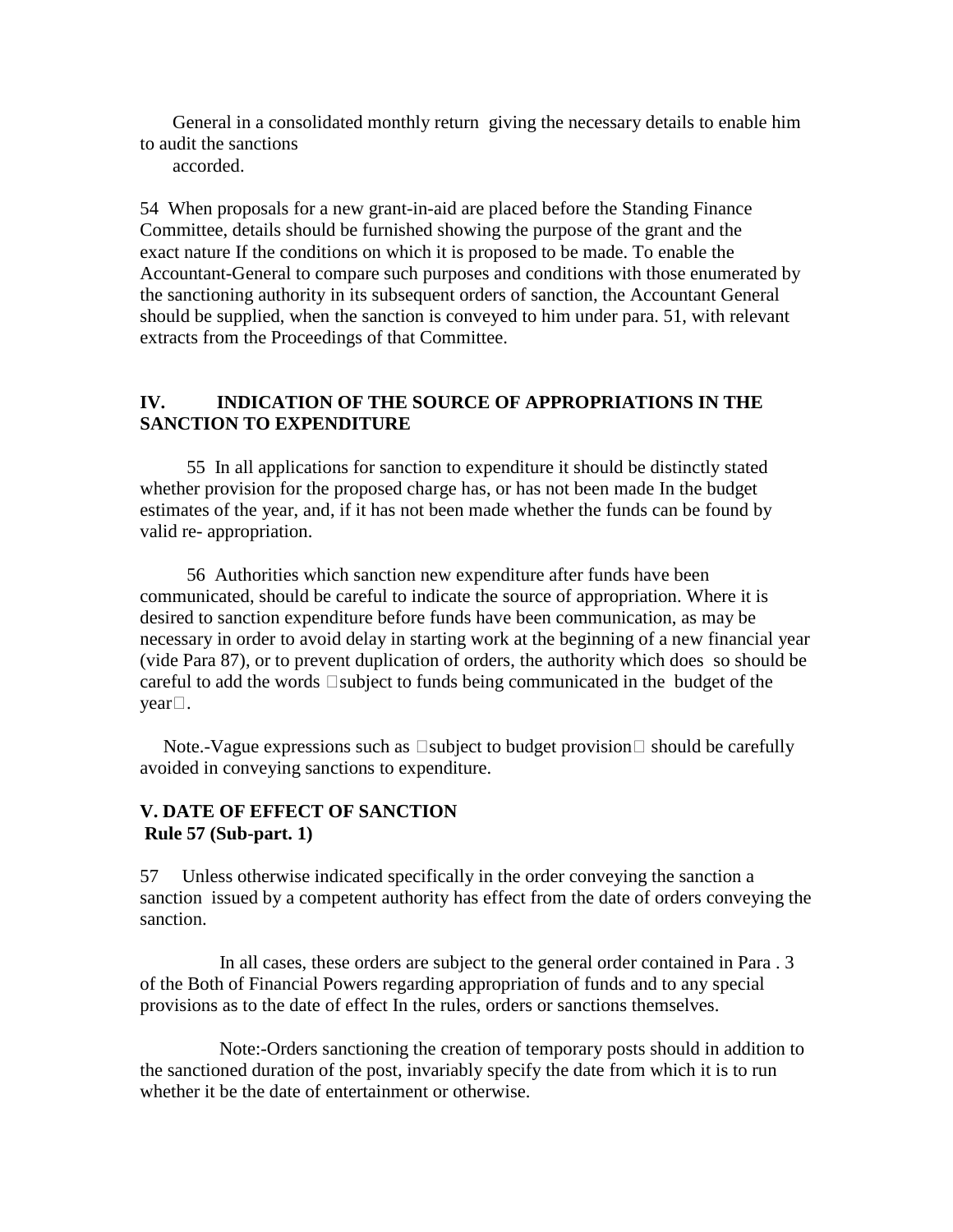### **VI. RETROSPECTIVE SANCTION.**

 58 1.All authorities which are competent to sanction revision of pay the grant of concessions to Government servants should bear in mind that retrospective effect should not be given to financial sanctions, except in exceptional circumstances, without the special approval of Government.

2 In the absence of special reasons to the contrary, concessions regarding rates of pay for any class of Government servants should take effect as from the first of June and not from some date in the middle of a financial year.

## **VII. LAPSE OF SANCTION**

 59 A sanction for any fresh charge, which has not been acted upon for a year most be held to have lapsed, unless it is specifically renewed.

Note 1. This order does not apply to a case where an allowance sanctioned for a post or a class of Government Servants has not been drawn by a particular incumbent or incumbents, nor does it apply to additions made gradually from year to year to a permanent establishment under a general scheme which has been sanctioned by competent authority.

Note 2 .the term year as used in this paragraph means financial year.

60 Deleted .

### **VllI. SPECIAL RULES FOR WORKS EXPENDITURE.**

 61 Special rules for regulating administrative approvals and sanctions to expenditure on works are contained in the Central Public Works Department Code and other departmental regulations see also Chapter 9.

### **CHAPTER.5 BUDGET, GRANTS AND APPROPRIATIONS**

### **I. BUDGET INTRODUCTORY**

 62 A statement of the estimated annual revenue receipts and expenditure of the Federal Government, together with all other receipts add disbursements of the Federal Government, arising both in and outside Pakistan , is prepared by Finance Division and presented to the legislature as required by Article 80 of the Constitution. This statement is referred to as the  $\Box$ Annual Budget Statement $\Box$ . This statement along with the book of Demands for Grants and Appropriations is generally known as the  $\Box$ Budget $\Box$ .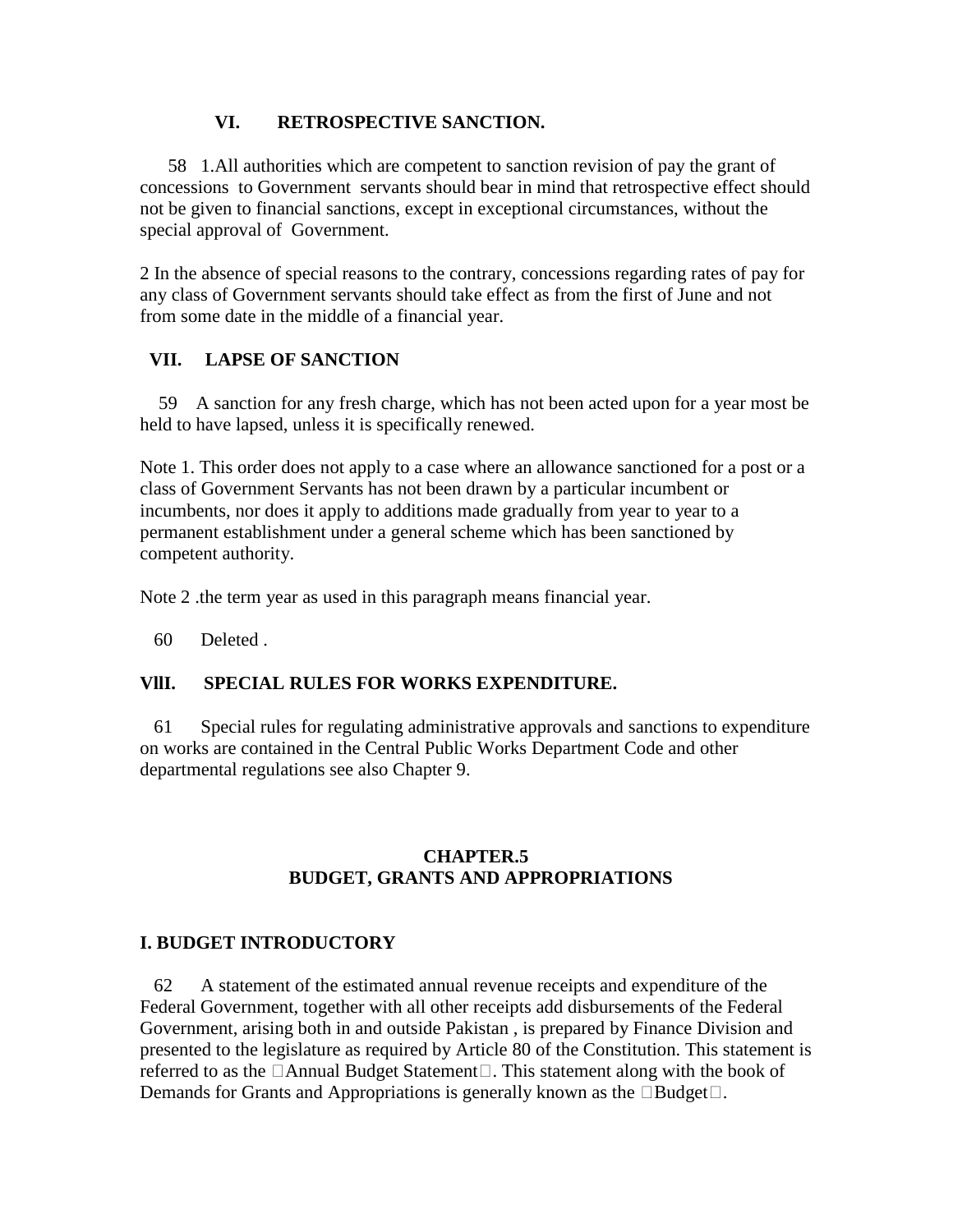63 The proposals of the Federal Government in connection with the votable part of the Budget are submitted to the vote of the legislature in the form of Demands for Grants. The detailed estimates presented in support of each demand include provision both for votable and non-votable (charged) expenditure, though the two classes of expenditure are clearly distinguished. The charged expenditure comprises the following:-

a. The remuneration payable to the President and other expenditure relating to his office.

b. The remuneration payable to :-

- i. the judges of the Supreme Court;
- ii the Chief Election Commissioner;

iii. the Chairman and the Deputy Chairman of the Senate;

- iv. the Speaker and the Deputy Speaker of the National Assembly; and
- v. the Auditor General.

 c. The administrative expenses including the remuneration payable to officers and servants of the Supreme Court, the department of the Auditor-General and the office of the Chief Election Commissioner and the Election Commission, and Secretariats of the Senate and the National Assembly.

 d. All debt charges for which the Federal Government is liable, including interest, sinking fund charges, the repayment or amortization of capital and other expenditure in connection with the raising of loans, and the service and redemption of debt on the security of the Federal Consolidated Fund.

 e. Sums required to satisfy any judgment, degree or award against Pakistan by any court or tribunal.

f. Sums required for making loans to the Provinces.

 g. Sums required for making grants-in-aid for the revenues of the Provinces by an Order of the President.

 h. any other sums declared by the Constitution or by Act of Parliament to be so charged.

Note: Remuneration according to the Constitution, includes salary and Pension.

 64 The form of the Budget and Demands for Grants is laid down by Finance Division and no alteration of arrangement or classification can be mad without the approval of that Division.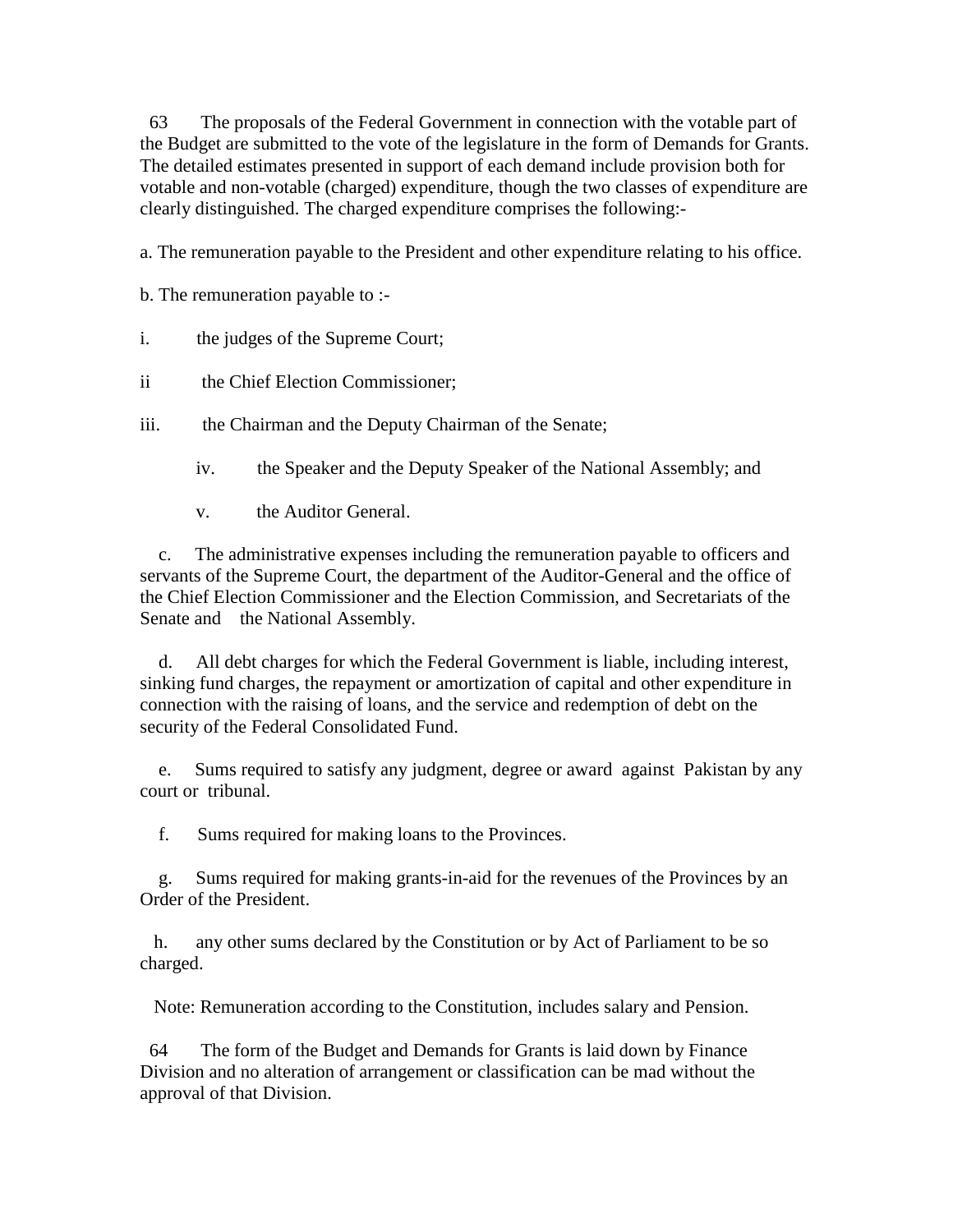65 The material on which the Budget and Demands for Grants are based is obtained by Finance Division in the form of detailed estimates submitted by head of departments, administrations etc, who in their turn depend for the material on heads of offices and other offices who collect the revenues or incur expenditure. The Accountant General is responsible for rendering such assistance in the preparation, check and the consolidation of Budget Estimates and Demands for Grants as may be required by Finance Division in consultation with the Auditor-General.

 66 All estimates of revenue and expenditure included in the Budget are for the financial year.

### **II- Preparation AND SUBMISSION OF DETAIL ESTIMATES GENERAL PROCEDURE FOR ESTIMATING**

 67 Except in cases in which Government ha expressly directed otherwise departmental estimates of revenue expenditure should be prepared in two parts, namely.

 Part I. relating to standing charges which though they may vary from year to year are nevertheless not dependent upon the volition of the heads of department. Examples of such charges are permanent establishments (both officers and staff), traveling and other fixed allowances, and ordinary contingent expenditure.

 Part II. relating to fresh charges which may include new objects of expenditure, such as temporary additions to existing establishments or to services, facilities and organizations which are either continued from year to year on temporary basis or have been newly sanctioned and have not been provided for in the current years budget. This applied also to estimates of development expenditure special features of whose estimates have been dealt with separately in these rules.

 Both Part I and Part II estimates should be submitted by administrative Ministries/Divisions through their Financial Advisers in the form of self-contained memoranda explaining the variations between :-

i current year's sanctioned grant and the revised estimates as admitted;

ii the admitted budget estimates for the current year and those for the next year.

68 The prescribed procedure for the preparation and submission of the several classes of detailed estimates which go to make up the Budget Estimates of revenues and expenditure of Government is set out in paragraph 69 et esq. and in Annexure A to this Chapter Supplementary instructions for the collection of subsidiary details and preparation and scrutiny of subsidiary estimates are contained in the Codes, Manuals, etc, of the departments concerned.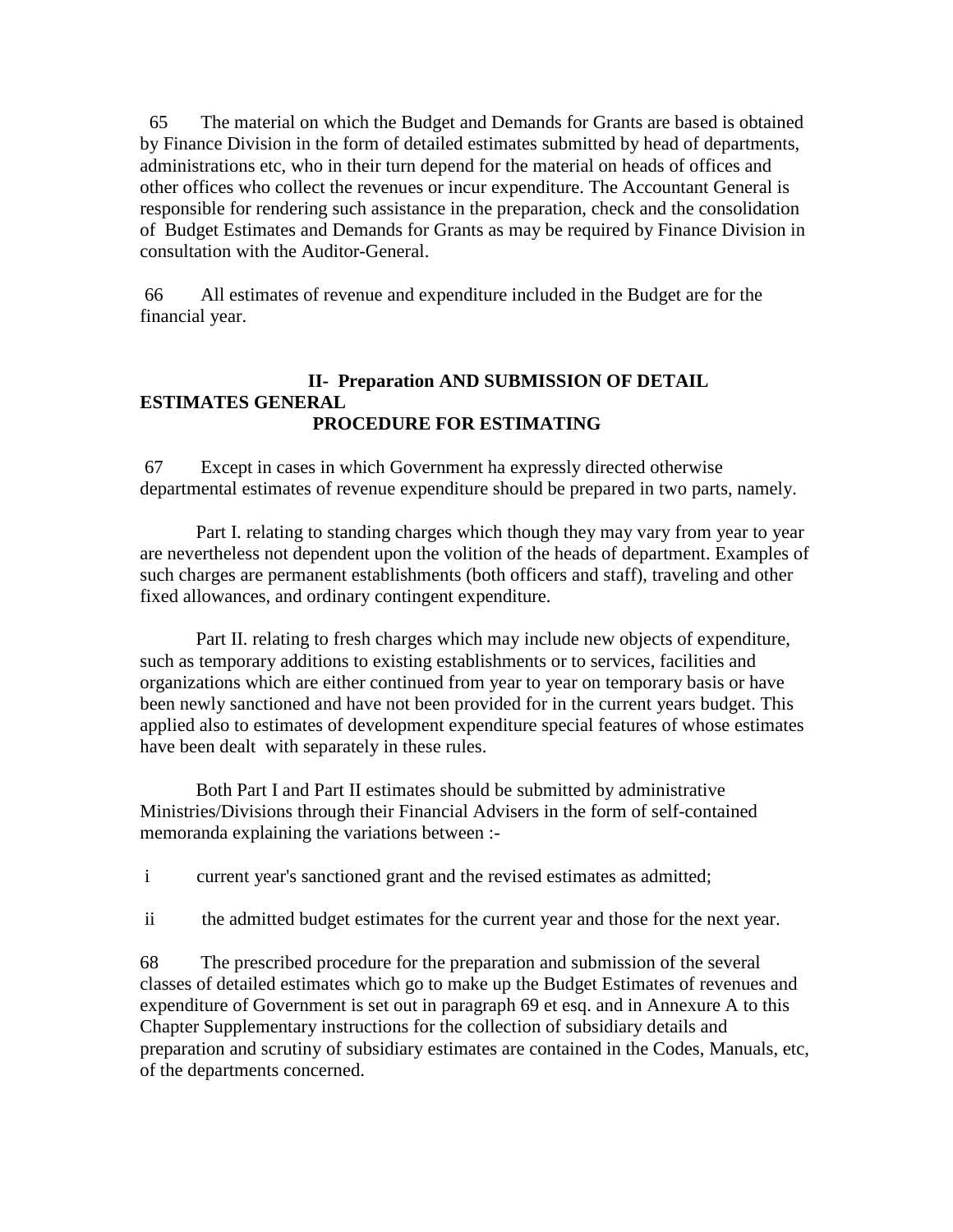Special rules for the preparation and submission of departmental estimates e.g the Defense, Railways, Post Office, Telegraph and Telephone Department, etc are laid down in the departmental regulations of the respective departments.

### **ESTIMATES OF REVENUE AND ORDINARY EXPENDITURE (Part I Non development)**

69 The detailed estimates should be prepared on forms supplied by the Accounts Offices which contain separate columns to show:-

i. the sub-heads and detailed heads of the estimates .

ii the actual of the past three years under each detailed head or sub-head.

iii the budget estimates for the current year;

 iv actual for the last eight months of the previous year and first four months of the current year;

- v the revised estimates for the current year, and
- vi the budget estimates for the ensuing year.

 The actual for the past three years will be filled in by the Accounts Offices in the forms sent out by them to the estimating authorities; the latter should fill in the actual for the last eight months of the previous year and the first four months of the current year and the revised estimates in the relevant columns with reference to information available with them. The revised estimates like past actual's are one of the important factors to be taken into account.

In preparing the budget estimates. The column  $\Box$  Revised  $\Box$  should, therefore, be invariably filled in and great care should be taken in including or omitting comments that are likely to materialist or not during the year.

70 The making of the revised estimates should always precede an estimate of a future year. A revised estimate should be framed in the light of-

- i actuals for the first 4 months of the current year;
- ii the actual for the last 8 months of the previous years;
- iii the 12 months actuals of the past three years;
- iv orders issued or proposed to be issued regarding  $\Box$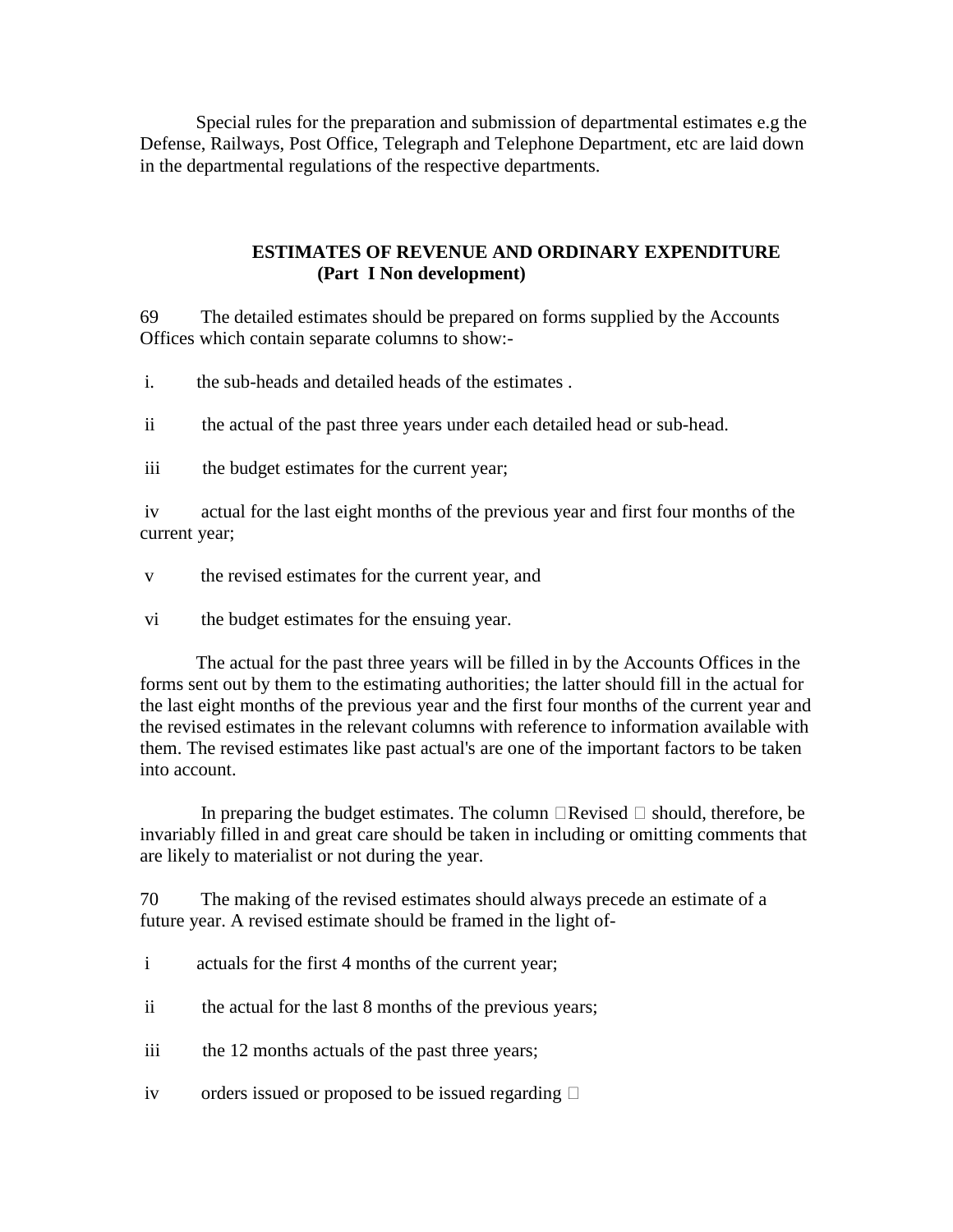- a appropriation or re-appropriation within the sanctioned grant.
- b new items of expenditure sanctioned through supplementary grants, and
- c surrenders already made or likely to be made during the year,

v any other relevant factors.

 Any information required from the Accountant-General in connection with these estimates should be obtained from him separately.

 70 A. Where Revised Estimates of expenditure for the current financial year exceed the sanctioned grant, it should be clearly stated whether the increase has been authorized by competent authority and, if so, attested copies of relevant orders should be appended to the estimates. It is also necessary to indicate how the increase is proposed to be met  $(i.e., by)$ 

 re-appropriation of savings within the grant or through supplementary grant). When the

 Revised Estimates are less than authorized grant, reasons for the savings should also be

given. These requirements are applicable to both Part I and Part II estimates

71 In framing the budget estimates, the estimating authorities should exercise the utmost foresight. All items of receipt and expenditure that can be foreseen should be provided for and care should be taken in consultation with the Accountant-General, where necessary, to see that the provision is included under proper heads. Needless to say, although the estimating authorities are asked to provide for all foreseeable items, France Division will exercise its right to excise or reduce the provision for any item which it thinks unjustifiable. An exhortation to show foresight is not an invitation to provide for additional items of expenditure without adequate justification. While provision should be made for all Items of expenditure that can be foreseen, it is essential that the amount of the provision should be restricted to the absolute minimum requirement. The Budget Estimates of non-development expenditure for ensuing year should be accompanied by such details as nominal rolls in the prescribed form, calculation of Allowances, Honoraria, etc., and Other Charges so as to permit proper scrutiny. They should further be supported by a comparative statement in Form S-203 showing the position of past three years actuals, the sanctioned grant and the Revised Estimates for current year and the proposed Budget Estimates for next year.

72 In making estimates in respect of fixed charges, it must be borne in mind that what are called establishments are not irrevocably fixed for all items and should be brought under the formal critical review of heads of departments from time to time. Even when there is no thought or intention of making any change in establishments, heads of departments should review the entire estimates of the requirements of their departments. Similarly, sanction to recurring contingent expenditure should also be brought under the review of heads of departments from time to time.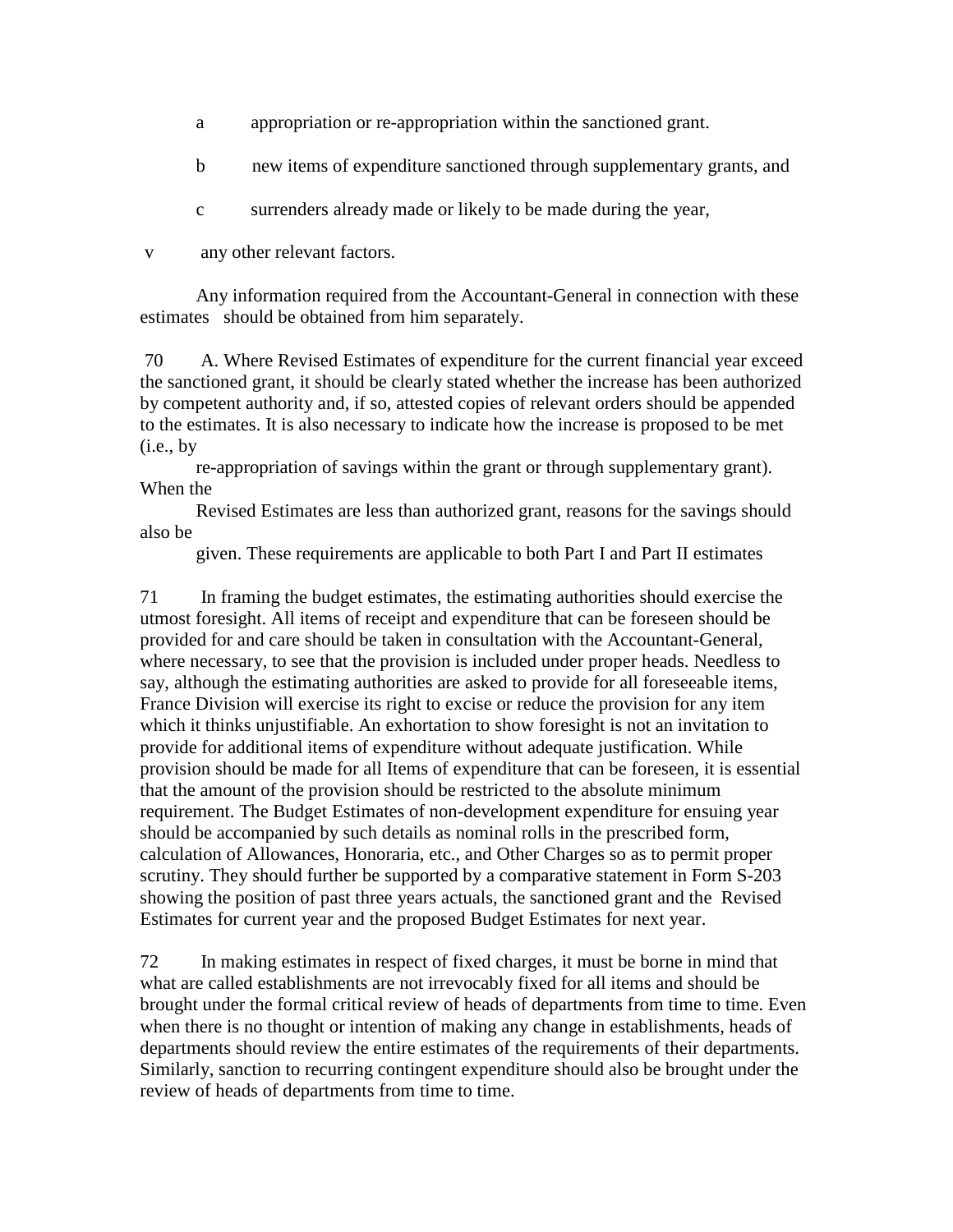73 The following are the main rules for the preparation of the detailed estimates:-

 (i) The Federal Budget is on disbursement basis and not on commitment basis. Only provisions for foreign exchange from own resources, which term includes, cash, bartered commodity and are to be made on commitment basis. The estimates should, therefore, be prepared on the basis of what is expected to be actually received or paid (under proper sanction) during the ensuing year, including arrears of previous years and not merely the demand or the liability of expenditure falling due within the year. The transactions are to be shown gross and in full even where the receipts are treated as deduction from expenditure. In no case the net receipts or the net charges only are to be entered.

 ii the budget estimates should only include items which have already been cleared with Finance Division. Any item, which is appearing in Part I estimates for the first time should be supported by a copy of the sanction authorizing the continuance of that particular item of expenditure on a permanent basis. Fresh items of expenditure which have been previously agreed to by Finance Division should be included only through Part II estimates. Provision for posts sanctioned for a specific period should, if their continuance be considered necessary, be made through Part II estimates. In such cases, justification should be established to the satisfaction of Financial Adviser concerned before submission of budget estimates.

iii The estimates proposed under the primary units,  $\Box$  Pay of Officers', and  $\Box$  Pay of Establishments' should be accompanied by detailed nominal rolls in Form GFR I.

 iv The estimates should further show the charged and other than charged portions of the provision under the relevant primary unit Separately:-

 1 In framing estimates for sanctioned establishment whether permanent or temporary, the full amount of pay and increments likely to be drawn by officers an staff on duty during the year should be included. Suitable provision for leave salary should be made both for officers and establishment on the basis of past actuals with due regard to any known factors which may effect the past actual. No provision of leave salary should be made for officers and staff of those cadres for which leave reserve has been provided. Provision for those who are on deputation or otherwise absent and unlikely to return to the strength within the period of budget should be excluded, but the names of the personnel on deputation should be shown in the nominal rolls. A lump deduction should be made where experience shows that a saving may occur by reason of posts remaining vacant or for other reasons .

2 When consolidating the detail estimates in respect of  $\Box$ Pay of Officers $\Box$ and  $\Box$ Pay of Establishments  $\Box$  the number of posts must be carefully checked and in case of variation in numbers or the amounts of the provisions compared to those in the current years budget, an explanation should be included in the estimates. If the increase is based on specific Government sanction, a copy of the sanction should be enclosed with the estimates.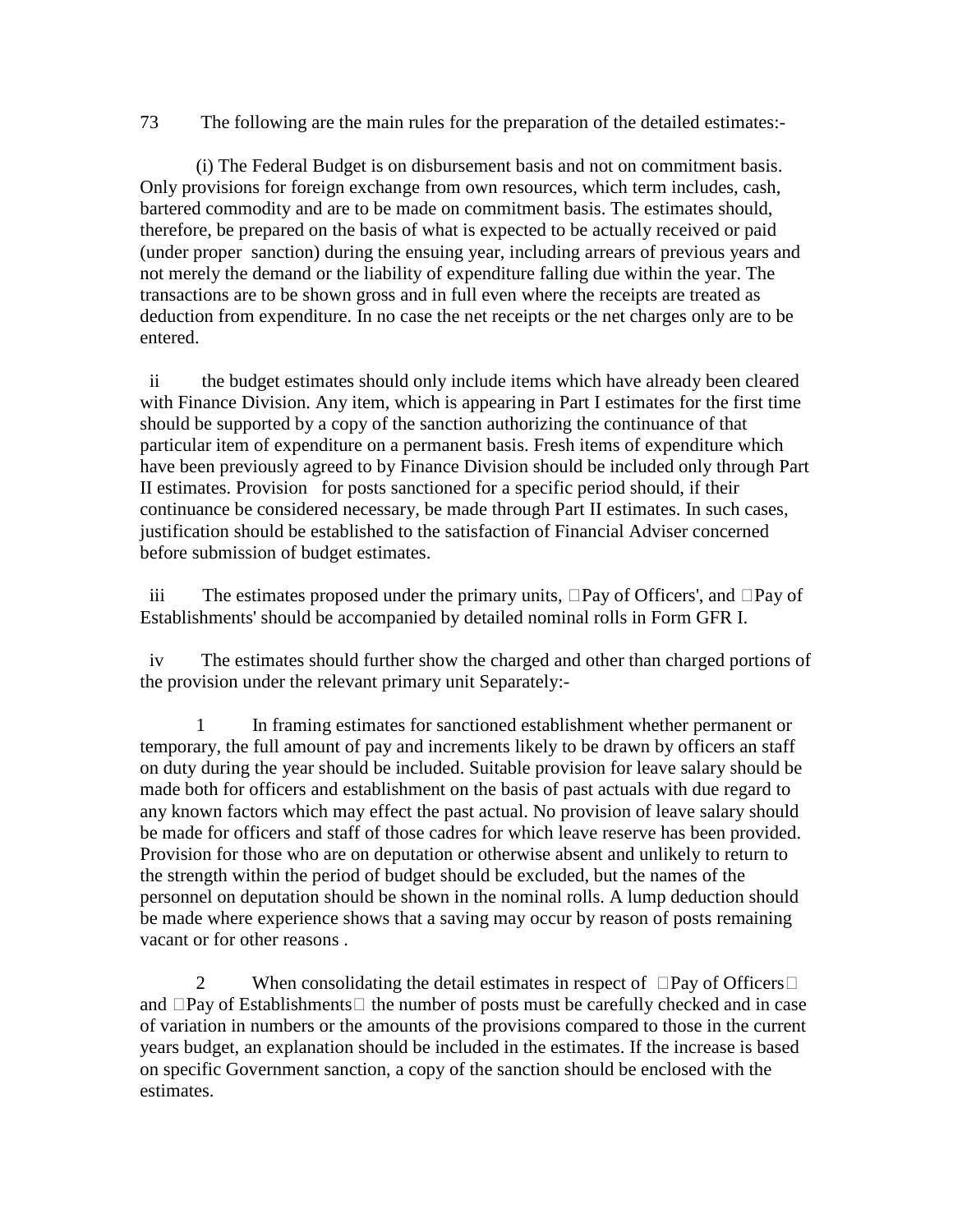3 Provision should not be made in the estimates for posts which it has been decided to leave unfilled. If it is desired to revive any of these posts which has remained vacant for more than a year, prior concurrence of Finance Division should be obtained before including any provision in the estimate on this account. In all such cases, the relevant estimates should be accompanied by a copy of the sanction .

 v for all fixed recoveries and fixed payments (other then establishment charges) an authenticated copy of the sanction fixing the amount should be enclosed

 vi Opposite every item of fluctuating charges (such as traveling allowance, contingent charges official postage, telephone charges, etc.) The actual expenditure in the last three years should be shown in red ink. If estimates of these charges for the ensuing year differ to any appreciable degree from the actual of the preceding year, full explanation for the variation should be given.

Note:- the estimate of contingent charges should be carefully checked by the Controlling officers by comparison with past actuals. In the case of contract contingent charges, only the sanctioned amount of the contract grant should be included.

 vii the provision for traveling allowance and honoraria under the primary unit Allowances, Honoraria, etc. should be shown distinctly and separate from other allowances.

viii the estimate of receipts and varying charges should not be merely an arithmetical average of three years figures. the average is a guide but it should not be taken absolutely.

 ix Under revenue, the calculation of fixed revenue is to be based on actual demands, including arrears, if any and likelihood of realization during the year. The arrears and current demand are, how ever, to be shown separately. The estimates of fluctuating revenue may be based the average of last 3 years accruals, unless there are any known circumstances to affect these actual one way or the other.

 x Every department will provide for the whole receipt an charge with which it deals finally; thus when the Pakistan Public Works Department collects revenue on account of civil works, It will estimate for it.

 xi Lump sum provision in the budget should not made or proposed except in most exceptional circumstance, which should be invariably recorded. As far as possible, provision for contingent charges under the Primary unit  $\Box$  Other Charges  $\Box$  should be proposed according to the prescribed detailed heads of expenditure so that the number of references to the Financial Advisers\ Finance Division is reduced to it minimum.

 xii Provision for losses should not be made in the expenditure estimates, If However, the nature of the work of a department is such that some losses must be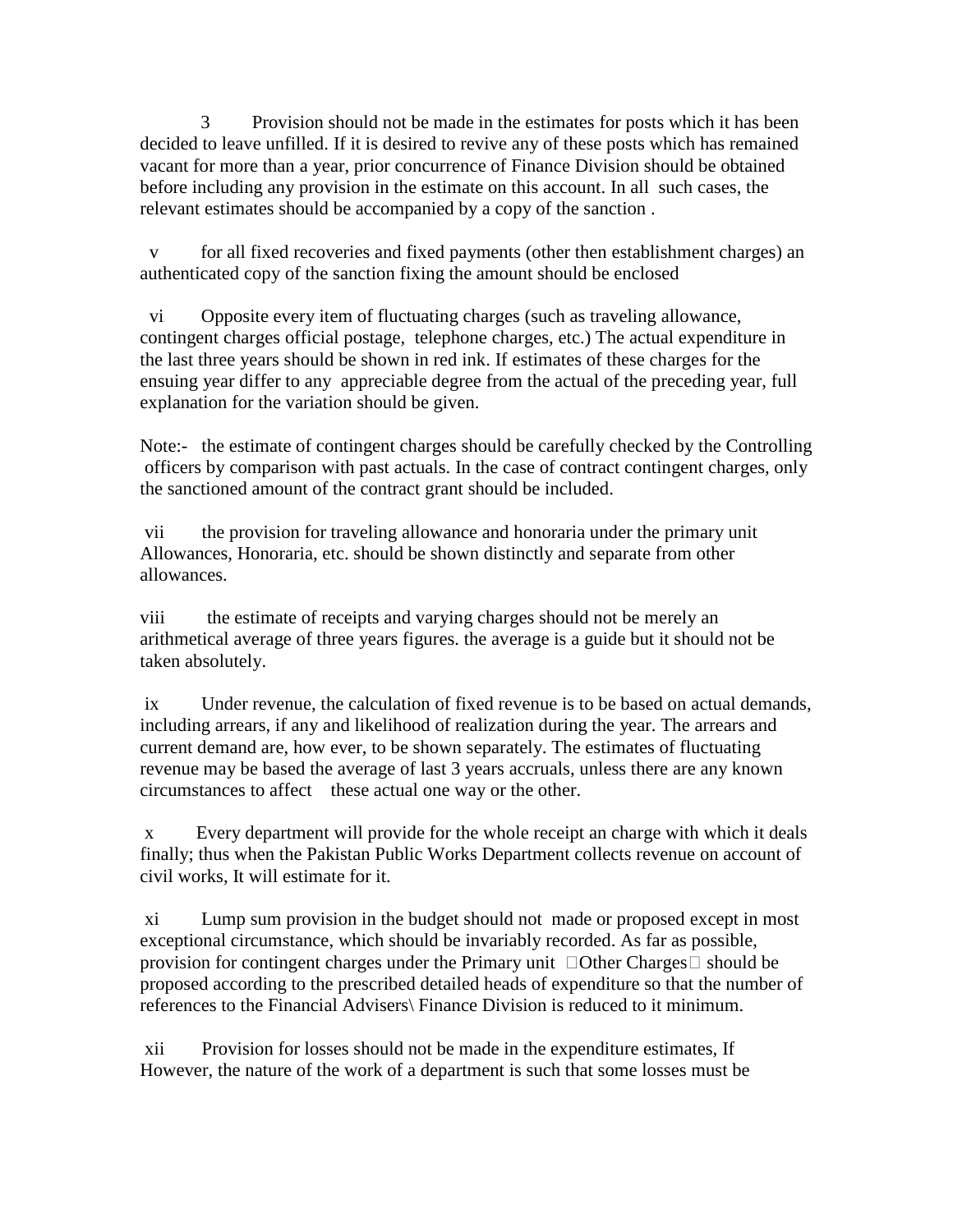regarded as inevitable each year, provision in this behalf may be made with the specific sanction of Finance Division.

 xiii Estimates of anticipated revenue both for current and subsequent years will be prepared by each Ministry \Division\ Department and rendered to the Accountant - General on dates to be prescribed by him.

xiv Part I of the budget which relates to standing charges and Part II estimates relating to fresh charges should be scrutinized finally by the Financial Advisor Concerned. He would issue to AGPR\Budget Wing of the Finance Division copies of the Budget orders in respect of part I estimates and New Item Statements in respect of Part II estimates. The admitted Part I and Part II estimates would be compiled together into relevant  $\Box$ Demands for Grants $\Box$  by the Finance and Accounts Officer of the Administrative Ministry Division and sent through the Financial Adviser to the Budget Wing of Finance Division.

## **ESTIMATES OF FRESH CHARGES (Part ll-Non-development)**

74 Subject, as provided in Annexure A to this Chapter, proposals if any, involving fresh charges should be submitted by heads of departments and other estimating authorities to the

Administrative Divisions concerned not later than the 15th October, each year to permit the latter to undertake an examination of the proposals in their various aspects. It is open to the Administrative Divisions to require heads of departments, etc, to submit proposals for fresh charges in the course of the year without reserving them for a consolidated report at the time of the submission of the budget estimates of the ensuing year and also to require them to submit direct to other Ministries\Divisions of the Federal Government such of the proposals for fresh charges as require to be considered by the later, in order to ensure that the proper consideration of the proposals from the administrative and financial points of view is completed before the 1st of November.

75 No scheme of fresh charges will be included in the Budget unless it is complete and finally approved. In submitting proposals for fresh charges, administrative difficulties and delays in sanctioning processes should always be borne in mind and not more should be recommended for provision in the budget than is likely to be spent during the course of the financial year.

76 All proposals for fresh charges should be referred to the Financial adviser not later than November 25th of each year. Ordinarily no proposals will be accepted after that date, but the Financial Advisers will exercise his discretion in admitting provision for items which have not been completed through all the requisite sanctioning processes. This does not mean that Finance Division will provide for unforeseen items, nor in general admit items into the Budget in regard to which there is insufficient proof that expenditure will be undertaken in the following year.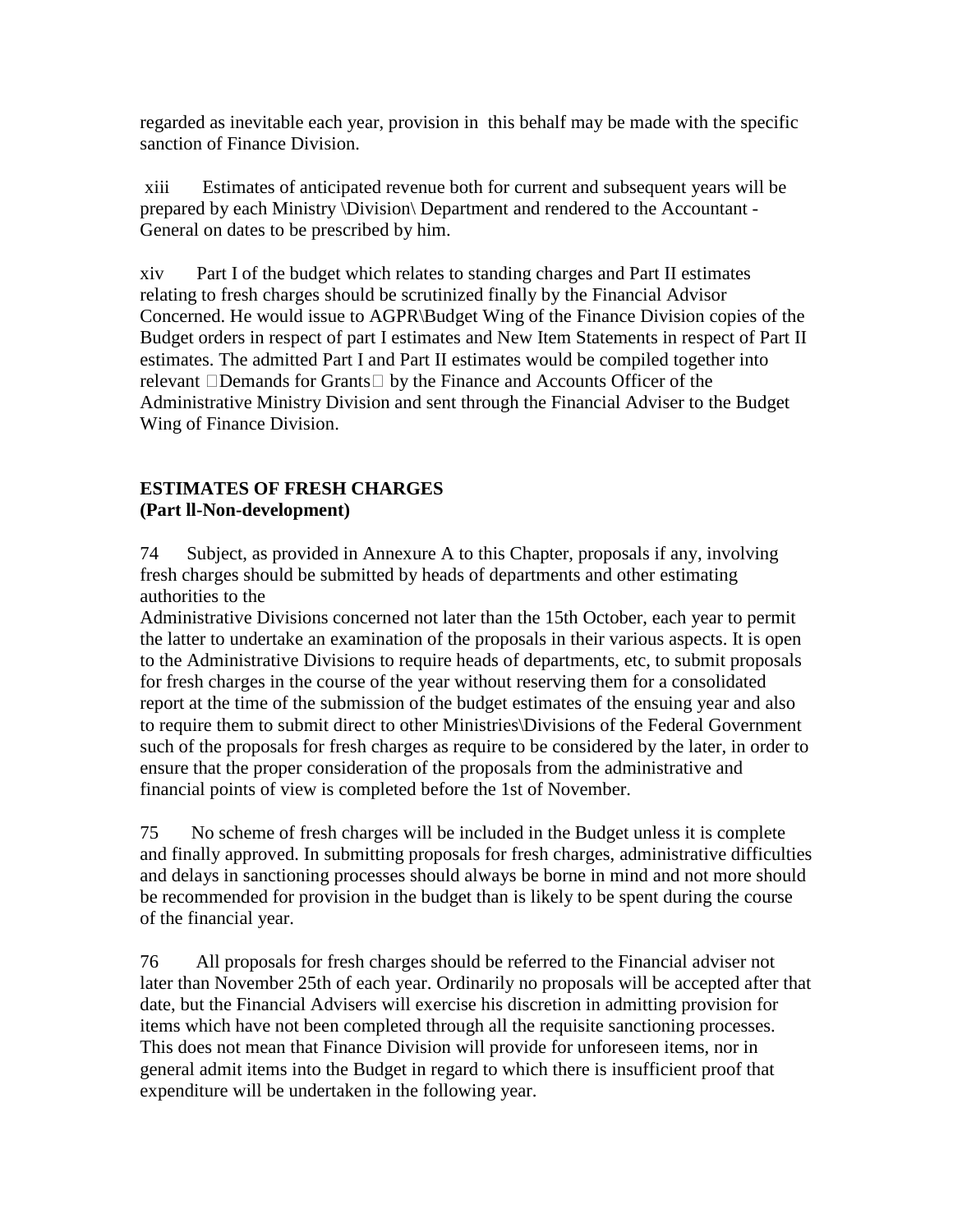November 25th has been fixed as the latest date for referring proposals to the Financial Adviser, but special efforts should be made by Administrative Divisions to ensure that schemes are prepared and submitted as early as possible so as to avoid rush of work during the last few days. Suitable instructions should accordingly be issued by the administrative Divisions to all authorities subordinate to them.

77 The Financial Adviser will complete the examination of all proposals and transmit by the 20th January of each year fair copies of New Item Statements (Form 5-186) duly verified to the Accountant General, Pakistan Revenues and Finance Division (Budget Wing) together with explanations of variation between (a) the Budget Estimates and Revised Estimates for the current year and (b) the Budget Estimates for the current year and the admitted Part II estimates for the next year.

## 78 Omitted

 79 The procedure for preparation and submission of estimates for works expenditure under  $\Box$ 34-Frontier Regions $\Box$ ,  $\Box$ 50-Civil Works and other Public Works major heads will be regulated mutates mutandis by the rules contained in Appendix 6 to the Central Public Works Account Code. Proposals for new major works should, just like other fresh items of expenditure be referred to the Financial Adviser for consideration. A consolidated list in Form GFR 2 of all new major works accepted by the Financial Adviser should be sent to him by the Administrative Division concerned by the 20 th January. Finance Division will allot a lump sum for new major works under each of the major heads  $\Box 34$ -Frontier Regions  $\Box$ , and  $\Box 5O$ -Civil Works  $\Box$  and the distribution of these lump sums among various new works accepted by the Finance Division in principle will be settled in accordance with the procedure described in Appendix 6 to the Central Public Works Account Code.

80 Close adherence to the time-table given above is an essential part of the procedure and all departments should make every possible effort to submit their original proposals and subsequent statements in advance of the last dates fixed above. This will also be applicable to Part II Development Expenditure provided for in the subsequent rules.

81 For purposes of economic classification of the Federal Governments budget, the provision of contingent charges and other expenditure included under the primary unit, Other Charges will be broken-down into the under noted detailed heads, wherever applicable:-

- a Land and buildings purchase of.
- b Plant, machinery, equipment, livestock, etc.
- c Purchases of Transport (specify whether Motor Cars, Motor Cycles or Cycles.
- d Stores, furniture, tents, stationery, etc.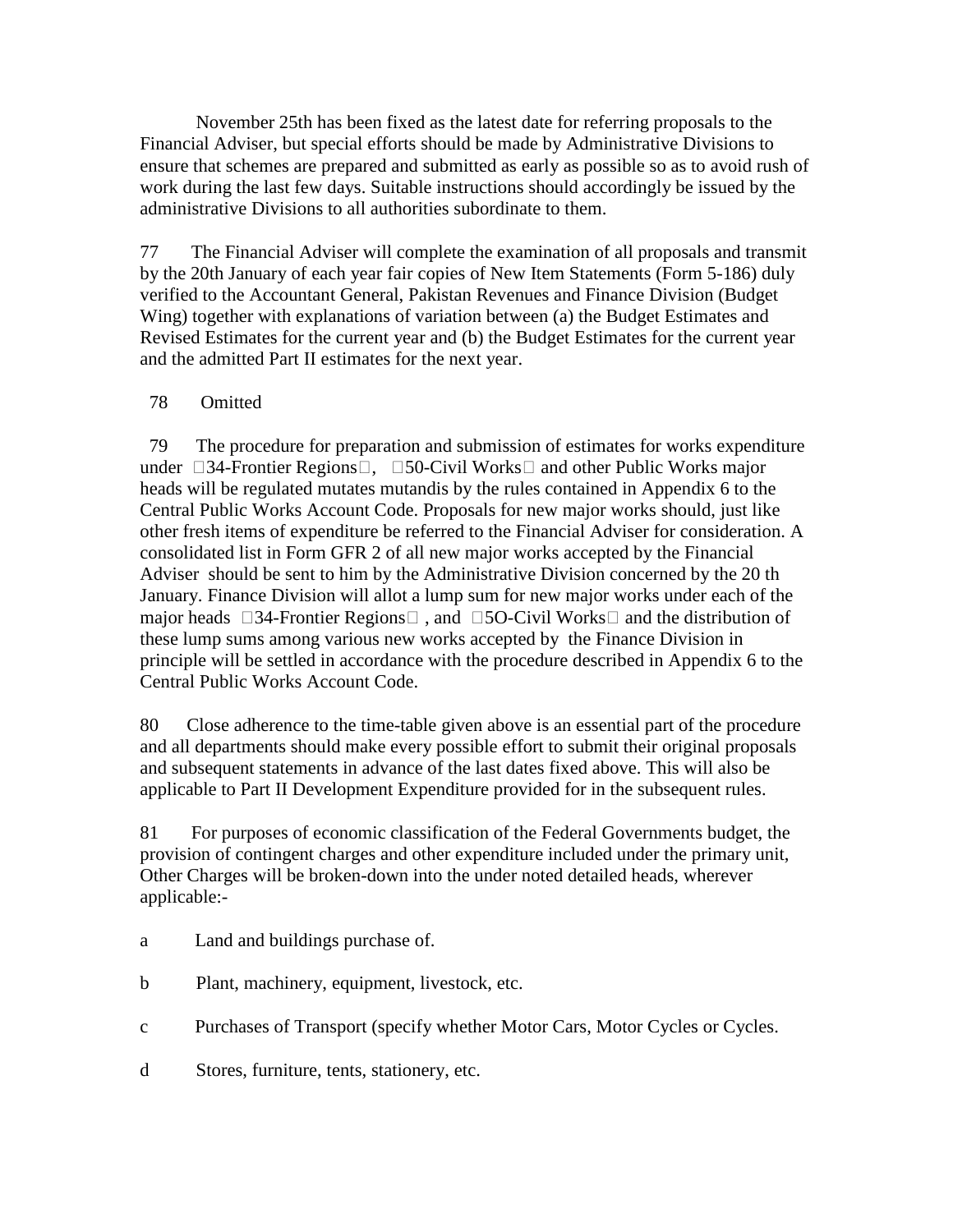- e Repair and maintenance of:
- i Building and structures, plant, machinery and equipollents,
- ii Transport (Car, Motor-cycle, etc.
- f Books, Periodicals, newspapers, etc.
- g Liveries, uniforms, etc.
	- h Electricity, gas and water charges.

i Hot and cold weather charges.

j Payments to contingent staff (part time employees such as sweepers, farashes ,mails ,etc., and charges for supply of drinking water

- k Conveyance allowances paid from contingencies.
- I Rewards, bonuses, etc.
- m Section-writing and copying charges.
- n Royalties paid (details to be given).
- o Stipends scholarships, prizes, etc.
- p Postage and telegram charges.
- q Rent:

i Office Buildings.

- ii Residential Accommodations.
- r Telephone and trunk call charges.
- s Transportation charges.
- t Local rates and taxes.
- u Other taxes and duties.
- v Grants-in-aid, contributions, donations (details to be given)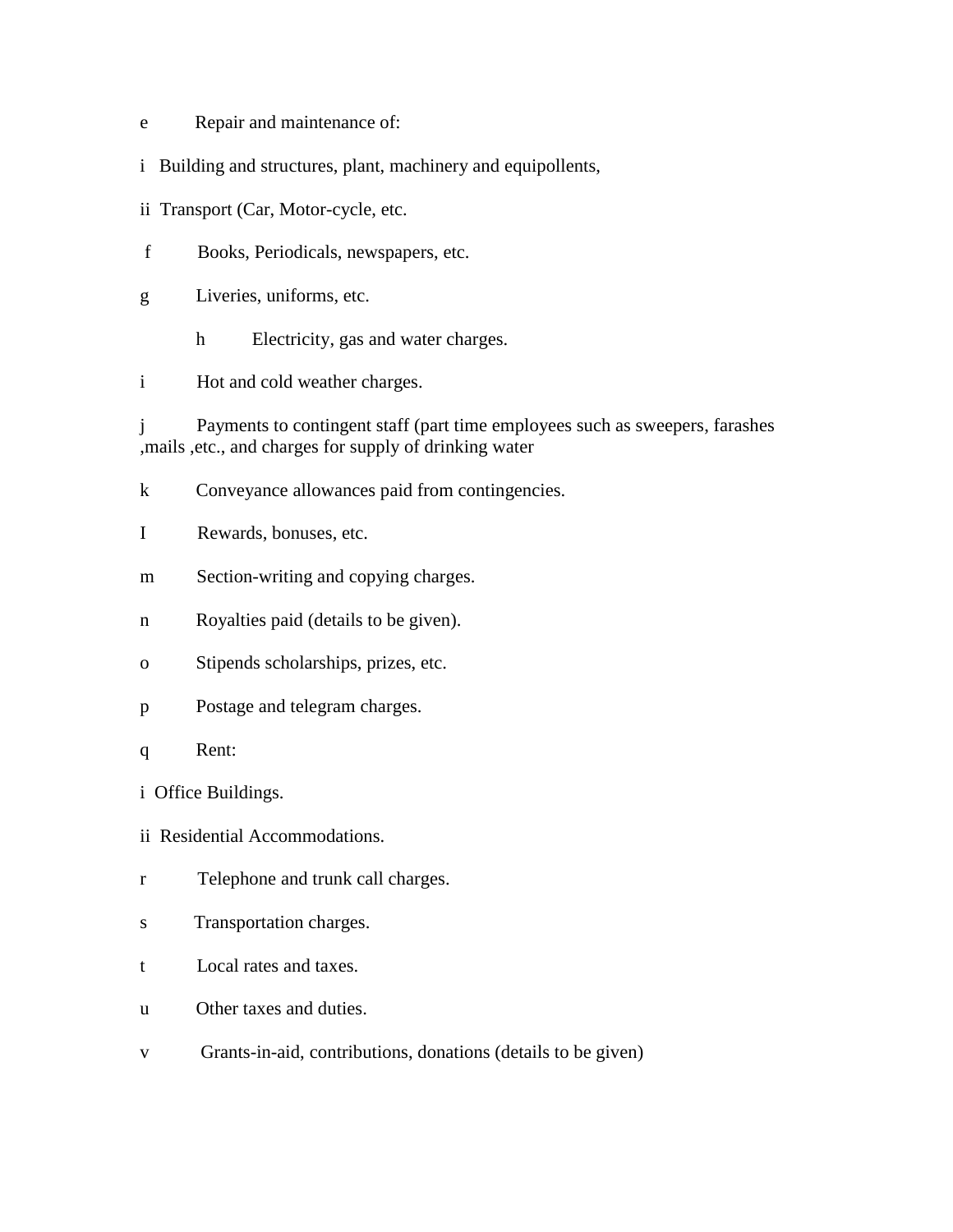w Payments to other Government Departments, etc., for services rendered (details to be given).

x Expenditure on delegations (details of traveling and other allowances to be given).

y Law charges.

z Printing and publication charges.

aa Entertainments and gifts.

ab Expenditure on fares and exhibitions (details of expenditure on establishment, equipment, etc., to be given)

ac Expenditure on subsidies (details to be given)

ad Surveys and experimental operations (details of expenditure staff, tools and plants, etc., to be given)

ae Publicity charges (details to be given)

## **PART 1I DEVELOPMENT**

81 1. the concept of a workable definition of development expenditure should take into account the following basic considerations :-

i that it creates material assets;

ii that it is designed to keep intact, to enlarge and to improve the physical resources of the country;

iii that it will improve the knowledge, skill and productivity of the people; and

iv That it will encourage efficiency with which available resources are used.

2 The estimates of development expenditure will include only the schemes approved in accordance with the prescribed procedure. Simultaneously with the formulation and submission of their Annual Development Programmed to Planning Division the administrative Ministry Divisions will supply a copy of the programmed to their respective Financial Adviser. This will be accompanied by detailed expenditure estimates for budget provision in respect of individual projects. Other relevant information or material shall be supplied according to the time table prescribed by Planning Division.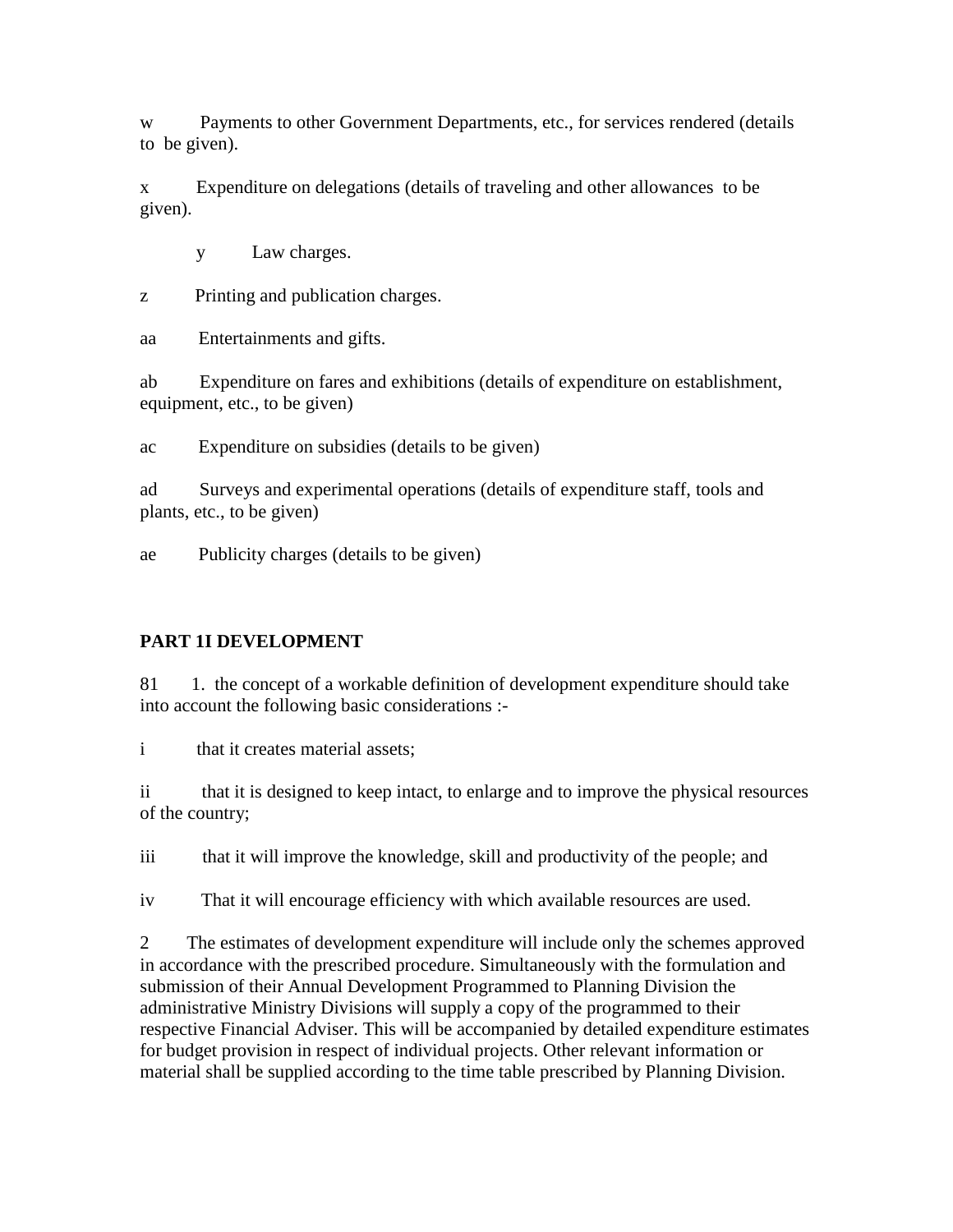3 In the case of on-going projects the estimates should also accompanied by relevant file in which budget provision was admitted. All new projects for which budget provision is proposed for the first time should be supported by relevant PC I or PC II Form. A statement in PPWD Form 4 showing the provision that may have been separately proposed to Works Division for works expenditure if any, pertaining to a project should also be submitted along with the budget estimates. Works Division will compile them according to individual development projects included In the Annual Development Programme and furnish a copy to the Budget Wing of Finance Division within three days after the finalization of the Budget estimates in respect of development projects.

4 While proposing budget estimates for projects\schemes included in the Annual Development Programme, the Ministries\Divisions will ensure that there is no overlapping as to the nature and scope of project\scheme included in the ADP between (a) items proposed for the development budget, and (b) those provided for in the nondevelopment budget. In cases where budget provision for carrying out certain activities and operations is made partly through the non-development budget and partly through the development budget (e.g, Plan Protection, Survey of Pakistan, Meteorological Services, etc.,) the administrative Ministry\ Division concerned should present a consolidated picture while referring its budget estimates of development expenditure to the Financial Adviser.

5 Fair copies of New Item Statements in respect of accepted estimates of development expenditure will be distinctly marked to indicate that the provision relates to development expenditure. Another important point to be kept in view is that the classification of expenditure i.e. major, minor and sub-heads of account are correctly shown on the NISs and submitted to the Budget Wing of Finance Division within 24 hours of approval by Priorities Committee.

6 The revised estimates will not in any case exceed the original budget plus supplementary grants already sanctioned minus surrenders and shortfall in utilization of foreign project assistance.

7 The foreign exchange component of estimates of development expenditure is required to be shown distinctly together with the source from which it will be met (i.e. whether from  $\Box$ own resources  $\Box$  or from  $\Box$ foreign aid $\Box$ . This information should be furnished in separate statements to be submitted to the Financial Adviser along with the estimates of development expenditure. When the foreign exchange component is intended to be financed ( wholly or 27 partly) from foreign aid, the source and type of aid will be invariably indicated in the New Item Statement. The foreign exchange component from  $\Box$ own resources  $\Box$  will be distinguished between each barter, and or commodity assistance. Similarly foreign aid will be distinguished between loans and grants\suppliers credit, etc., and the source of foreign aid clearly identified.

8 Irrespective of its source\type all foreign aid (loan or grant) is required to be reflected in the expenditure estimates of the relevant projects. The estimates of foreign aid will be cleared with the Economic Affairs Division before incorporation in the budget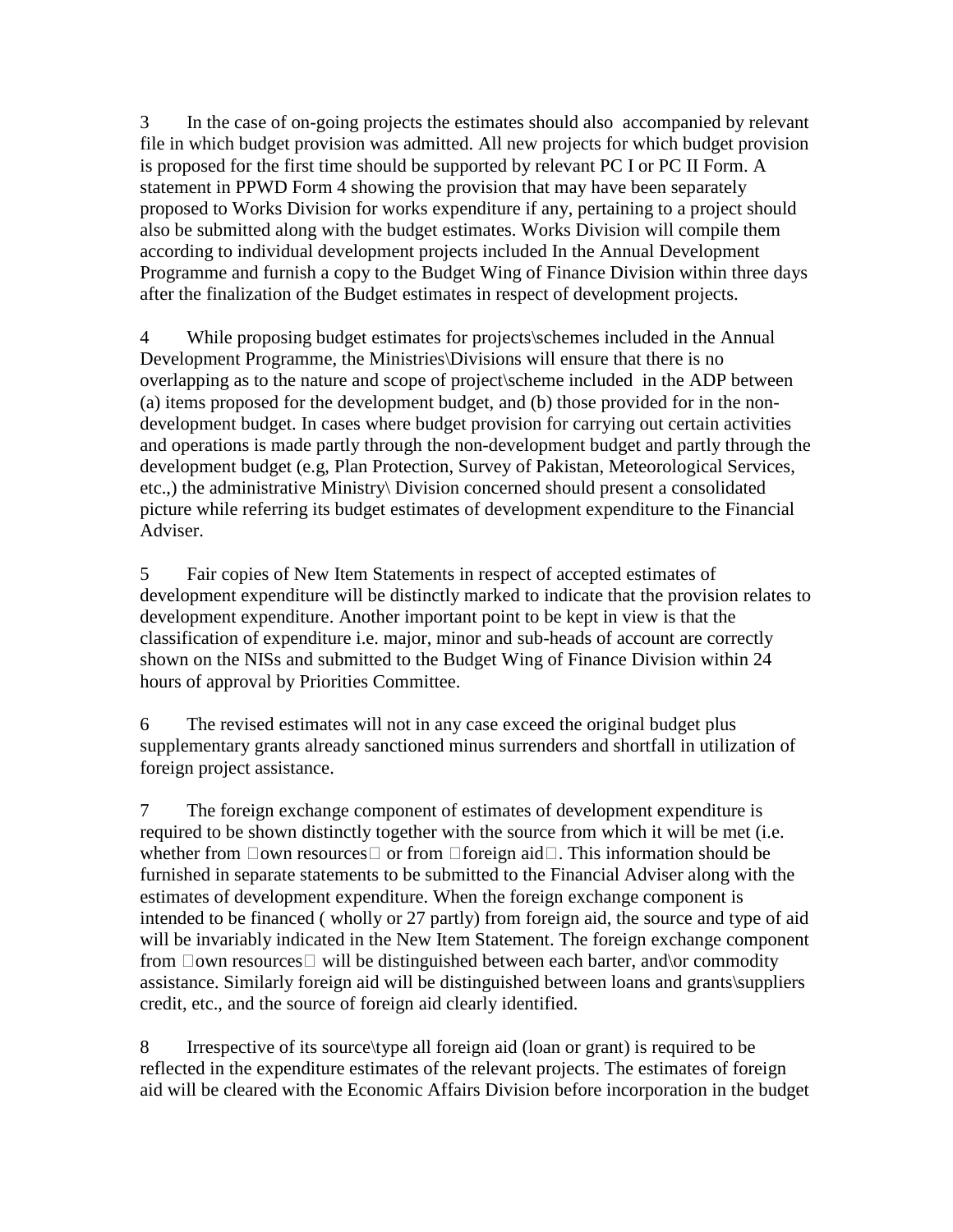estimates. All foreign aid directly or indirectly received by the Federal Government\Provincial Governments bodies and other agencies should be duly accounted for in the relevant Federal or Provincial sections of accounts as the case may be. In case of foreign aid received by any private body individual with the approval\ guarantee of the Government, all transactions in this behalf shall be made with the knowledge and approval of the respective Government.

 9 Foreign commodity assistance, though classified as foreign aid, is budgeted on the resource side in bulk and is not apportioned to projects even though some of the commodities may be utilized for development projects. Since such commodities have to be paid for in rupees, the portion of expenditure related thereto will be included by the Ministries\Divisions in their requirements of local currency for the relevant projects. This provision will also be clearly distinguished in the relevant New Item Statements.

 10 The provision made for foreign exchange expenditure is not available for rupee expenditure or vice versa and no re-appropriation is permissible between the provision for rupees and foreign exchange expenditure. This should be kept in view while framing the estimates for rupee as well as foreign exchange requirements.

 11 When furnishing the above information the estimating authorities should, as far as feasible specify the physical targets in quantitative terms e.g road mileage to be constructed, hospital beds to be provided, number of new school seats to be made available, acreage to be covered by Plant Protection measures, etc., etc.) In cases where quantitative assessment of physical targets is not feasible, the likely achievements should be specified in broad details.

12 As in the case of non-development budget details of posts under  $\Box$ Pay of Officers  $\Box$  and  $\Box$  Pay of Establishment  $\Box$  should be given in respect of development budget as well.

 13 The sponsoring agencies will accord priority to foreign aided projects as are in conformity with national objectives.

14 All schemes may be classified into on-going\new and approved or unapproved as the case may be, according to the status of scheme. If the original scheme is revised, approval of the competent authority for revisit cost will be obtained before any request for budgetary allocation is made.

 15 No expenditure should be incurred, nor any commitment of funds made for any project not included in the Annual Development Programme, nor any work started, contract awarded any down payment made, letters or credit opened for which their is no budgetary provision.

 16 Ongoing projects which are in fairly advanced stage of completion or such projects as are likely to yield quick return to the Government should be given priority.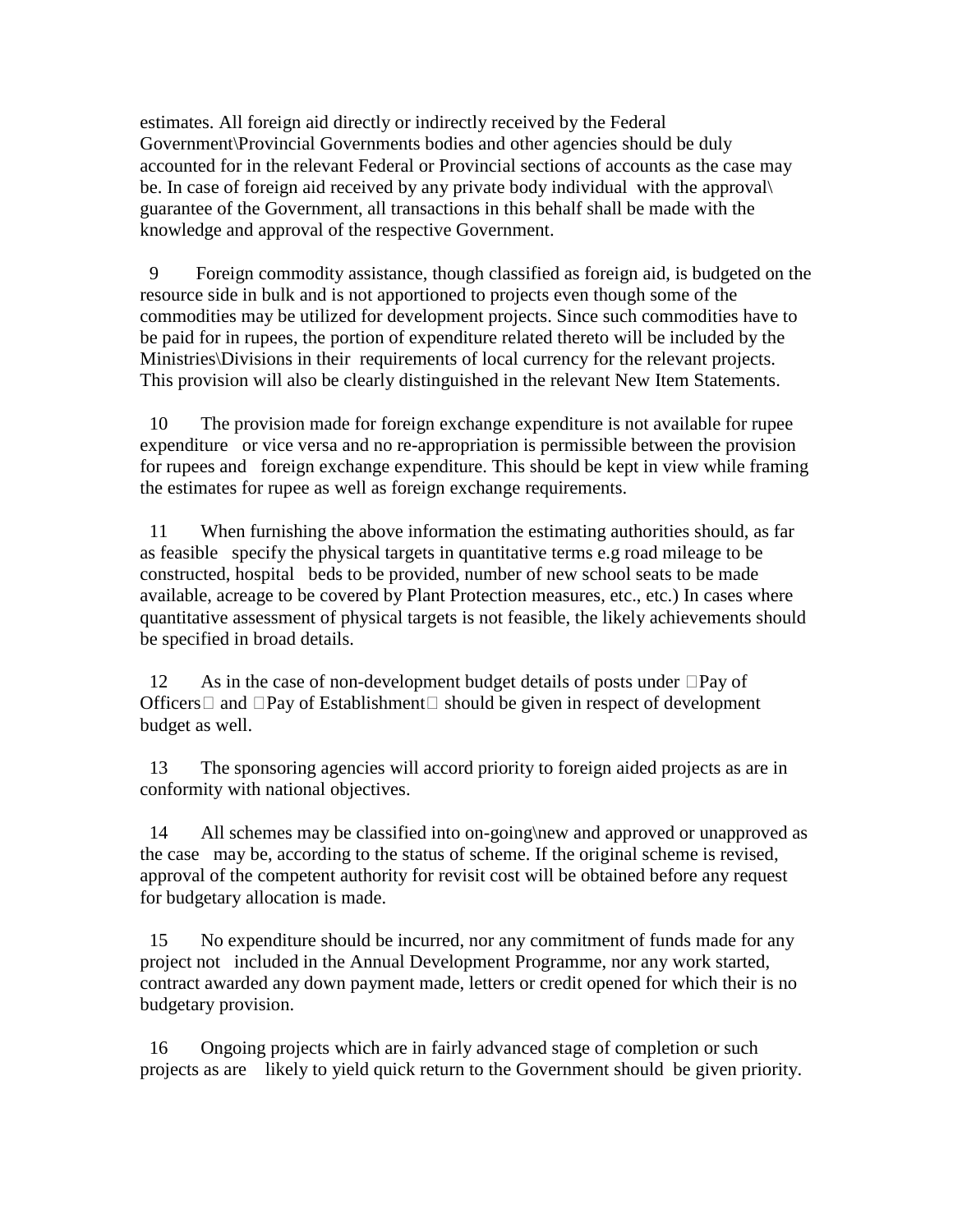17 All schemes shall automatically qualify for inclusion in the Annual Development Programme if these are also included in the short or mid term plan *vis* . Five Year Plan, Mid Term Perspective etc, as the case may be and would be given priority over other schemes while making allocation of resources within the sectoral ceilings.

 18 The Annual Development Programme will be prepared within the following parameters:-

i Annual Phasing of sectoral allocations in the Medium Term (5 year) Plan

 ii Phasing of expenditure on approved projects included in the Medium Term Plan and their present status.

 iii Actual resource availability compared with projected resource for the year in the Medium Term Plan.

 19 The agencies concerned will prepare their Annual Development Programmes on the basis of the annual sectoral allocation in the Plan and requirements of individual projects according to their actual status. They will also be required to take into account the expected utilization of committed foreign aid Simultaneously, Finance Division will prepare the resource position in order to work out the fiscal surplus and other internal and external resources available for financing the next years Annual Development Programme. For this purpose, estimates of all revenue and capital receipts will be prepared on the basis of existing taxation. The estimates of revenue surplus and net capital receipts and surpluses of Provinces and Corporations will constitute the net internal resources available for financing development expenditure. The Economic Affairs Division will furnish the estimates of external assistance.

 20 In order to determine the size of the Annual Development Programme the following data will be computed :-

i Revenue surplus and net capital receipts on the basis of *status quo.* 

- ii Estimates of external assistance,
- iii Likely size of additional taxation effort, and

 iv Share of budgetary support in the overall monetary expansion planned for the next

year

21 Once the size of the Annual Development Programmed is tentatively determined on the above basis, readjustment in priorities and sectoral allocations in the Annual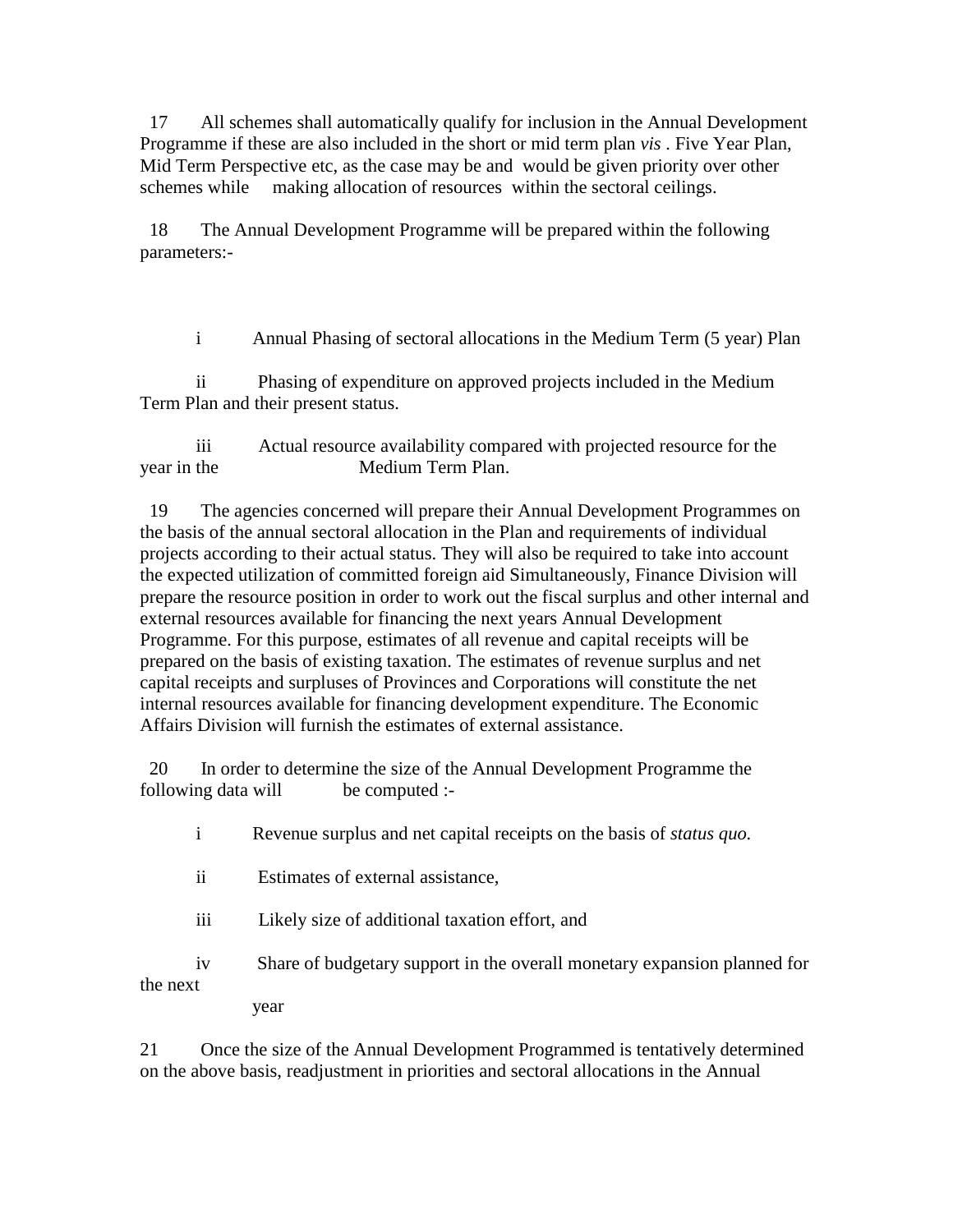Development Programmed will be made by Planning Division. Thus a framework for the next year's Annual Development Programmed will be prepared.

22 The priorities Committee, headed by Additional Finance Secretary (Budget) will examine the demands for allocation for individual projects in the light of the total available resources, the revised sectoral priorities, phasing of the projects, availability of foreign assistance and the present status of the projects. The project-wise allocations made to Ministry/Divisions under each sector will constitute the draft of the public sector annual development programme which will be submitted to the Annual Plan Coordination Committee. The draft will be reviewed by the Committee in the light of pre-determined priorities resource position and representations from various agencies. The Annual Plan Coordination Committee will also review the development requirements of the Provincial Governments and make allocation for their Annual Development Programs. The Provinces will then be required to make adjustments in sectoral and project-wise allocations in the light of overall size and priorities approved by the Annual Plan Coordination Committee. The National Public Sector Annual Development Programme comprising the Federal Programme and the outlines of the Provincial Programme will be submitted to the National Economic Council for approval.

 23 The approved project-wise allocations to the Federal agencies will constitute the authority for framing the development demands for grants of these agencies in the Federal Budget. Similarly, the overall size of the Provincial ADPs, and the break-down between expenditure financed from foreign loans and grants will constitute the basis for budgeting of the Federal development assistance to the Provinces. Thus the allocations in the ADP and their break-down into internal d external expenditure, expenditure not from foreign aid, expenditure from loans and grants will constitute the basis for compilation of the development portion of the Federal Budget.

# **IlI CONSOLIDATION OF THE ESTIMATES AND DEMANDS FOR GRANTS.**

 83 i The Budget Wing of the Finance Division will receive Budget Orders in GFR Form I-A in respect of permanent obligation (Part I) and New item Statements in GFR FORM 5-186 in respect of temporary obligations (Part II). Copies of these documents will also be sent to Accountant-General , Pakistan Revenues. These two documents will form the basis of compilation of Demands for Grants of individual Ministries\Divisions\Departments and aggregates of budgeted expenditure estimates under various major heads to accounts. The Demand for Grant will be organized in the following manner :-

Demand No.

Name of Demand.

Major Head.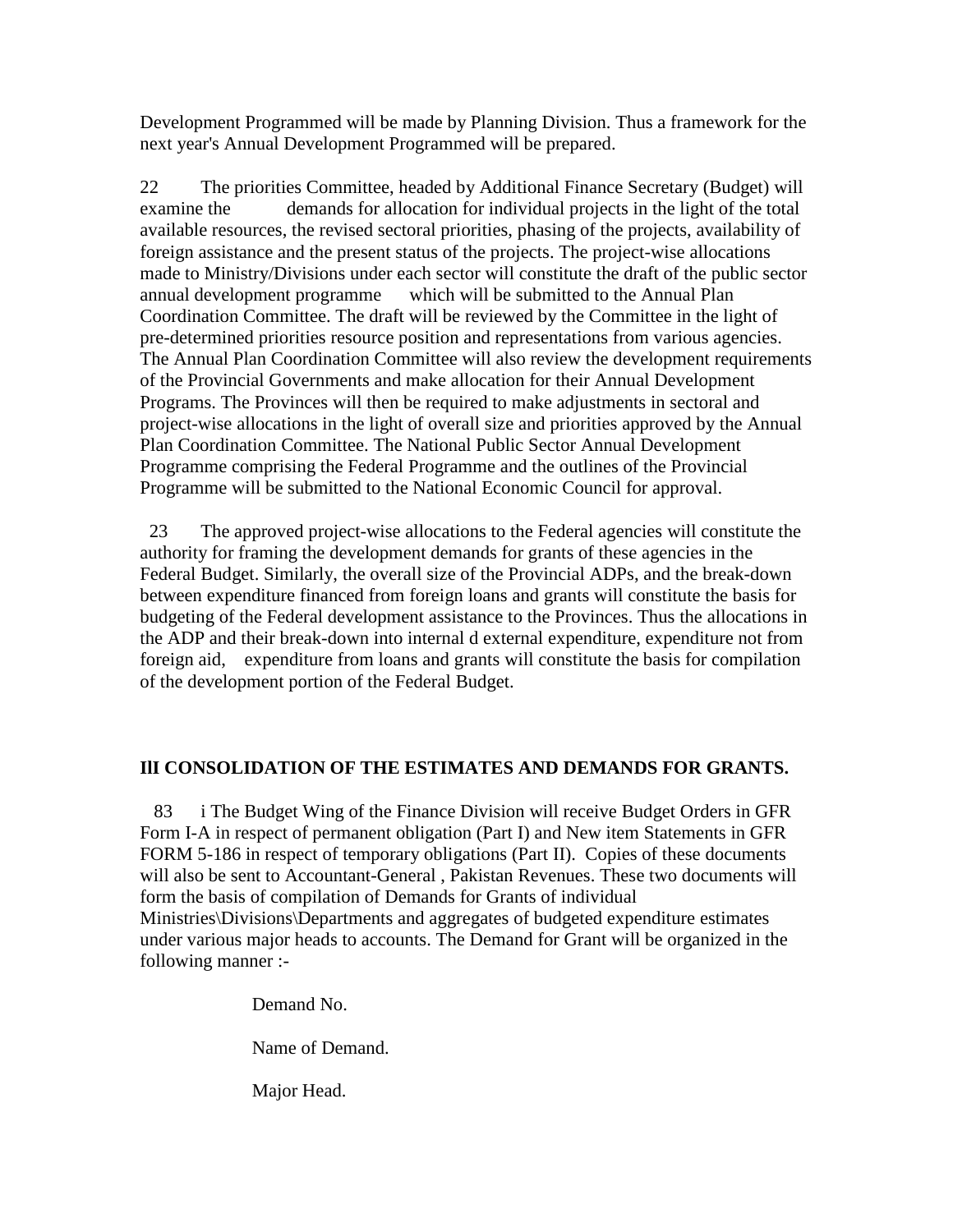Name of Organization\activity.

Sub-heads of Appropriation:

Such as

Pay of Officers.

Pay of Establishment and so on .

Name of next Organization\activity.

Sub-heads of Appropriation.

Next Major Head.

Name of Organization\ activity.

Sub-head of Appropriation.

and so on.

 (ii) The existing major heads of accounts in respect of expenditure correspond to various organizations activities, for example, 25- General Administration, 26 Audit, 27- Administration of Justice, 29-Police, etc. The organization units to be provided for under 25-General Administration in the case of a Ministry\Division would be Secretariat, attached organization, subordinate organizations, organizations abroad, etc. The subheads of appropriation against which provision will be made for each organization will be (a) Pay of Officers, (b) Pay of Establishments, (c) Allowances and Honoraria, etc., (d) Other Charges, (e) Delegation Abroad, (f) Contributions and Grants. The number of subheads of appropriation under each organization will depend the on the variety of expenditure incurred by it. Any changes in the prescribed sub-heads found necessary by the departmental authorities or the Accountants General during the course of the year will be introduced only under the formal authority of Finance Division. A sub-head which remains in operative for three consecutive years will automatically be deleted from the Demands for Grants. I Its revival will also require the formal sanction of Finance Division.

 Note:- Subject to any general or special orders of Government, those sub-heads will be treated as the units or appropriation within the meaning of Paragraph 6 and 7 of the Book of Financial powers. The sub-heads or Demands are district from subheads of account.

(iii) In the volume of  $\Box$ Details of Demands and Appropriations", under 'Pay of Officers' and 'Pay of Establishment' there will be columns for strength showing the strength as it exists in the current year and as for the ensuing year.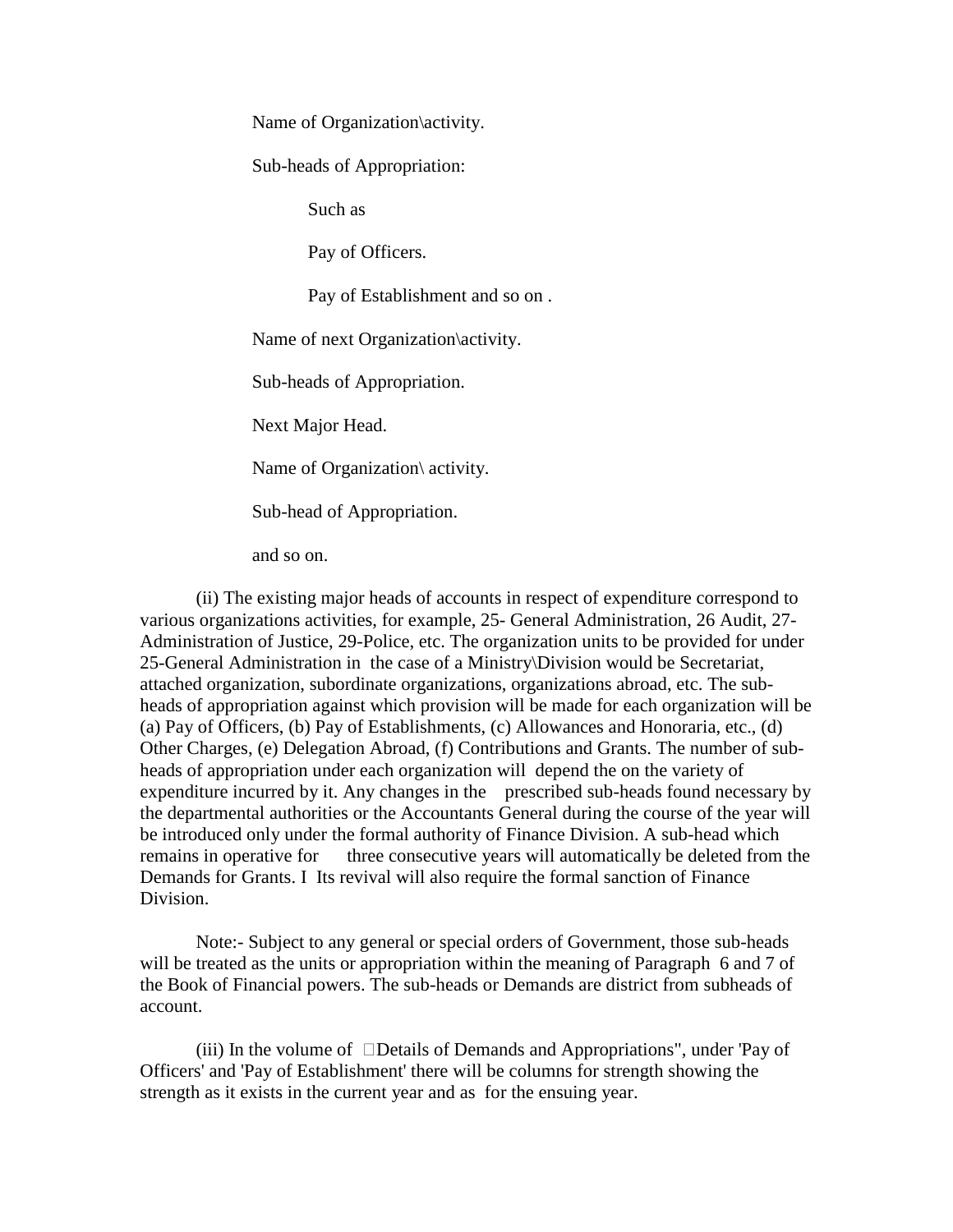(iv) The new items and all fresh recurring charges which are appearing in the Demands for Grants for the next year for the first time, are to be printed in thick type and are to be shown separately under the correct sub-head and properly described.

 (v) The charged (non-voted) items should be shown in italics throughout and distinction between non-voted expenditure should be made in all columns.

 (vi) The units "Pay of officers" and "Pay of Establishments" should be shown as distinct sub-heads. They should not be mixed up with other sub-heads.

 (vii) Leave salary should be shown as a distinct item and classified under the head  $\Box$ Pay of Officers" or  $\Box$ Pay of Establishment" as case may be.

 (viii) The distribution or the totals between voted and non-voted of the sub-heads of a grant should agree with those given in the  $\square$ Details of Demands and appropriations" under each sub-heads.

 (ix) Combined establishments the charges of which are distributed between the Federal Government and a Provincial Government or between Departments of the Federal Government should be exhibited to their full amount in one place, and the portions recoverable from the Provincial Governments or other Departments, as the case may be, shown under the sub-head Establishment charges recovered from other Governments, Departments, etc. ". Lump sum amounts recoverable from other Governments should be exhibited under the same head without any details. Lump sum payments being similar1y exhibited under the head  $\Box$  Establishment charges paid to other Governments, Departments, etc.

#### **IV COMMUNICATION AND DISTRIBUTION OF GRANTS.**

 84 (I) The grants voted by the legislature, together with any sums sanctioned for nonvotable expenditure will be communicated by Finance Division to the Administrative Division and the Accountant General concerned. The Administrative Division will then make arrangements for distributing the sanctioned

 funds, where necessary, among the controlling and disbursing officers subordinate to them in accordance with the instructions laid down in clause 2 of paragraph 122. The Accountant General will render such assistance in the distribution of grants as may be settled in each case.

 2 Subject to any special rules or orders of Government, the distribution of grants should usually be affected as under:-

The whole or part of the appropriation for a primary unit may placed at the disposal of a controlling or disbursing officer or the primary unit may be broken up into a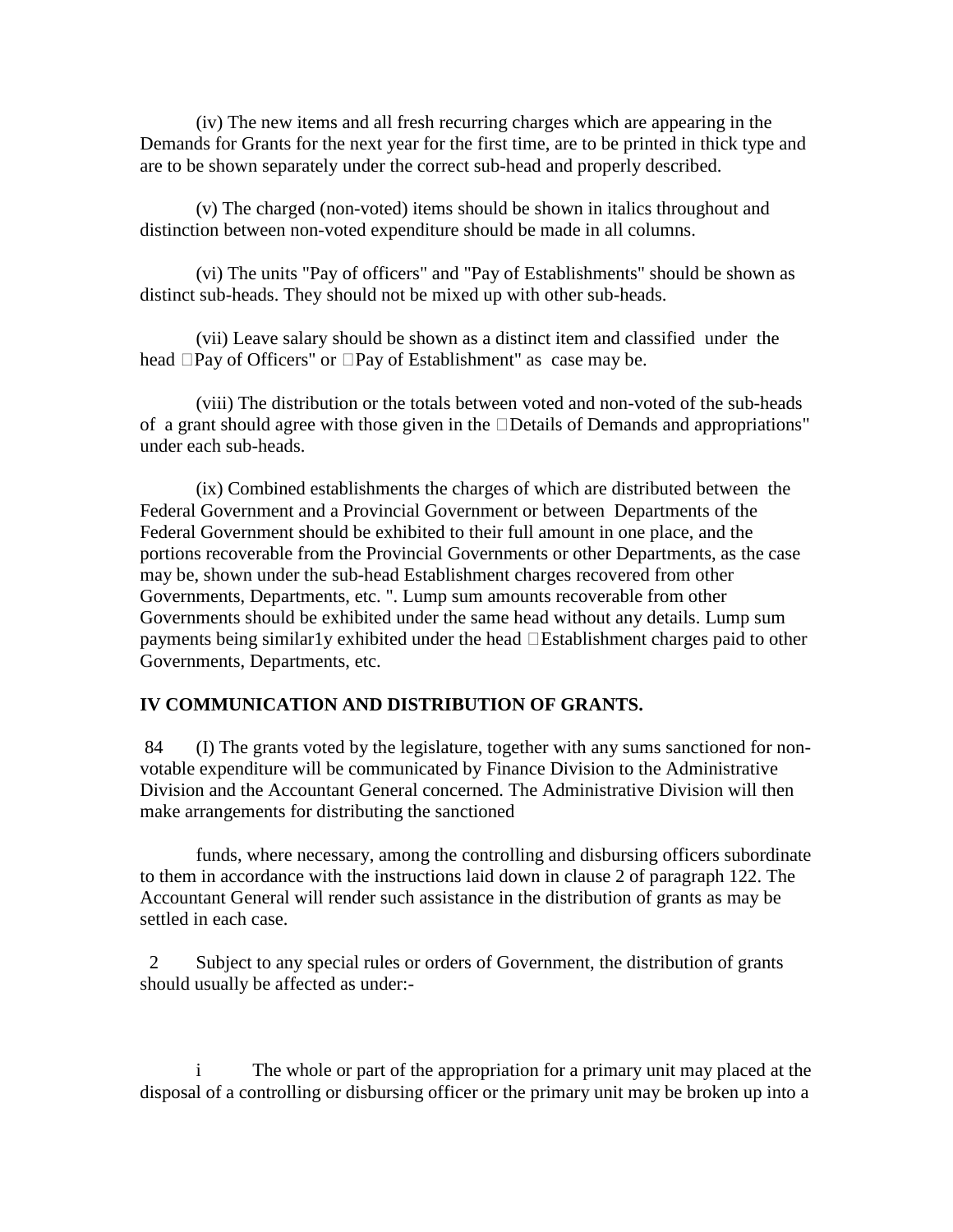number of secondary units (each of which will cover either one or a number of detailed heads of account) and the appropriation for any of these, wholly or in Part, may be placed at his disposal.

 ii A controlling officer at whose disposal an appropriation for a primary or secondary unit has been placed, may out of it allot funds for expenditure on a specific item or on a group of items.

 iii Any distribution of appropriation among specific item or groups of items, which may be made by a disbursing officer for purposes of his control over the expenditure, will not be recognized by the Accountant General and should not be intimated to him.

 85 An appropriation is intended to cover all the charges including the liabilities of any of past years, to be paid during the year or to be adjusted in the accounts of it. It can be authorized by competent authority at any time before but not after the expiry of the financial year. Any unspent balance lapses and is not available for utilization in the following year.

86 Omitted .

# **V INCURRING OF EXPENDITURE IN ANTICIPATION OF FUNDS**

 87 In the event of the orders communicating the allotment of funds under paragraph 114 not being received before the commencement of the financial year, disbursing officer may authorize expenditure in anticipation of funds on pay and other charges on the basis of that incurred in the last month of the preceding year.

 Note:- Appendix 6 to the Central Public Works Account Code lays down the rules for incurring expenditure in the Pakistan Public Works Department in anticipation of funds. These rules will apply mutatis mutandis to the expenditure on works executed by Other department, except where the controlling authority directs otherwise.

# **VI CONTROL OF Expenditure**

 88 The authority administrating a grant is ultimately responsible for watching the progress of expenditure on public service under its control and for keeping the expenditure within the grant. In order that the control of departments over such expenditure may be effective and real and that the Controlling officer should be in a position from month to month to estimate the likelihood of savings in and excesses over grants and Appropriations, the procedure laid down in the following rules should be observed by all departments and Controlling and disbursing officers sub-ordinate to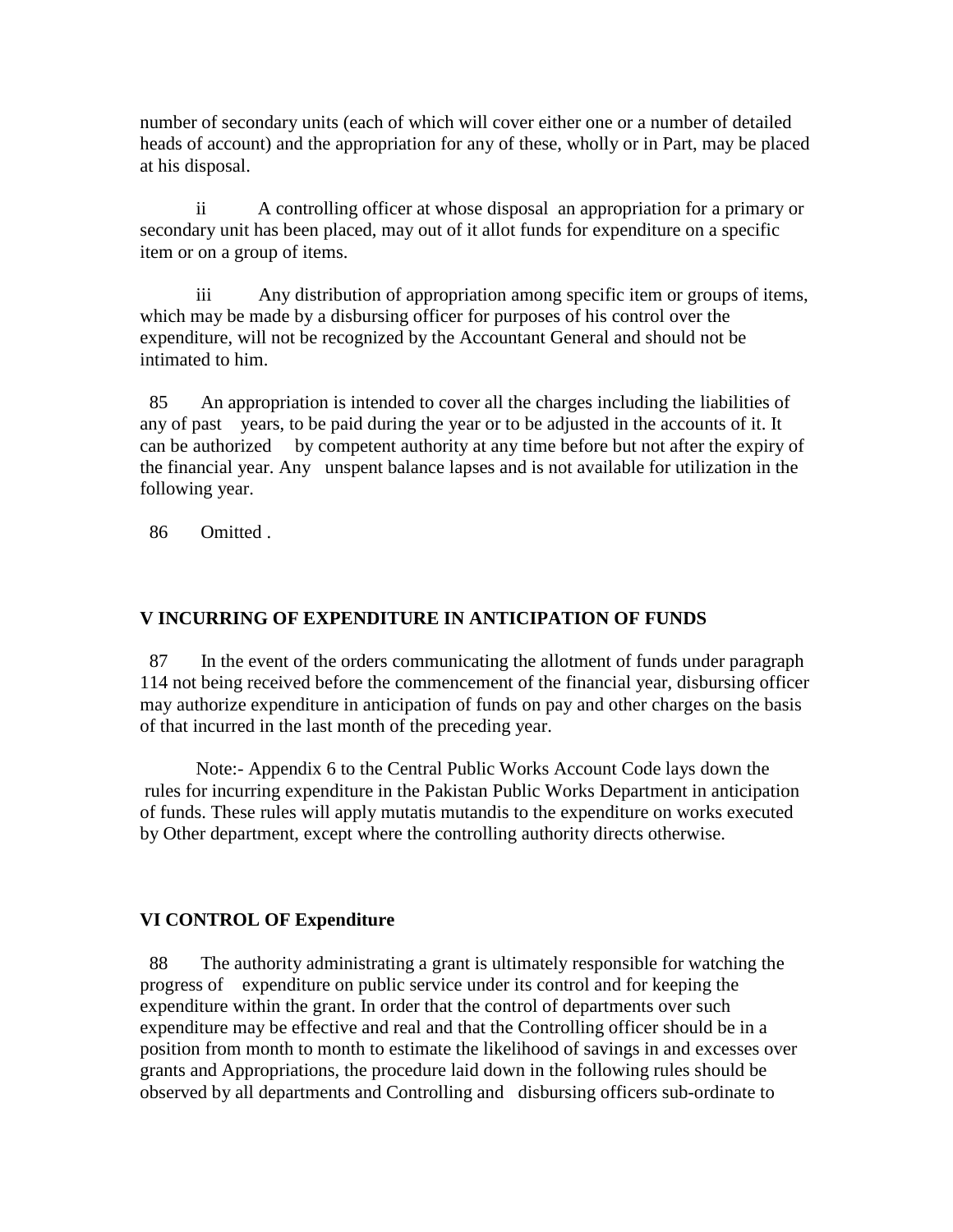them, except where the Ministry of Finance have agreed in writing to Some other procedure.

 89 (1) The head of each department will be responsible for controlling expenditure from the grant or grants at his disposal, and will exercise his control through the Controlling officers, if any, and the disbursing officers subordinate to him.

 2 Control over expenditure must be exercised with reference to the grant as it stands from time to time. It is the duty of the head of the department to distribute the grant as voted by the Legislature or, in the case of non-voted appropriation, as sanction by the Governor-General, among the various Controlling and disbursing Officers subordinate to him, so far as this has not been done by the Ministry of Finance. In so doing he must take into account lump sum cuts made by the sanctioning authority. He must similarly distribute any increases or reductions subsequently made in the grant or in any part of it by the competent authority, whether the alteration is due to a supplementary grant, to a lump sum reduction or to a re-appropriation. When making his distributions, he must invariably communicate to the officer concerned the complete accounts classification of each item distributed, including the major, minor and detailed heads of account and the primary unit. Such distribution is however not essential in the case of provision for pay of officers and of establishments. In making a distribution, it is always open to the head of a department to keep a portion of the grant as an undistributed reserve in his own heads.

 3 The following procedure must be followed by every disbursing officer in submitting claims for money :-

He must attach to each bill a slip in Form G.F.R 3, which will be returned by the Treasury Officer, with the cash or cheque, after nothing thereon the voucher number and the date assigned to the bill.

 ii He must enter on each bill the complete accounts classification of the proposed expenditure from major head down to detailed head of account and state whether the charge is voted or non-voted. When a single bill includes charges falling under two or more detailed heads, the charges must be distributed accurately over the respective heads.

 iii Except in the case of bills for the pay of officers or of establishments and for allowances drawn with pay, he must enter on each bill and on each slip in form G. F.R. 3, the progressive total of expenditure up to-date under the sub-head or subheads to which the bill relates, including the amount of the bill on which the entry is made.

 4 In order to enable all concerned to which expenditure against those portions of grants which arepeculiarly liable to fluctuation, the following procedure must be followed in respect of all bills other than those for pay of officers or of establishments and for allowances drawn with pay.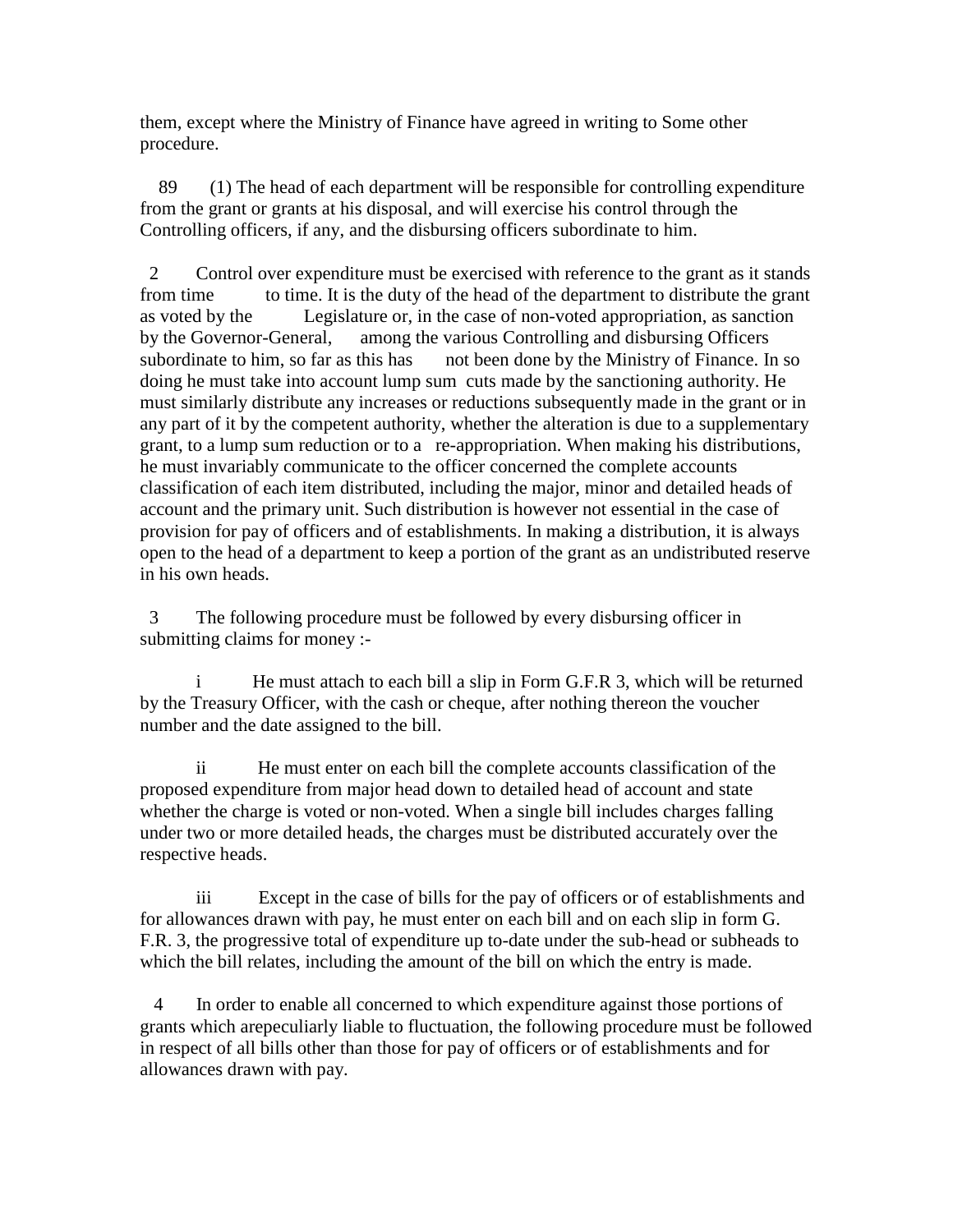Every disbursing officer and in respect of his own expenditure from portions of the grant retained in his own hands, every Controlling officer and head of department, must maintain a separate register Form G.F.R 4, for such minor or sub-head of account with which he is concerned. In this must be entered the necessary particulars of the charges drawn on each bill under the appropriate primary unit and detailed head.

 ii On the third day of each month, a copy of the entries in this register, so far as these record sums actually drawn from the treasury during the preceding month must be sent in full detail by the officer maintaining it to the head of the department or other Controlling Officer. As certain of the entries in each month will represent bills which were not actually cashed before the end of that month, the copy sent will include a few entries of a previous month and exclude a few made in the month for which the return is submitted. With the copy must be forwarded all the slips in Form G. F. R 3 which relate to the bills entered in it. If there be no entries in the register in any month, a  $\Box$ nil $\Box$  statement must invariably be sent.

 iii In order to watch the receipt of the returns prescribed in the foregoing sub clause the Controlling officer must maintain a broad-sheet in Form G. F. R 5, in which a serial number will be allotted to each individual disbursing officer. This broad sheet must be carefully watched and reminders sent if any returns are not received by the 7th of the month, since the accuracy of the Controlling officers accounts will depend upon the receipt of complete returns. The serial number allotted to each disbursing officer must be communicated to the Accountant-General.

iv On receipt of the returns from disbursing officers, the Controlling officer

must

carefully examine them and must satisfy himself :-

 (1) that progressive expenditure has been properly noted on the slips and the available balances

worked out :-

- (2) that the accounts classification has been properly given :-
- (3) that expenditure up-to-date is within the grant ;
- (4) that the returns have been signed by the disbursing officers; and

(5) that all relevant slips in Form G. F. R 3 have been attached.

 If he finds defects in any of these respects, he must take immediate steps to rectify them.

 v When all disbursing officers returns for a particular month have been received and found to be in order the Controlling officer must prepare a statement in Form G. F. R 6, in which he will incorporate :-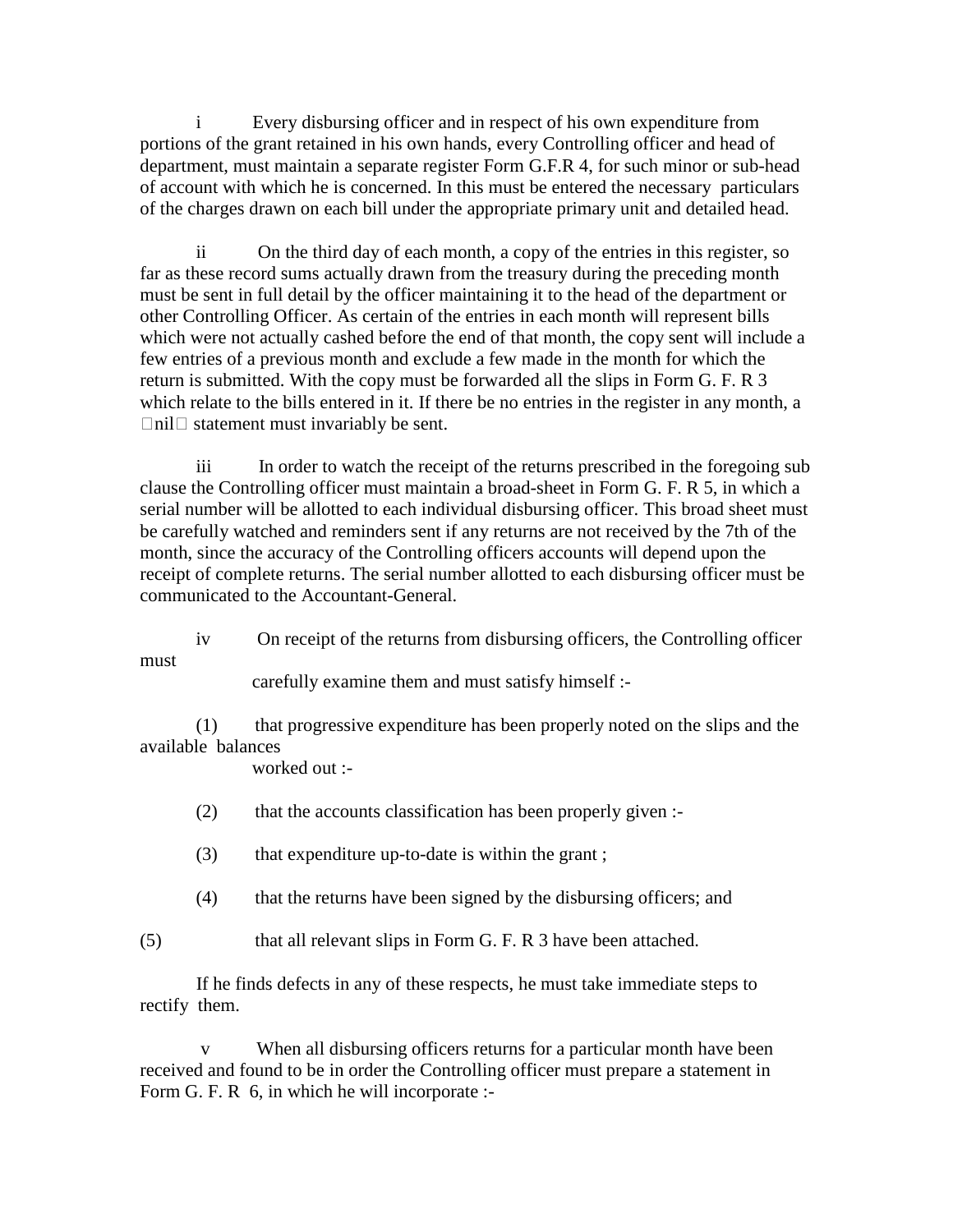- $(1)$  the totals of the figures supplied by disbursing officers ;
- (2) the totals taken from his own registers in Form G. F. R. 4 ; and

 (3) the totals of adjustments under the various detailed heads which will be communicated to him by the Accountant-General, on account of transfer entries and expenditure debited to the grant through accounts current.

 If the Controlling officer be not the head of the department, he must forward to the latter authority a copy of this statement supporting it by the slips in Form G. R. G 3 and the copies of Form G. F. R 4, submitted by distributing officers and by a copy of the months entries in the register in Form G. F. R. 3.

 If any adjustment communicated by the Accountant General affects the appropriation at the disposal of a subordinate disbursing officer, the fact that it has been made must be communicated by the Controlling officer to the disbursing officer concerned.

 vi On the receipt of all the necessary returns, the head of the department must prepare an account in Form G. F. R. 7, showing the complete expenditure from the grant at his disposal up to the end of the preceding month.

 The figures of expenditure upon pay of officers and establishments and upon allowances drawn with pay will be communicated to him by the Accountant General, as prescribed in sub-paragraph (5) below.

 (vii) In May of each year, the head of the department must forward to the Accountant General, a copy

 of his account for April in Form G. F. R. 7. In subsequent months, it will suffice to send an abstract

 of the expenditure up-to-date under the various heads of disbursements in three columns showing :-

- (1) expenditure up to the end of the preceding month;
- (2) expenditure during the month just concluded ;and

(3) total expenditure up-to-date being the total of 1 and 2

The subsidiary records in Forms G. F. R 4 and 6 will be retained by the head of the department in his own office, unless in any case the Accountant $\Box$ General, requires that the whole or any part of them should be sent to him with the statement.

viii The head of the department and the Accountant General will be jointly responsible for the reconciliation of the figures given in the accounts maintained by head of the department with those that appear in the Accountant Generals books. Unless in any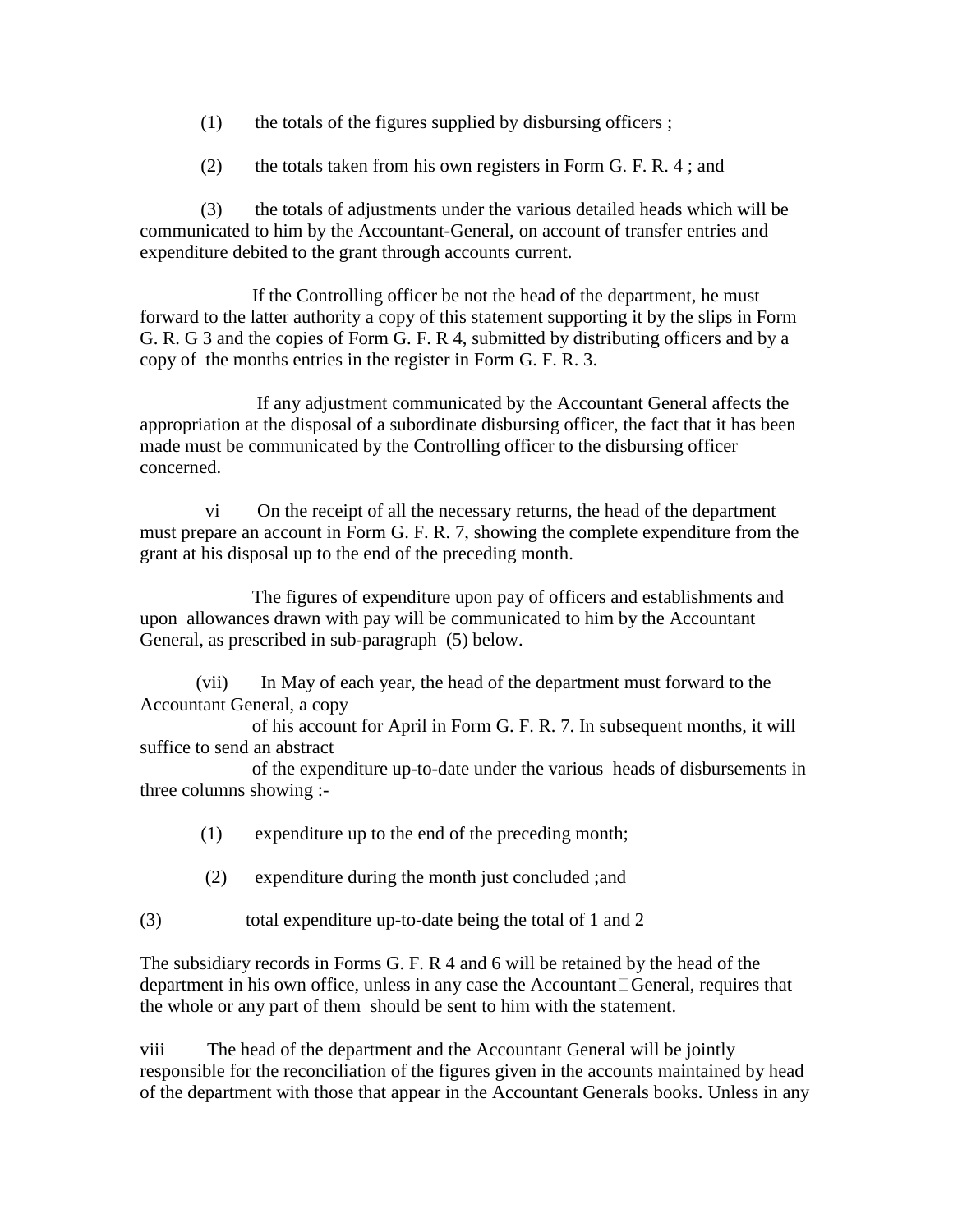case there are special rules or orders to the contrary, such as those contained in paragraph 90, the reconciliation should be made monthly, the initial responsibility resting with the Accountant General. The reconciliation need not be very close; its extent should be determined by following considerations :-

1 that the account figures finally published will be those maintained by Accountant General, and.

2 that the main object of the reconciliation is to ensure that the departmental accounts are sufficiently accurate to render possible an efficient departmental control of expenditure.

5 Expenditure on the pay of officers and establishments is not, as a rule liable to violent fluctuations. Moreover, the provision for such expenditure is frequently not distributed among disbursing officers. It is therefore unnecessary to watch such expenditure through the forms and registers prescribed in sub-paragraph (4) above. The figures of such expenditure will be communicated monthly by the Accountant General to the head of the department, who must, enter them in his account Form

G. F. R 7 and watch the progress of expenditure against the grant.

6 The head of the department and his Controlling officers must further take steps to maintain a careful watch over expenditure incurred from time to time on important nonrecurring objects, such as grants and contributions, purchase of rations and purchase of uniforms. It is necessary to deal with such items separately from the accounts of ordinary monthly expenditure since they occur once or twice only in the course of a year. The head of the department or Controlling officer must decide for himself what method of watching such expenditure he will adopt. In some cases he may prefer to keep the entire grant under his own control and to order disbursing Officers who wish to spend money against it to apply to him for a special allotment. In other cases he may prefer to distribute the grant and to order his disbursing officers to report expenditure against it as soon as they insure such expenditure, separately from their ordinary monthly accounts. Whatever method he adopts, it is essential that he should keep himself informed not only of actual expenditure against such grants but also of liabilities which have been incurred and must ultimately be met from them. Without such information no adequate control over expenditure can be exercised.

7 Under the procedure prescribed in these rules, a head of department or Controlling officer should be in a position from month to month to estimate the likelihood of savings or excesses and to regularise them in accordance with the instructions laid down in paragraph 94 *et esq.* The processes involved should receive the personal attention of the heads of departments and Controlling officers and must on no account be left to be conducted entirely by sub-ordinates.

90 The procedure outlined in sub-paragraph (3) to (5) of the preceding in paragraph will not apply to Departments of the Federal Government and subordinate and attached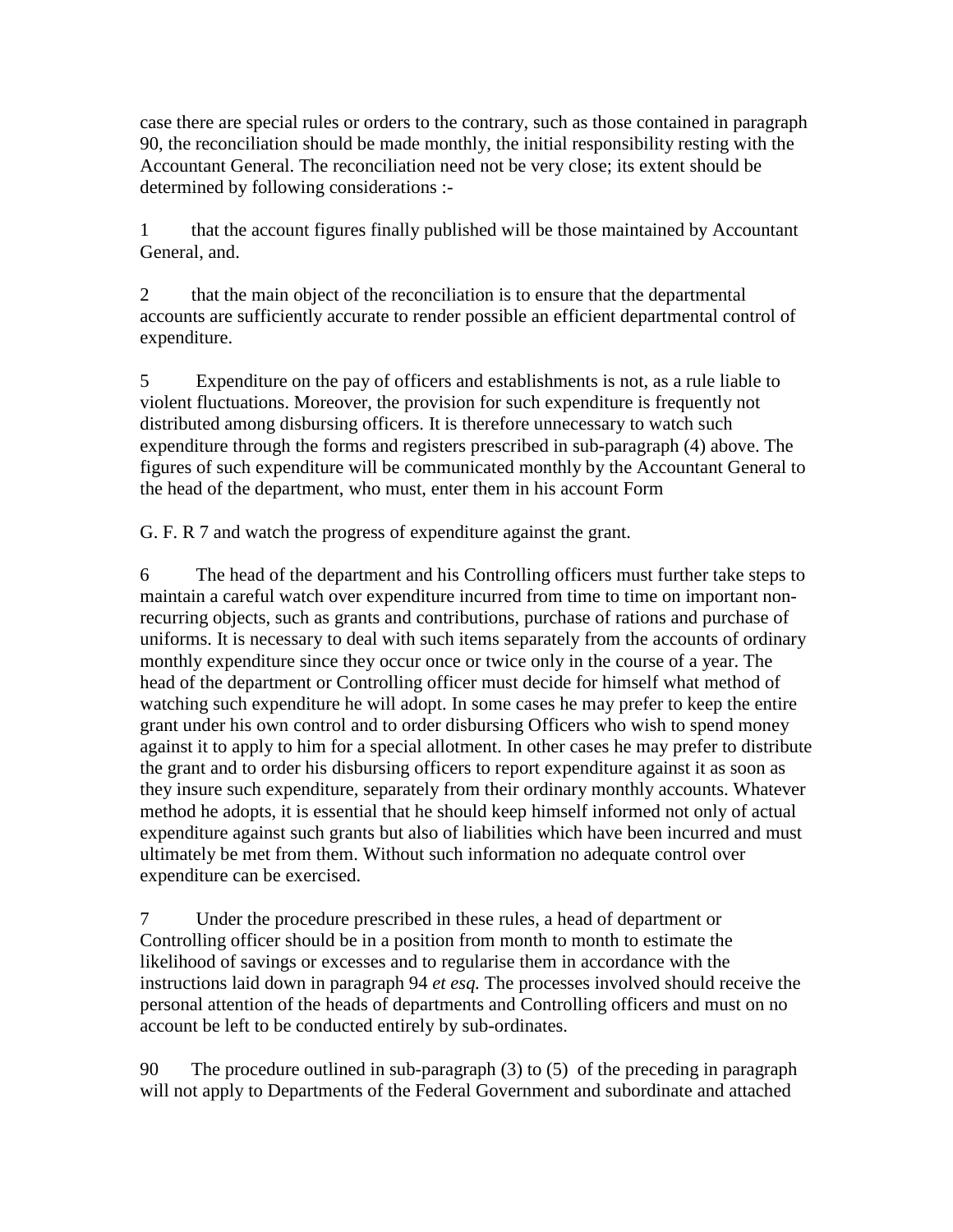offices at the headquarters of the Government of Pakistan, which are under the audit control of the Accountant General, Pakistan Revenues. The special procedure to be adopted by those departments and offices is laid down in the late Government of India Finance Department Office Memorandum No D-2839-B dated the 8th July 1933, which is reproduced as Annexure B to this Chapter.

Note 1 Special rules for the control of expenditure under Public Works are laid down in Appendix 6 to the Central Public Works Amount Code. Those rules apply *mutatis mutandis* to works expenditure under 34-Tribal Areas.

Note 2 Special rules for the control of expenditure in other departments to which the procedural rules in subparagraphs (3) to (5) of paragraph 89 do not apply will be contained in departmental regulations and the Manuals of the Accountants General concerned.

91 The Accountant-General, will warn the department concerned immediately of the first appearance of any excessive proportionate outlay under any grant or under any primary unit of appropriation. It must be clearly understood, however, that the authority administering a grant and not the Accountant-General is ultimately responsible for the control of expenditure against the grant.

 92 The Ambassador for Pakistan in the United Kingdom as disbursing authority for Charges in England will

 incur expenditure within the budget allotments under the respective grants as communicated to him by the

 Ministry of Finance. The head of the department or Controlling officer in Pakistan will be responsible for

keeping watch over expenditure under the unit  $\Box$ Charges in England  $\Box$  with reference to the grant as a

 whole and obtain from the Accountant General, details of monthly expenditure adjusted in his accounts

from time to time.

### **VII PROVISION OF FUNDS FOR WORKS Executed THROUGH A Different AUTHORITY**

93 In order to ensure that a department undertaking a work on behalf of another does not exceed the sanctioned estimates without the authority of the employing department, the department responsible for providing the funds should intimate to the to the department undertaking the work the sanctioned grant within which the expenditure should to be incurred. The department incurring the expenditure shall be responsible not only for seeing that the allotment placed at its disposals is not exceeded but also that any anticipated savings are notified and surrendered in time. In cases where an excess is anticipated, the department incurring the expenditure shall be responsible for obtaining the additional allotment in proper time through the employing department.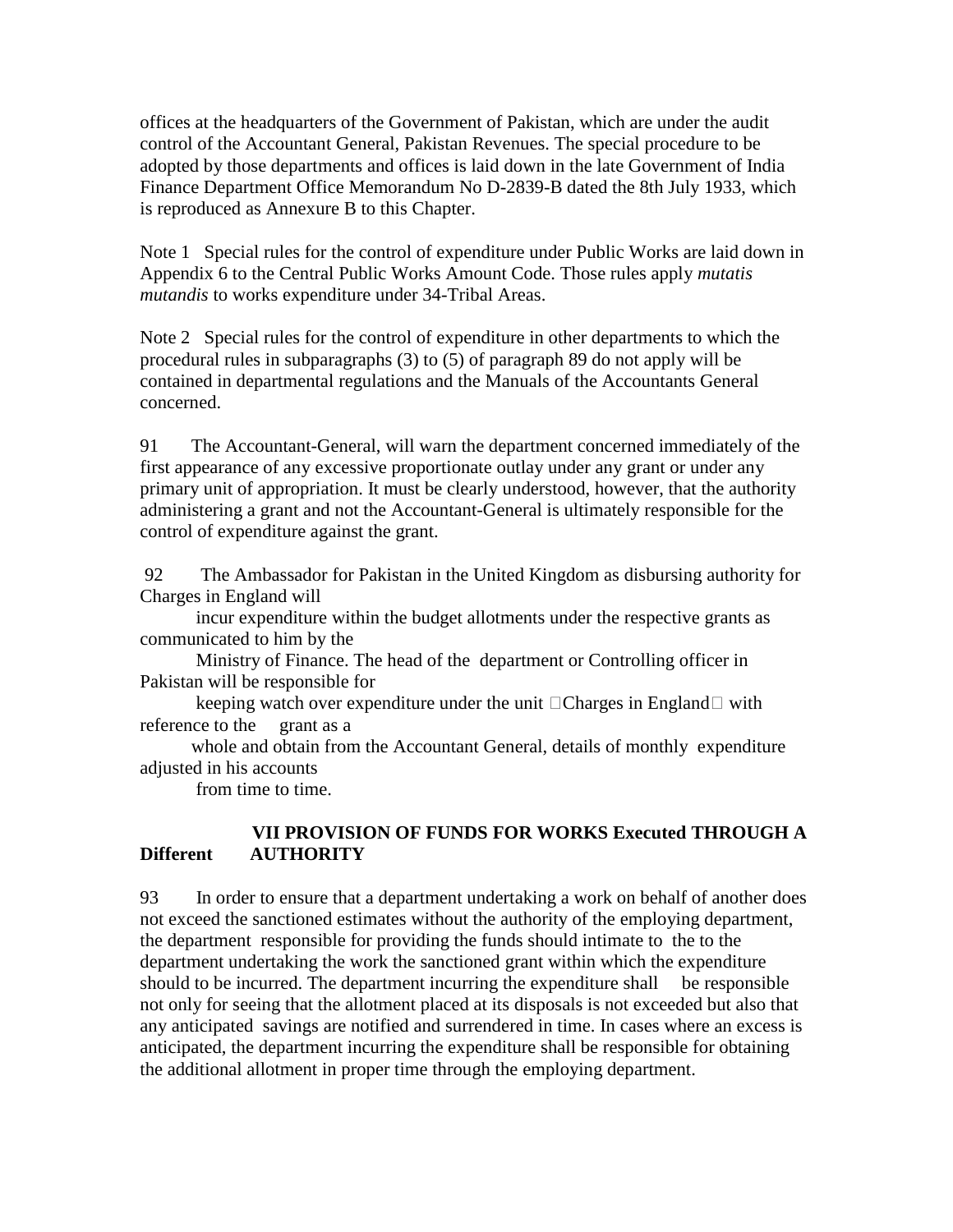### **VIlI SURRENDER OF anticipated SAVINGS.**

 94 A department or disbursing officer may find in the course of the year that the expenditure under some sub-head is likely to be less than the provision in the Budget. The saving may be due to one or more of the following causes

- i actual postponement of expenditure ;
- ii real savings due to economy; and
- iii normal savings due either-
- (1) to original over-estimating ;or
- (2) to the usual administrative causes, e.g, casualties, etc

Savings due to cause (i) should in no circumstances be used for re-appropriation to meet new items of expenditure without the sanction of Government. Unless savings due to cause (ii) have been made deliberately to provide for an unforeseen emergency, they should not ordinarily be utilized in the course of the year for new items of expenditure, as it is desirable that all such new items should be considered together at the time of the preparation of the Budget.

 95 All anticipated savings should be surrendered to Movement immediately they are foreseen but not later than 31st March of each year in any case. unless they are required to meet excesses under some other unit or units which are definitely foreseen at the time *(see paragraph 98).* However, savings accruing from funds provided after 31st March shall be surrendered to Government immediately thy are foreseen but not later than 30th June of each year. No savings should be held in reserve for possible future excesses.

96 It is contrary to the interest of the State that money should be spent hastily or in an ill considered manner merely because it is available or that the laps of a grant could be avoided. In the public interest, grants that cannot be profitably utilized should be surrendered. The existence of likely savings should not be seized as an opportunity for introducing fresh items expenditure which might wait till next year. A rush of expenditure particularly in the closing months of the financial year will ordinarily be regarded as a breach of financial regularity.

#### **IX EXPENDITURE NOT PROVIDED FOR Re-appropriations AND SUPPLEMENTARY GRANTS. GENERAL RULES**

97 Expenditure for which no provision has been made in the original budget estimate of the current financial year should rarely, if ever, be incurred.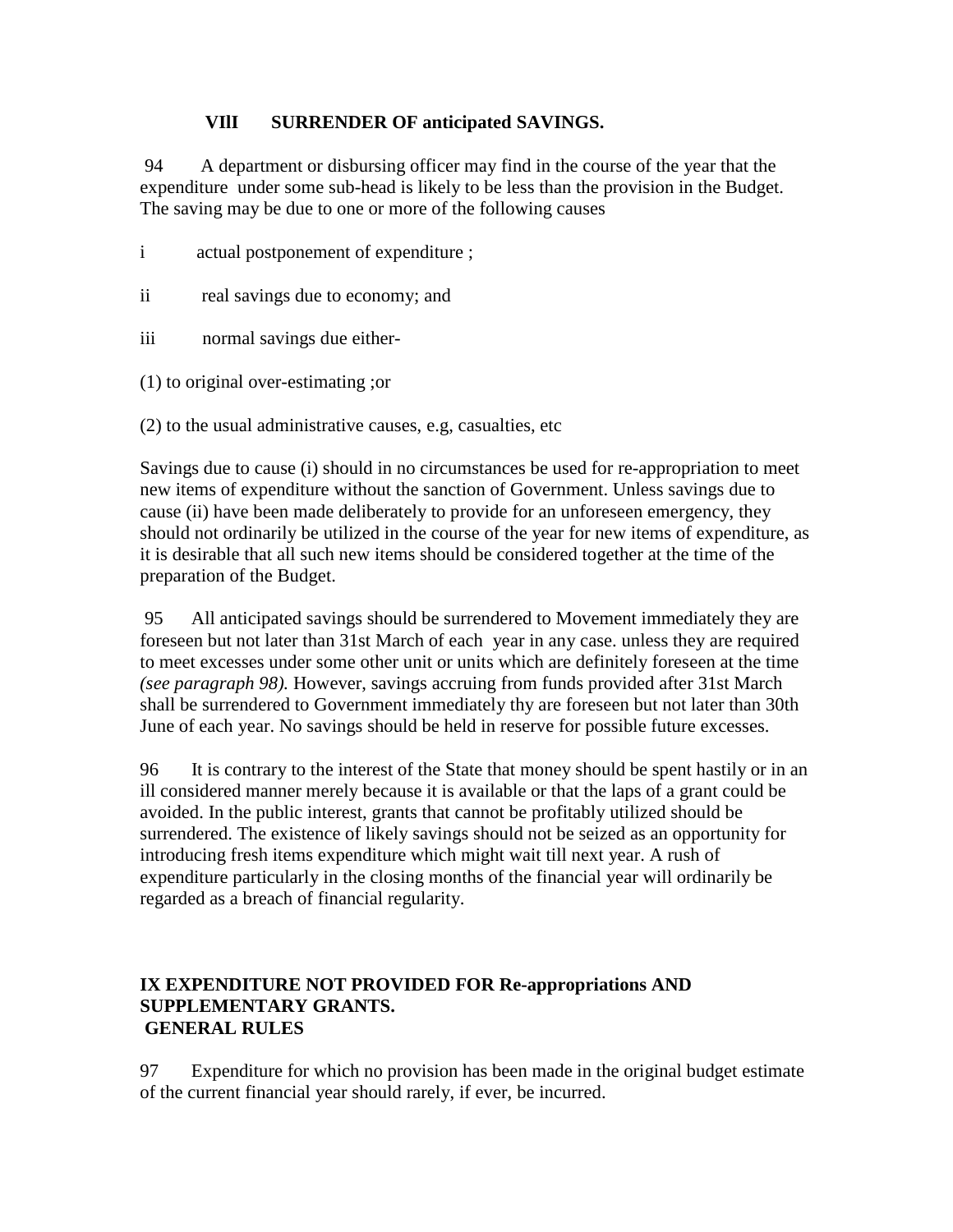98 It may, however be found that an excess is likely owing to either.

(1) an unforeseen emergency or, (2) under-estimating or insufficient allowance for factors leading to the growth of expenditure. In the case of an excess of either type the head of the department or Controlling officer concerned should proceed as follows :-

(i)He should in the first place examine the allotments given to other disbursing officers under the same detailed head inside the unit of appropriation, and transfer to the disbursing officer who requires an additional allotment such sums as can be permanently or temporarily spared. Since appropriation audit will ordinarily be conducted against total allotments for a unit, there is here no question of re-appropriation in the technical sense of the world. The process amount to nothing more than redistribution. Which the Controlling officer can ordinarily effect without reference to any other authority.

# THE GAZETTE OF PAK1STAN EXTRA.,, DEC. 31, 1984

(ii) Should he find such redistribution impossible, he should examine the allotments against other detailed heads inside the primary units of appropriation, with the object of discovering probable savings and effecting a transfer. Where such redistribution is feasible, he should if he has been invested with the necessary powers, carry it out. Otherwise, he should obtain the sanction of the competent authority.

(iii) If provision of funds from within the primary unit proves to be impossible, an examination of the whole grant should be undertaken to see whether there are likely to be savings under any of the other units of appropriation due to cause (iii) described in paragraph 94, which can be utilized to meet it. If so, he should proceed as indicated in clause (ii) above

(iv) If such savings are not available, it should be seen whether special economies can be effected under other sub-head. If funds cannot be provided by either of these, methods, it will have to be considered whether the excess should be met by postponement of expenditure or whether an application for a supplementary grant should be made. In either case, application will have to be made to the Ministry of Finance through the Administrative Department concerned and the course recommended by the latter stated. Normally an application for a supplementary grant will not be entertained by Government unless the anticipated excess is due to a cause beyond the control of the authority concerned and funds cannot be found by any legitimate postponement of expenditure for which provision already exists. An application for supplementary grants should be accompanied by a full explanation of the reason for the excess and of the impossibility of providing funds to meet it.

# **RE-APPROPRIATION OF FUNDS**

 99 Re-appropriation, which implies the transfer of funds from one primary unit of appropriation to another such unit within a grant can be sanctioned under formal orders of a competent authority, only when it is known or anticipated that the appropriation for the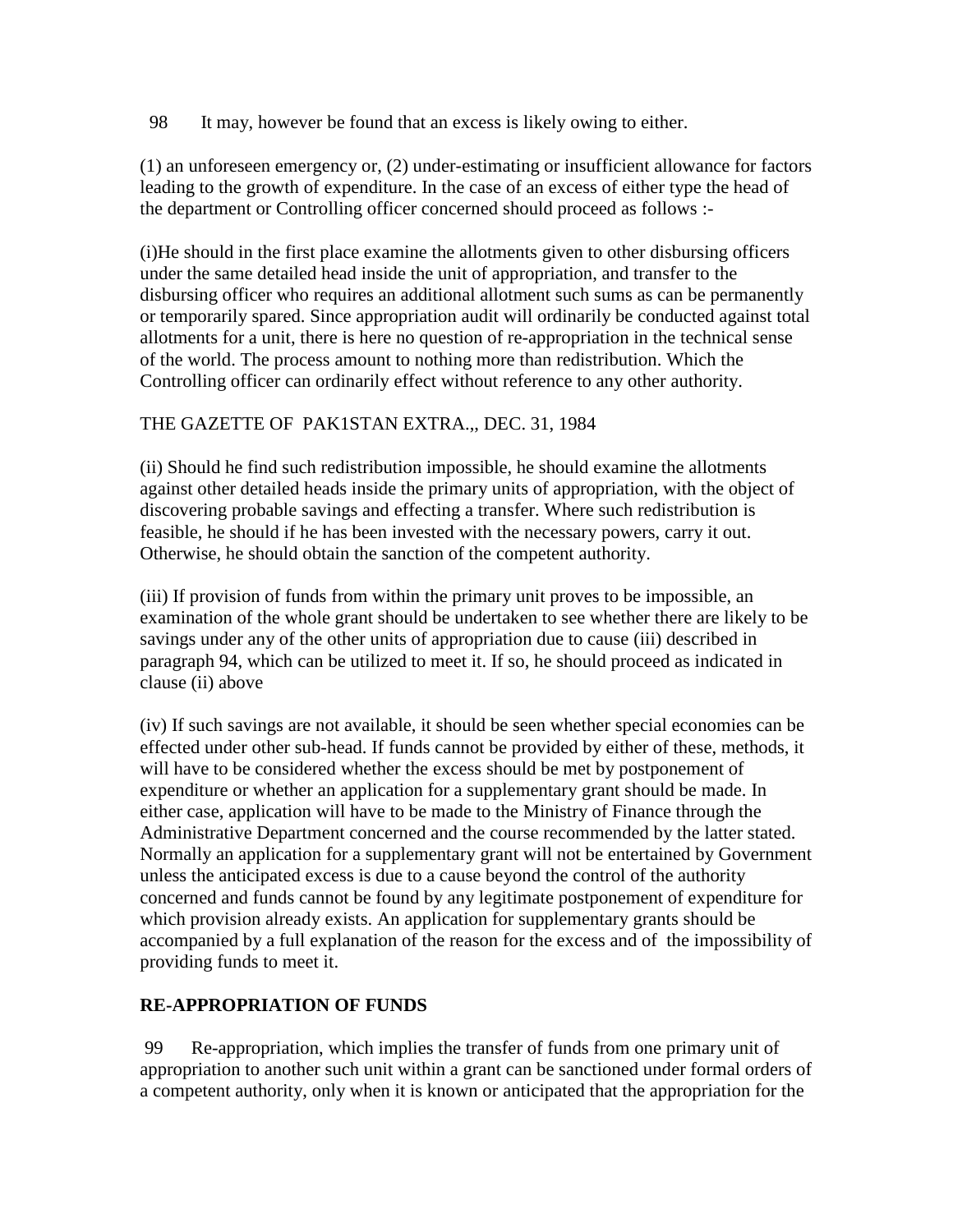unit from which funds is to be diverted will not be utilized in full, or that savings can be effected in the appropriation for that unit in the manner indicated in paragraph 94. In no case it is per missible to re-appropriate from a unit with the intention of restoring the diverted appropriations to that unit when savings become available under other units later in the year. Any allotment or re-appropriation within a grant or appropriation may be authorized at any time before but not after the expiry of the financial year to which such grant or appropriation relates.

Note:- The powers of re-appropriation conferred upon sub-ordinate authorities (vide Schedule III to the Book of Financial Power) are also subject to the conditions specified in paragraph 8 and 9 of that Book and such other general or specific restriction as may be imposed by Government in this behalf.

100 An application for additional appropriation of funds should ordinarily be supported by a statement in Form G. F. R. 8 (or other special form as may be authorised by departmental regulations) showing how the excess is proposed to be met. In all orders sanctioning re-appropriation, the reasons for savings and excesses of Re. 1000 or over and the primary

units (and secondary units, where necessary), affected should be invariably stated. The authority sanctioning the appropriation should endorse a copy of the order to the Accountant General, concerned.

 101 Copies of orders affecting the expenditure in England should also be communicated to the Director of Audit and Accounts to the Ambassador for Pakistan .

# **SUPPLEMENTARY GRANTS:**

102 All applications for supplementary grants under paragraph 98 should normally be submitted to Government so as to reach the Ministry of Finance, as far as possible, by the middle of December at the latest or by such other date as may be prescribed by the Ministry of Finance from time to time. Administrative Departments should not, however, hold up the applications till that date, but forward each application to the Ministry of Finance as soon as they become convinced that supplementary a grant will be necessary.

103 On receipt of an application for a supplementary grant, the Ministry of Finance will review the position of the grant as a who1e with reference to the known actuals of the year to date and actuals and estimates for previous years. If after this examination the Ministry of Finance comes to the conclusion that it should be possible for the Administrative Department to meet the expenditure within the sanction grant, either from normal savings or by special economies or in the last resort by judicious postponements of other expenditure, the Administrative Department will be so informed and no supplementary demand will be presented to the Assembly. If, on the other hand, the Ministry of Finance considers that a supplementary grant will be necessary a demand will be placed before the Assembly as soon as possible.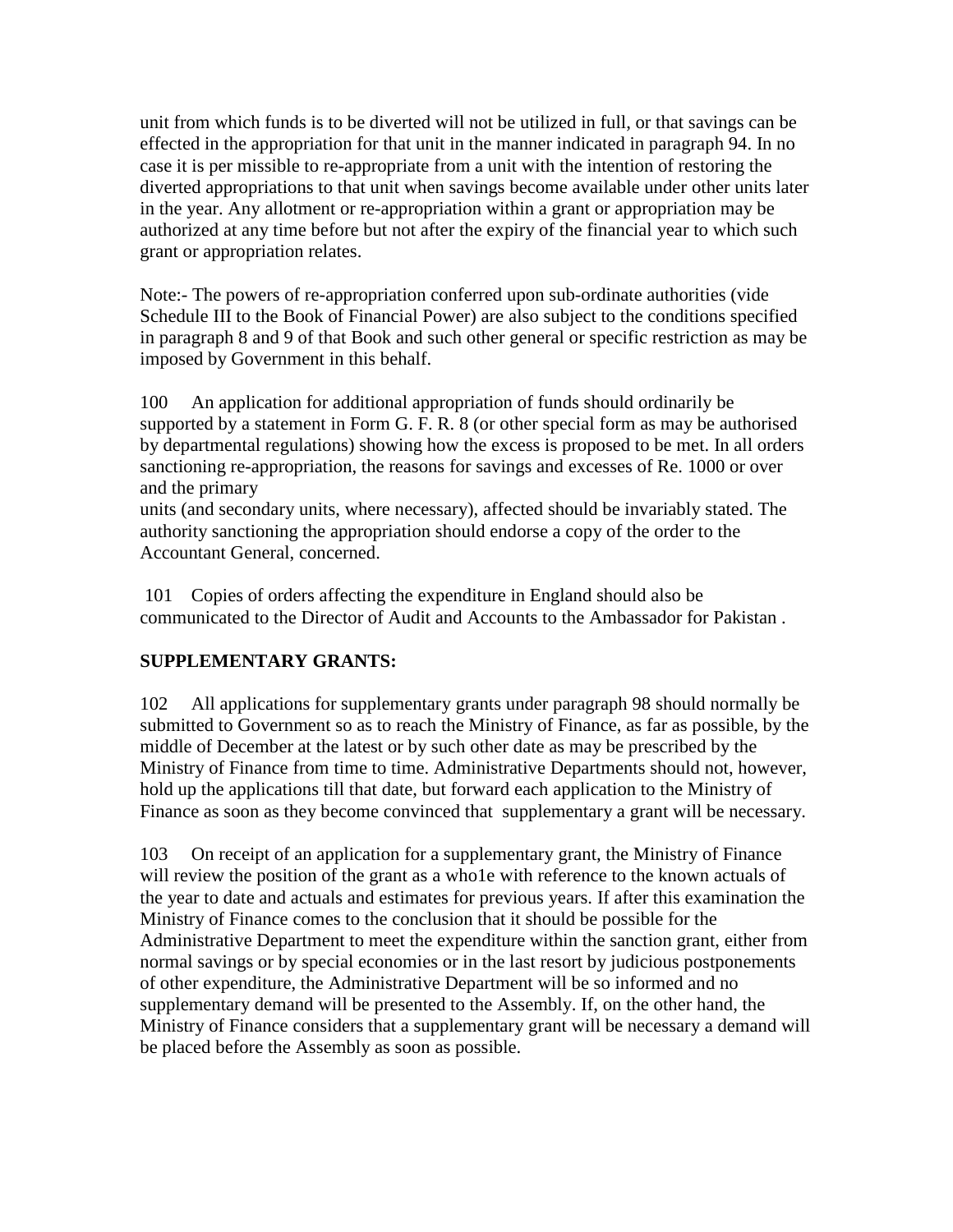104 The supplementary grants and appropriation referred to in the preceding paragraphs are such as are required by extra expenditure on the normal activities or the department. Expenditure on a new service, in the technical sense, and on new items, such as, new buildings, new roads, etc., for which no provision exists in the budget, may be incurred in the middle of the year only in exceptional cases. Government is averse, on general principle, to admitting such demands in the course of year. In case, however, the necessity to incur such expenditure is urgent, the Administrative Department should explain clearly why it was not provided for in the original Budget and it cannot be postponed for consideration in connection with the next Budget. The Ministry of Finance, if satisfied on these points, will consider whether it would not be reasonable to ask the department concerned to curtail its other expenditure so as to keep the total within the grant. Ordinarily, no new service or item will be accepted by the Ministry of Finance unless the department concerned can guarantee that the extra, expenditure will be met from normal savings or by special economies within the grant. Cases which involve a supplementary grant will normally accepted by the Ministry of Finance only if they relate to matters of real imperative necessity, or to the earning or safe-guarding of revenue. In such cases the demand for a supplementary grant or for a token grant in respect of a new service '.if the expenditure can he met by re-appropriation, will be presented to the Legislature as soon as practicable after the need arises.

### **INEVITABLE PAYMENTS**

105 It is an important financial principle that money indisputably payable should not, as far as possible, be left unpaid, and that money paid should under no circumstances be kept out of accounts a day longer that is absolutely necessary even though the payment is not covered by proper sanction. It is no eco-nomy to postpone inevitable payments and it is very important to ascertain, provide for in the budget estimates, liquidate and record the payment of *all* actual obligations at the earliest possible date.

*Note: -When* demands (original or supplementary) are placed before the Legislature suitable provision should always be made for anticipated liabilities; and the provision in Note 3 below paragraph 321 that adjustment should not be made in the previous year's accounts in certain circumstances should not be used as a cloak to cancel the results of defective budgeting. The onus of providing that the disbursement could not have reasonably been anticipated should lie on the Controlling officer.

105-A Every disbursing officer shall maintain a register of liabilities in G.F.R., 10-A, in which he should enter all those items of expenditure for which (i) payment is to be liaise by or through another officer (ii) budget allotment or sanction of a higher authority is to be obtained or (iii) payment would be required partly or wholly during the next financial year or years.

106 A disbursing officer may not on his own authority authorise any payment in excess of the funds placed at his disposal; but absence of funds should not necessarily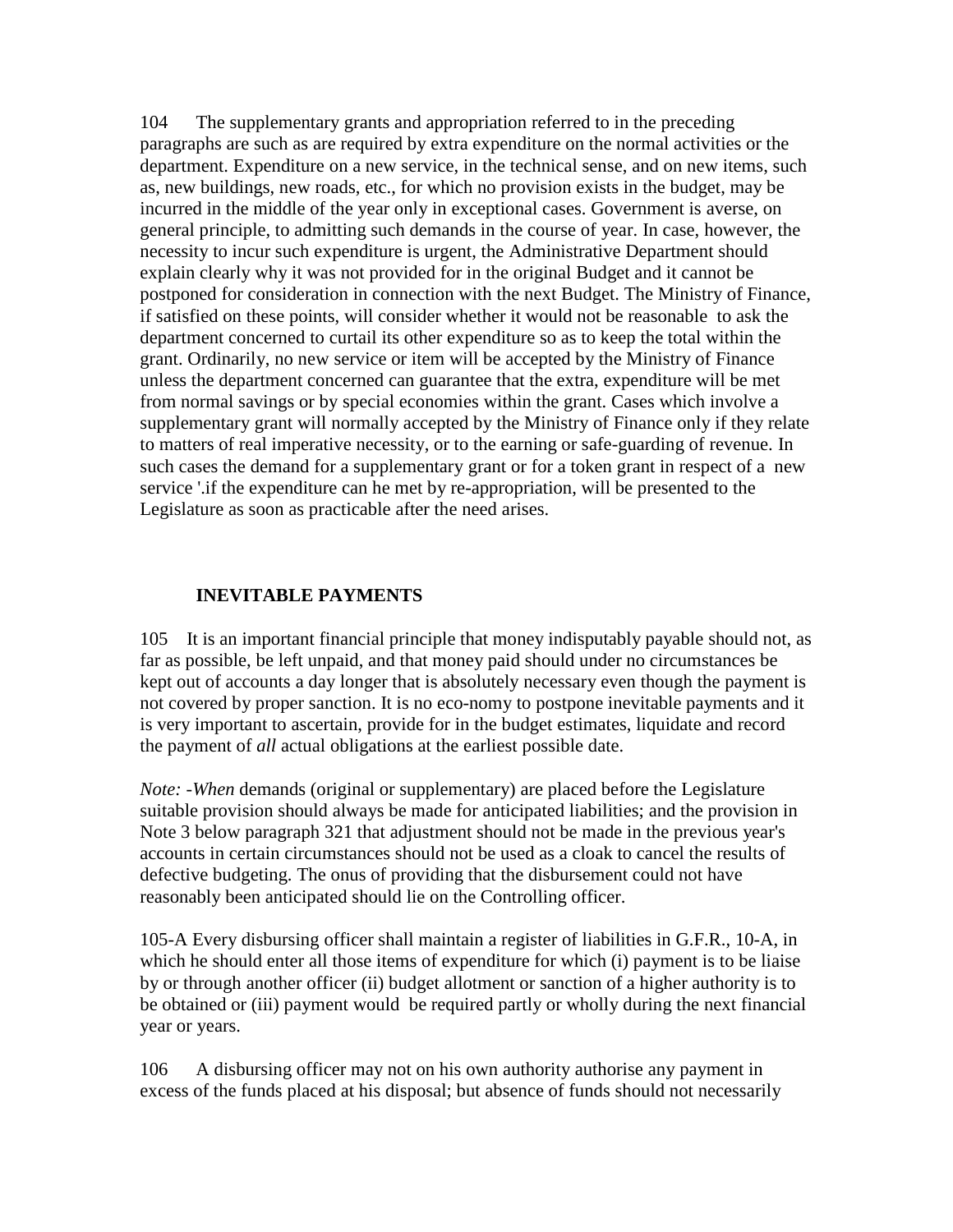prevent the payment of any sums really due by Government. If the disbursing officer is called upon to honour a claim which is certain to produce an excess over the allotment or appropriation at his disposal, he should take the orders of the administrative authority to which he is subordinate before authorizing payment of the claim in question.

# **X Appropriation ACCOUNTS**

 107 The Appropriation Accounts mainly depend on explanation furnished the Ministry by beads of departments, etc., to the Accountant General as to the cause of variations between the appropriations and the expenditure. It is most important, therefore, that all references from the Accountant General in connection with the Appropriation Accounts should be dealt with as promptly as possible. The explanation furnished of variations between appropriation and expenditure or the technical of any apparent failures to exercise adequate financial control over expenditure should be concise, accurate and fully informative, and such vaguely worded phrases as  $\Box$  due to overestimating $\Box$ , covered by re-appropriation  $\Box$  or  $\Box$  re-appropriation proved unnecessary  $\Box$  or inadequate  $\Box$  should be avoided. The question in which the Public Accounts Committee are ordinarily interested are (1) whether the variation was inevitable, and (2) whether it could not have been foreseen. If the explanations indicate, with sufficient, clearness the answers to both of these questions the number of points on which additional information may be required would be very materially reduced. The same principle applies also to cases of financial irregularities proposed for inclusion in the Appropriation Accounts or the Report thereon.

# **ANNEXURE A**

See paragraph 68

`Procedure for the preparation and submission of the detailed budget estimate of the Central

Government, (CIVIL).

# **ESTIMATES FOR AGENCY SUBJECTS OTHER THAN CIVIL WORKS.**

The Provincial Government will in these cases send up their estimates of expenditure other than that for Federal Civil Works after the usual scrutiny by the Accountant General in two parts, Part II constituting all new items of expenditure and Part I of the rest of the estimates. Both the parts will be sent to the Administrative Division concerned so as to reach it not later than the 15th October, Part II, will be dealt with in accordance with the procedure outlined in paragraph 77 et seq., for proposals relating to new items. Part I will be scrutinized by the Administrative Division which will forward its remarks to the FA., concerned before the 1st November whose orders on the estimates will be communicated to the Accountant General for incorporation in his consolidated estimates.

In the case of revenue the Accountant General will, after discussion with Provincial Government, incorporate the estimate in Part I.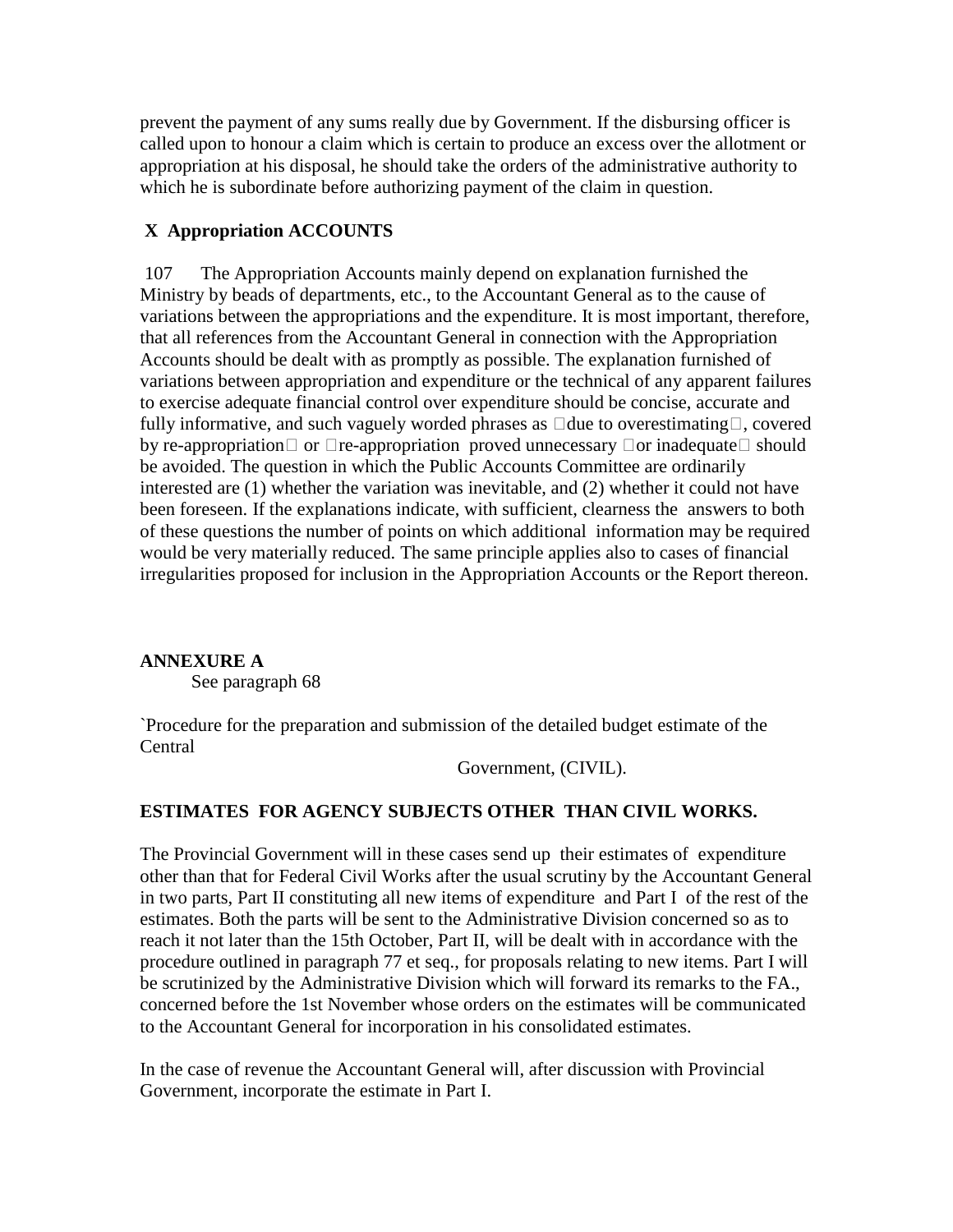The instructions contained in rule 7 below apply also to Federal Civil Works entrusted to the agency of Provincial Governments.

# **ESTIMATES OF THE Audit DEPARTMENT** .

The procedure for dealing with these estimate will be as that prescribed above for estimates relating to agency subject, the Auditor General taking the place of the Provincial Governments. The detailed scrutiny of the estimates will be done by Finance Division, which is the Administrative Division in respect of this subject.

ESTIMATES OF WORKS EXPENDITURE UNDER **150-CIVIL WORK** 14ND OTHER Public WORKS MAJOR HEADS.

The detailed rules regarding the preparation and submission of budget estimates for Federal Public Works are contained in paragraph 79 and in Appendix 6 to the Central Public Work Account Code. The rules in that Appendix apply mutatis mutandis to works expenditure, under  $\square$ 34-Frontier Regions $\square$ .

# **CERTAIN ESTIMATES PREPARED BY ACCOUNTS OFFICERS.**

These comprise mainly the estimates for superannuation allowances and the pensions and interest on miscellaneous obligations. The Accountants General will prepare these in accordance with such Instructions as may be issued by Government and incorporate them in the consolidated estimates submitted by them to Finance Division by the 15th of December. No orders will be issued by Finance Division on these estimates; they may be incorporated by the Accounts Officers in the consolidated estimates submitted in January after allowance for any modifications which may be considered necessary in the light of later information.

# **ANNEXURE B**

(See Paragraph 90)

(Extract from the late Government of India Finance Department Office Memorandum No 2839-8., dated the 8th July 1933, as adapted.

Special procedure regarding control of expenditure for heads of Accounts relating to Departments of the Central Governments and their subordinate and attached offices at the Headquarters of the Government of Pakistan.

The Controlling officer shall maintain a detailed statement of cash payment in Form G. F. R 10 with the headings of the columns altered to suit individual circumstances. Into this shall be incorporated the totals by sub-heads of each bill paid by cash with the date of its encashment. In the case of payments made to the Bank on behalf of officers it will be sufficient to show the anticipated approximate date of payment provided it is in the correct month of payment.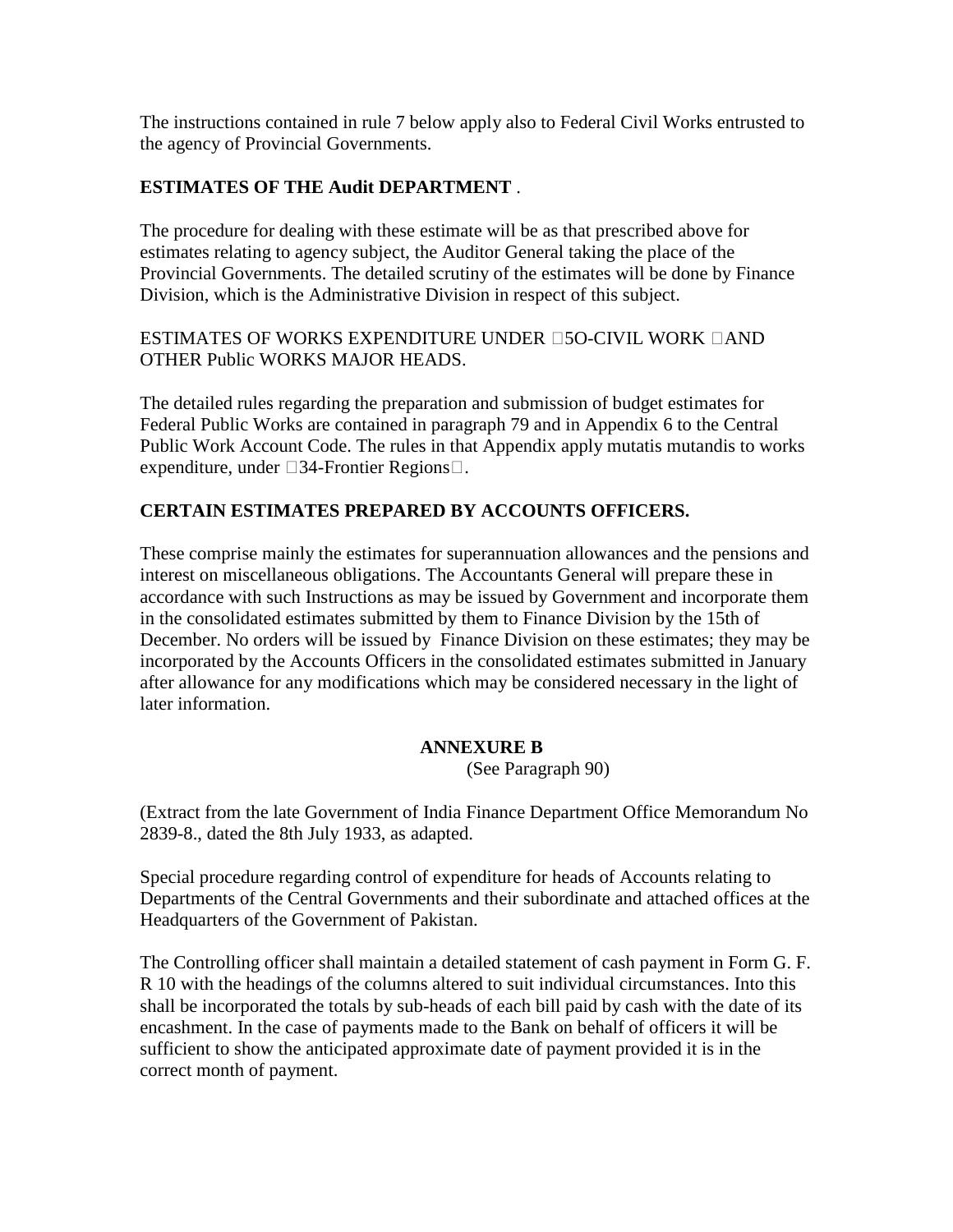2 To record charges of the nature of the following items a register in similar form but with the title  $\Box$ Detailed Statement of adjustments  $\Box$  shall be kept.

1 Work bills and telephone charges. When the charge is accepted by the disbursing officer

concerned.

2 Charges for stores obtained through the Pakistan Stores Department (Department of

Supply). When intimation of the charge is made to the Controlling officer either by the Stores Department or by the Accountant General, Pakistan Revenues.

3 Passage debits when intimation of the debit is made by the Accountant General, Pakistan

Revenues to the Controlling Officer.

4 Passage contributions as the monthly liability accrues.

5 Charges on railway warrants when intimation of the charges is made by the Accountant General, Pakistan Revenues, and

6 Other adjustments when communicated by the Accountant General, Pakistan Revenues if not already otherwise incorporated in the register.

3 These monthly totals shall then be taken to an expenditure control form -Form G. F. R. II suitably modified to suit individual circumstances. The progressive totals to end of any given month shall be worked out by the 7th (say) of the next month and control based on these figures.

4 A clerk in the office of each Controlling officer concerned may bring his accounts to the office of the Accountant General, Pakistan Revenues for reconciliation of monthly totals up to the end of November and January with the cash accounts maintained in the Accountant General, Pakistan Revenues office on dates which may be separately determined in each case, the office concerned taking the initiative in the matter. The clerk will also have to ascertain that all adjustments incorporated in the office of the Accountant General, Pakistan Revenues, are also incorporated in his own accounts though many adjustment incorporated in his own accounts will not have been incorporated up to that time in the books of the Accountant General, Pakistan Revenues. His books will have to include under cash payment charges which he is aware have already been made in other Accounts Circles though they have not so far appeared in the Accountant General, Pakistan Revenues accounts through the Exchange Account.

5 The instructions given below should be carefully observed:-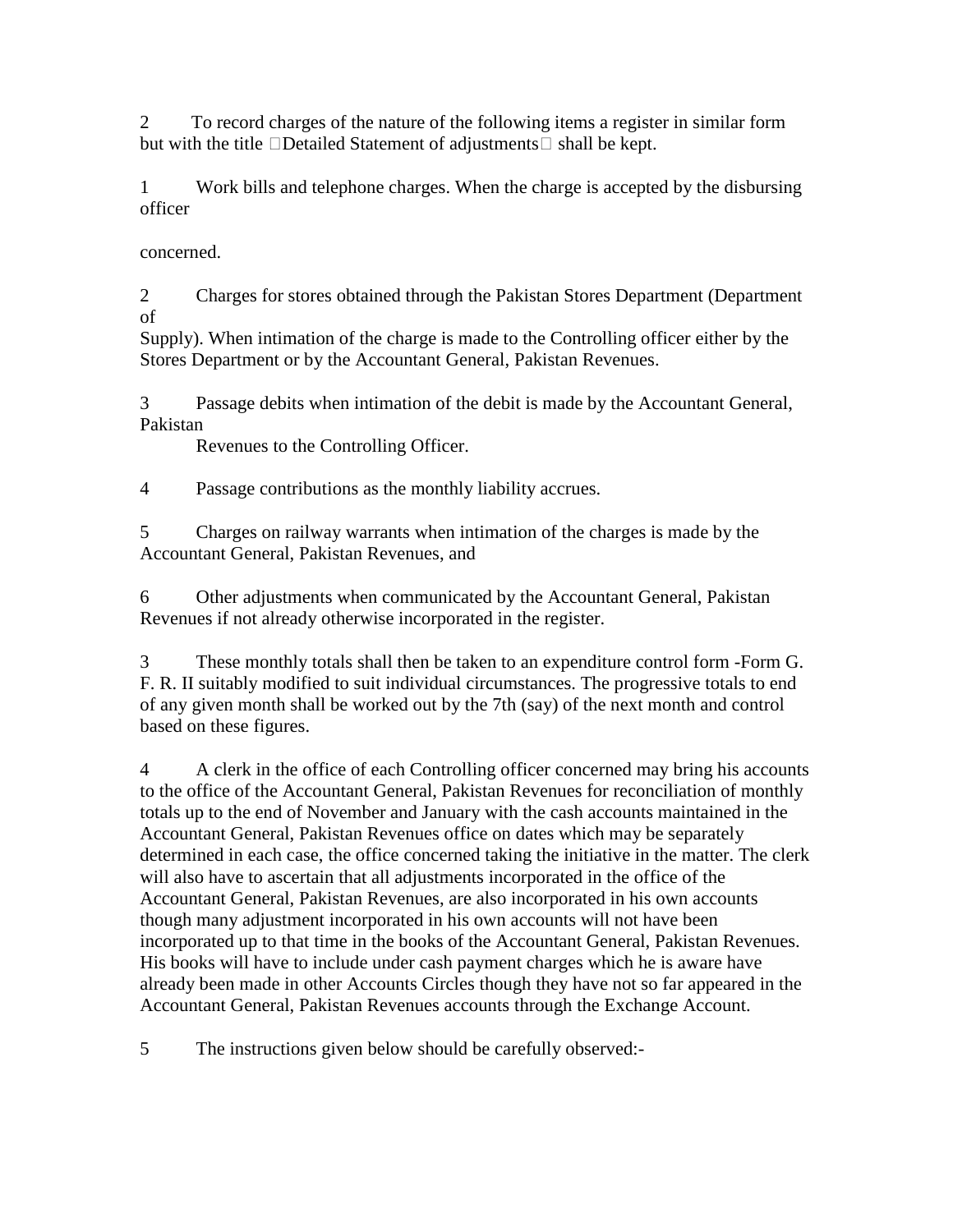(1)The discrepancies discovered during the checking of the accounts for the periods ending in November and January will be recorded in a special register one copy of which will be retained by the Accountant-General and the other by the department concerned. Within a week of the completion of the register the Accountant-General will send to the department a memorandum showing the discrepancies entered in the register and the action taken by his office to reconcile them. This memorandum should be returned in original as quickly as possible with the necessary comments and explanations. Further reference will then be made, if necessary until all the discrepancies are reconciled.

(2) After the closing of the accounts for February and March the Accountant General will send to each department concerned a statement showing:-

a. the amounts adjusted drug the month under the various subheads.

b. the amounts of book of debits adjusted during the month under those sub-heads in the same details as at present, and

c. progressive actual under each sub-heads

These statements should be compared with the books maintained in the department and any discrepancies should be promptly brought to the notice of the Accountant- General.

3 Accountant-General will obtain the concurrence of the departments concerned before accepting any book debits affecting their accounts but in the case of debits raised under standing orders, and when a voucher contains a record of acceptance by an officer of the department concerned after actual adjustment to enable the latter to account for them. No further concurrence of that department on the debits near to be obtained. The debits adjusted under standing orders should however, be intimated to the department concerned.

6 Departmental accounts shall also be maintained in respect of the sub-heads  $\Box$ pay of Officers  $\Box$  and  $\Box$  pay of Establishments  $\Box$  firstly because it is a simple matter, secondly because the accounts figures are much too late to be of use to the departments for the purpose of control of expenditure and thirdly, because the reconciliation of department accounts with the accounts kept in the office of the Accountant-General, Pakistan Revenues may bring to light some cases of misclassification in the accounts office.

 7 Controlling officers who have to obtain monthly statements from subordinate officers may do so in Form G.F.R. 10 suitably modified separately for cash and adjustment. All these may be consolidated into a statement showing monthly totals by sub-heads from which the expenditure control form  $\Box$  Form G.F.R. may be prepared.

 8 The Controlling officers are authorized to vary the general procedure to meet individual cases in consultation

 with the Accountant-General, Pakistan Revenues, if such a course should result in a simplification of work in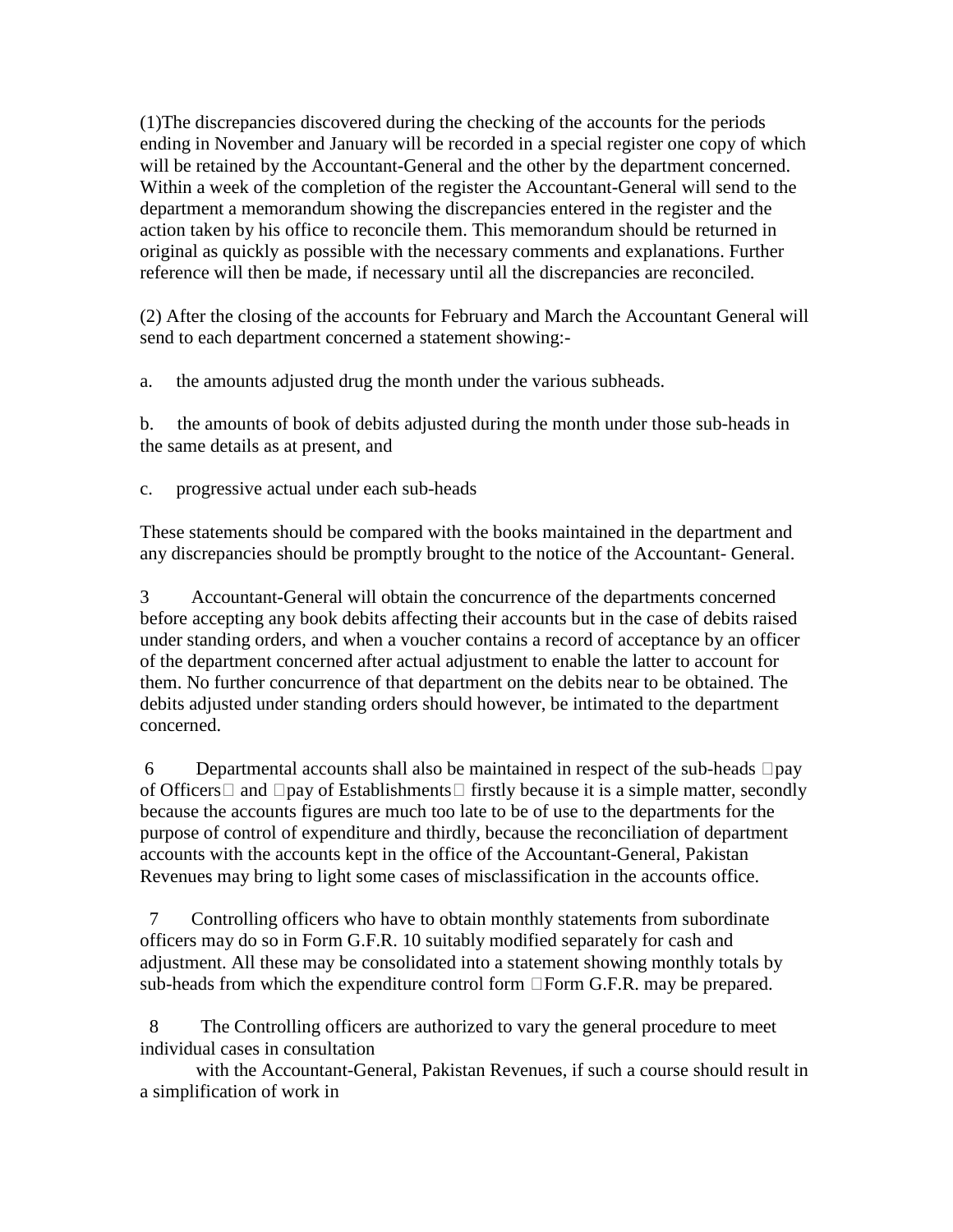case of disagreeing between the Accountant- General, and the Controller Officer, the points should be

referred to the Ministry of Finance for orders.

#### **CHAPTER 6 ESTABLISHMENT**  Alterableness OF ESTABLISHMENT

 108 The powers of sanction of various subordinate authorities in the Civil Departments in the matter of creation of Permanent or temporary posts are specified in Schedules I and II to the Book of Financial Powers. The power of subordinate authorities in the Railway Departments are laid down in the Financial Codes and Regulations of that Department.

All proposals for additions to establishment, whether permanent or temporary, for any increase in the emoluments of existing posts, should be scrutinized with the greatest care by heads of departments and other authorities concerned. In submitting such proposals the instructions contained in the following paragraphs should be carefully observed.

 109 When the entertainment of a new establishment or a change, temporary or permanent, is proposed in an office, a letter fully explaining the proposal and the conditions which have given rise to them, together with the proposition statement, if necessary under Para . III, should be submitted to the competent authority. In this letter should be set out inter alia:-

i. the present cost, either the section or sections affected of the total establishment as the circumstances of the case may indicate to be necessary;

ii details of the pay of the post or posts and the number of posts which it is proposed to add or modify; and

iii as accurate an estimate as possible of the extra cost involved.

Note 1. In determining the extra cost, allowance, whether fixed or variable, should be Included.

Note 2 The authorities submitting the proposals should take into accountary claims to pensions that may arise. In consequence of their proposals with reference to Article 425of the of the Civil Service Regulations and certify to their having done in their proposals.

 110 If the expenditure is proposed to be incurred in the current year, the proposals should show clearly whether it could be met within the grant or appropriation of the year. If the expenditure can be met by re-appropriation, a re-appropriation statement prescribed in Para . 100 should be submitted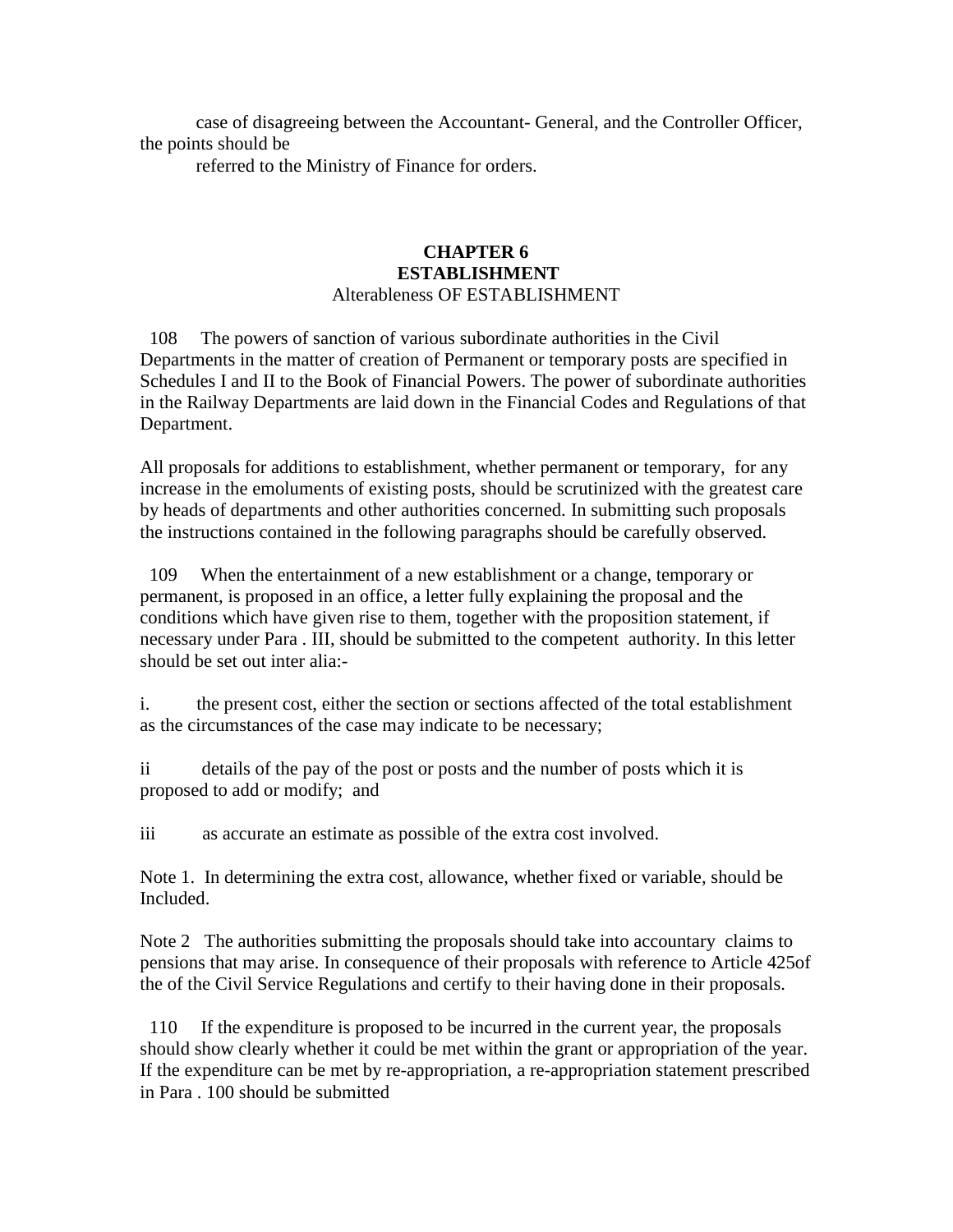with the proposals.

 111 Whenever any large scale or complicated proposals are made for the revision of existing or the creation of new establishments (including all proposals which require the sanction of Government), the latter explaining the proposals should be accompanied by a proposition statement in Form G. F R. 12 and submitted through the Accountant General who will verify the correctness of the statement.

 112 The details to be shown in proposition statements should be determined by the following principles :-

i) The proposition statement should relate strictly to the section or part of the office affected by the proposals. As regards the other parts or sections of the office neither details nor figures of total cost need be included.

ii) Where a section consists of both Class IV and superior servants details need be given only of class affected, if a saving of labor will result from the adoption of this procedure.

iii) Where the pay of any post, existing or proposed, rises from a minimum to a maximum by periodical increments, the average monthly cost, and not the actual or the commencing cost, must be given. The average monthly cost for the purpose of this rule should be calculated in the manner prescribed in the Finance Department letter No. F. 39 II-Ex 1-31, dated the 2nd April, 1931 as amended from time to time [vide Government orders printed below Fundamental Rule 9(31)].

iv The fixed allowance referred to in Note 1 below Para . 109 should be entered in the proposition statement but the variable allowances need not be included therein.

# **VARIATION IN SANCTIONED PAY OF A POST.**

 113 The head of an office is not at liberty to re-adjust the pay of Government servants by giving one Government servant more and another less than the sanctioned pay of his post; nor may he distribute the pay of an absentee otherwise than as provided in the rules governing the service to which the Government servant belongs. But in the case of nongazetted establishments divided into separate units or cadres carrying different scales of pay, there is no objection to excess appointments being made in a Lower unit or cadre against an equal or greater number of vacancies left unfilled In ibex higher.

# **TRANSFER OF OFFICE**

 114 Every transfer of charge of gazetted officers should be reported by post on the same day to the Accountant General. The report should be made in Form TR. I unless any other form has been duly authorized and should simultaneously be sent to the head of he department or other Controlling Authority concerned.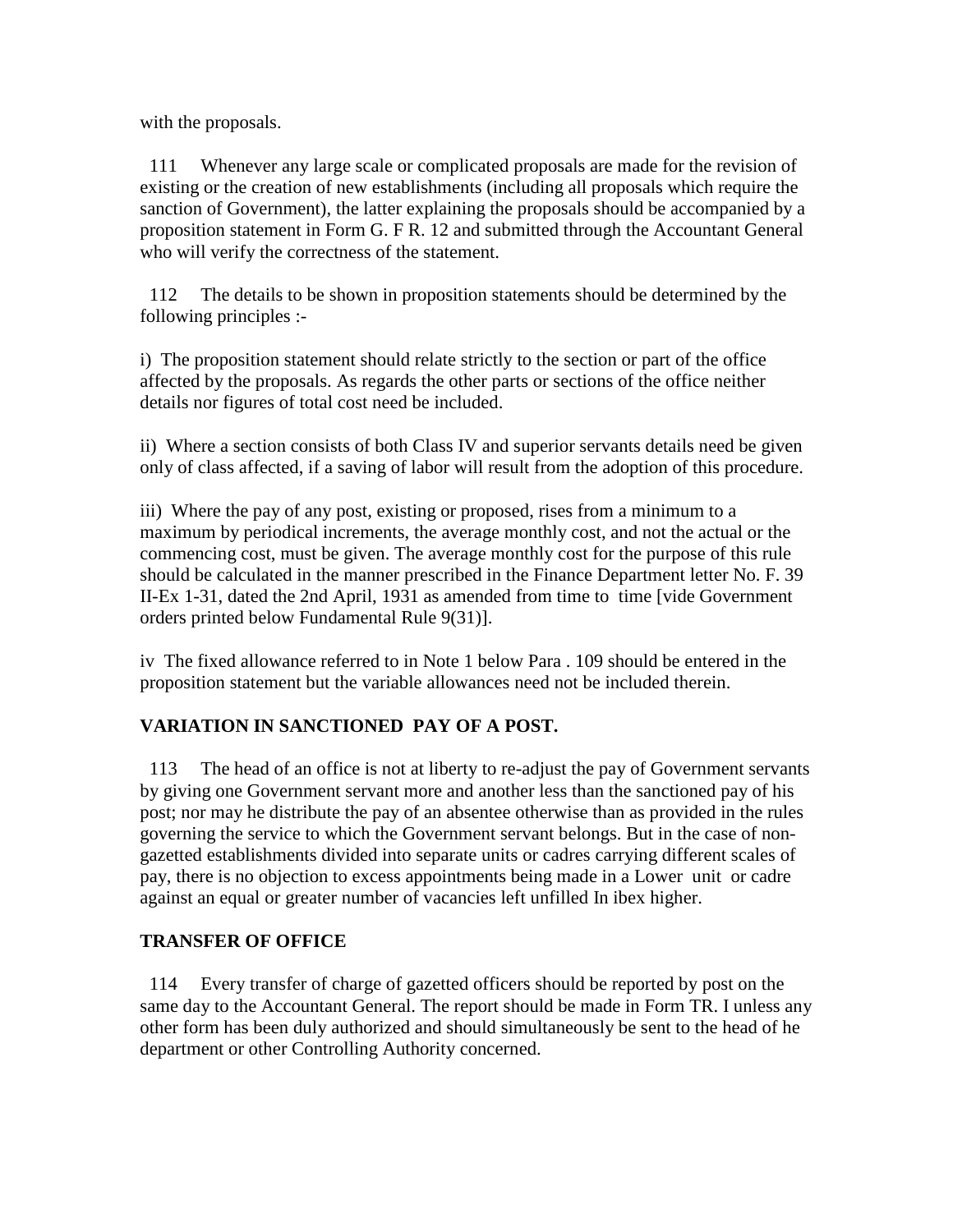115 In cases in which the transfer of charge involves assumption of responsibility for cash, stores, etc., the following instructions should be observed :---

i) The cash book or imprest account should be closed on the date of transfer and a note recorded in it over the signature of both the relived and the relieving officers, showing the cash and imprest balances, and the number of unused cheques, if any, made over and received by them respectively.

ii) The relieving officer in reporting that the transfer has been completed should bring to notice anything irregular or objectionable in the conduct of business that may have come officially to his notice. He should examine the accounts, count the cash, inspect the stores, count, weight and measure certain selected articles in order to test the accuracy of the returns. He should also describe the state of the account records.

iii) In the case of any sudden casualty occurring or any emergent necessity arising for an officer to quit his charge, the next senior officer of the department present will take charge. When the person who takes charge is not a gazetted officer, he must at once report the circumstances to his nearest departmental superior, and obtain orders as to the cash in hand if any.

Note 1. The special procedure to be followed when there is a change in the incumbency of independent charge of a treasury is lain down in Rule 44 of the Treasury Rules.

Note 2. The additional procedure to be followed by an Accountant General, etc., in making over charge of his function in connection with the Charitable Endowments and other Trust Accounts is laid down in Appendix 16.

# **DATE OF BIRTH**

 116 Every person newly appointed to a service or a under Government should at the time of the appointment declare the date of his birth by the Christian era with as far as possible confirmatory documentary evidence such us matriculation certificate, municipal birth certificate and so on. If the exact date is not known, an approximate date may be given. The actual date or the assumed date determined under Para 117 should be recorded in the history of service, service book, or any other record that may be kept in respect of the Government servant's service under Government and once recorded, it cannot be altered, except in the case of a clerical error, without the previous olders of the Local Administration.

Note:-1 Ministries/Division of the Federal Government exercise the powers of a Local Administration for the purpose of this rule.

Note:-2 Heads of departments are authorized to exercise this power in the case of nongazetted Government servants under their control.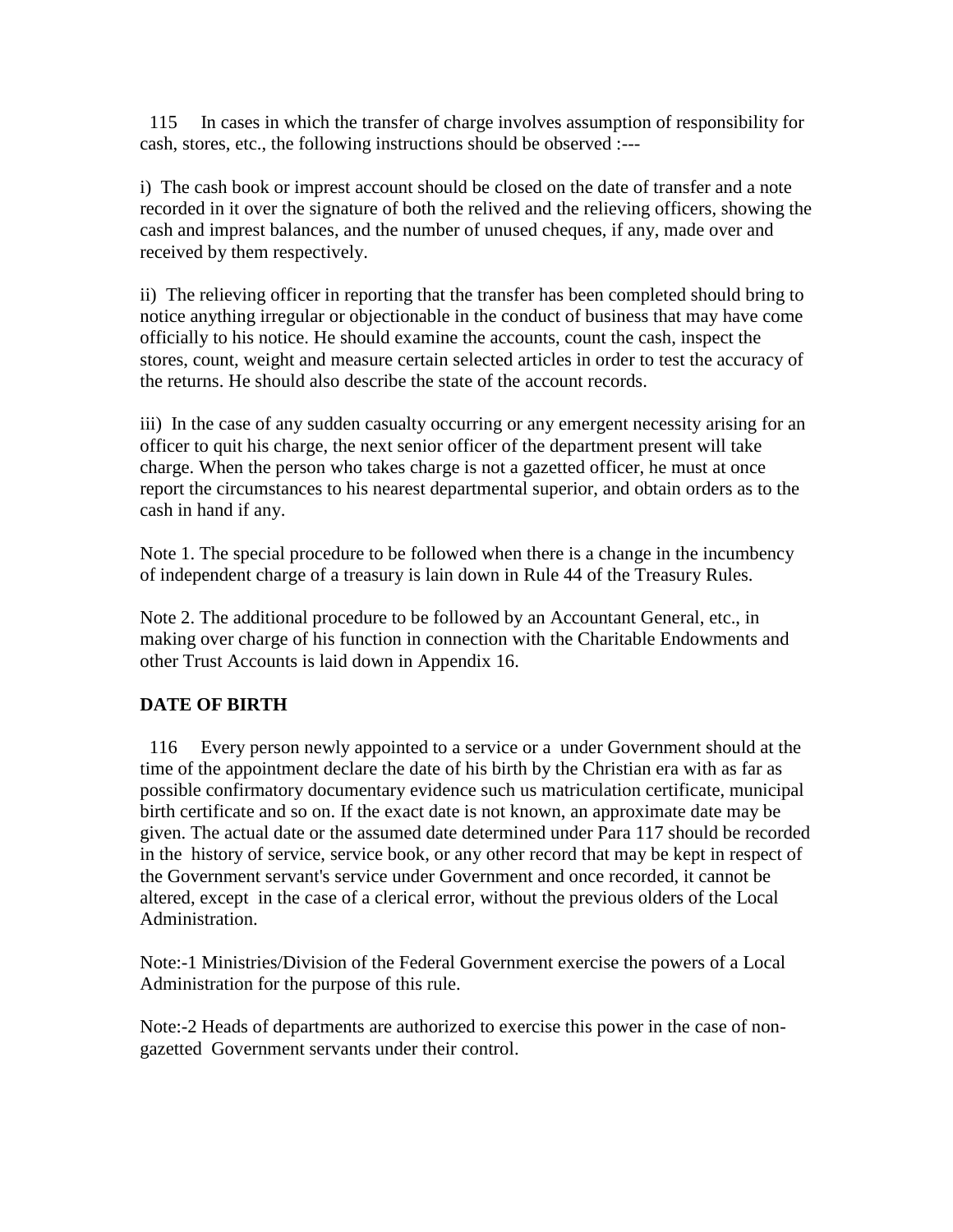117 1) If a Government servant is unable to state his exact date of birth but can state the year, or year and month of birth, the 1st July or the 16th of the month, respectively, may be treated as the date of his birth.

2) If he is only able to state his approximate age, his date of birth may be assumed to be the corresponding date after deducting the number of years representing his age from his date of appointment.

3) When a person who first entered Military employ is subsequently employed in a Civil department, the date of birth for the purpose of the Civil employment should be the date stated by him at the time of enrolment, or if at the time of enrolment he stated only his age, the date of birth should be deduced with reference to that age according to the method indicated in sub Para (2) above.

Note:-Cases in which the date of birth has been deduced from the age at appointment or enrolment by any other method, need not be reopened.

# **LEAVE APPLICATIONS**

 118 Subject to any special rules or orders issued by the competent authority, all applications for leave shou1d be submitted to the sanctioning authority concerned on Form G. F. R. 13.

# **ANNUAL RETURNS OF NON-GAZETTED ESTABLISHMENTS**

119 Deleted.

# **SERVICE BOOKS**

 120 The detailed rules regarding the maintenance of Service Books are contained in the Supplementary Rules 197 to 203 and in Articles 188 and 189 of the Audit Code.

121 1) At a fixed time early in the year the service books should be taken up for verification by the head of the office who after satisfying himself that the services of the Government servant concerned are correctly recorded in each service book, should record in it a certificate in the following form over his signature :

 $\Box$  service verified up to date from (the refer from which the verification is made.)

Note:- The verification of service referred to above should be in respect of all service qualifying for pension whether permanent, temporary or officiating.

 2) The head of the office in recording the annual certificate of verification should, in the case of any portion of service that cannot be verified from office records, distinctly state that for the excepted periods (naming them) a statement in writing by the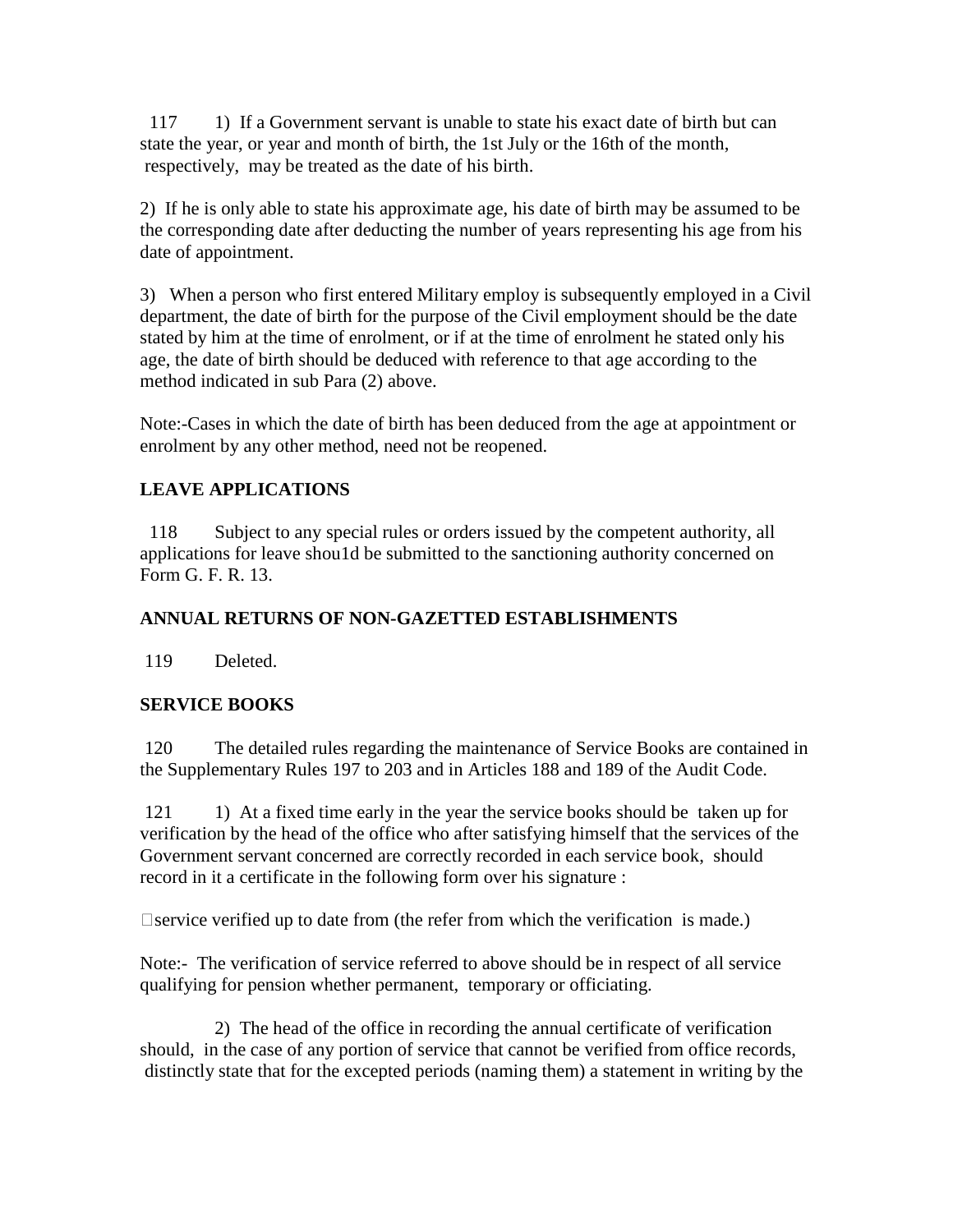Government servant, as well as a record of the evidence of his contemporaries, is attached to the book.

When however a non-Gazetted Government servant is transferred from one office to another, the head of the office under whom he was originally employed should record in the service book under his signature the result of the verification of service, with reference to pay bills and acquaintance rolls, in respect of the whole period during which the Government servant was employed under him. before forwarding the service book to the office where the services are transferred.

3) When non-gazetted Government servants are officiating in gazetted posts, their service book should be kept by head of the office to which each such Government servant permanently belongs, but when they are confirmed in such posts, their service books should be forwarded to the Accountant Generals office for record.

# **SERVICE ROLLS**

 122 Service rolls for Government servants when they are maintained under Supplementary Rules 204 and 205, should be taken up every year for verification of service and record of necessary certificate in the manner laid down in Para 121.

# **ARREAR CLAIMS**

 123 Save as provided in rule 136 of the Treasury Rules, no claims to pay and allowances of a Government servant, which are not preferred within six months of their becoming due can be paid without an authority from the Accountant General.

Note. For the purpose of this rule, the date on which the claim is presented at the treasury or any other office of disbursement should be considered to be the date on which it is preferred.

 124 Claims of Government servants to arrears of pay or allowances or to increments, or in respect of any underpayments, which have been allowed to remain in abeyance for a period exceeding one year may not be investigated by an Accountant General, except under the special orders of competent authority.

 Note:- Ministries and Divisions of the Federal Government exercise full power to sanction investigation of arrear claims, subject to the restrictions laid down in pares 125 and 126.

 Subject to the restriction laid down in pares 125 and 126. Heads of Local Administrations and heads of departments have been empowered to exercise this power in respect of claims not more than three years old, and to delegate it at their discretion to a subordinate authority which appoints the Government servant by whom the claim is made.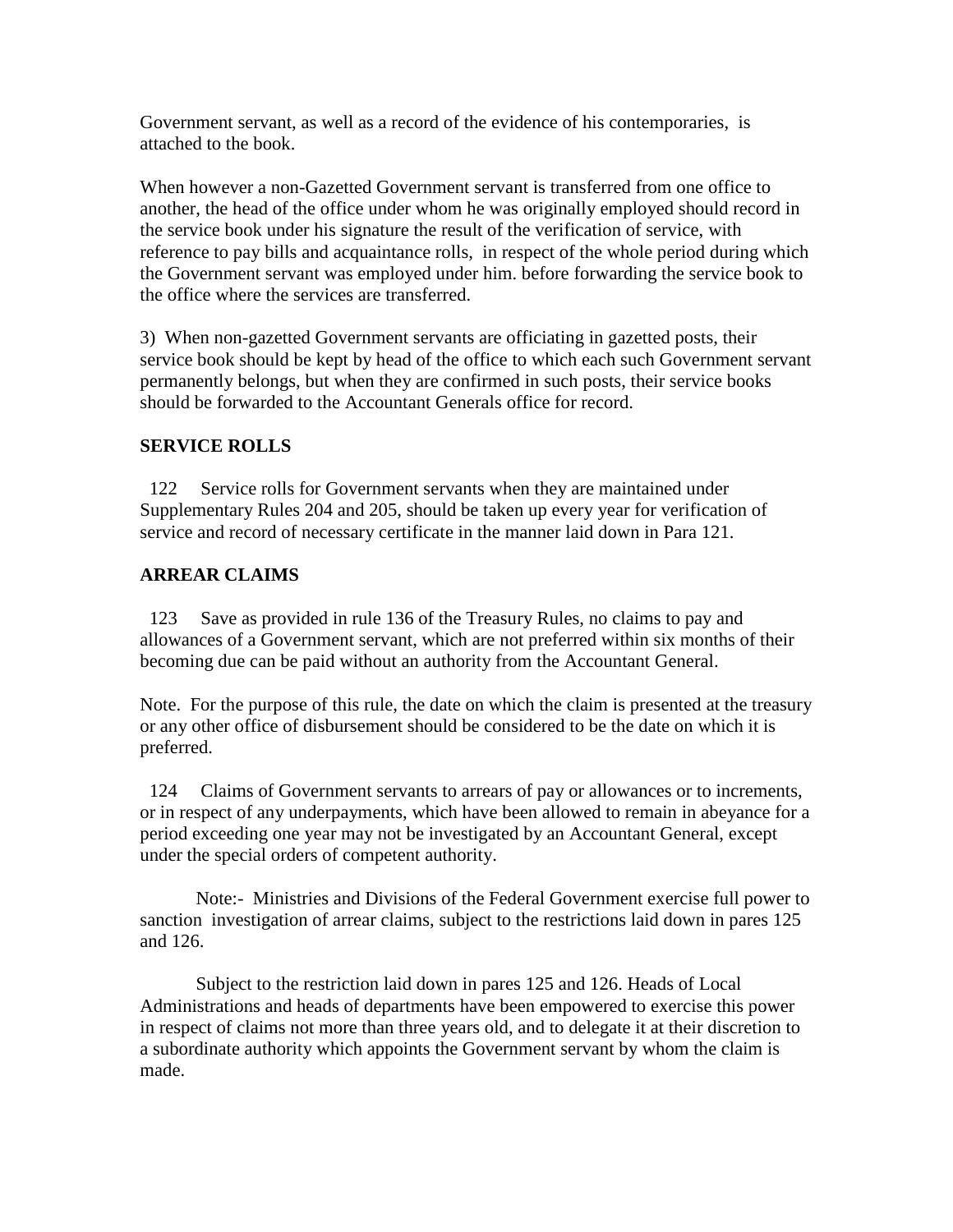125 Claims against Government, which are barred by time under the provisions contained in Section 3 read with the First Schedule of the Limitation Act of 1908 or under any other provisions of law relating to limitation, should ordinarily be refused and no claim on account of such a time barred item should be paid without the sanction of Government. The onus is upon the claimant to establish a claim to special treatment for a time barred item, and it is the duty of the authority against which such a claim is made to refuse the claim until a case for other treatment is made out. All petty time barred claims are to be rejected forthwith and only important claims of this nature considered.

 It is the duty of the authority against which a claim is made to consider in the first instance the question of a time bar before submitting it to the Accountant General for the issue of authority for payment. The Accountant General will refuse payment of all claims found to be time barred until the sanction of Government has been obtained.

 126 All petty claims of a Government servant more than three years old, other than those that affect his pension, and all such claims for whose delayed submission an adequate explanation is not forthcoming, should be rejected forthwith. Sanction to investigation of claims over six years old should not be accorded unless and until it has been ascertained from the Accountant General concerned that the relevant records are available and have not been destroyed and the Ministry of Finance has been consulted.

 126-A The authority competent to authorize the investigation of a belated claim should be told why the claim was not submitted when it became due.

 In respect of non-gazetted Government servants whose pay and allowances are drawn on establishment bills by the Heads of Offices, the responsibility for making claims rests on the latter and they should invariably see that all claims are presented within six months of their falling due.

 The time limits prescribed in these instructions should be calculated from the date on which the charge becomes payable. In the case of sanction accorded with retrospective effect, the charge does not become payable before it is sanctioned; the time limits should, therefore, be calculated from the date of sanction and not from the date from which the sanction taken effect.

#### **CHAPTER 7. CONTINGENCIES**

#### **I INTRODUCTORY**

127 The rules in this Chapter are supplementary to the general rules of procedure prescribed in Chapter V of Part V of the Treasury Rules and have to be applied, where necessary in conjunction with them.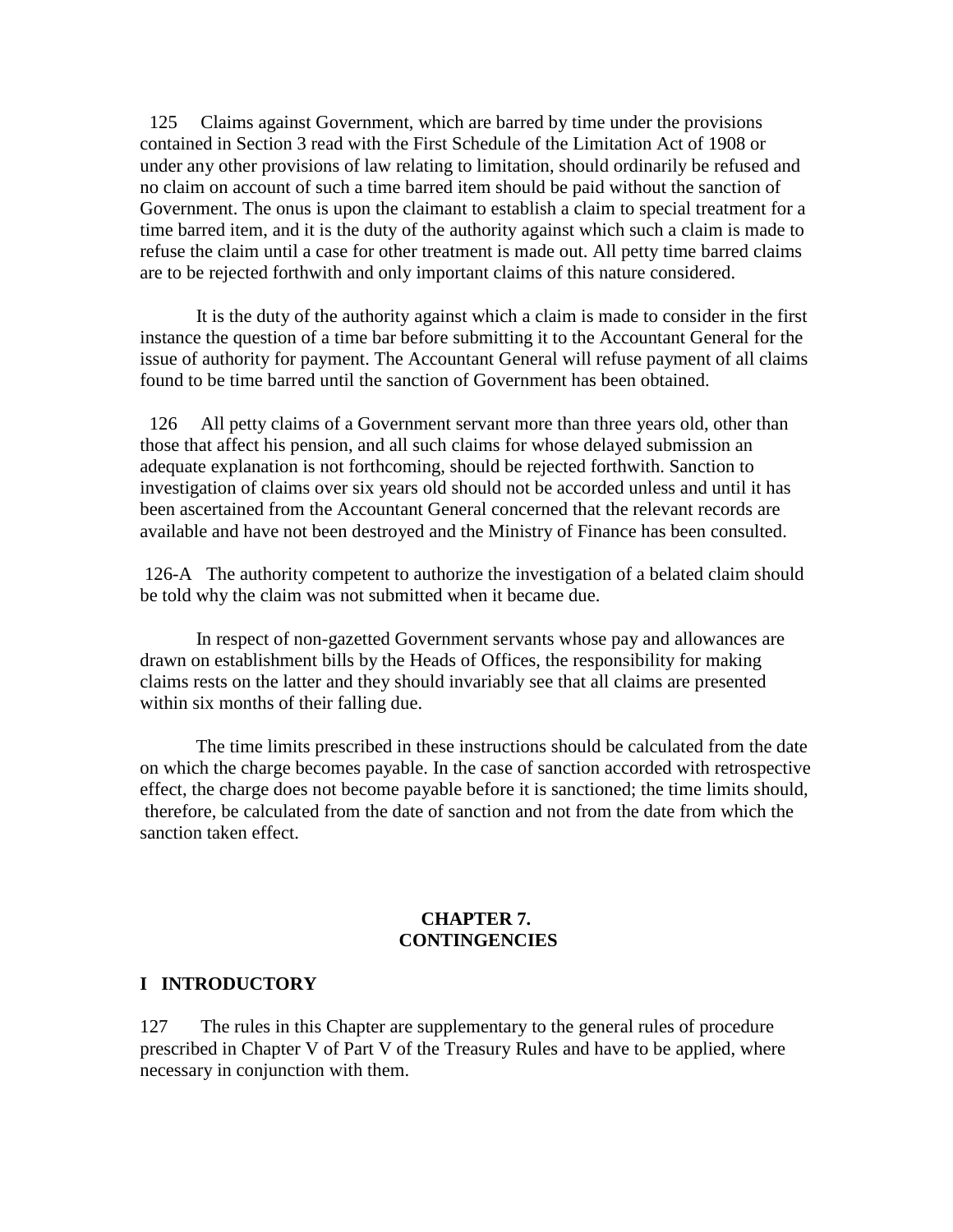Special rules applicable to particular departments and administrations are contained in the Manuals, Codes, etc., of the departments or administrations concerned.

128 The different classes into which contingent charges incurred on the public service are divided, and the conditions governing them, are laid down in Chapter V of Part V of the Treasury Rules. The classification to be adopted in each department or office is regulated by general or special orders of Government.

 Note:- Contingent charges are to be recorded and treated in the accounts and charges of the month in which they are actually disbursed from treasury.

129 Subject to any general or specific rules or orders, such as those contained in Annexure A to Appendix 8, restricting their general financial powers to sanction expenditure, Heads of Local Administrations are authorized to exercise full powers in respect of contingent charges of offices directly subordinate to them.

# **II POWERS OF SUBORDINATE AUTHORITIES TO SANCTION CONTINGENT CHARGES.**

130 1) The financial powers of subordinate authorities to sanction contingent expenditure are regulated generally by the orders embodied in Appendix 8 and such other general or special orders may issued by Government in this behalf.

Subject as aforesaid, the head of an office may incur sanction expenditure on contingencies within the amount of appropriation placed all his disposal for the purpose, provided that

i) In cases where any special rule, restriction, limit or scale has been prescribed by competent authority regarding any particular item or class of contingent expenditure, it should be strictly observed ;

Note: special rules, restrictions, etc., prescribed by Government regarding individual items of contingences are laid down in Annexure A to Appendix 8.

ii) Continent expenditure of an unusual character or involving departure from any general or special rule or order made by Government should not be incurred, nor should any liability be undertaken in connection there without the previous sanction of Government.

2) In respect of contract contingent charges for which a lump sum is placed annually at the disposal of a disbursing officer, no formal sanction will be required for expenditure incurred within the annual allotment, except in so far as the authority fixing the contract allotment issues directions to the contrary.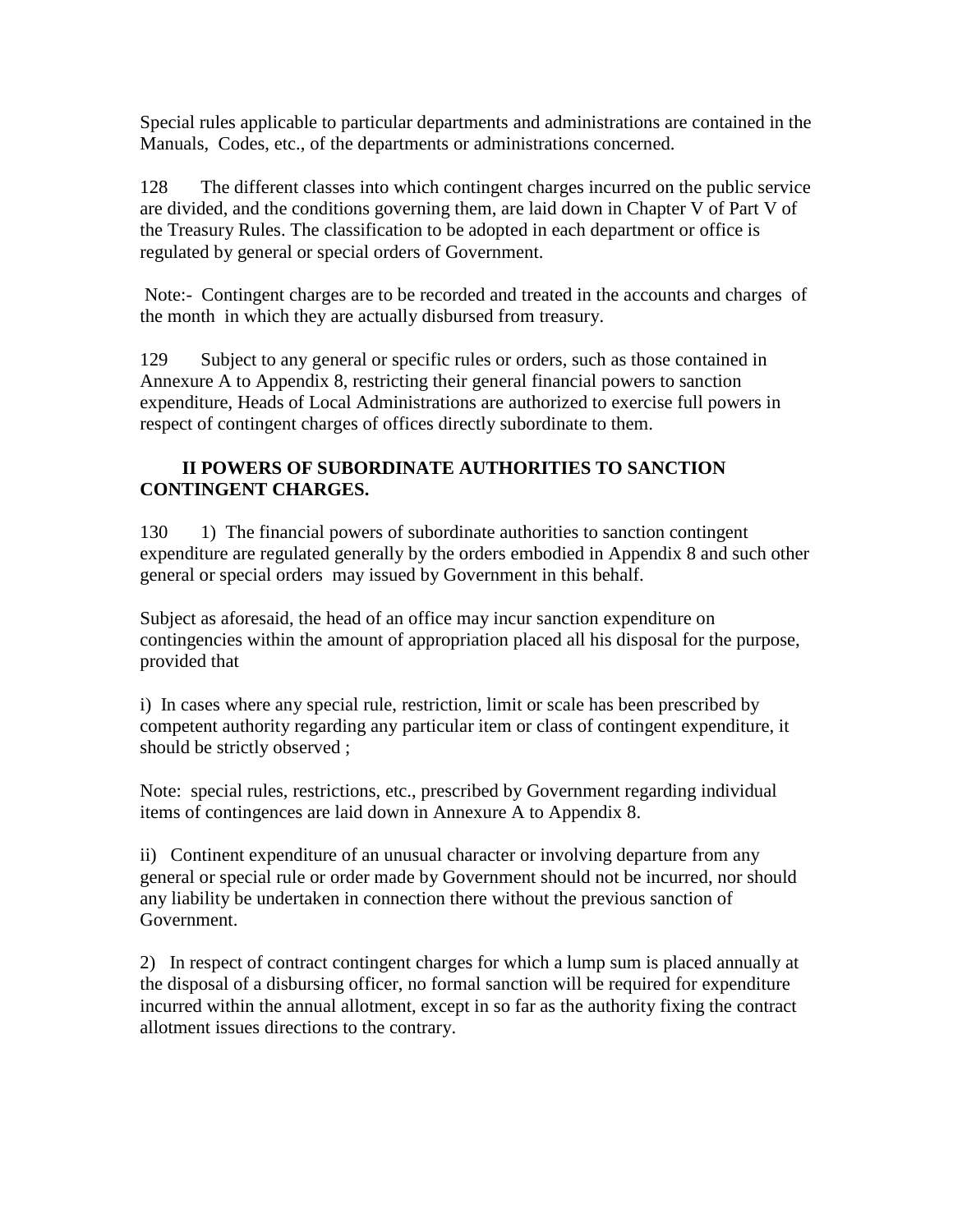3) The head of an office may authorise any gazetted officers serving under him to incur expenditure under sub-para. (I) above, subject to the conditions specified in Treasury Rule 142.

131 In the case of non-recurring contingencies, the competent authority may, where this course is more convenient, accord sanction by signing or countersigning the bill or voucher, whether before or after the money is drawn, instead of by a separate sanction.

# **III PERMANENT ADVANCES**

132 Permanent advances may be granted to officers who may have to make payments before they can place themselves in funds by drawing on the treasury. They are subject to the following rules :-

i) The amount of the advance will be fixed by Government, or by the Heads of Local Administrations, as the case may be except in cases falling under clause (ii).

ii) Heads of departments may, unless Government or the Head of a Local Administration otherwise directs, sanction the grant of permanent advances for offices subordinate to them, up to the amount advised as appropriate by the Accountant General concerned. Permanent advances for offices of heads of departments must, however, be sanctioned by the next superior administrative authority.

iii) Applications for the grant or revision of a permanent advance must be submitted to the sanctioning authority through the Accountant General concerned who will advise as to the appropriate amount of the advance. In cases falling under clause (ii) above, if there is any difference of opinion between the Accountant General and the sanctioning authority on this point, the matter should be referred for the orders of Government.

Note: The applications for permanent advances should be accompanied by a statement showing month by month for the preceding twelve months the amounts of contingent bills cashed with classified details of items of expenditure.

iv) As these advances involve the permanent retention of money outside the treasury, they muss not be larger than is absolutely essential.

v) These advances should not be multiplied unnecessarily. An officer's advances should meet the needs of every branch of his office. If he has sub-ordinates who require petty sums, he should spare a small portion of his own advance for their use rather than apply for separate advances for them, taking acknowledgements from them in the same way as he himself furnishes acknowledgement to the Accountant General, and retaining them in his office.

vi) The advance is intended to provide, on the responsibility of the officer entrusted with it, for emergent petty advances of all kinds, though it is seldom that they will be needed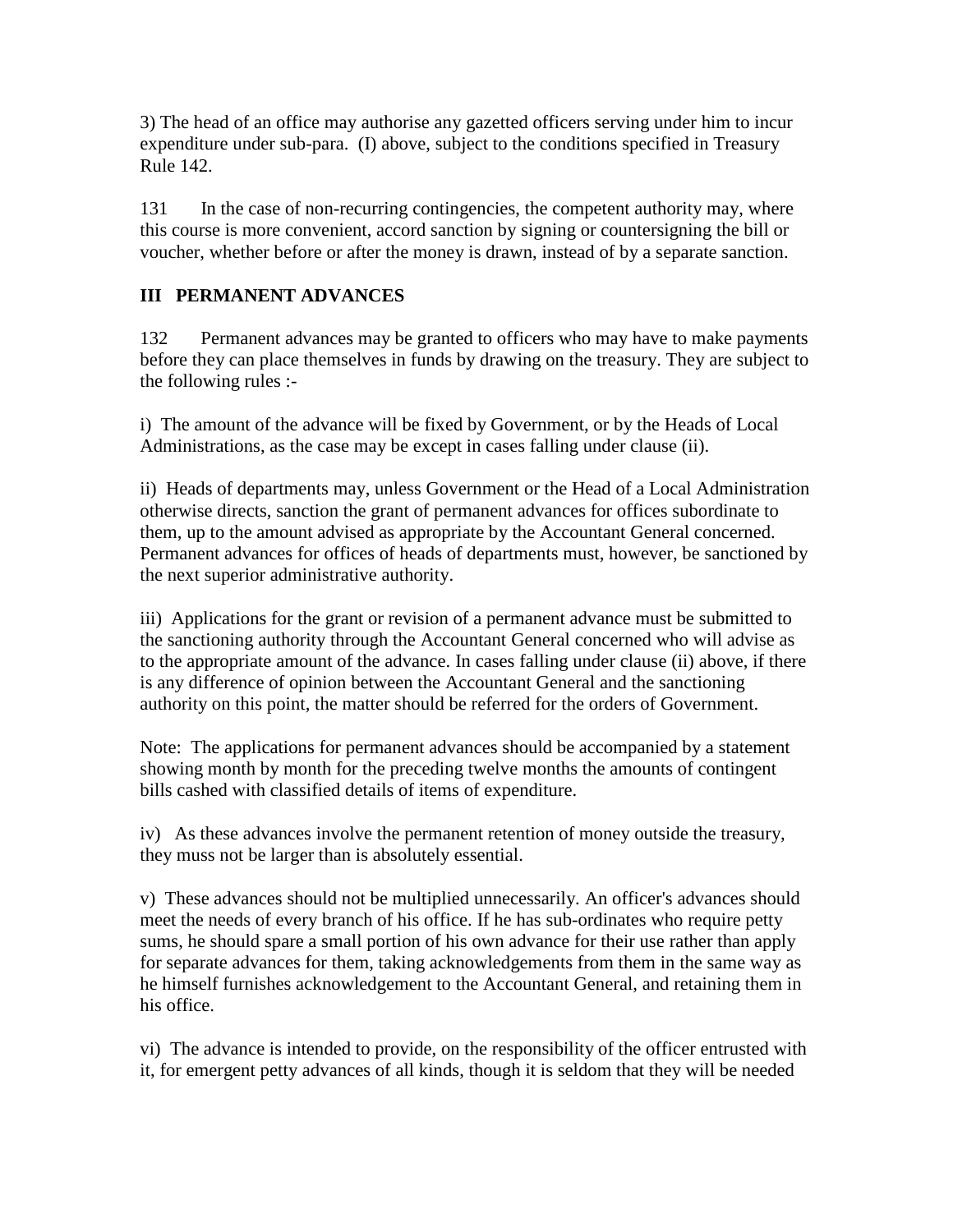for other than contingent charges; thus, if a class IV servant is required to travel by rail, his fare must sometimes necessarily be advanced from this amount.

vii) The holder of a permanent advance is responsible for the safe custody of the money placed in his hands and he must at all times be ready to account for the total amount of the money.

viii) In the case of transfer of charges and yearly on the 15th July, each officer holding a permanent advance must send an acknowledgement to the Accountant General of the amount due from and accountable for by himself as on the 30th June preceding.

Note 1 The cost of service books required for office establishment should be met, in the first instance, from the permanent advance of the office concerned; the permanent advance being subsequently re-couped from the amount released by the sale of the books to Government servants.

Note 2: Advances may be made of the actual railway fare or/and road mileage to all nongazetted police officers, but such advances and their repayment need not appear in Government accounts. Traveling allowance bills may be made out for the full claims admissible as soon as the journeys are completed and any advances made out of the permanent advance may be recovered out of the amounts drawn from the treasury on such traveling allowance bills.

# **IV CONTROL OF EXPENDITURE**

133 For purposes of control and audit, Government will issue orders specifying the nature or object of contingent charges of particular disbursing officers which should be classed as countersigned contingent charges to be drawn and accounted for in accordance with the procedure prescribed in Rules 308 *et esq* of the Treasury Rules.

Expenditure incurred by a disbursing officer on objects classed as countersigned contingencies must come under the direct supervision and scrutiny of the head of the department or the Controlling Officer who will sign the detailed bills relating to them. Monthly detailed bill in respect of countersigned contingent charges incurred by each officer should be submitted to the Controlling authority concerned for detailed scrutiny and transmission after countersignature to the Accountant General. Full details of such charges need not be entered in the abstract bills presented for payment at the treasury. A competent authority may in respect of specified items of countersigned contingent charges require the detailed contingent bills to be sent to the Controlling authority for scrutiny and countersignature before it is presented for payment at the treasury.

Note: The provisions of this Para do not apply to contingent charges of heads of departments and other Controlling authorities, which will be drawn and accounted for in accordance with the procedure laid down in tube following Para .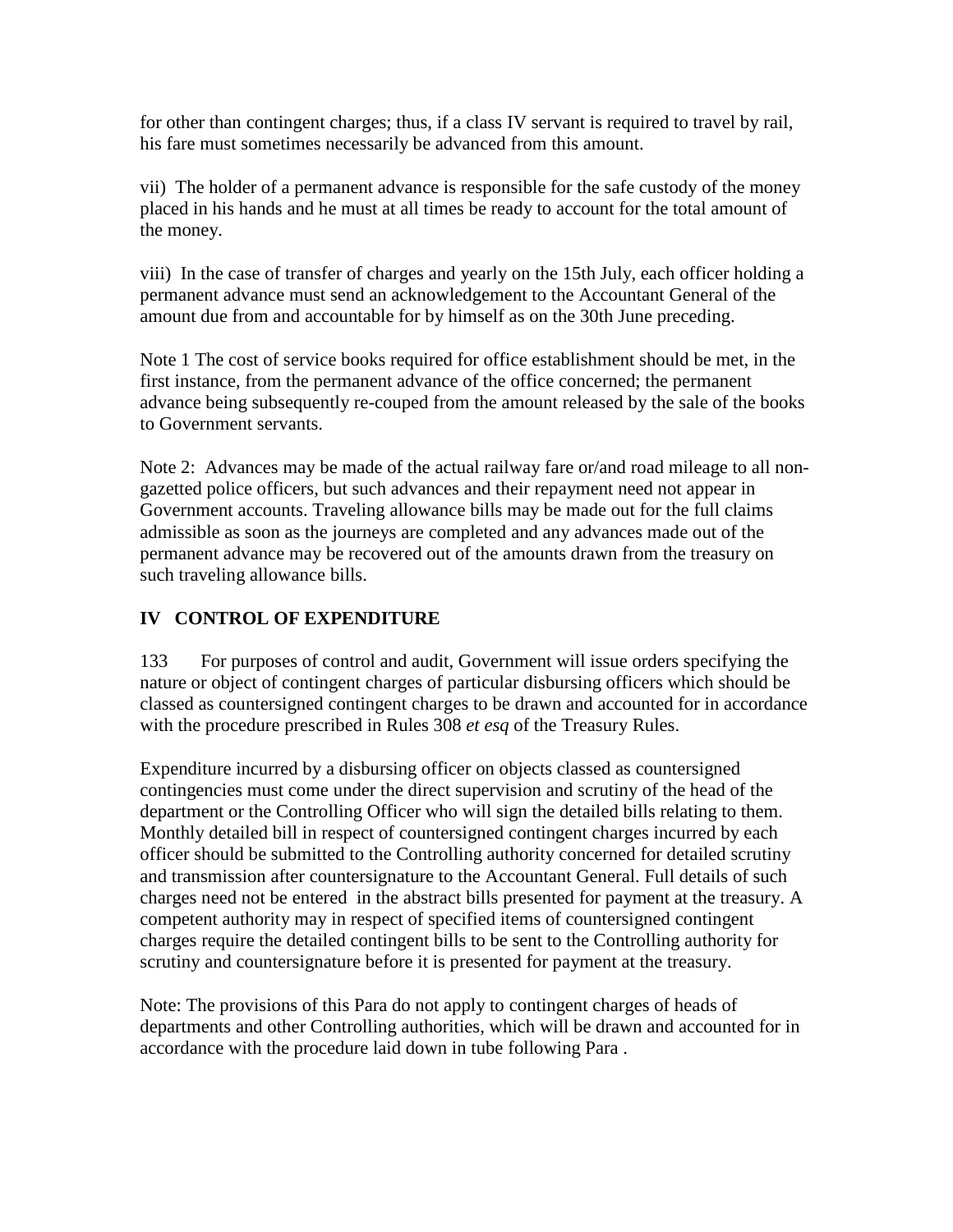134 No detailed bills need be submitted to a higher authority for contingent charges, which are not classed as countersigned contingencies, each bill presented at a treasury should, therefore, contain full details of the expenditure, supported by necessary subvouchers for individual payments included in the bill.

135 The duties and responsibilities of disbursing Controlling officers with regard to contingent expenditure incurred on the public service are defined in rules 295 and 296 of the Treasury Rules. The head of each department should issue such subsidiary instructions as may be necessary for the guidance of Controlling and disbursing officers subordinate to him .

136 Chapter 5 of these rules contains detailed instructions as to general procedure for the control of expenditure against appropriation. The following special instructions are laid down for the control of contingent expenditure :--

i) where the appropriation for contingent charges covers expenditure on a number of distinct and individually important objects or class of expenditure, such appropriation should be distributed by the Controlling authority among the important items comprised in it. If some of the items are not important, those items taken as a whole may be treated as a single important item for this purpose. The expenditure on each important item should be watched and controlled separately against the allotment for it, especially when the charges are of a fluctuating nature. The contingent register prescribed in Treasury Rule 298 should be so designed that this can be done conveniently.

ii) For non-countersigned contingencies, the Controlling authority should obtain the information required by the Controlling authority for checking the expenditure against the appropriation. If, in any month, the expenditure exceeds the monthly proportion of the appropriation for the year, the disbursing officer should send a report to the Controlling authority along with the detailed bill, furnishing special reasons for incurring the excess expenditure.

iii) For non-countersigned contingencies, the Controlling authority should get periodical statements from each disbursing officer (monthly or at least quarterly) of the progressive expenditure compared with the allotment under each item for which there is a specific appropriation or allotment. If the expenditure is progressing too rapidly, he should instruct the disbursing officer to curtail it to the necessary extent. He should also, during his local inspections scrutinize the contingent registers of the offices under his control and satisfy himself generally that the charges are necessary and not excessive, the rates correct, the sanction obtained adequate, etc.

# **V SPECIAL RULES RELATING TO PARTICULAR KINDS OF CONTINGENCIES CONTRACT CONTINGENCIES**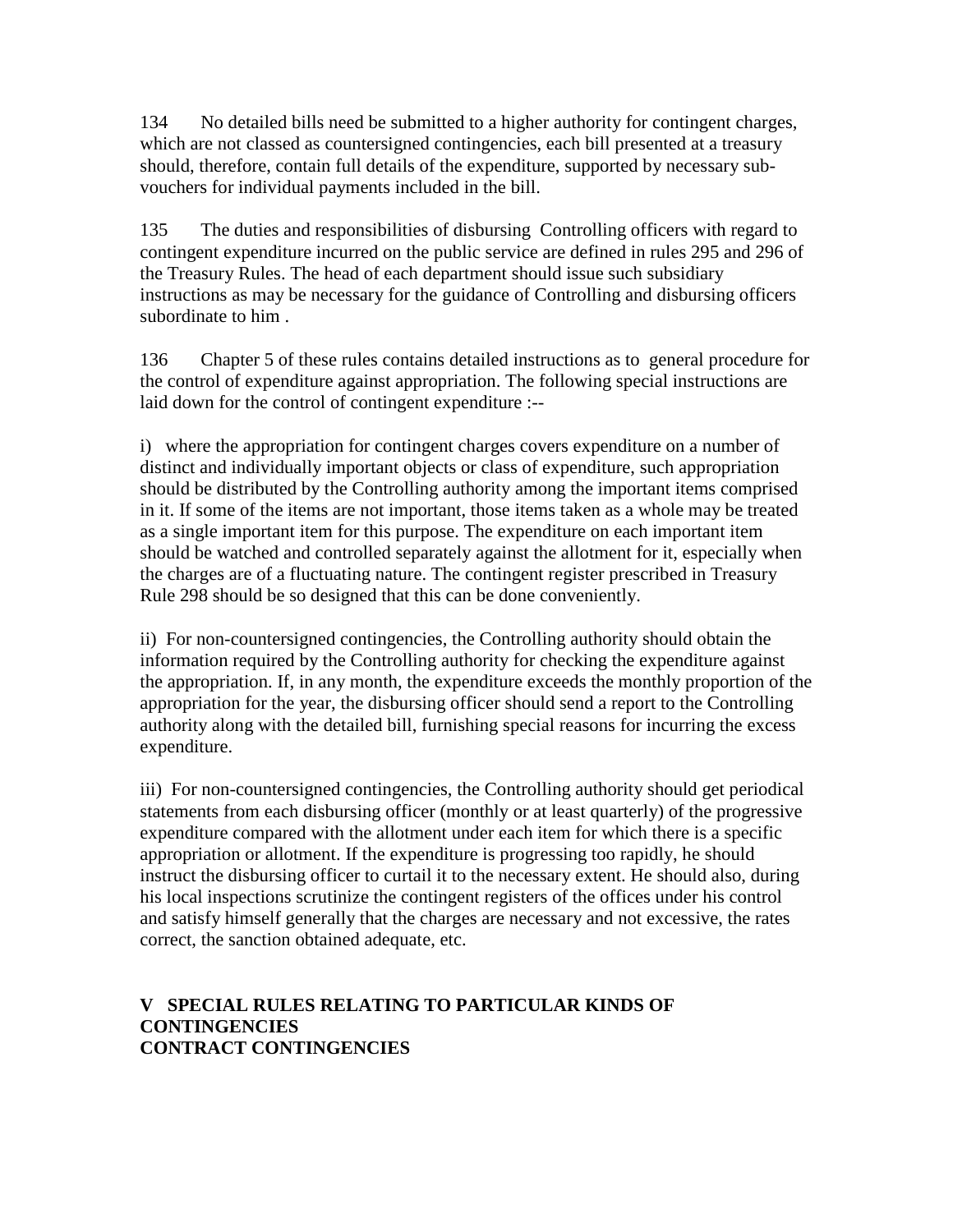137 When under any special order of competent authority a lump sum is placed annually at the disposal of a disbursing officer for expenditure on specified items of contingencies without further restrictions, the officer incurring expenditure against the lump sum allotment should be held entirely responsible for the regularity of such expenditure, and for any expenditure in excess of such allotment until the access is sanctioned by competent authority .

138 The Head of a Local Administration and the Central Board of Revenue may sanction an increase not exceeding Rs 6000 a year in a contract grant for contingent expenditure. They may sanction the substitution of a contract grant for varying budget allotments in respect of heads of contingent expenditure for which countersignature is required, on condition that the amount of the contract grant does not exceed by more than Rs 6000 the total sum provided under those heads in the budget estimates of the year in which the change is made.

# **CONTINGENCIES REGULATED BY SCALES**

139 Contingencies regulated by scales include such charges as liveries to class IV servants, rewards far destruction of wild animals, diet and conveyance charges to witnesses, and the like. The authority prescribing the scale should lay down the conditions precedent to the application of the scale, making it clear whether the bills must be countersigned before or after payment and what certificate should support the bills. It should be the duty of the Controlling officers to see that the charges incurred are in accordance with the prescribed scales and the conditions which govern them.

# **VI EXPENDITURE FOR OTHER OFFICERS.**

140 The conditions under which a department of Government may make charges for services rendered or articles supplied by it and the procedure to be observed in dealing with such charges are laid in the Account Code, Volume I and in rule 316 of the Treasury Rules. When a Government officer makes purchases or incurs expenditure through are officer in another district and the amount to be paid on account of contingent expenditure incurred in this ways no not less than Rs 50, payment may be made by Government Drafts, but otherwise every public officer who incurs expenditure in this way must treat it as expenditure of his own office, and not demand recoupment from the officer at whose request he, as an agent, incurs the expenditure. The charge must, however, be taken as expenditure of the department to which the officer requiring the expenditure is attached and therefore an officer should address his application for any service to the principal officer of his department in the district indented on e.g a police officer should ask the District Superintendent, not the Magistrate, to purchase blankets for him. The Magistrate in such a case would pass on the indent, or the voucher if he has supplied any articles, to the police officer who would deal with the charge if it is less than Rs 50 as a final one of his own office, applying to the proper authority for an extra appropriation if his own should fall short before the end of the year. The responsibility for obtaining proper sanction should always rest with the originating officer.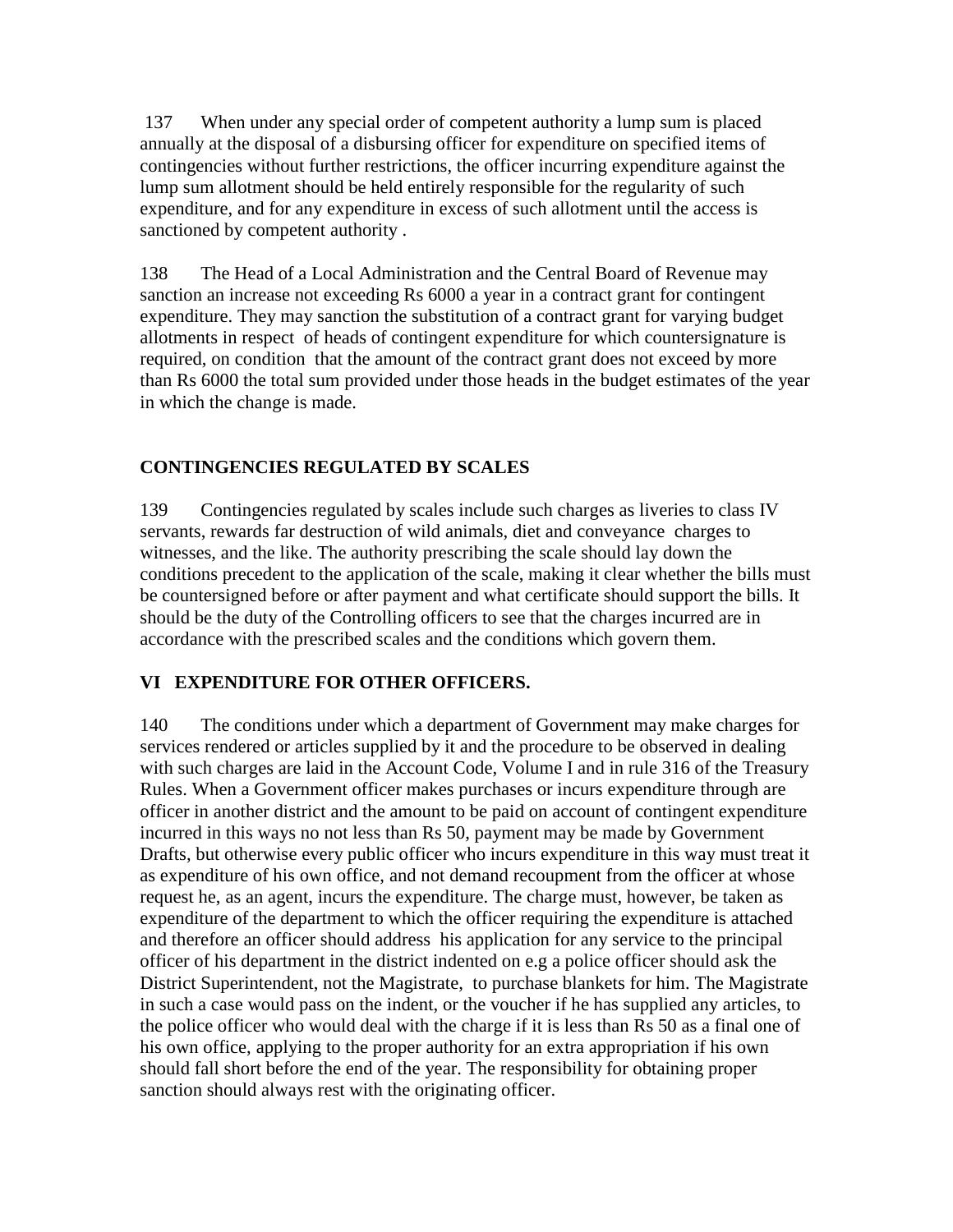Note 1. These rules out applicable when purchases are effected in the capital town of a Province, the cost may then be sent by Government Drafts if it is not less than Rs 25, and by Postal Money Order if it is less than Rs. 25.

Note 2. The rule does not also apply to expenditure chargeable to local funds, which should always be recovered.

# **CHAPTER 8**

# **STORES**

# **INTRODUCTORY**

141 The chapter contains the general rules applicable to all departments regarding stores required for use in the public service. Detailed rules and instructions relating the various departments e.g the Defense, Railways, Pakistan Post Office Telegraph and Telephone, Dept., Public Works, Directorate General of Supply and Development Survey of Pakistan, Stationery and Printing and other departments responsible for or concerned in large purchase , manufactures or consumption of stores, are contained in the department regulations relating to the departments concerned.

Note. The term stores used in this chapter applies generally to all articles and materials purchased or otherwise acquired for the use of Government, including not only expendable and issuable article in use or accumulated for specific purposes, but also articles of dead stock of the nature of plant, machinery, instruments, furniture, equipment fixture, etc.

142 Expenditure on stores incurred in to Civil departments is included under contingent expenditure (except where it is treated otherwise, e.g., stores relating to works), and subject to what is provided in the following rules, is governed generally by the rules which apply to such expenditure.

# **II PURCHASE AND Acquisition OF STORES AUTHORITIES COMPETENT TO PURCHASE STORES**

143 Subject to any special rule or order applying to any particular department, an authority which is competent to incur contingent expenditure may sanction the purchase of stores required for use in the public service in accordance with the provisions contained in the following paras. Such purchase are also subject to the usual restrictions regarding the existence of necessary appropriation and to any monetary limits and other conditions prescribed generally or in regard to specific articles or classes of articles (Cf. Annexure A to Appendix 8). The power of subordinate authorities in the matter of purchase of stores are laid down in Appendix 8 and Annexure B thereto.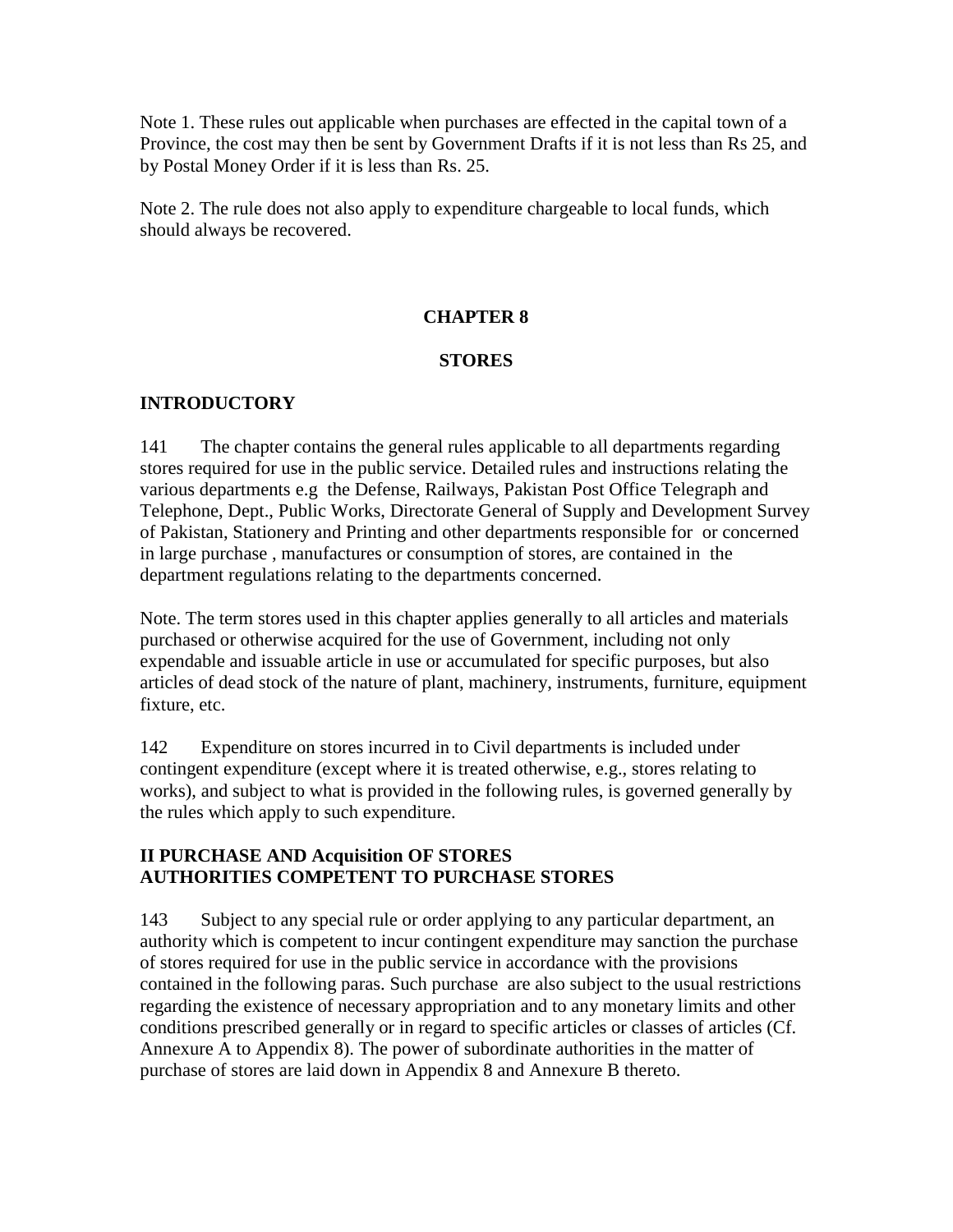Special powers delegated to purchasing officers of the Directorate General Supply and Development, Defence, Railways, Pakistan Post office, Telegraph and Telephone Department, Public Works, etc. department are laid down in the respective departmental regulations.

The powers of the Controller of Printing and Stationery and other officers to purchase stationery and printing stores, office machinery, appliances, etc., are specified in Appendix 10.

# **RULES AND INSTRUCTIONS GOVERNING THE PURCHASE OF STORES.**

144 i) Save as provided below, all purchases of stores for use in the public service should be regulated in strict conformity with the Store Rules and the subsidiary instructions which are respectively reproduced in Appendix 9 and Annexure A to this Chapter.

Special rules relating to the purchase of stationery and printing stores, including office machinery and appliances, etc., are contained in Appendix 10.

2) The procurement of stores required on mobilizations or during the continuance of military operations will be regulated by special rules and orders issued by Government in this half.

145 Purchases must be made in the most economical manner in accordance with the definite requirements of the public service. Stores should not be purchased in small quantities. Periodical indents should be prepared and as many articles as possible obtained by means of such indents. At the same time, care should be taken not to purchase stores much in advance of actual requirements ,if such purchase is likely to prove unprofitable to Government.

Where scales of consumption or limits of stores have been laid down by competent authority, the officer ordering a supply should certify on the purchase order that the prescribed scales or limits are not exceeded.

146 Purchase Orders should not be split up to avoid the necessity for obtaining the sanction of higher authority required with reference to the total amount of the orders.

147 1) All indents send out to the (Heads of Pakistan Missions abroad) (whether by formal indent, letter or telegram), should state clearly and accurately the grant number and the head of account to which the cost of the stores is debitable, the amount of appropriation provided and an estimate of cost of each item.

The indents should be prepared in such form and in accordance with such general or special instructions as may be issued by Government in this behalf .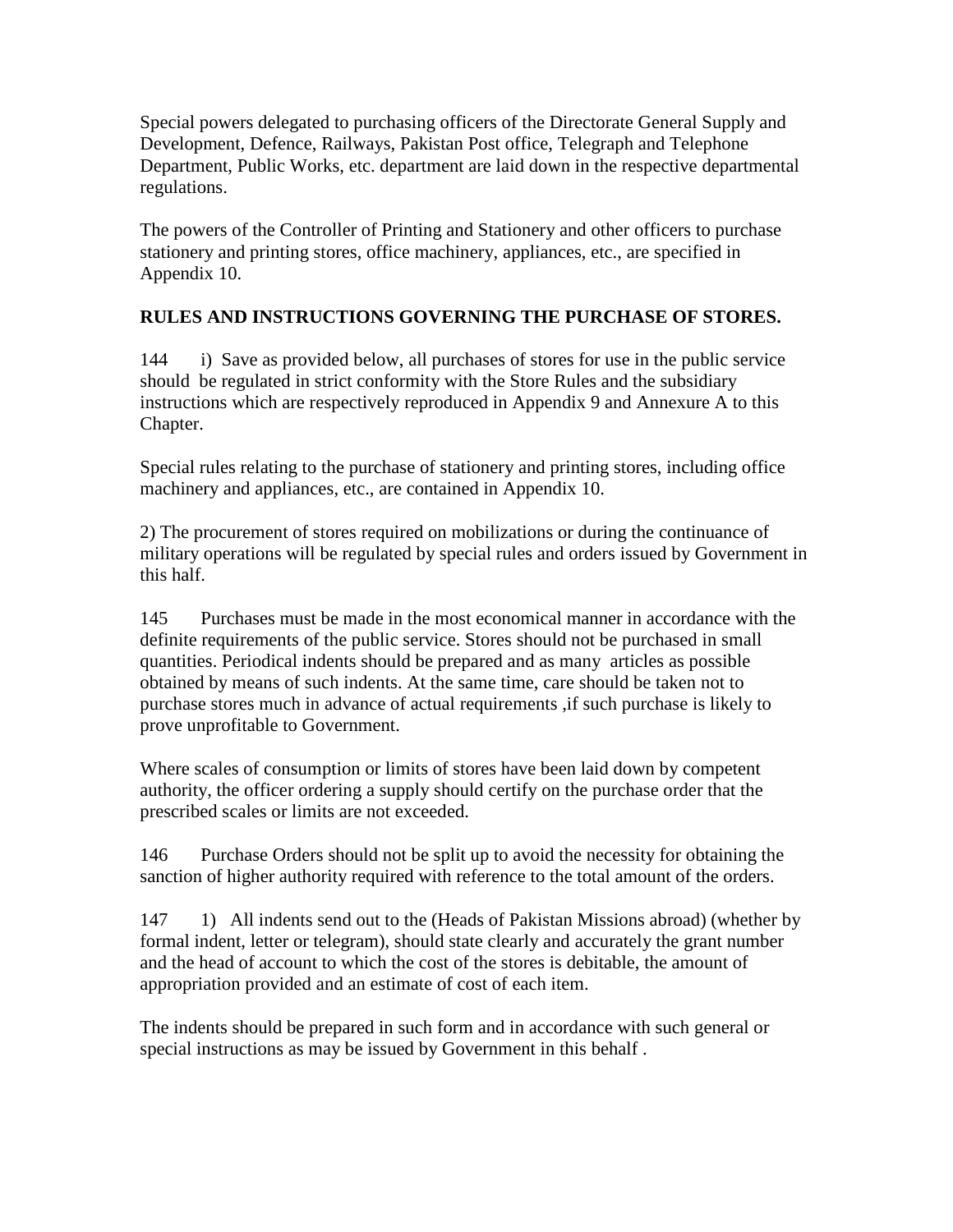2) Indents should not be sent out so late in the financial year that they cannot possibly be compiled with and paid for within that year. If the Head of a Mission abroad receives any indent which he cannot possibly comply with before the end of the financial year, he will carry it over to the following financial year under intimation to Government.

3) If it is essential to send out an indent to foreign countries before the sanctioned appropriation has been communicated to the authority concerned, the consent of the Ministry of Finance should be obtained if the estimated amount exceeds such limit as may be prescribed by Government in this behalf. In such cases the words The Ministry of Finance has agreed to indent being executed should be written on the indent.

4) The purchasing officer should distinguish very carefully between stores to be bought through the agency of the Head of a Mission abroad and stores merely to be delivered to them for dispatch and shipment through their agency. See also Treasury Rule 383.

# **RECEIPT OF STORES**

148 All materials received should be examined, counted, measured or weighed as the case may be, when delivery is taken, and they should be taken in charge by a responsible Government officer who should see that the quantities are correct and their quality good, and record a certificate to that effect. The officer receiving the stores should also be required to give a certificate that he bas actually received the materials and recorded them in the appropriate stock register.

# **ISSUE OF STORES**

149 When materials are issued from stock for departmental use, Manufacture, sale, etc., the officer in charge of the stores should see that an indent in the prescribed form has been made by a properly authorized person, examine it carefully with reference to the orders or instructions for the issue of stores and sign it, after making suitable alterations under his dated initials in the description and quality of material, if he is unable to comply with the requisition in full. He should then prepare and sign the form of the invoice attached to the indent according to the supply actually made. The indent should returned at once to the requisitioning officer for signature. When materials are issued, a written acknowledgment should be obtained from the person to whom they are ordered to be delivered or dispatched, or from his duly authorized agent.

In case of s issued to a contractor, the cost of which is recoverable from him, the acknowledgment should give full particulars of the materials issued, including the recovery rates and the total value chargeable to the contractor.

# **TRANSFER OF CHARGE OF STORES**

I50 In cases of transfers, the officer in charge of stores should see that the stores in his custody are made over correctly to his successor and a proper receipt taken from him.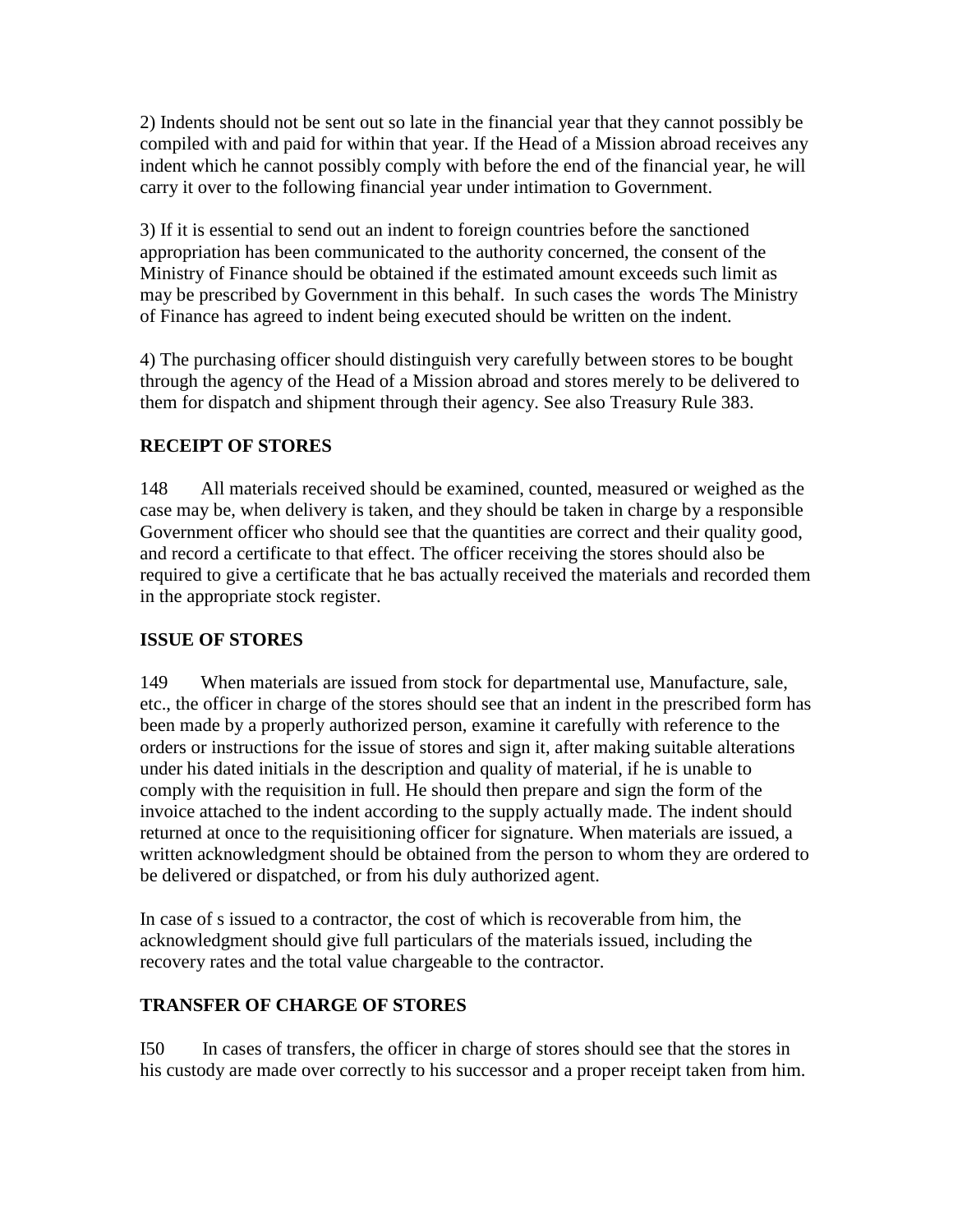Every departmental officer is bound to take over charge of departmental stores which, from the death or departure of the person lately in charge or from any to cause, may be left at or near his station, without adequate protection. For detailed instruction see Para 115.

# **Ill CUSTODY AND ACCOUNTS OF STORES GENERAL**

151 The head of an office or any other officer entrusted with stores of any kind should take special care for arranging for their safe custody, for keeping them in good and efficient condition and for protecting them from damage or deterioration. Suitable accommodation should be provided more particularly for valuable and combustible stores. He should maintain suitable accounts and inventories and prepare correct returns in respect of the stores in his charge with a view to preventing losses through theft, accident, fraud or otherwise and to making it possible at any time to check the actual balances with the book balances and the payment to suppliers, etc.

152 The form of stock accounts mentioned in the preceding Para . should be determined with reference to the nature of the stores, the frequency of the transaction and the official requirements of each department or office in which they are used. The general and essential principles in accordance with which such accounts are to be kept are laid down in the following pares.

It is not, however, intended that these rules should replace the detailed store accounting rules prescribed in the departmental regulations of various departments or in any special orders which apply to any particular department, unless a competent authority has held that the existing rules are defective and should be brought into harmony with the general principles laid down below. Where audit of the accounts of stores and stock has been undertaken by the Auditor General, the Accountant General concerned will bring to notice cases in which there is a hiatus to be filled in by the application of these rules and in which losses to Government could have been avoided by the use of these rules.

153 Separate accounts should be kept of :-

i)  $\Box$ Dead Stock $\Box$  such as plant, machinery furniture, equipment, fixture; and

ii) Other stores.

# **DEAD STOCK**

154 An inventory of the dead stock should be maintained in all Government offices in a form prescribed by competent authority, showing the number received, the number disposed of (by transfer, sale loss etc) , and the balance in hand for each kind of article. The instructions given below should be carefully observed by all concerned.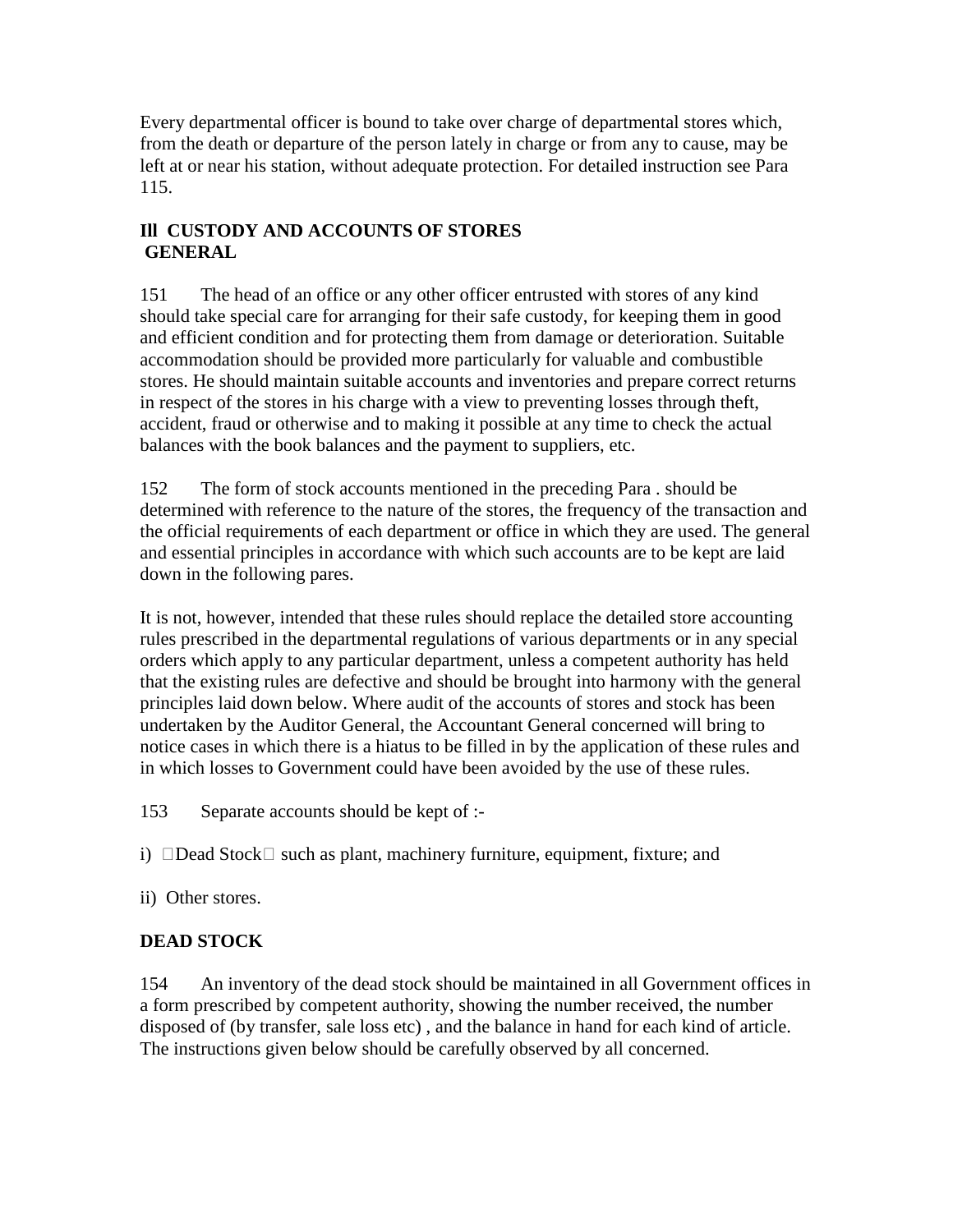i) The inventory should be priced whenever the items have to enter into the block account maintained for a Government commercial undertaking or the value of the items is necessary in order to enable Government to calculate the charge to be levied upon private persons or bodies. As regards other items, a numerical inventory would suffice, except for articles costing above Rs.25. Note:-For the purpose of numerical inventory, articles of a similar description such as tables, durries carpets, etc., should be put into separate categories, each category comprising articles of the same measurement and make and manufactured with the same mental or wood or other material.

 ii) The inventory should ordinarily be maintained at the site of the dead-stock. Whether it is desirable, in any particular case, to depart from this general principle or to maintain additional consolidated inventories elsewhere should be decided on the merits of each case.

iii) The inventory should be checked by the competent administrative authority once a year and a certificate of the result of check recorded .

iv) Articles of dead stock should be verified at least once a year and the result of verification recorded on the inventory. All discrepancies noticed must be properly investigated and brought to account immediately so that the Inventory may represent the true account.

v) When articles of dead stock e.g tools and plant are lent to local bodies, contractors and others, the hire and other charges as determined under Rules prescribed by competent authority should be recovered regularly .

vi) Government libraries and museums should maintain up to date catalogues as well as prescribed stock accounts and inventories.

# **OTHER STORES**

155 A reliable list, inventory or account of all stores in the custody of Government officers should be maintained in a form prescribed by competent authority to enable a ready verification of stores and check of accounts at any time and transactions must be recorded in it as they occur.

156 Period lists recording both quantities and values should be maintained in cases where the stores are intended to be converted into money, or where it is desired to distribute their cost over the works, items or objects on which they are actually used. In such cases, the expenditure on stores must be charged to a stores suspense head in the first instance.

157 Purely numerical inventories, i.e., recording quantities only, will suffice for articles costing up to Rs. 25 when the articles are intended solely for the service of the department keeping them and it is not desired to distribute their cost. In such cases the expenditure on stores must be charged off finally to the service concerned.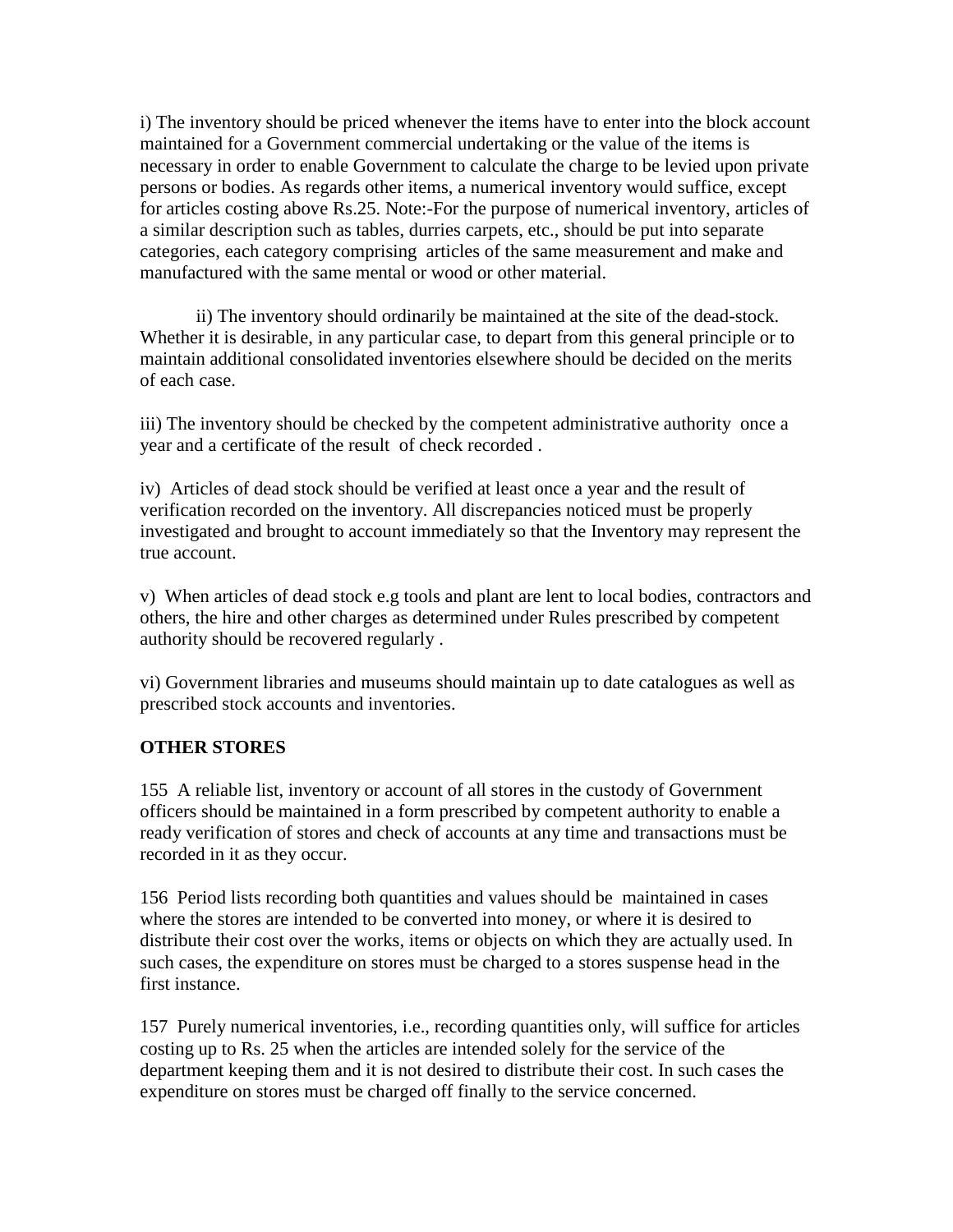Note:- In some cases it may be found necessary to show prices and measurement, etc.,

vide note below para 154 (i) against some articles, say, when for facility of identification or other reason, it is desirable to distinguish costly articles from cheap articles bearing the same general description otherwise.

158 The lists, inventories or accounts of stores should in all cases be subject to such internal check as may be prescribed by competent authority, whether or not they are subject to any check by the Accountant General.

159 A physical verification of all stores should be made at least once in every year under rules prescribed by competent authority, and subject to condition that the verification is not entrusted to a person.

i) Who is the custodian, the ledger, keeper, or the accountant of stores to be verified, or who is a nominee of, or is employed under the custodian, the ledger keeper or the accountant ;or

ii) Who is not conversant with the classification, nomenclature and technique of the particular classes of stores to be verified.

The verification should never be left to low paid subordinates and in the case of large and important stores, it should be as far as possible, entrusted to a responsible officer who is independent of the superior executive officer in charge of the stores.

160 A certificate of verification of stores with its results should be recorded on the list, inventory or account, as the case may be, where such verification is carried out.

161 In making a physical verification the following instructions should invariably be observed:-

i) verification must always be made in the presence of the officer responsible for the custody of the stores or of a responsible person deputed by him ;

 ii) all discrepancies noticed should be brought to account immediately, so that the stores account may represent the true state of the stores ;and

iii) shortages and damages, as well as unserviceable stores, should be reported immediately to the authority competent to write off the loss.

162 Balances of stores should not be held in excess of the requirements of a reasonable period or in excess of any prescribed maximum limit . In order to ensure the observance of this rule, a periodical inspection should be made by a responsible officer, who must submit a report of surplus and obsolete store to the authority competent to issue orders for their disposal (See Para 166), The inspection should, unless there be good reason to the contrary, be made six-monthly in the case of perishable stores and once a year in the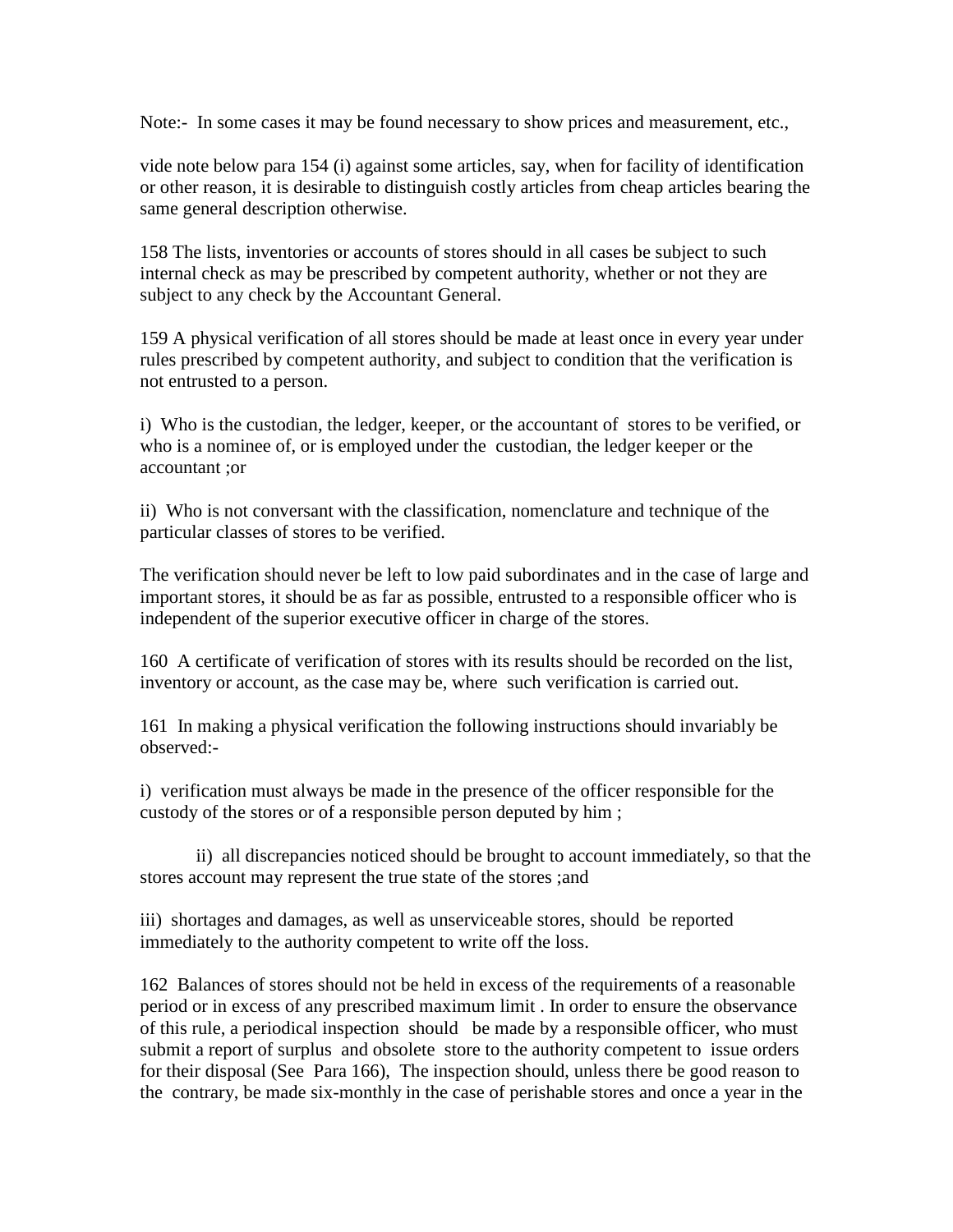case of other stores. Stores remaining in stock for over a year should be considered surplus unless there is any good reason to treat them otherwise.

163 Where a priced inventory is maintained ;it is essential that, the values recorded therein shall not materially in excess of the market value of the stores. The head of the department concerned must issue instructions to govern.

i) the fixation of prices with reasonable accuracy.

ii) the periodical review and revision of rates, and

iii) the agency to be employed in periodical revaluation.

Note:- The market value of an article for this purpose, means the cost per unit at which the article, or an article of a similar description, can be procured at the Stores Godown, from some suitable public markets.

164 All profits and losses due to revaluation, stock-taking or other cause ,should be duly recorded and adjusted where necessary. Formal sanction of competent authority should be obtained in respect of losses, even though no formal correction or adjustment in the accounts is involved.

165 (1) Losses due to depreciation should be analyzed, and recorded under following heads, according as they are due to :-

- i) normal fluctuation of market prices:
- ii) fair wear and tear :
- iii) lack of foresight in regulating purchases :
- iv) neglect after purchase.
- 2) Losses not due to depreciation should be grouped under the following heads :-
- i) losses due to theft or fraud ;
- ii) losses due to neglect ;
- iii) losses due to an act of God and other calamities such as fire, enemy action, etc.,

 iv) anticipated losses on account of surplus age of obsolete stores or of purchases in excess of requirements;

v) other losses due to damage, etc.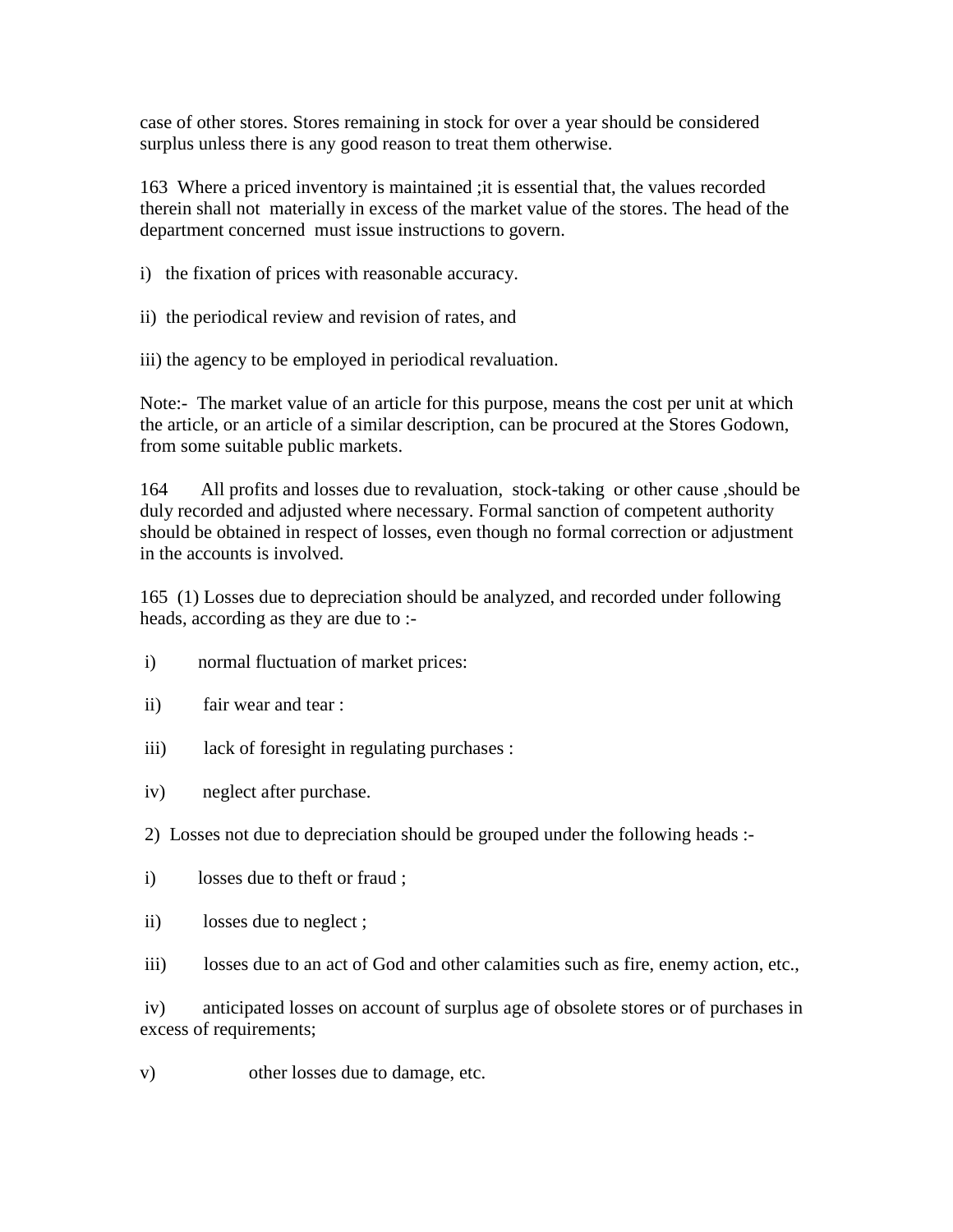# **SALE AND DISPOSALS OF STORES AND WRITES OFF OF STORES**

166 The previous sanction of competent authority should be obtained to the writing off of all losses, deficiencies or depreciation in the value of stores.(see Schedule V to the Book of Financial Powers).

167 Subject to any special rules or orders applicable to any particular department stores which are reported to be obsolete, surplus or unserviceable may be disposed of by sale or otherwise under the orders of the authority competent to sanction the writing off of a loss caused by deficiencies and depreciation equivalent to their value [Vide Col 4 of Schedule V to the Book of Facial Powers].

Each order declaring stores as unserviceable should record the full reasons for condemning them and how the condemned stores are to be disposed of i.e. whether by sale public auction or otherwise. The head of the office should record full particulars regarding all condemned stores in suitable list from which their disposal can be watched.

Note:- these instruction do not apply to the Defence, Railways, Pakistan Poet Office, Telegraph all Telephone Department and other special departments whole procedure in this regard is regulated by separate orders contained in the departmental regulations.

168 Sales to private persons of stores other than those which are found to have become obsolete or unserviceable are regulated by special rules and orders applicable to particular departments. When stock materials are sold to the public or any other department or authority at their full value, a suitable percentages as determined by competent authority should be added to the book value to cover charges on account of supervision, storage and contingencies. This addition may, however, be waived by the officer empowered to sanction the sale in the case of surplus stock which in his opinion would otherwise be unsaleable.

# **OPIUM STOCK IN THE CUSTODY OF TREASURY OFFICERS.**

169 The opium in store must be kept in the treasury strong room and not elsewhere and all receipts into and issues from stock should be entered in a store register maintained for the purpose over the initials of the Treasury Officer. The Treasury Officer should give out opium to the Treasurer as required for sale to the public; an account of opium so issued to and sold by him being kept by the treasurer in a sub register in suitable form to be determined by the Treasury officer. The Treasury Officer should see that all issues to the Treasurer are entered up in the register and the proceeds of opium sold are duly credited into the treasury account. The balance of opium in the hands of the Treasurer should be checked by the Treasury Officer at least every month. No more opium should be issued to the Treasurer than is necessary to meet current demands.

# **IV AUDIT OF STORES AND STOCK ACCOUNTS**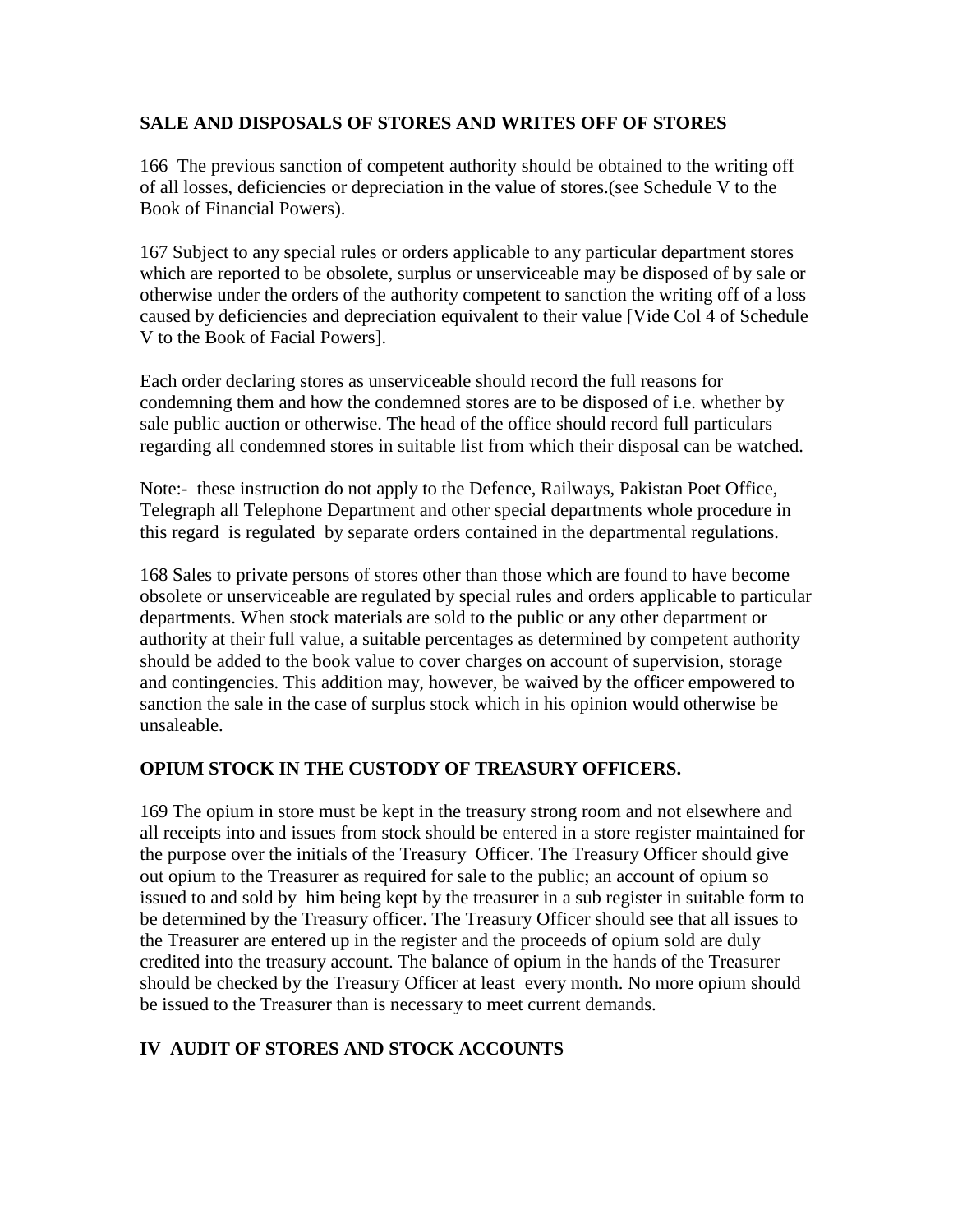170 When audit of the accounts of stores and stock kept in any office or department is undertaken by the Auditor General, it will re conducted in accordance with the regulations embodied in Appendix II.

## **V MISCELLANEOUS**

## **DEPARTMENTAL AND OTHER CHARGES ON IMPORTED STORES**

171 A surcharge at the rate fixed by Government from time to time to cover departmental expenses and marine insurance is added by the Heads of Missions abroad to the invoiced price including freight of all stores obtained through him by Provincial Governments, commercial departments (Railways, Irrigation Works, Pakistan Post Office, Telegraph and Telephone Department etc.,) Government commercial undertakings Local Funds, private individuals, etc in calculating the cost debitable to or recoverable from, the various sources.

Note 1. When under special arrangements a contractor undertakes to deliver stores at a part in Pakistan , the surcharge livable will be for departmental charges only.

Note 2.The extra charge for marine insurance covers the risk of losses during the voyage to Pakistan and not losses between the ships side and shore.

Note 3.The adjustment of the surcharge will be made by the Head of Mission concerned for Pakistan . A similar extra charge at the prescribed rates should be made in Pakistan for stores imported from foreign countries for the Central Government but eventually transferred to Provincial Government etc.

Note 4 In making recoveries from the agents of vessels on account of short delivery of stores, the surcharge should not be added to the invoiced value of the stores (including freight).

172 A charge at the rate fixed by the Government from time to time is levied by the Heads of Missions abroad to cover departmental expenses on the sales of stores made on behalf of Provincial Governments and Commercial Departments of the Federal Government. An additional charge at the rate fixed by the Government from time to time is also levied to cover marine insurances etc., when freight is arranged for and paid by the Heads Mission concerned.

## **GENERAL AVERAGE**

173 (I)  $\Box$  General average  $\Box$  is the adjustment made among the owners of vessel and of cargo in the event of loss or damage occurring to the vessel. It may be explained that, where, under the presence of a common danger an extraordinary expenditure or sacrifice becomes necessary for the salvation of both the ship and its cargo the burden thus incurred is proportionately distributed upon all the interests that have been benefited by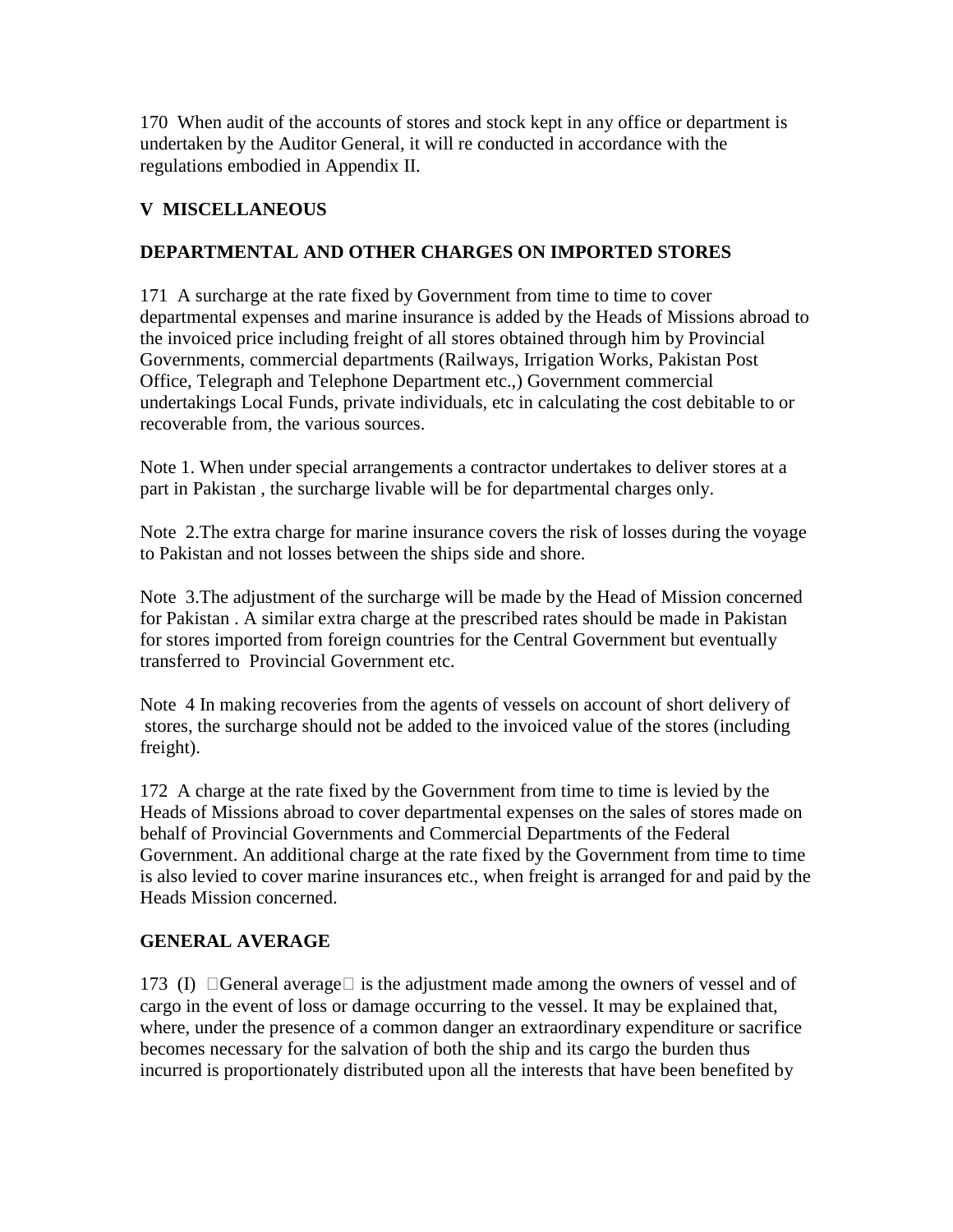the sacrifice. A familiar example is throwing overboard a cargo for safety such circumstances, a ship declares a  $\Box$ General average $\Box$ .

2 Claims for contribution to general average in respect of vessels carrying Government stores between the United Kingdom and Pakistan are to be referred to he (Ambassador) for Pakistan in the United Kingdom for settlement. Such claims give no lien on the stores which are to be delivered in accordance with the conditions for freight notwithstanding any claims for contribution to average.

3 Claims in respect of vessels carrying Government stores other than those covered by sub-para 2 will be dealt with in Pakistan by the Accountant General, Lahore, or Pakistan Revenues as the case may be, or by such other officers as may be nominated by Government in this behalf, in accordance with the following instructions :-

i) When a Shipping Company declares a  $\Box$  General average' with regard to the cargo on board a particular ship in accordance with the provisions on the bill of lading, it may ,before, giving delivery of cargo consigned to Government require the appropriate officer referred to above, to sign a bond on behalf of Government agreeing to abide by the ultimate award in connection with  $\Box$  General average', and also to make a deposit. This should be referred to the Government Solicitor for advice, where necessary as to whether the case is, or is not one for a General average. If he so reports, the bond should be signed, and the payment made to the shipping company and a separate account kept of the payment.

ii The adjustment will, after some time, be presented by the shipping company, Government in it will be credited (1) with the deposit, (2) for any special losses of its charge (3) for any special expenditure incurred by it, and debited with share of any general losses of expenditure, as well as any particular expenditure for its benefit and the resulting balance offered to or demanded from it.

The net loss to Government on the whole matter should be treated as expenditure but pending final settlement, all transactions connected with a case of loss, which is to be the subject of General average Adjustment, should be passed on to a suspense or other appropriate head of account opened in the books of the Account Office in connection with the case.

iii The cases are usually very complicated and the final settlement of each case has to be made under orders of Government, full particulars of the ship, the cargo, the amount claimed and the circumstance under which General average' had been declared should therefore be furnished to Government for each case in which a payment on this account is made to a shipping company.

Copies of all correspondence subsequent to the initial deposit should also be sent to Government and further action taken under such directions as may be given by Government in each case.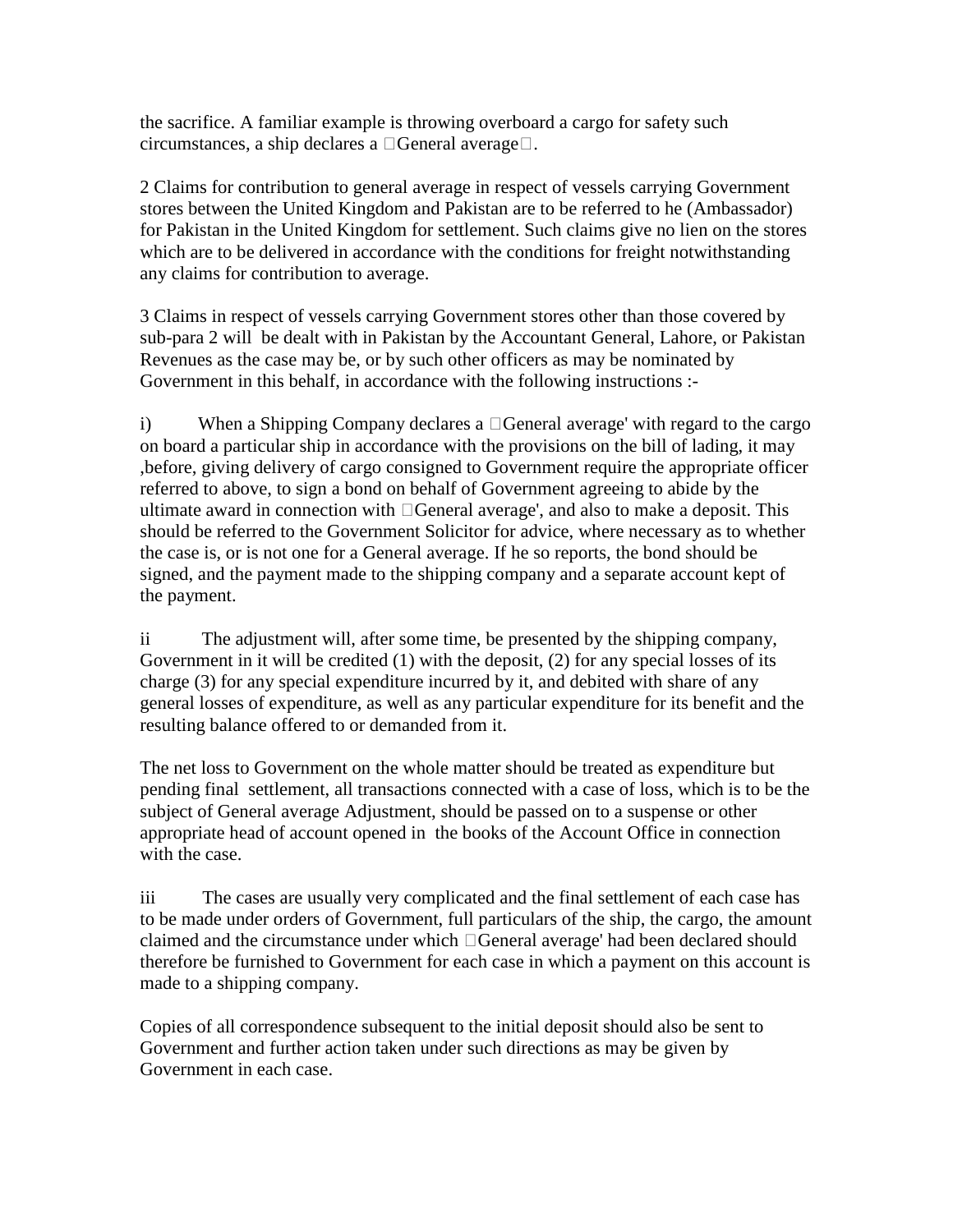Note:- The amount demanded by the shipping company may be drawn on contingent bill and paid to its local representative.

### **PURCHASE FOR LOCAL BODIES**

174 In the absence of special orders to the contrary the cost of all stores, purchased for Local Bodies, must be prepaid in cash. In the case of purchases made through the Head of Missions abroad the rupee deposits made on account of stores specially imported for them should be converted at the current rate of exchange and the cost in sterling of the stores supplied (including sea freight payable outside Pakistan), together with the extra charges mentioned in para 172, should be adjusted month by month against the deposit.

175 Deleted.

## **ANNEXURE A**

*Instructions for the guidance of officers who are required to make purchases of stores required for the Public Service.* 

#### **(See Para 144)**

### **PREAMBLE TO THE RULES IN PART I OF APPENDIX 9**

The policy of Government is to make their purchases of stores for the public service in such a way as to encourage the development of the industries of the country to the utmost possible extent consistent with economy and efficiency and the following rules, which are applicable to be purchase of stores (other than printing and stationery stores) for the Federal Government are prescribed in accordance with this policy. These rules supersede all previous orders on the subject.

In order to give effect to the above policy preference in making purchases will be given in the following order:-

First, to articles which are produced in Pakistan in the form of raw materials, or are manufactured in Pakistan form raw materials, produced in Pakistan provided that the quality is sufficiently good for the purpose;

Secondly, to articles wholly or partially manufactured in Pakistan from imported materials provided that the quality is sufficiently good for the purpose ;

Thirdly, to articles of foreign manufacture held in stock in Pakistan provided that they are of suitable type and requisite quality;

Fourthly, to articles manufactured abroad which need to be specially imported.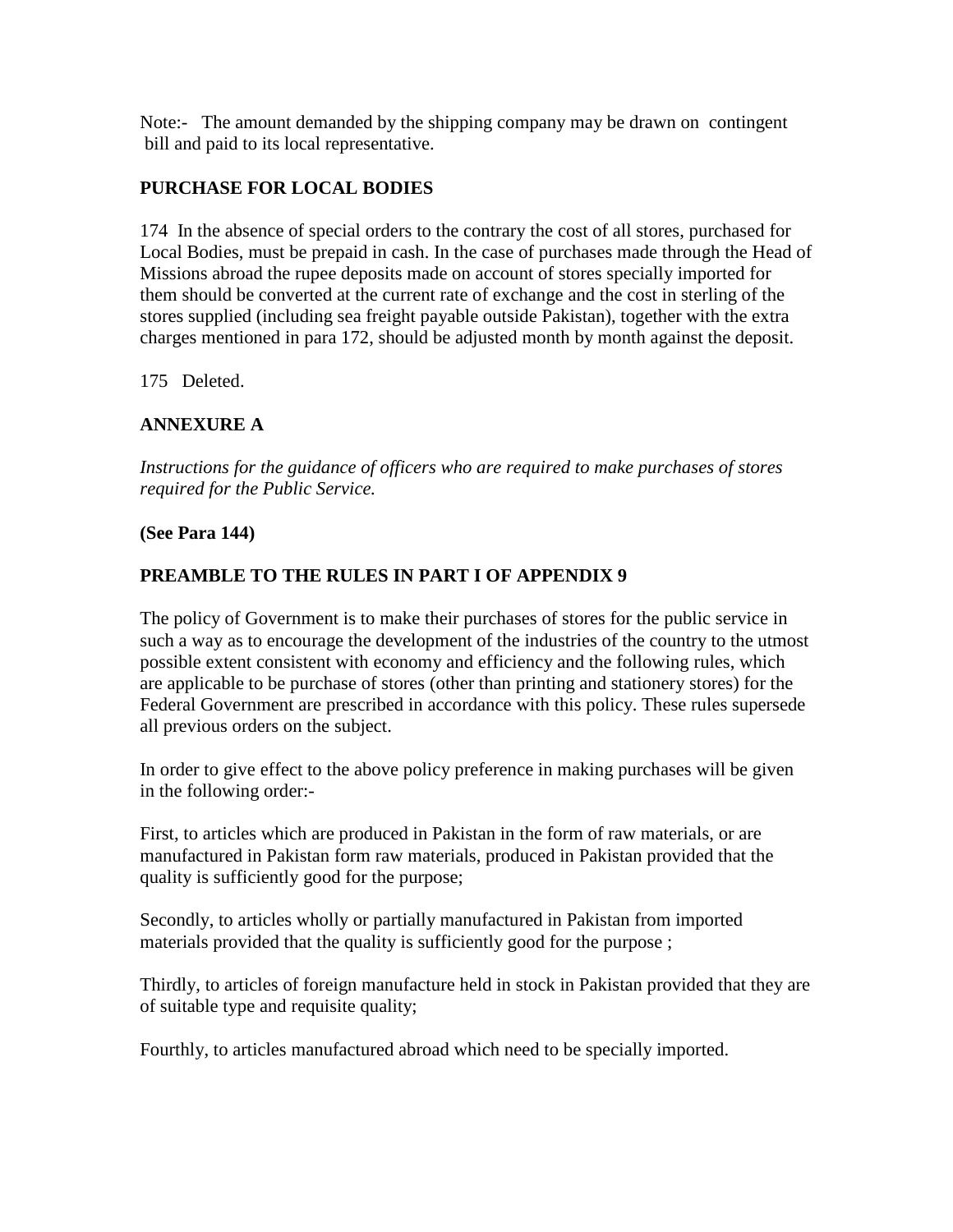Ministries and Divisions of the Federal Government, or officers specially Authorized in this behalf, may when they are satisfied that such a measure is justified, allow a limited degree of preference in respect of price to articles produced or manufactured in Pakistan either wholly or in part.

The rules express a definite preference for articles which are produced in Pakistan in the form of raw materials or are manufactured in Pakistan from raw materials produced in Pakistan and also for articles wholly or partly Manufactured in Pakistan from imported materials. They also extend a preference (but not in price) to articles of foreign manufacture stocked in Pakistan over those which have to be specially imported.

2 The difference in the character of the preference which may be given should be carefully noted. In the case of the first two categories mentioned in the preamble the condition is that the quality is sufficiently good for the purpose, and for the third category that the articles are of suitable type and requisite quality. This means that articles coming under the first two categories should be accepted unless it is considered that the quality is definitely not up to the standard required even though imported articles may be considered to be of better quality.

3 The other kind of preference referred to in these rules is a price preference, and it is enjoined that a limited price preference may be given to articles produced or manufactured in Pakistan either wholly or in part by officer especially authorized. It should be noted that no price preference should be given to articles falling in the third category over those which come within the last category.

4 A strict comparison with prices prevailing abroad is not required, but the underlying principle is that the preference to be accorded to Pakistan products or to imported stocks is to be tempered by the consideration of economy.

5 The degree of price preference that may be allowed to Pakistan products has not been specially provided for in the rules because Government intend to retain entirely in their own hands, for the present, the power to grant such a preference. Ordinarily a limited degree of price preference in favour of articles produced or manufactured in Pakistan will be justified for one or other of the following reasons :-

a. when the industry in question is expected to fill a vital gap in the economic life of the country and is likely to take a firm root in the soil in the near future ;

b. strategical necessity;

c. to prevent any sudden dislocation of the labour market on a large scale;

d. to regulate and control foreign competition especially during period of temporary trade depression abroad.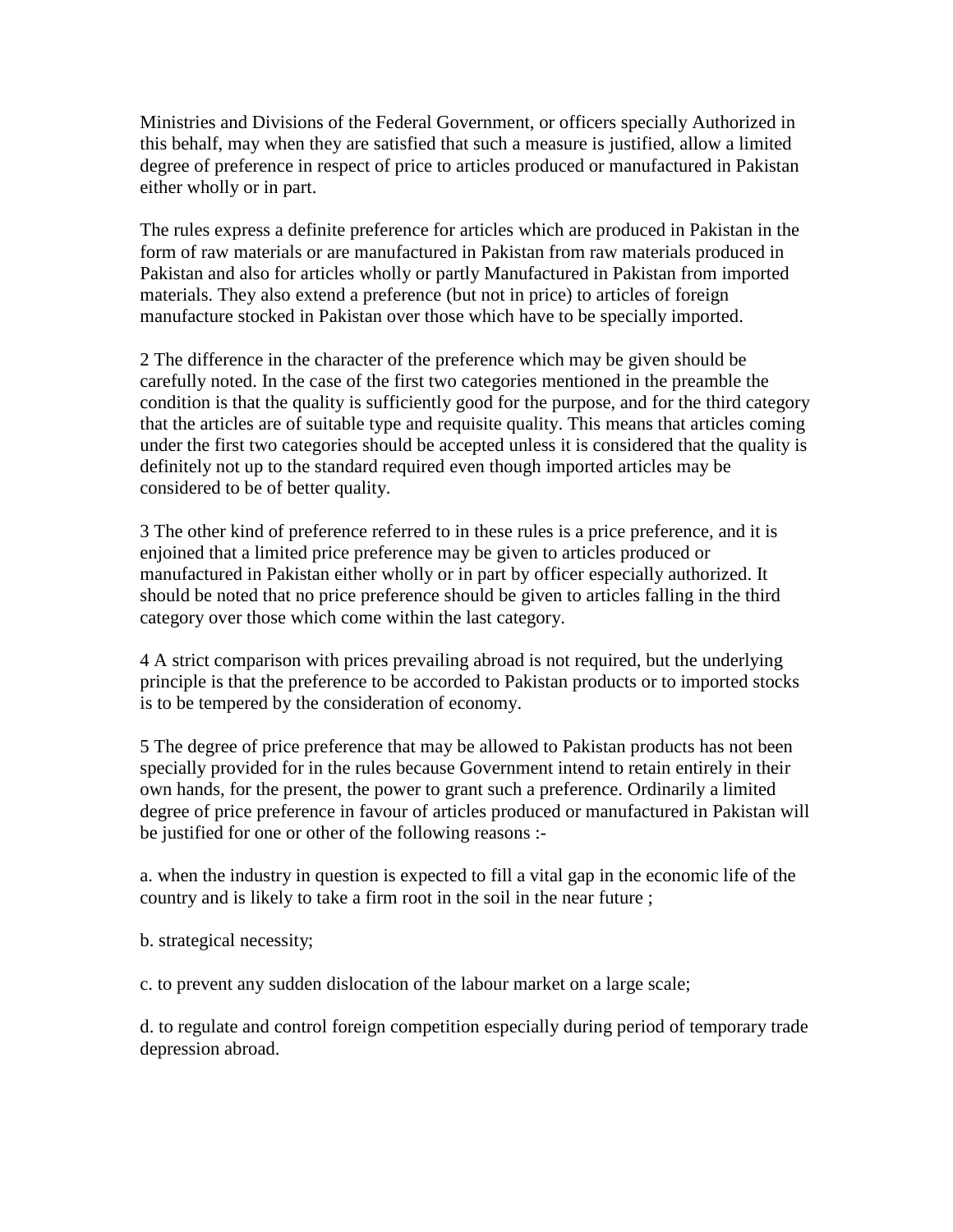6 Every proposal for the grant of a price preference should be referred by the purchasing officer concerned through the proper channel, to the Central Government in the Administrative Department concerned. The latter will, before passing final orders, consult the Ministry of Industries. It will devolve on the latter to co-ordinate the action to be taken under this head by the different Ministries and Divisions of the Central Government.

Rule 1 in Appendix 9(PART I) Save as provided in Rules 7 and 8 all articles required to be purchased for the public service shall be purchased on the condition that delivery shall be made in Pakistan for payment in rupees in Pakistan.

 7 It should be carefully noted by all purchasing officer that the purchase in Pakistan of all articles (with the exception of the classes of stores specified in Rules 7, 7A and 8) required for the Public Service is obligatory.

8 Indents for stores, other than the classes of stores specified in Rules 7, 7A and 8, should not be sent to the Heads of Missions abroad but the stores should be obtained by calling for tenders in Pakistan in accordance with the rules.

9 It should be clearly stated in all invitations to tender, issued by purchasing officers in Pakistan , that tenders must provide in their tenders for delivery in Pakistan , and that payment for the articles will be made in rupees in Pakistan .

10 With reference to the principles of preference mentioned in the preamble, tenders should be requested to furnish information in regard to the country of manufacture and or origin of the material used in the manufacture of the articles.

11 Purchasing officers may exercise full discretion regarding the point or place of delivery to be specified in their invitations to tender. They may specify C.I. F or F. O. R., Pakistan Port , F. O. R place of dispatch, in Pakistan or Free Delivery receiving station in Pakistan . Where tenders are invited for plant and equipment, in which the erection of the plant at site is to be undertaken by the successful tender appropriate terms in regard to delivery at site should be included in the invitation to tender or in the general specification.

12 When specifying the point or place of delivery, purchasing officers should endeavor to lay down terms which will give all tenderers equal opportunities to put forward their lowest prices. For instance, in many cases tenderers abroad may be unable to tender for delivery F. O. R. Pakistan port or free delivery receiving station in Pakistan and may only be able to tender on the basis of delivery C. I. F. Pakistan port with payment in rupees in Pakistan against shipping documents. Such tenders should be considered as coming within the meaning of Rule 1 and should be accepted if satisfactory in other respects.

13 Except, in special cases full payment for the stores should not be made against shipping documents but only after delivery of stores has been taken by the receiving officer and they are found to be satisfactory in every respect.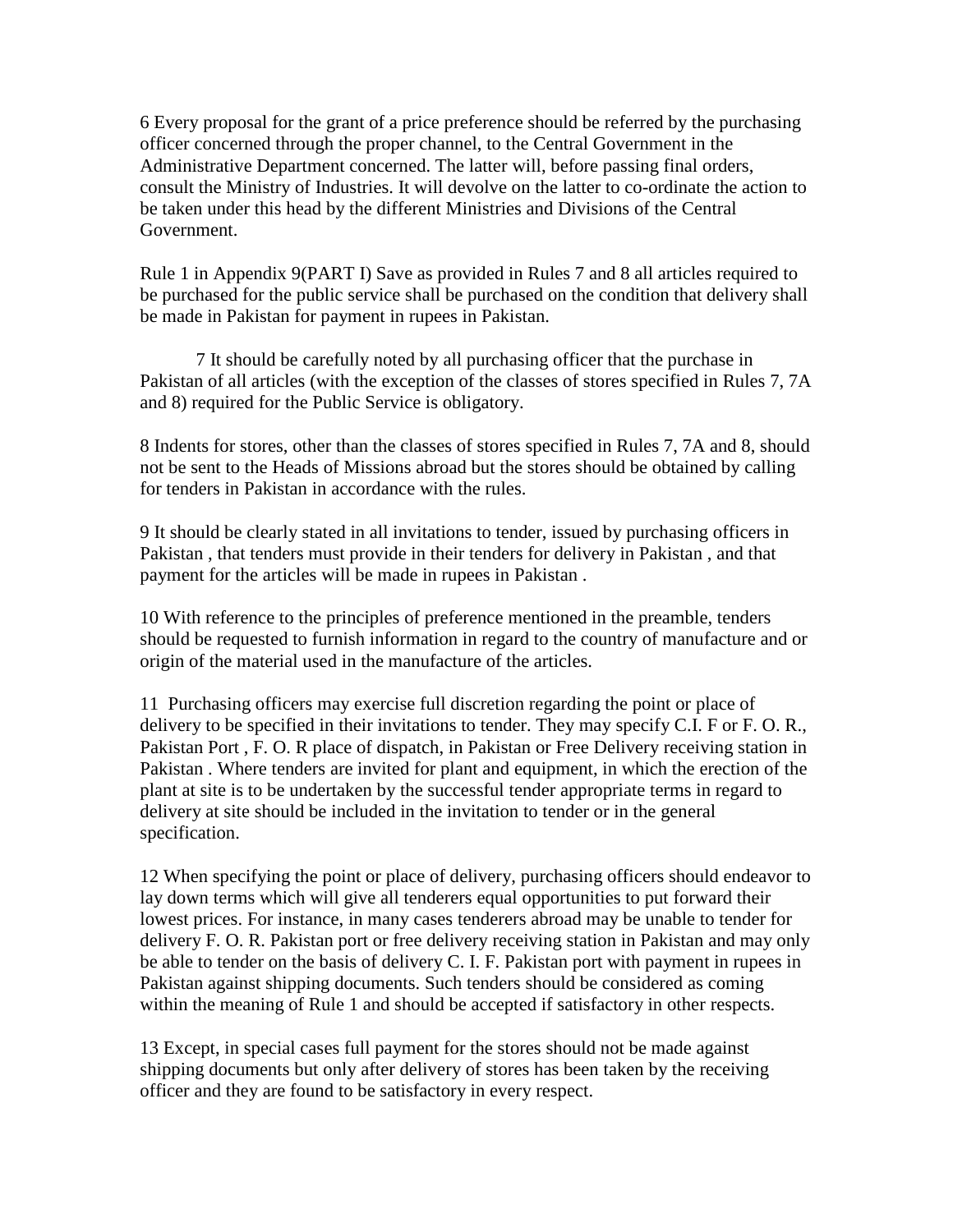Rule 2 in Appendix 9 (PART I) Tenders shall be invited in Pakistan and abroad also when considered desirable, for the supply of all articles which are purchased under Rules 1 to 4, unless the value of order to be placed is small or sufficient reasons to be recorded, exist which Indicate that it is not in the public interest to call for tenders. No tender which fails to comply with the condition as to delivery and payment prescribed in Rule I, shall be accepted.

14 The rule authorises the issue of invitations to tender to firms abroad  $\Box$  when considered desirable.  $\Box$  The discretion to invite such tenders will vest in the head of the department concerned. e.g Directorate General of Supply and Development, the General Manager of the Railway concerned in the case of all State Railways, and the Master General of Ordinance in the case of the Ministry of Defense.

15 Tenders should be invited abroad as will as in Pakistan whenever it is considered necessary or desirable to do so in order to obtain adequate publicity and so ensure economical purchase. These considerations will apply mainly to the categories of stores which have to be obtained by indent on the Heads of Missions abroad and when dealing with the purchase of such classes of stores it is essential that tenders should be invited abroad in order to obtain wide competition and utilise all possible sources of supply.

16 If the response to any invitation to tender indicates that, owing to inadequate publicity or some other reason, favorable tenders have not been received, then fresh tenders should be invited and measure taken bring the invitation to tender to the notice of all possible tenderers.

17 When the circumstances of a particular case indicate the desirability of obtaining tenders from firms established abroad, who have no branches or agencies in Pakistan , a sufficient supply of tender forms with the relevant documents specifications and drawings should be sent as soon as possible to the Ambassador for Pakistan in U. K. The later will give such publicity to the demand as he may consider to be the most suitable for the Purpose, by advertisement in the newspapers or otherwise Demands estimated to cost Rs 20,000 or over will, as a rule, be advertised by him.

Intending tenderers established abroad will be instructed by the Ambassador for Pakistan in U. K. to apply to him for the tender forms, copies of which will be supplied by him on payment in sterling of the charges (if any) to be fixed by him in each case. The tenderers will at the same time be instructed to submit their tenders direct to the purchasing officer concerned in Pakistan and not to the Ambassador for Pakistan in U. K. and the order will be placed by the former direct with the successful tenderer.

18 When it is desired to have the recommendations of the technical advisers of the Head of Mission abroad e.g., the Consulting Engineers, Naval Architects, etc., on the tenders, before a decision is reached as to the placing of the order, it should be stipulated in the invitation to tender that a complete duplicate of the tender should be delivered to the Head of Mission abroad on the same date as that fixed for the submission of the tenders in Pakistan. The Heads of Missions will arrange for the examination of the tenders by the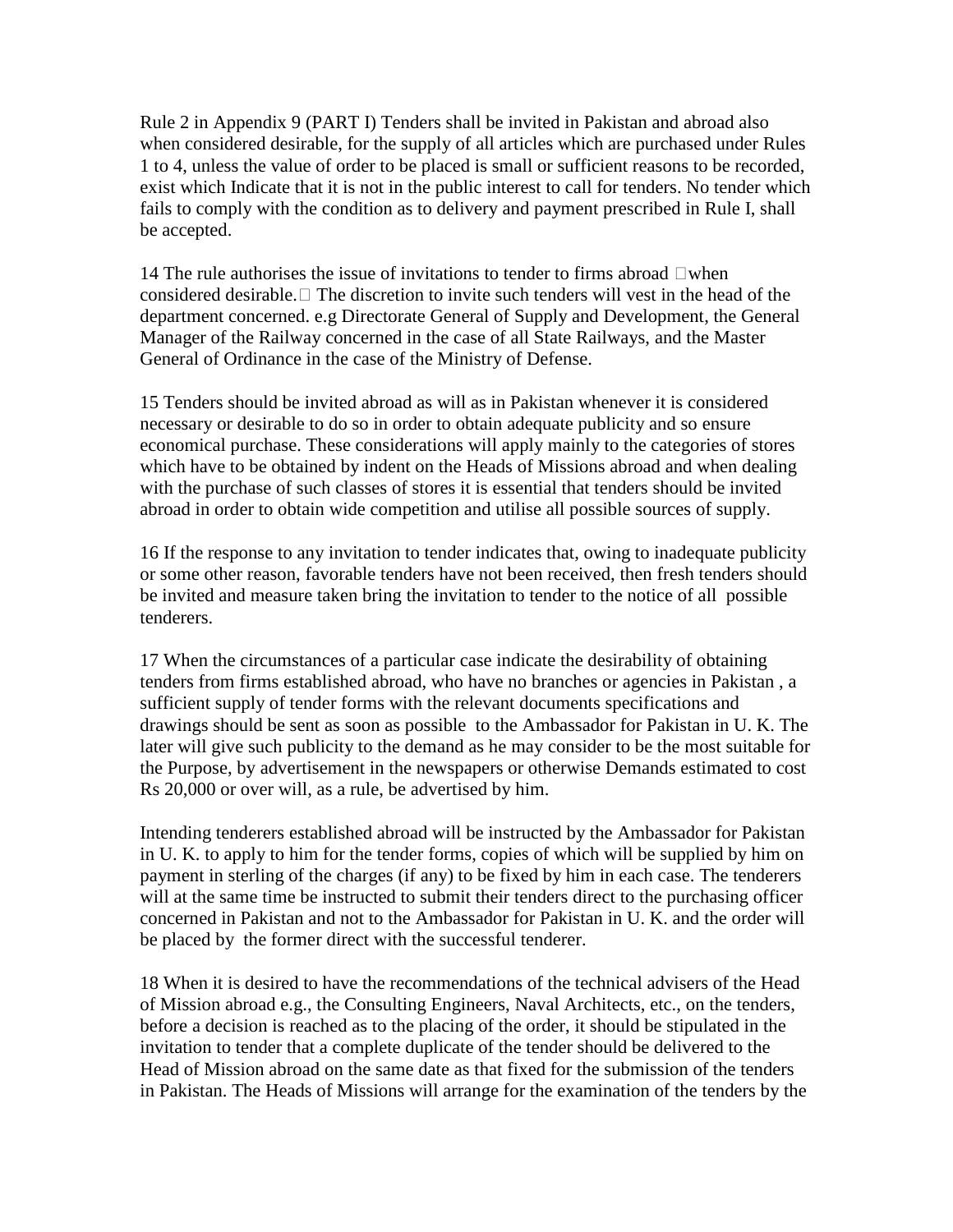appropriate technical authority and will telegraph his recommendations to the purchasing officer concerned in Pakistan . For the work connected with this examination of tenders, the Heads of Missions will make a fixed charge against all commercial and other Departments who are not entitled to utilise the services of the Head of Mission free of cost.

19 It should be made clear on every tender form that the stores must be delivered in Pakistan , that payment will be made in Pakistan in rupees, and that any tender which does not comply with these conditions will not be considered. Tenderers abroad should also be required to specify their agents in Pakistan through whom delivery will be arranged and payment received, and who when so required, will arrange for erection at site and for the carrying out of such tests on completion as may be specified in the contract.

20 No account adjustment will be made between the Heads of Missions offices and the Purchasing Department in Pakistan for the value of tender forms sent to London and issued on behalf of the Purchasing authorities in Pakistan and the expenditure on advertisements, postage charges, etc., in the Heads of Missions Office.

21 When considering the desirability of calling for tenders abroad it is important that purchasing officers in Pakistan should bear in mind the necessity of allowing sufficient time for the receipt and publication of invitations to tender, the receipt of the tender forms by tenderers , and the preparation and dispatch the receipt tenders to Pakistan .

22 The following is an approximate estimate of the time required :-

Time required for sending the forms from Pakistan to London ..

By ordinary Mail  $\Box$  $\Box$  $\Box$  $\Box$  $\Box$  $\Box$  $\Box$  $\Box$  $\Box$  about 30 days.

By Parcel Mail $\square \square \square \square \square \square \square \square \square \square$ . about 30 days.

By Air Mail. about 5 days.

Time taken in London in advertising and issuing forms of tenders, say 10 days.

Times required by tendereres to prepare and dispatch tenders average, says, 14 days.

Time required for forwarding the tenders to Pakistan .

By ordinary Mail $\Box$  $\Box$  $\Box$  $\Box$  $\Box$  $\Box$  $\Box$  $\Box$  $\Box$ . about 30 days.

By Parcel Mail about 30 days.

By Air Mail. about 5 days.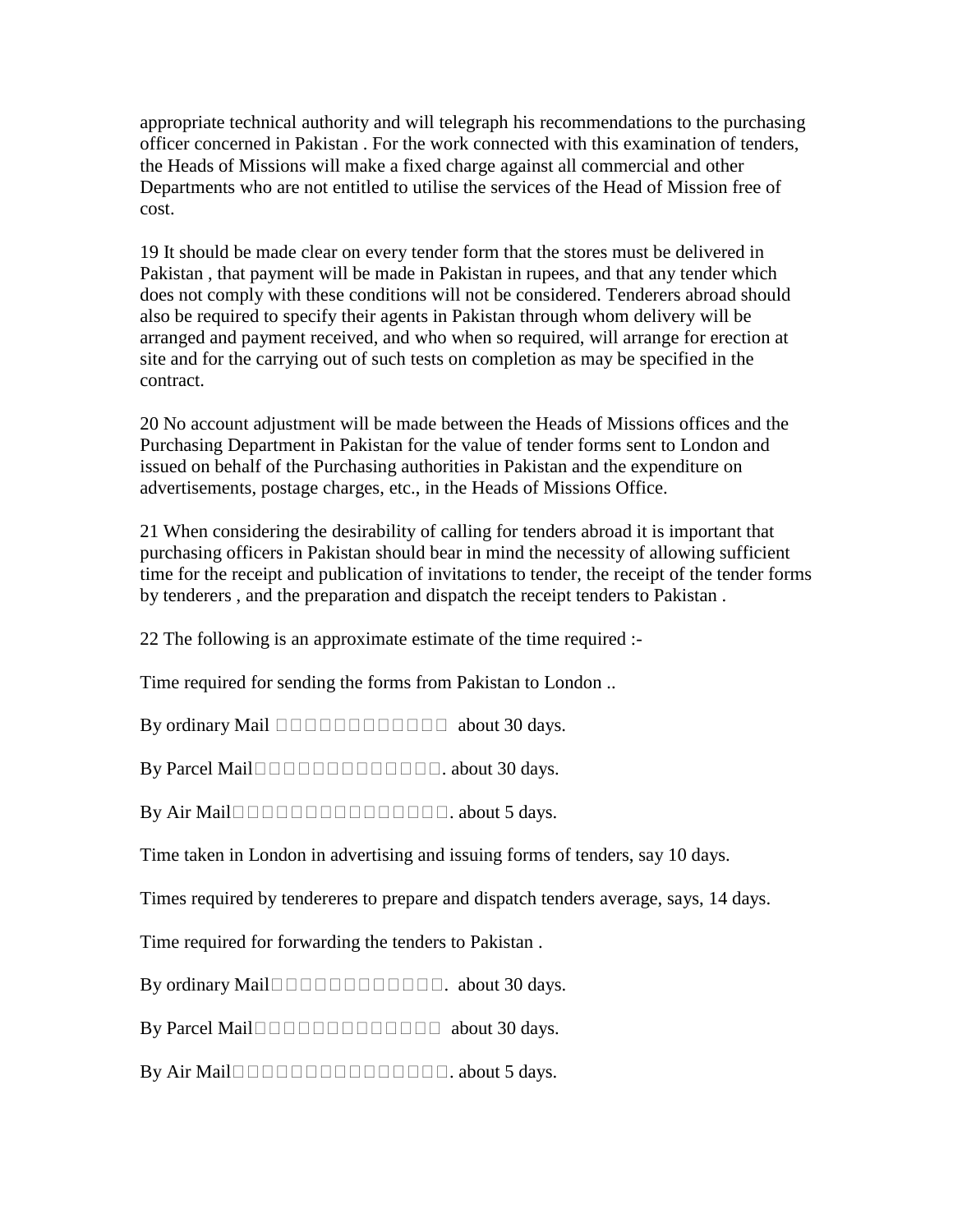If American tenders have to be awaited about three weeks will require to be added to the above figures and in cases of complicated engineering schemes it will be necessary to allow a longer time to tenderers for the preparation of their tenders.

23 Rules 2 does not preclude the use of limited or single tenders nor does it require that tenders should be called for where it is clearly not in the public interests to do so. The following procedure for obtaining tenders should be followed as far as practicable.

Tenders should be obtained :-

- 1 By advertisement (open tender).
- 2 By direct invitation to a limited number of firms(limited tenders).
- 3 By invitation to one firm only (single tender or private purchase).

24 The  $\Box$ open tender' system i.e. invitation to tender by public advertisement should be used as a general rule and must be adopted subject to the exception noted below in all cases in which the estimated value of tenders to be received is Rs 5000 or over.

#### 25 Deleted.

26 When in the circumstances stated in paragraph 15 it is decided to invite tenders from abroad the procedure described in paragraphs 17 add 18 should be followed.

27 The  $\Box$ limited tender' system should ordinarily be adopted in the case of all orders the estimated value of which is less than Rs 5000.

28 For the purposes of the limited tender and single tender procedure, the purchasing officers will maintain a list of firms, both Pakistan and foreign, of known reliability who have been able to satisfy them that they possess the necessary equipment and facilities for the supply of stores which they offer. The list should be subjected periodically to examination and revision, and any application from a firm for inclusion in the list should be considered on its receipt. Before the name of a firm is added to the list such enquiries as may be considered necessary should be made by the purchasing officer to ascertain the ability of the firm to execute contracts satisfactorily. Form this list the names of firms to be invited to tender should be selected.

29 such a list is already maintained by the Directorate General of Supply and Development and that department will, on receipt of a request, furnish purchasing officers with such information as he may possess regarding the capability and standing of any firm approved by him.

 $30$  The  $\Box$ single tender' system may be adopted in the case of small orders, or when the articles required are of a proprietary character and competition is not considered necessary. A small order shall be interpreted to mean for this purpose an order the total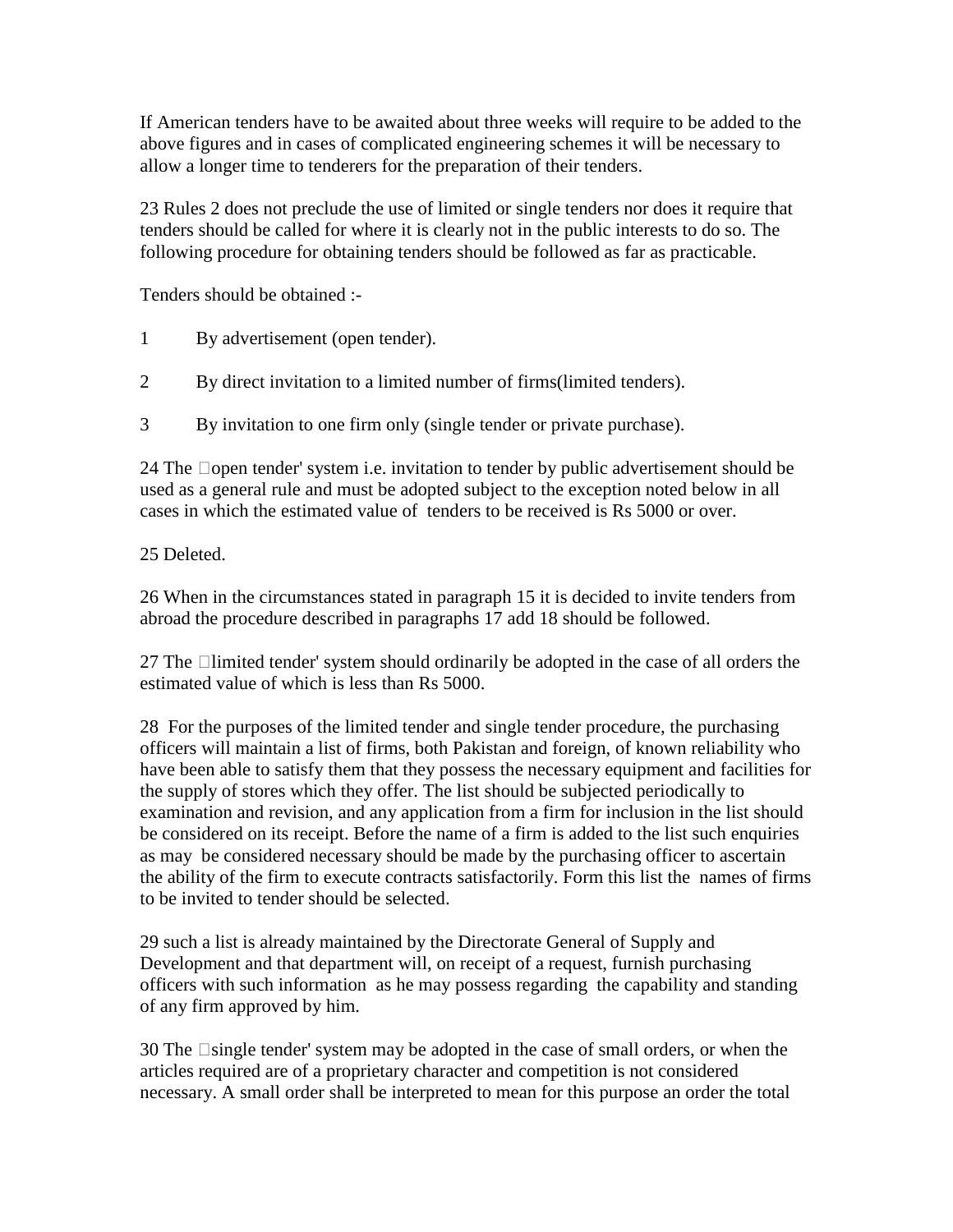value of which does not exceed Rs 250. In all such cases, however, the purchasing office should consider whether it is not feasible to enter into a rate or running contract for the articles in question or to utilise the rate or running contracts entered into by the Directorate General of Supply and Development.

31 The  $\Box$ limited tender' system may, however, be adopted instead of the  $\Box$ open tender' system even when the estimated value of the tenders to be received is not less than Rs 5000 in the following cases :

a) When sufficient reasons exist which indicate that it is not in the public interests to call for tenders by advertisement. In every such case the reason must be recorded by the purchasing officer and communicated to the Accounts and/or Audit Officer concerned confidentially, if necessary;

b) when the indenting officer certifies that the demand is urgent and any additional expenditure involved by the elimination of open competition must be incurred. In all such case the indenting officer must place on record the nature of the urgency and why the demand could not be anticipated.

32 When tenders are invited by public advertisement the issue of the tender forms need not be restricted to firms whose names are on the list of approved contractors. Firms not on the list should on enquiry be informed that they are at liberty on payment of the prescribed fee to tender for advertised requirements. When a tender which appears to be satisfactory has been received from a unknown firm steps should be taken before any order is placed to ascertain whether the firm is capable of executing the work in a proper manner. If the enquiries prove satisfactory the order, or a portion of it, may be placed with firm . If the order or a portion thereof is satisfactorily executed the name of the firm should be added to the list of approved contactors.

Rule 3 in Appendix 9 (Part I) All articles, whether manufactured in Pakistan or abroad, shall be subject to inspection before acceptance and articles for which specifications and for tests have been prescript by competent authority shall be required to conform to such specifications and/or to satisfy the prescribed test or tests which may be carried out during manufacture or before or after dispatch from the supplier's premises.

Rule 5 in Appendix 9 (Part I). In the case of important construction works let out on contract, articles required for the construction of such works may be supplied by the contracting firm provided that when specifications and/or tests have been prescribed for such articles they shall conform to such specifications and/or shall satisfy such tests.

33 The object of Rules 3 and 5 is to emphasize the importance of ensuring that articles purchased for the public service conform to the specification which may be prescribed by competent authority, and the necessity for careful inspection of all stores before acceptance. The appropriate specifications should be annexed to or quoted in the invitations to tender, and it should be stipulated in the conditions of contract that the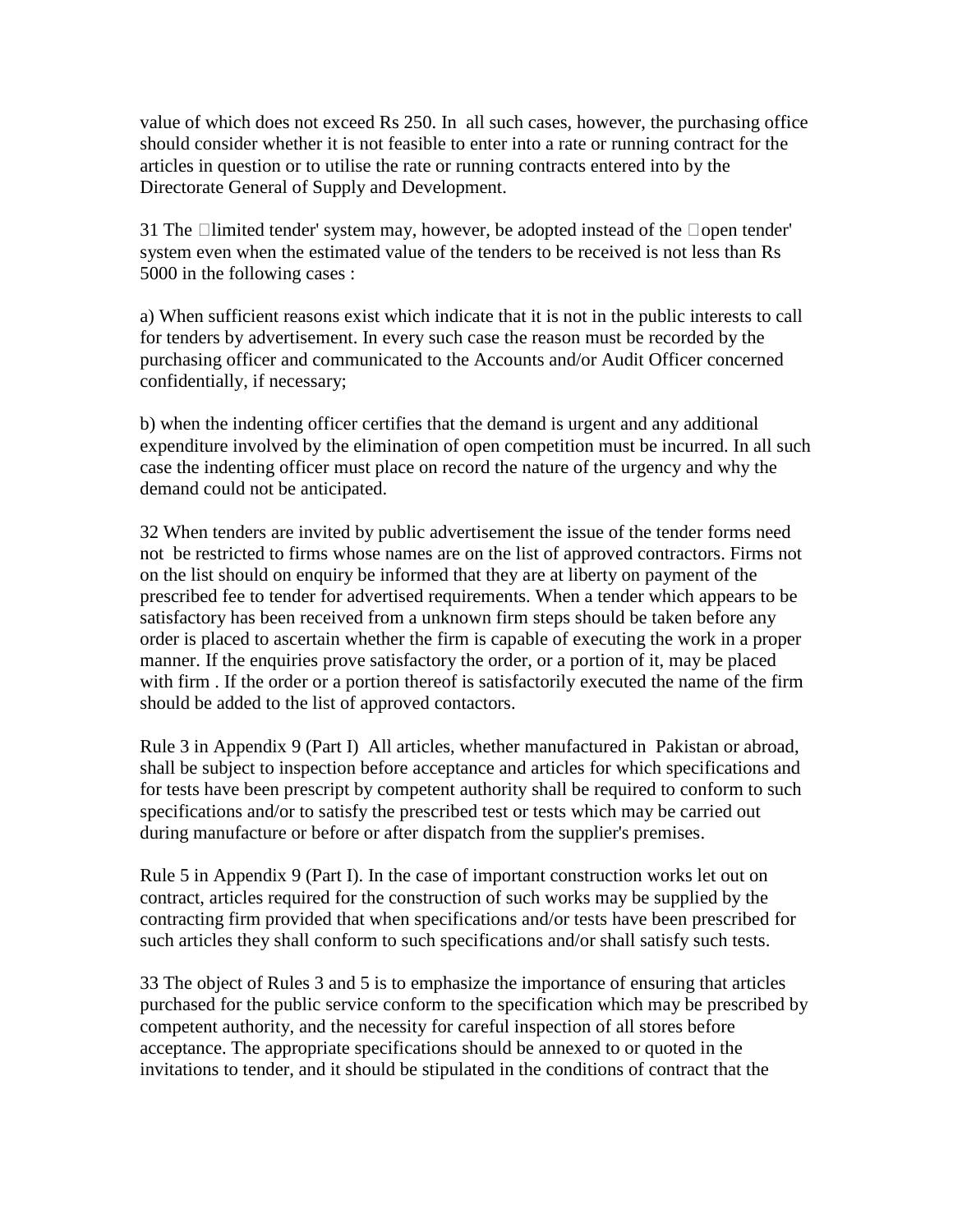articles supplied will be subject to inspection and/or tests prescribed in the specifications before acceptance.

34 When tenders for important construction works are invited the officer concerned should also stipulate in the invitations to tender that the articles required for the construction of such works must comply with the specifications prescribed for such articles. The articles should be inspected and/or tested in accordance with the provisions of the specifications before acceptance.

35 All purchasing officers should pay special attention to these points, and should take steps to ensure that adequate inspection arrangements are made in each case.

36 When articles are obtained from abroad which require inspection and/or test during manufacture and before shipment, arrangements should be made by the purchasing officer concerned for such inspection and/or tests to be carried out by the Head of Mission concerned. Any further inspection and test considered necessary or desirable after receipt of the articles in Pakistan should be arranged for by the Purchasing Department. The services of the Director-General of Supply and Development can be utilised in connection with such inspection and tests.

37 As soon as a contract for articles which require inspection and/or test during manufacture or before shipment, from abroad has been awarded, four complete copies of the accepted tender with specifications drawings, conditions of contract and all other relevant documents, should be sent to the Head of Mission concerned with complete instruction for inspection and the full address of the manufacturers. The contractors should be informed that inspection during manufacture or before shipment will be carried out by the Head of Mission concerned and should be asked to instruct his representatives in the country of manufacture to communicate direct with the mission concerned.

38 With regard to the inspection of articles obtained or manufactured in Pakistan all purchasing officers can, if they so desire, utilise the services of the Supply and Development Department for the inspection and/or test during manufacture and before dispatch.

39 In the case of order for plant and machinery, whether purchased in Pakistan or obtained from abroad which include erection and test at site of work, arrangements for inspection and test after erection at site also be made through the Department of Supply and Development.

Rule 4 in Appendix 9 (Part I) Important plant, machinery and iron and steel work shall be obtained only from firms approved by the Director-General Supply and Development and specified in the list issued by him from time to time.

40 The intention of this Rule is to ensure that plant, machinery and other engineering equipment, e.g bridge girders, roof trusses, which form important components of a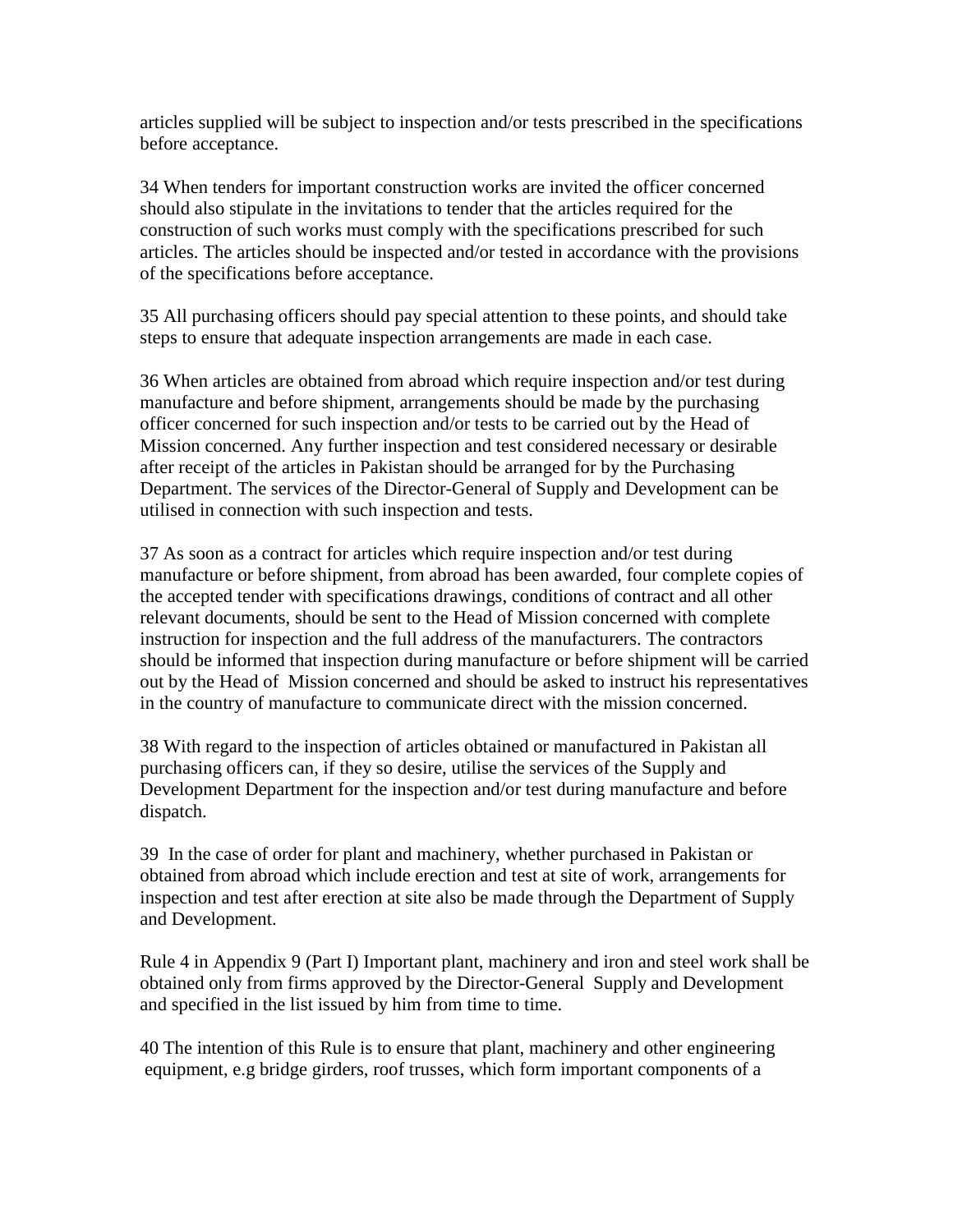project shall be obtained from firm which possess workshops and appliances capable of turning out work of the desired standard.

41 The lists referred to in this Rule will be maintained and issued from time to time to all purchasing Departments by Department of Supply and Development. They will include the names of firms in Pakistan and abroad which have been approved for the supply of important plant, machinery, and iron and steel work.

42 Applications for inclusion in the lists mentioned in this Rule should be made to Department of Supply and Development direct by the firms with a full statement of the reasons which in their opinion justify such inclusions.

43 Cases may arise in which tenders may be received from firms whose names do not appear in the lists of approved firms. if the tenders are prima facie satisfactory, they should not be summarily rejected, but a reference should be made to Director General of Supply and Development who will if considered necessary make enquiries in regard to the capabilities and standing of the tendering firms and will intimate the result of the enquiries to the purchasing officer concerned.

Rule 6 in Appendix 9 (Part I) Nothing in these rules shall be deemed to prohibit the purchase of articles by one Department or Railway from another.

#### **(No instructions)**

Rule 7 in Appendix 9 (Part I) The articles enumerated in Schedule A, or any other articles of a special or unusual character may, when suitable and economical purchases cannot be made in accordance with the preceding rules, be obtained without reference to those rules, subject to the following conditions :-

a) Where the value of the purchase exceeds Rs 5000 the purchasing officer shall place on record his reasons for not effecting the purchase in accordance with the preceding rules.

b) The purchasing officer may at his discrection either obtain the article that he requires by indent on the Head of Missions, abroad, or purchase it direct from manufacturer or dealers abroad. Where resort is had to direct purchase from manufacturers or dealers abroad, tenders shall, whenever practicable, be first obtained.

c) When articles are purchased abroad under this rule through the agency of the Heads of Missions abroad payment shall be made by that department.

In other cases payment shall be made :-

i) in countries other than Great Britain and Northern Ireland direct to the suppliers by the purchasing officer :-

ii) in Great Britain and Northern Ireland , through the Ambassador for Pakistan in U. K.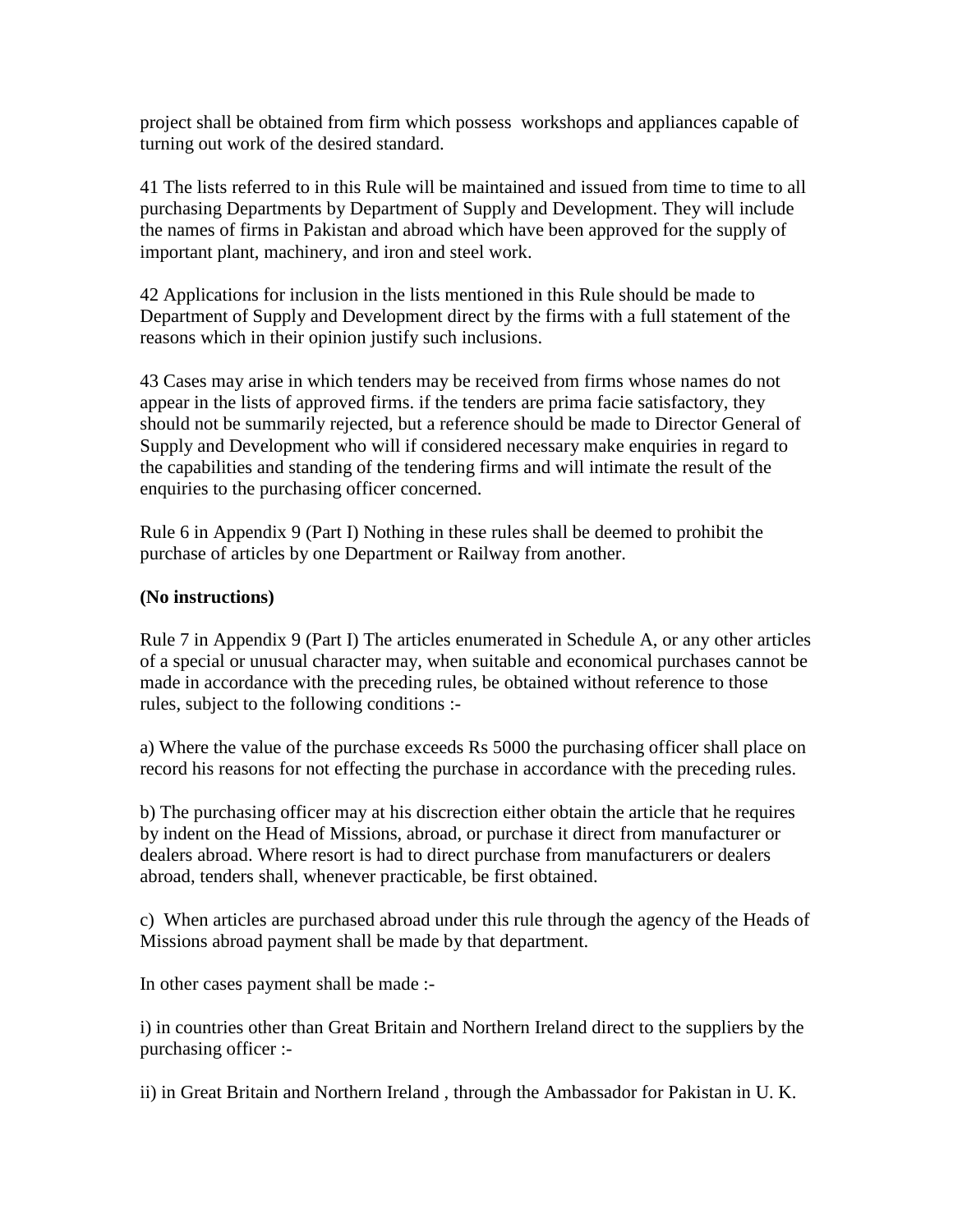44 This and the following Rules are in the nature of exceptions to the principle ennuncrated in Rule 1. Before availing himself of the discretion given by this Rule it will be incumbent on every purchasing officer to take all possible steps to assure himself that the stores of the requisite qualities cannot be obtained in Pakistan at suitable prices in accordance with the provisions of Rule I. In order to ensure that the underlying principles of the Rules are not violated , a copy of all orders for stores placed abroad, whether on the Head of Mission or directly on the suppliers knur this Rule should be forwarded to Department of Supply and Development for scrutiny and also for the purpose of compile ton and publication of a list every two months of all such orders placed abroad

45 It will be noted that under this Rule  $\Box$  articles of a special or unusual character  $\Box$  may be obtained by indent on the Head of Mission or purchased direct from manufacturers or dealers abroad. It should be clearly understood that the expression  $\Box$  articles of a special or unusual character $\Box$  is not to be taken as covering generally the case of articles not produced or manufactured in Pakistan, such as, locomotives, boilers, plant and machinery,  $\Box$  etc., the expression  $\Box$  articles of a special or unusual Character  $\Box$  is intended to give purchasing officers liberty to obtain direct from manufacturers or through the Head of Mission concerned articles such as spare or replace parts of non standard appliances and other articles which cannot conveniently be obtained by calling for tenders on a rupee basis. For example, a purchasing officer may require a replace part for a machine tool of a particular type and make. The manufacturer may not be represented in Pakistan and he may be unable to tender for delivery and payment in Pakistan . Again, a special type of machine may be invented and produced by a manufacturer who is not represented in Pakistan and who will only agree to supply his machine on his own conditions of sale.

46 It should be noted that the inclusion of  $\Box$ Scientific Instruments  $\Box$  in item (VIII) of schedule A under this Rule is not intended to permit the purchase of drawing, surveying, and other Mathematical Instruments, either from manufacturers or dealers direct or through the Head of Mission. Indents for such instruments should be placed with the Mathematical Instruments office of the Director General, Survey of Pakistan.

Rule 7-A in Appendix 9 (Part 1). The purchasing officer shall obtain by indent on the Head of Mission, all articles not produced in Pakistan and required to be purchased for the public service, stocks of which are not available in the country or could not be made available within the time such articles are required to be brought into service.

In all such cases the purchasing officer shall, before forwarding the indent, place on record his reasons for not effecting the purchase in accordance with the preceding rules and also sign on the Indent a certificate on the following form :-

 $\Box$ I certify that from enquiries made I am satisfied that the article / articles included in this indent is / are not at present available in stock in Pakistan and cannot to be made available within the time such articles are required to be brought into service.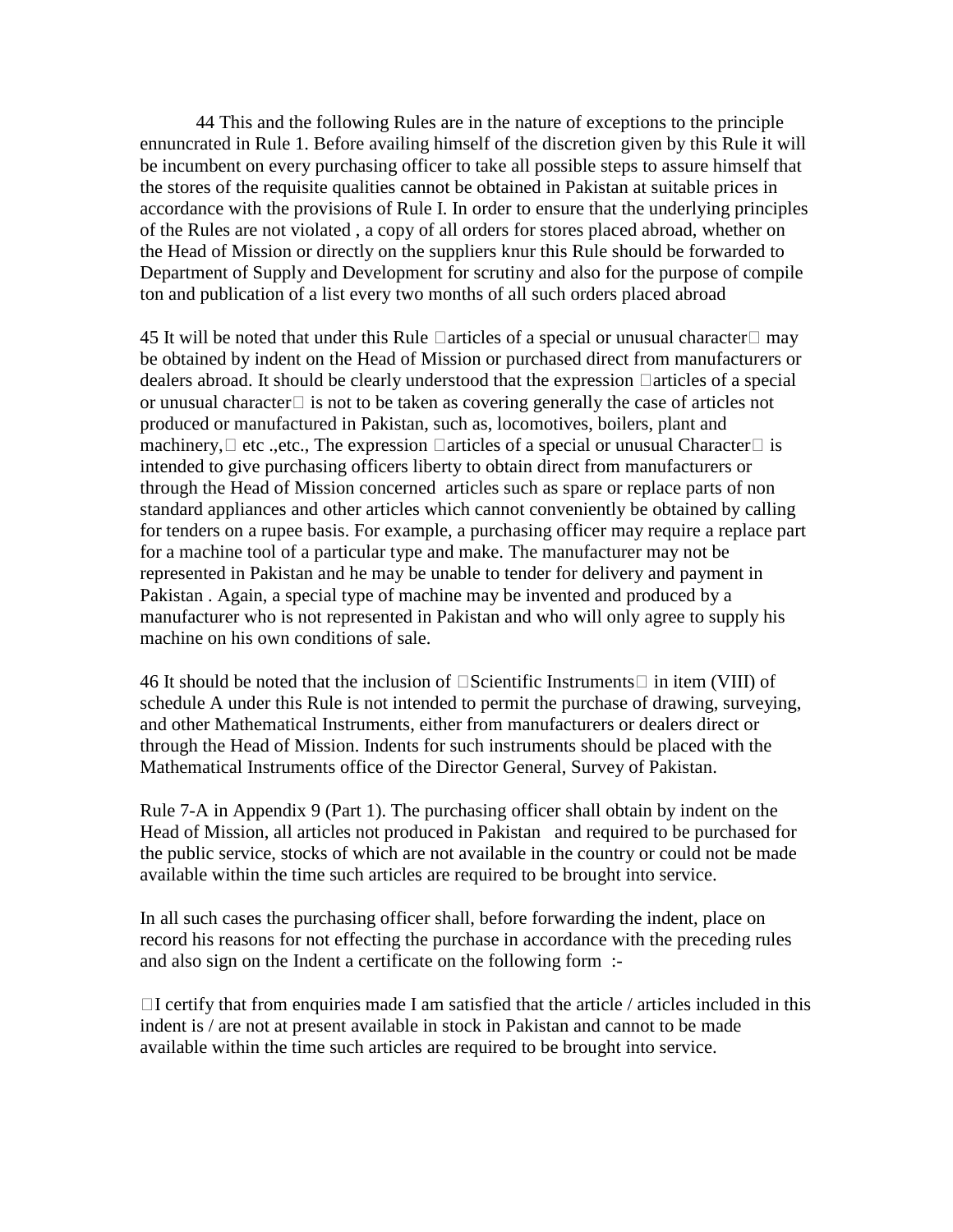| $Dated\square$  |  |
|-----------------|--|
| Officers $\Box$ |  |

Rules 8 in Appendix 9 (Part 1). Lethal weapons, munitions of war, technical apparatus and equipment, and any other stores required by the Naval, Military or Air Forces of Pakistan for which drawings patterns, specifications or designs have been issued, prescribed or announced by the Pakistan Government or Commander-in-chief in Pakistan, shall be obtained by indent on the Head of Mission unless they are available in Pakistan in accordance with the drawing, pattern specification or design. Any departure from the rule, requires sanction of Government.

Purchasing

47 To ensure that indents on the Head of Mission will be issued under this Rule only when stores of the categories mentioned are not available in Pakistan the Ministry of Defense will issue instructions to all stores purchasing officers under them that a copy of all orders placed abroad should be sent to Director General, of Supply and Development for scrutiny; in all cases of doubt, the indent should be sent to that Department for prior scrutiny. Purchases made from abroad under this Rule (Except of special classes of military stores ), will also be included in the monthly publication referred to in paragraph 44.

48 The purchase of military stores not falling under the categories mentioned in this Rule is regulated by the same rules as apply to purchases made by Civil Department. Purchases can, therefore be made for delivery outside Pakistan and for payment in non Pakistani currency only to the extent provided for in Rule 7.

## **SCHEDULE A**

#### **(See Rule 7)**

- i. Seeds
- ii. Cinchona Bark
- iii. Articles for experimental Purposes

• iv. China , glass, cutlery, plate, crockery and perishable fabrics including linen for residences which are furnished by Government.

• v. Copper Zinc and other nonferrous metals produced in Australia or America

• vi. Timber produced in Australia and North America

• vii. such articles as the Superintendents of Vaccine Depots may require for the preparation of vaccine lymph

• viii. Chemicals and scientific instruments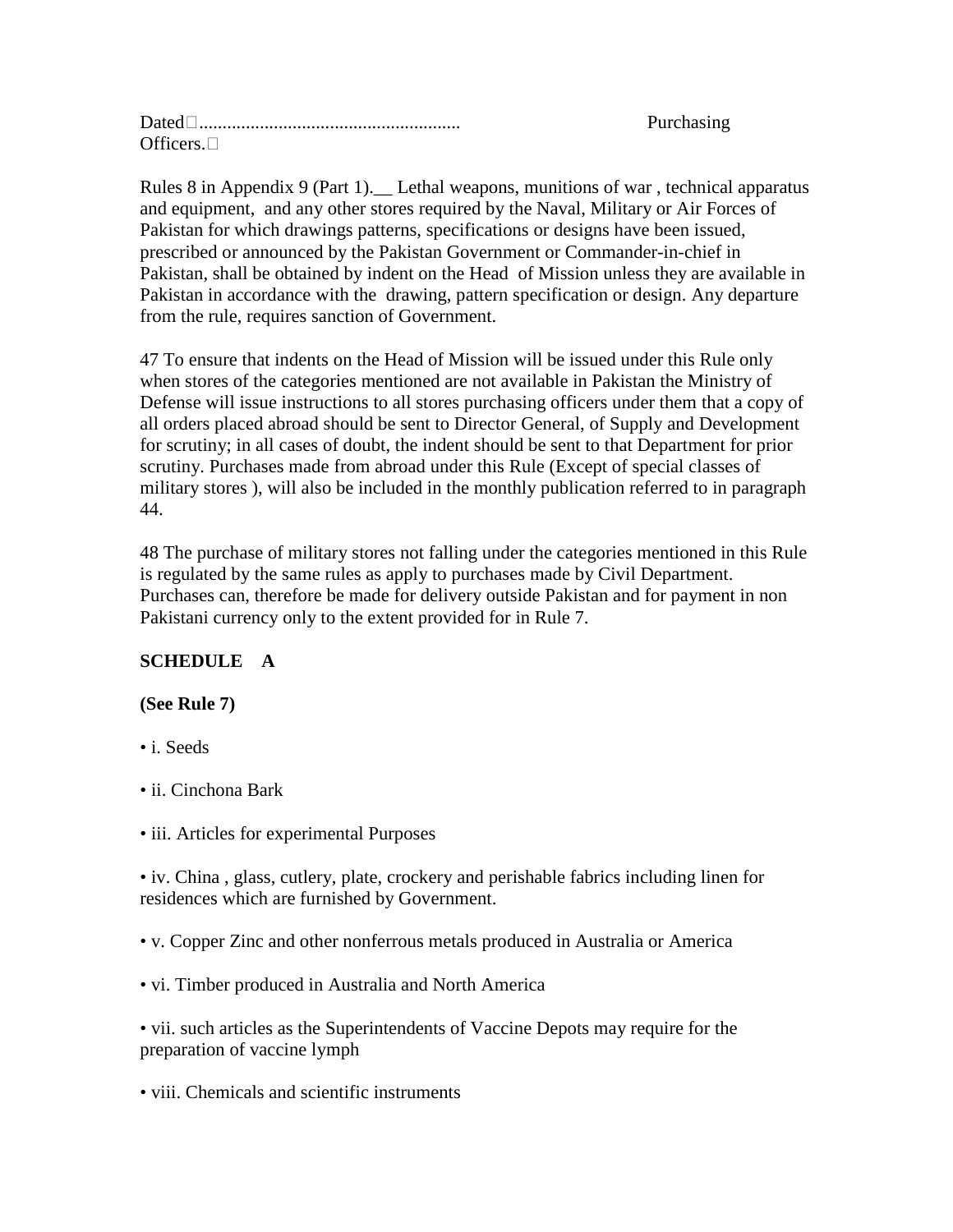- ix. Preserved and tinned foodstuffs
- x. Articles required for Governor Generals residences.

#### **CHAPTER 9 WORKS**

#### **Introductory**

176 For purposes of administration and control, Central buildings and other works are divided broadly into the following class :-

i) Military works i.e. buildings, defence works and ancillary services intended for different branches of the Defence Services, which are carried out by or on behalf of the Military Engineer Services ; and

ii) Public works i.e., Civil Works and Irrigation, Navigation, Embankment and Drainage Works under the administrative control of the Public Works Department ; and

iii) Buildings and other works under the administrative control of department using or requiring them. These comprise inter alia-

1) all works pertaining to the Railways, **Pakistan Post Office** , Telegraph and Telephone, Forest, Salt, Lighthouse, Broadcasting and other quasi-commercial departments and undertakings ;

2) Works pertaining to the Mints ;

3) Archaeological works in connection with conservation of ancient monuments ;

4) works relating to construction and maintenance of civil aerodromes ;

5) any other works or class of works allotted under orders of Government to the department using or requiring them.

Note., Subject to any general or special rule or order of Government to the contrary, the term  $\Box$ administrative control as applied to works implies inter alia the assumptions of full responsibility for the construction, maintenance and upkeep of buildings and other works and the provision of funds for the execution of those functions ( *See* Article 33 of the Account Code, Vol.1)

177 Subject to the observance of the following general rules, the initiation, authorization and execution of works allotted to particular departments should be regulated by detailed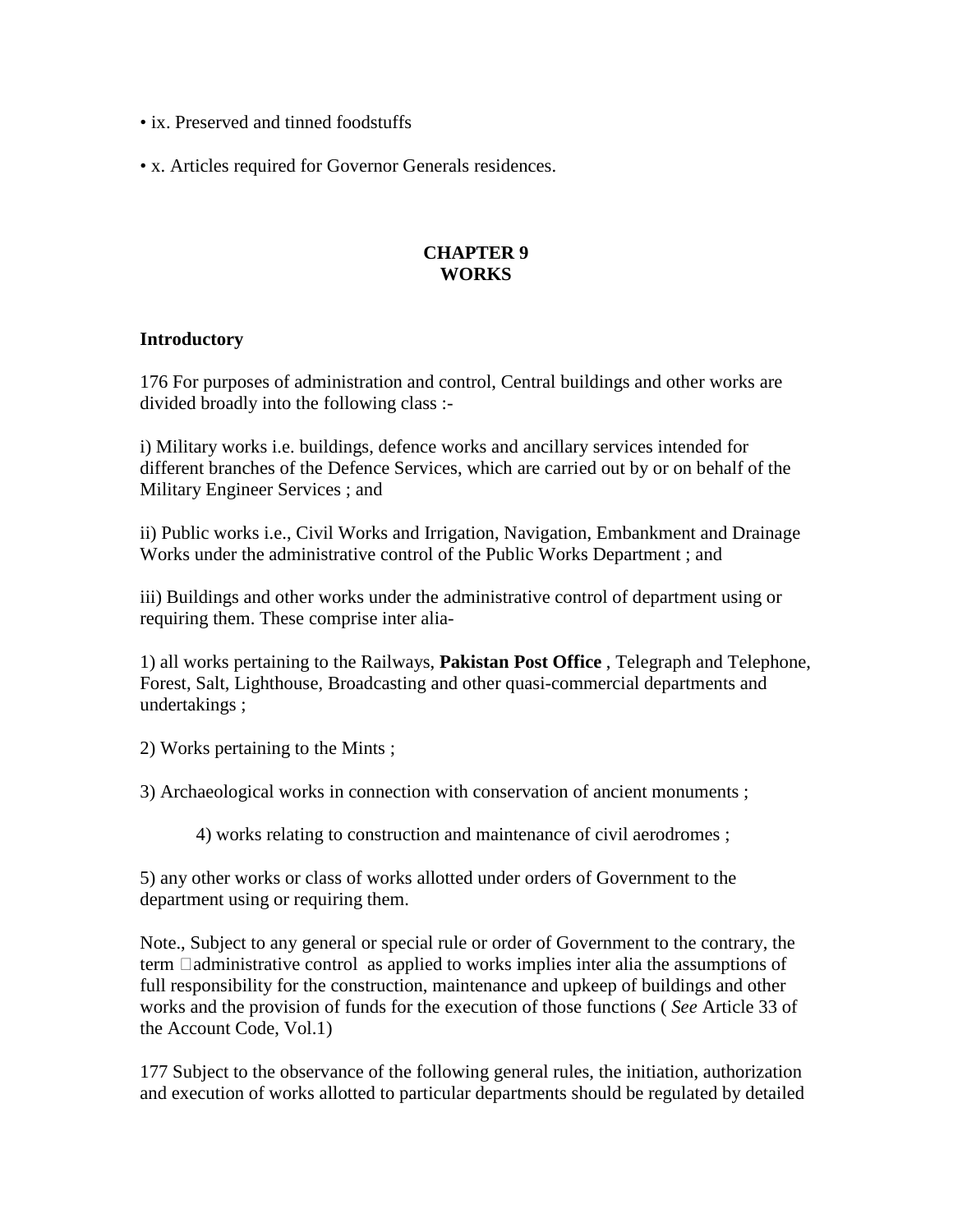rules and orders contained in the respective departmental regulations and by other special orders applicable to them.

#### **GENERAL RULES**

178 Except in cases covered by any special rules or orders of Government no work should be commenced or liability incurred in connection with in until .\_\_

i) administrative approval has been obtained from the authority appropriate in each case ;

ii) sanction, either special or general, of competent authority has been obtained authorizing the expenditure ;

iii) a properly detailed design and estimate has been sanctioned ; and

iv) funds to cover the charge during the year have been provided by competent authority *(see also Para 93)* 

If, in any case, whether on grounds of urgency or otherwise, an executive officer is required by superior authority to carry out a work or incur a liability which involves an infringement of these fundamental rules, the orders of such authority should be conveyed in writing. On receipt of such written orders or in cases of emergency, on his own responsibility, the officer may proceed to carry out the necessary work, subject to the condition that he immediately intimates to the Accountant General concerned that he is incurring an unauthorized liability and states approximately the amount of the liability which he is likely to incur.

179 (1) The powers delegated to various subordinate authorities to accord administrative approval and sanction to expenditure upon, and to appropriate and re-appropriate funds for, works are regulated by the orders contained in the Book of Financial Powers and other special orders contained in he respective departmental regulations .

(2) For purposes of approval and sanctions, a group of works which forms one project should be considered as one work, and the necessity for obtaining the approval or sanction of higher authority to a project which consists of such a group of works is not avoided by the fact that the cost each particular work in the project is within the powers of approval or sanction of any authority subordinate thereto.

Note: \_ while no officer may sanction any estimate for a work, which cannot be fully efficient

unless other works are also sanctioned if the cost of all such works collectively exceeds his powers of sanction, It is not the intention that two or more works should be regarded as forming part of a group of work merely because they are of the same nature, if they are otherwise mutually in dependent.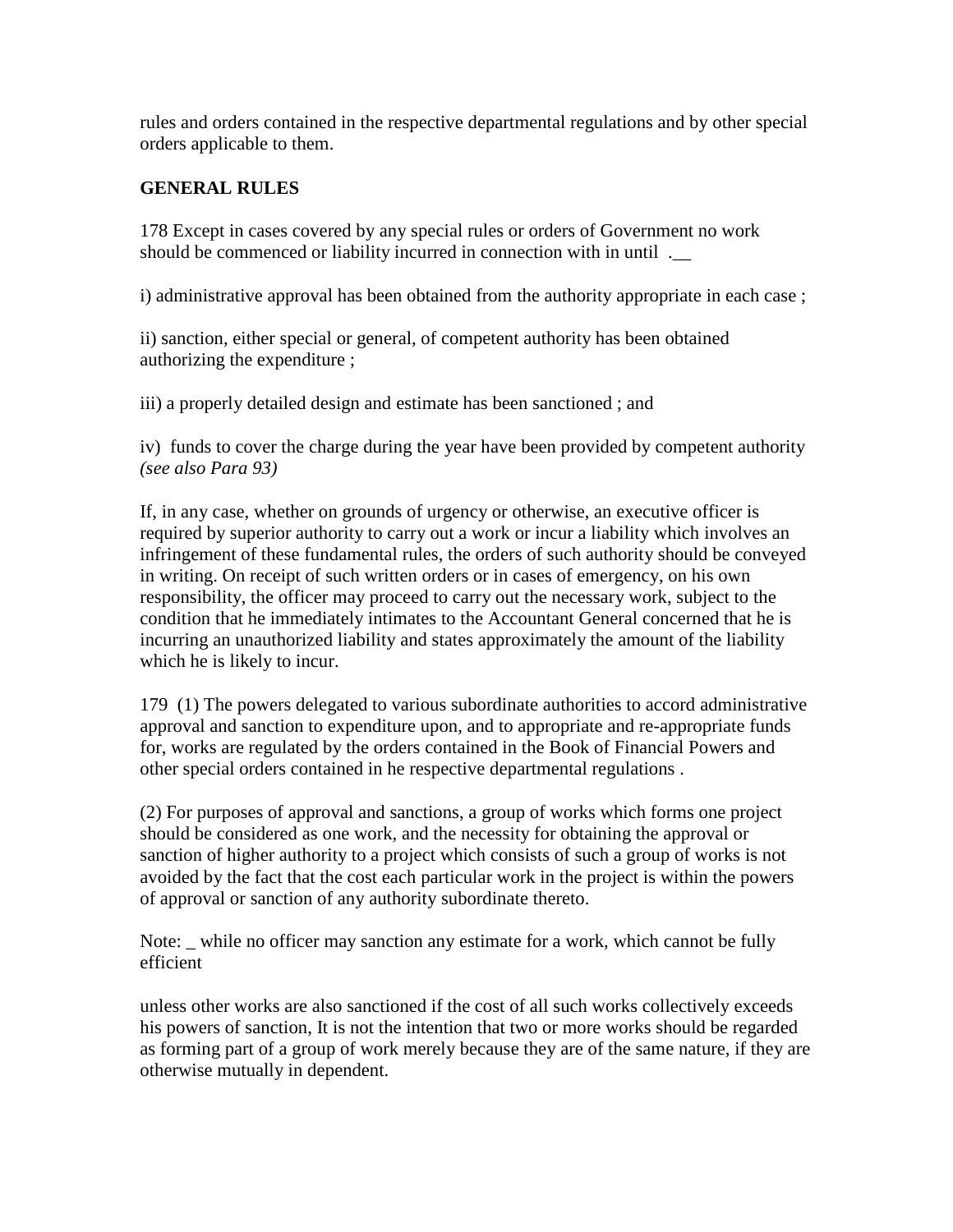180 The authority granted by a sanction to an estimate must on all occasions be looked upon as strictly limited by the precise objects for which the estimate was intended to provide Accordingly any anticipated or actual savings on a sanctioned estimate for a definite project should not, without special authority, be applied to carry out additional work not contemplated in the original project or fairly contingent on its actual execution.

181 Any development of project thought necessary while a work is in progress which is not fairly contingent on the proper execution of the work as first sanctioned, should be covered by a supplementary estimate.

182 To facilitate the preparation of estimates, as also to serve as a guide in settling rates in connection with contract agreements, a schedule of rates for each kind of work commonly executed should be maintained in each locality and kept up to date. The rates entered in the estimates should generally agree with the scheduled rates but where, from any cause, these are *considered* insufficient, or in excess, a detailed statement must be given in the report accompanying the estimate, showing the manner in which the rates used in the estimate are arrived at.

183 When the works are given out on contract, the general principles laid down in pares 18 and 19 should be carefully borne in mind.

### **WORKS UNDER THE ADMINISTRATIVE CONTROL OF THE PUBLIC WORKS DEPARTMENT**

184 Subject as provided in Para 176, provision for expenditure on all buildings communications and other works required is civil departments, which Government has not specifically allotted to such departments, should be included in the Grant for  $\Box$ Civil  $Works \Box$ , to be administered and accounted for by the Public Works Department. No such work may be financed partly from funds provided in a departmental budget and partly from the budget for civil works.

The term  $\Box$ Civil Works' used in this rule embraces all works chargeable to the heads  $\square$ 50--Civil Works  $\square$  and  $\square$  81 Capital Account of Civil Works  $\square$  outside the Revenue Account.

Note separate grants are obtained for expenditure on Irrigation, Navigation, Embankment and Drainage works in charge of the Public Works Department.

185. The rules and instructions contained in Appendix 6 to the Central Public Works Account Code should be strictly observed by all authorities responsible for the preparation of budget estimates and administration of funds allotted for Central Public Works.

186. The financial powers of different authorities responsible for or concerned in tile execution of Central Public Works and of appropriating add re-appropriating funds allotted for expenditure upon such works are laid down in the Central Public Works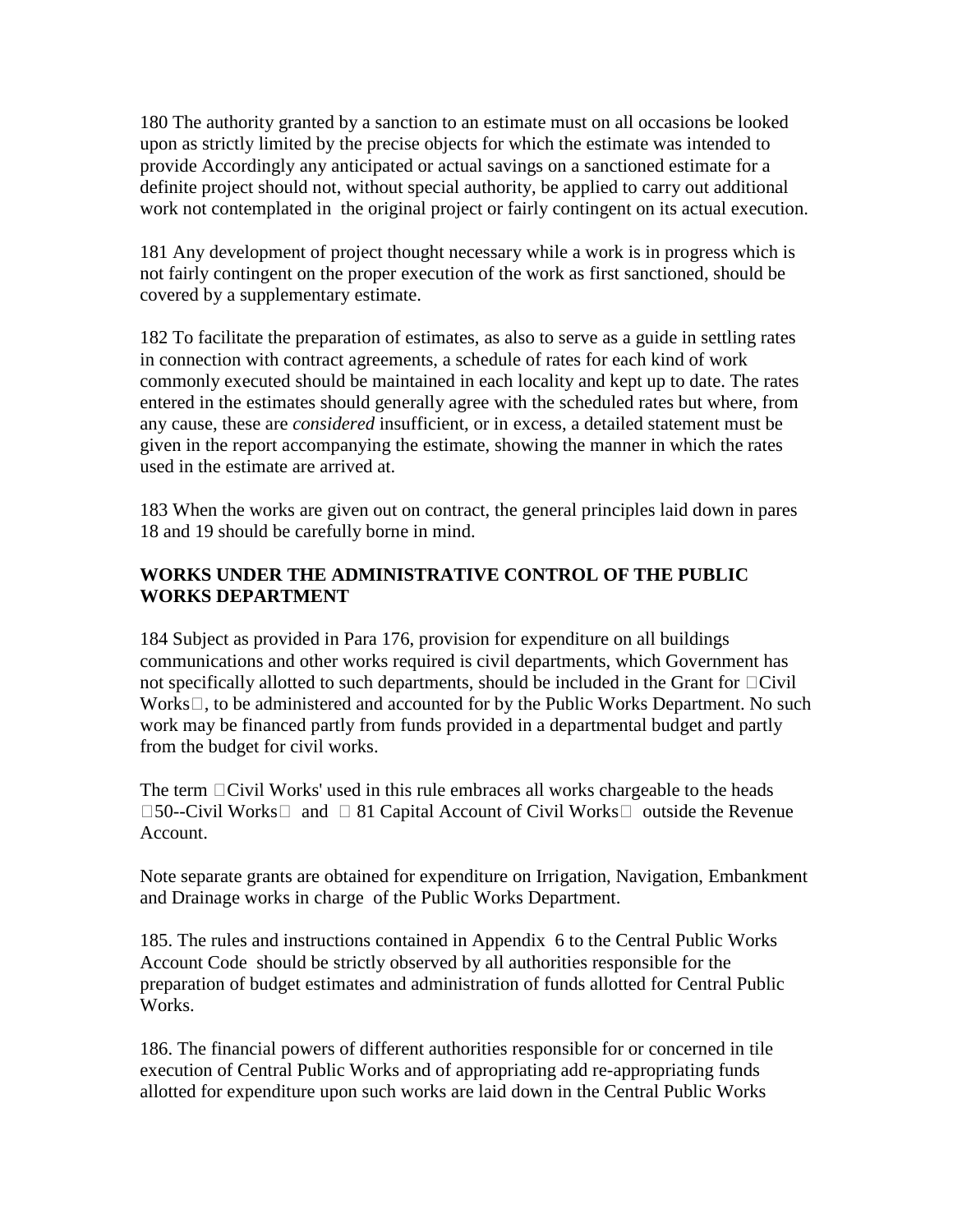Department Code, the Central Public Works Account Code and other special rules made by Government for application to special classes of works. The general rules contained in these codes, which govern the accord of administrative approval and sanction to and allotment of funds for Central Public Works, will apply *mutates mutandis* when such works are executed by the Public Works Department of a Governor's province on behalf of the Central Government. But, subject to any general or special order of the Provincial Government, officers employed on such works will exercise in respect of them the same powers of technical sanction as they exercise in respect of provincial works and carry out the works under rules and procedure prescribed by the Provincial Government concerned.

187 Similarly, when Central Public Works are entrusted to the agency of the Military Engineer Service for execution or maintenance, administrative approval and expenditure sanction will be accorded and funds allotted, by the authority concerned under the rules contained in the Central Public Works Department Code ; the Military Engineer Services will then be responsible for design, specification and execution in accordance with the rules and procedure prescribed in the Regulations for those services. (See Appendix C to the Regulations for the Military Engineer Services.)

188 In provinces and areas in which the Pakistan Public Works Department operates, namely, in Punjab, Sind, NWFP and Baluchistan all Central Public Works will be executed by the Pakistan Public Works Department unless in any particular case such works have been entrusted under special orders of Government to the Provincial Government or to any other agency:

Provided that where for administrative or economic reasons the maintenance of any Central building in charge of the Public Works Department is entrusted to any other civil department, original works and special repairs costing Rs. 2500 or less and all ordinary repairs irrespective of cost, in respect of such buildings may be carried out by the head of the department concerned in accordance with such special instructions as may be issued to him by the Public Works Department. Provision for expenditure on such works should made in the Budget for '50---Civil Works' under a special subhead  $\Box$  Petty construction and repairs by Civil Departments  $\Box$  subdivided into two secondary units (i) works and (ii) repairs, from which allotments will be made by the Public Works Department to heads of civil departments carrying out the works and while full budgetary and financial control in respect of such works remain with the Public Works Department, the chares incurred by the civil departments may be drawn under the rules and procedure governing contingent expenditure (See also Para 310 of the Central Public Works Account Code).

189 In provinces and areas where the Pakistan Public Works Department does not operate, a competent authority may, subject to such restrictions as it may think necessary to impose, assign to heads of civil departments, the execution of petty works and repairs costing Rs. 2500 or less relating to buildings under the administrative control of the Public Works Department, provided that such works do not form part a bigger programme. When such assignment has been made, the charges incurred by the civil department may be drawn and accounted for as contingent expenditure of the department concerned.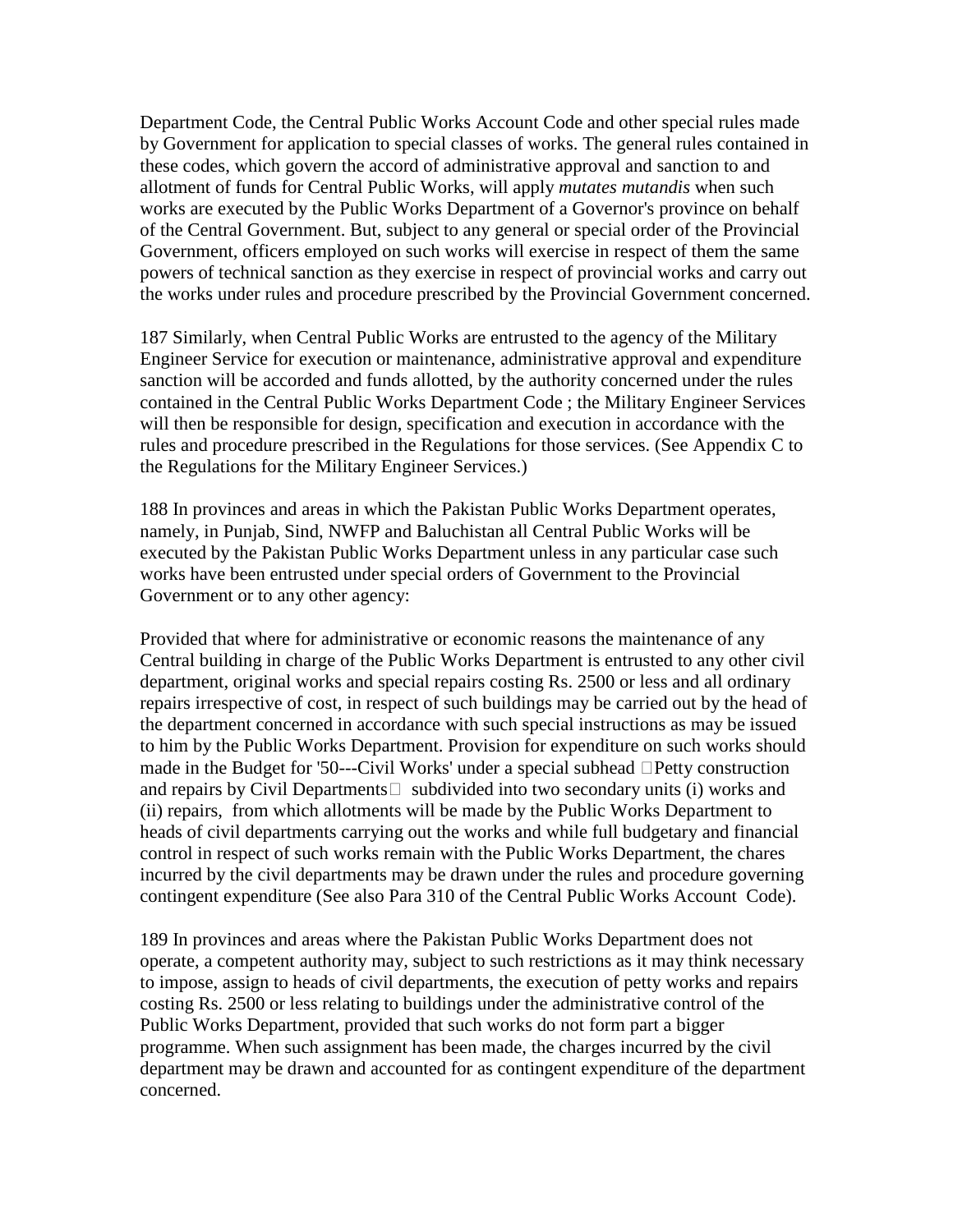190 In all other cases in which a civil department is entrusted with the execution of Central Public Works, the departmental officer carrying out the work should act as a Public Works disburser and be guided generally by the rules and procedure which apply when works are carried out by the Public Works Department.

### **WORKS UNDER THE ADMINISTRATIVE CONTROL OF OTHER CIVIL DEPARTMENTS**

191 (1) Save where any particular departments (e.g Salt, Forest, Archaeology, Broadcasting, Lighthouse, etc), has been authorized by Government to execute all or specified classes of departmental works without reference to the Public Works Department or the Military Engineer Services, and subject to any special rule or order issued by Government to apply to special classes of Works, all original works and special repairs, Costing more than Rs 2500 relating to buildings and other works, the administrative control of which vests in other civil departments, should be executed through the agency of the Public Works Department, Central or Provincial, as the case may be or through the Militarily Engineer Services where it is not convenient for the Public Works Department to undertake the Work. In exceptional cases in which the Public Works Department or the Military Engineer Services is not employed for the execution of such works or repairs, the Accountant General should invariably be consulted at the initial stage, i.e. prior to an agreement being entered into with an architect or contractor so that suitable provision may be made as far as possible for normal audit and financial control.

(2) The provisions of pares 186 and 187 will apply mutates mudandis, when such works are executed through the Public Works Department or any other department or authority.

Note: - The rules land instructions laid down in Appendix 6 to the Central Public Works Account Code are applicable mutatis mutandis to works expenditure on works chargeable to the major heads '34 Tribal Areas'

When such works are executed through the Military Engineer Services, the rules contained in Appendix C to the Regulations for the Military Engineer Services will apply.

192 When works allotted to a civil department other than the Public Works Department are executed departmentally, whether direct or through contractors, the form and procedure relating to expenditure on such works should be prescribed by departmental regulations framed in consultation with the Accountant General generally on the principles underlying the financial and accounting rules prescribed for similar works carried out by the Public Works Deportment. The guiding principles laid down by the Accountant General, Pakistan Revenue are reproduced in Annexure A to this chapter.

Note: - Expenditure on Works of petty constructions and repairs costing Rs 2500 or less relating to buildings under the administrative control of a civil department, other than the Public Works Department may be drawn and charged as contingent expenditure of the department concerned provided that where any Individual item or such petty works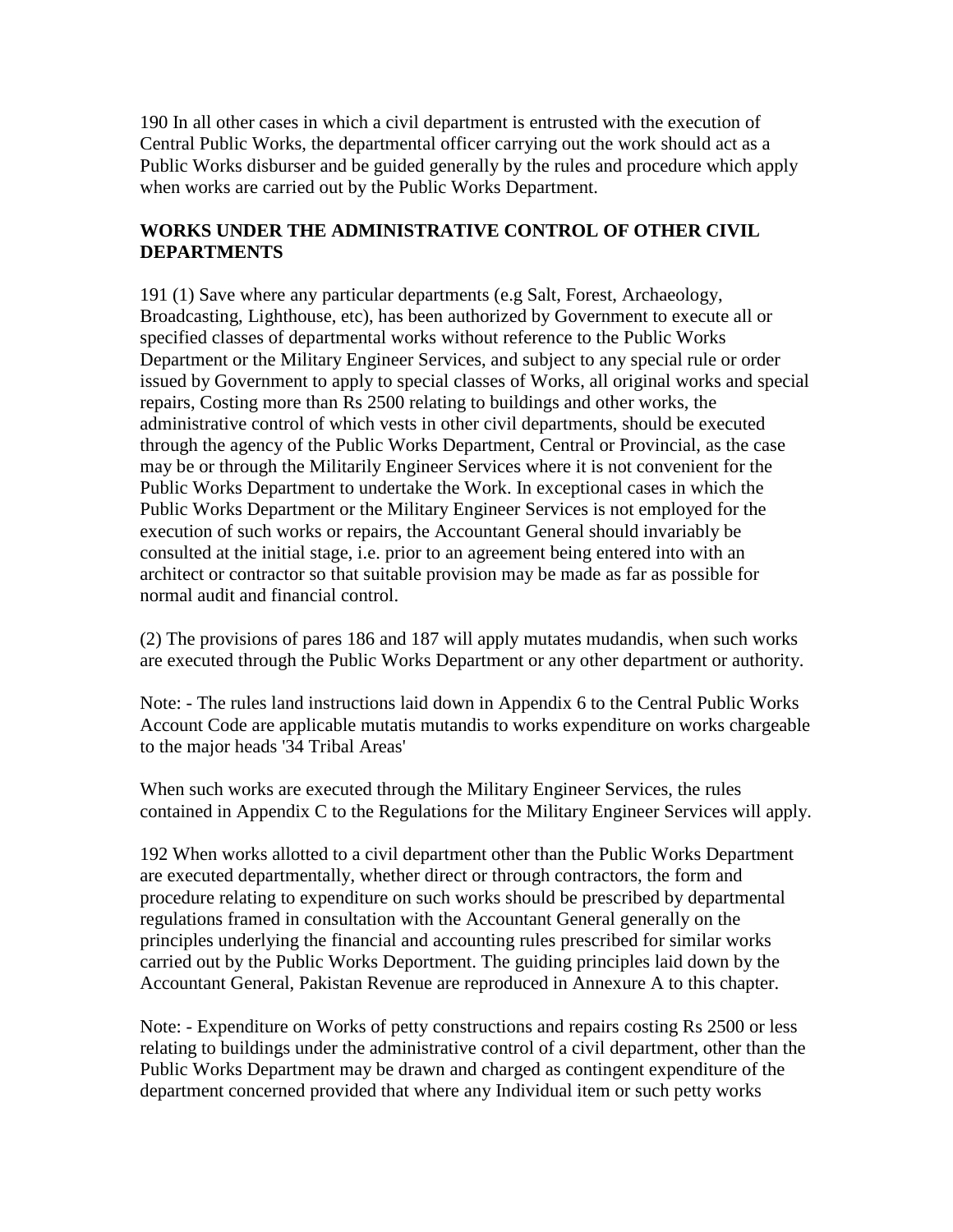costing Rs 2500 or Less form part of a bigger Program, the expenditure should he treated as  $\Box$  Works expenditure of the department carrying Out the work.

#### **SPECIAL RULES FOR SANITARY, WATER SUPPLY AND ELECTRIC INSTALLATIONS TO GOVERNMENT BUILDINGS, STC.**

193 (1) Subject as hereinafter provided all works and repairs in connection with sanitary water Supply and electric installations to Government buildings, where such buildings are not in charge of the Military Engineer services or of Railways, should be carried out by or through the agency of the Public Works Department, except in special cases under the orders of Government.

In the case of Pakistan Post Office Department the Superintendent Post Offices and Railway Mail ServIce/1st Class Post Masters and in the case of Telegraph and Telephone Department the Divisional Engineers are authorized to execute departmentally all Works and repairs connected with sanitary and Water Supply installations to the Pakistan Post Office and Telegraph and Telephone Building up to a limit of Rs 250 /- and Rs 500 / respectively, provided that the estimate for each work so executed has received the sanction of the of the competent authority.

Note: The rules relating to the provision of these installations in Government buildings occupied as residences are laid down in Rules 45-A and 45-B of the Fundamental Rules and the supplementary Rules issued there under.

(2) As a general exception to this rule, the Pakistan Post Office and Telegraph and Telephone Department is authorized to execute works and repairs in connection with electric installations in Pakistan Pot Office and Telegraph and Telephone buildings.

(3) The electric installations in Government buildings, etc., (including connect ground lighting arrangements) under the administrative Control of the Director of Civil Aviation in Pakistan constitute another exception to this rule. In their case the Directorate is left free either to execute such works and repairs departmentally or to employ the agency of the Public Works Department or the Military Engineer Services at their discretion.

(4) At places where the Pakistan Public Works Department operates (See Para 188), and where there is no staff of that department, the procedure for the execution of works and repairs in connection with sanitary, water supply and electric installations in Government buildings under the administrate control of Central Civil Department should be as follows :-

(i) all works and repairs costing up to Rs 300 in the case of electric installations and Rs.1000 in the case of sanitary and water supply installations should be executed departmentally ;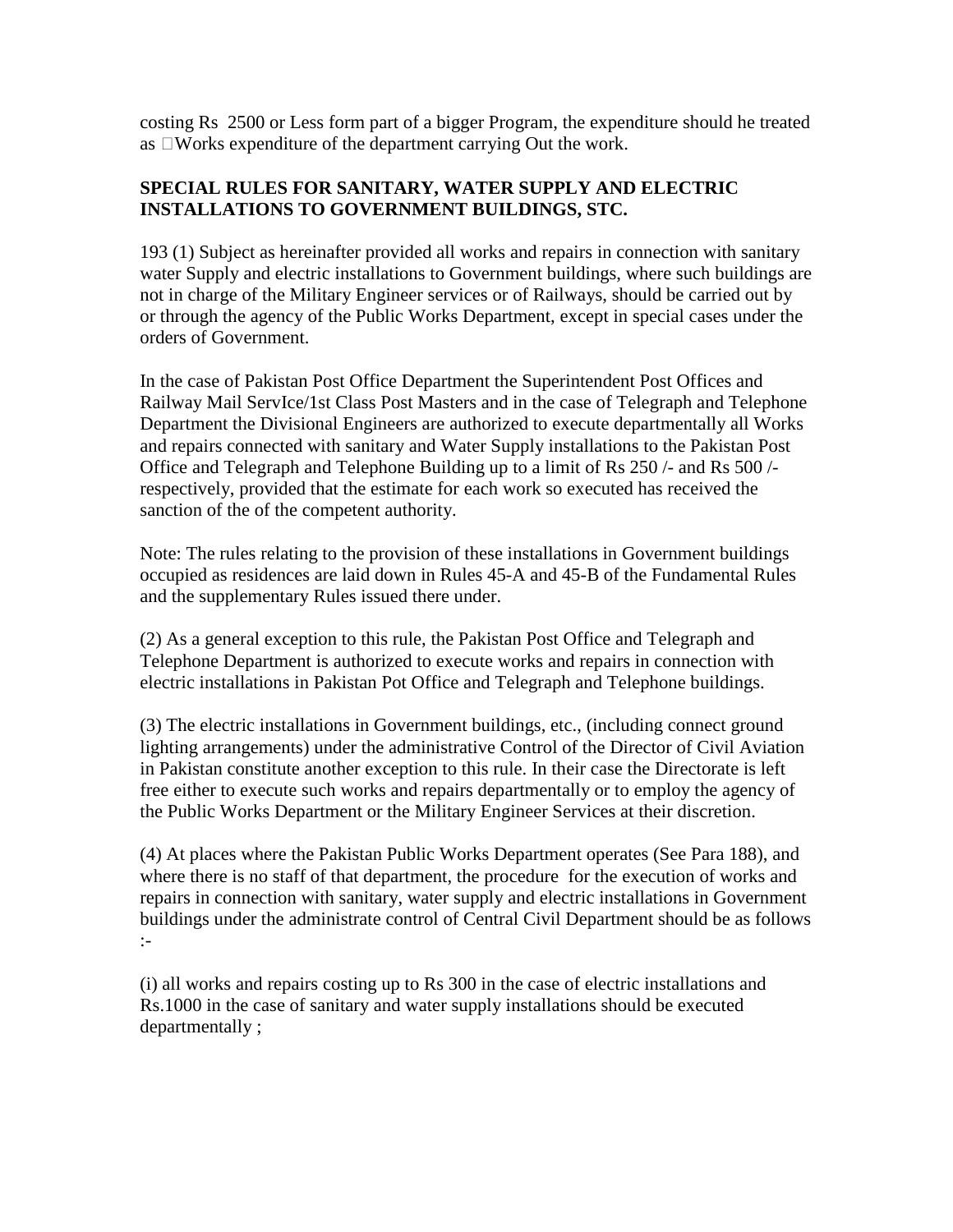(ii) all estimates for such works and repairs to be carried bout locally should be submitted for prior scrutiny to the Chief Engineer, Pakistan Public Works Department , and

(iii) all installations costing over Rs 2500 should be inspect annually and the remainder biennially by an officer of the Pakistan Public Works Department.

#### (5) deleted

194 The provision and maintenance of sanitary water supply and electric installations in Military and Railway buildings and other works and such provisions in civil buildings in charge of the Military Engineer Services are governed by special rules prescribed in the departmental regulations.

195 Expenditure incurred by civil departments in connection with the theses installations ,where It does not exceed Rs 2500 may be charged as contingent expenditure of the department carrying out the work.

### **MISCELLANEOUS RULES**

196 No authority lower than the Head of a Local Administration is competent to authorize the acquisition of a building by purchase, even though the purchase of the required accommodation may have been sanctioned by competent authority. In all such cases a survey and valuation report by the Public Works Divisional Officer should be submitted to the Head of the Local Administration.

197 No public building which is not a purely temporary structure may be sold or dismantled without the sanction, previously obtained of Government if its book value exceeds Rs. 10,000 or, in other cases of the Head of the Local Administration or Chief Engineer, Pakistan Public Works Department as the case may be.

198 In respect of buildings available for occupation as residences, capital and revenue accounts are prepared periodically by the Accountant General in accordance with the directions given in the Account Code, Volume IV and any further orders that Government may issue in this behalf. All officers concerned should furnish the Accountant General annually with the necessary data in respect of such buildings in such form as may be prescribed by the Accountant General.

199 Local Administrations may sanction expenditure on ceremonies connected with the inauguration of important public works e.g the laying of foundation stones of public buildings, the opening of canals, the opening of bridges, other than those constructed from railway funds, etc., up to the limit of Rs 2500 in each case.

Note: -The expenditure on such functions hold be limited to the minimum absolutely necessary and the Ministry of Finance should be afforded full justification for any such contemplated outlay before any commitments are entered into with regard to it.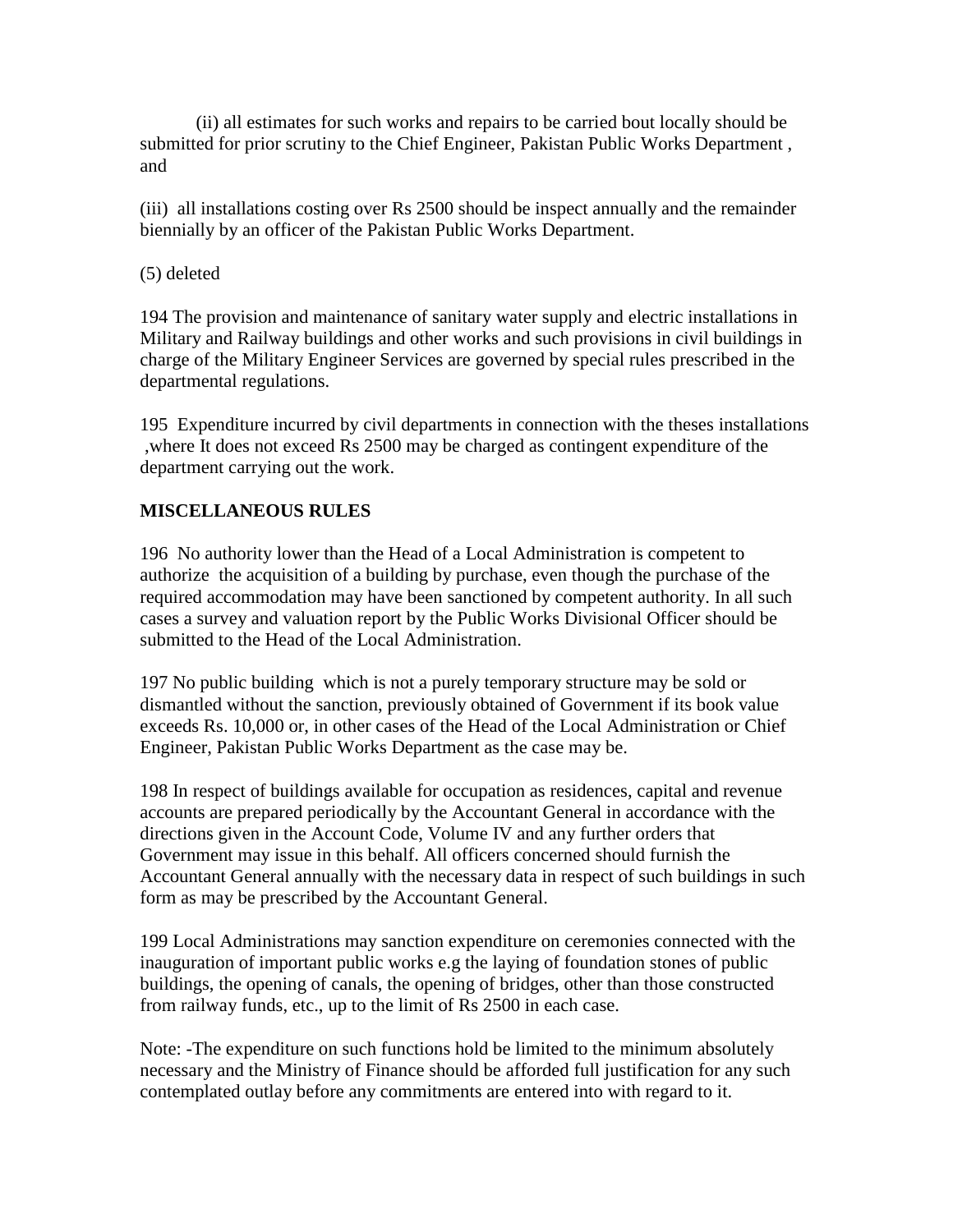200. The preparatory stages of a major work may take anything from three months to a year and attempts to expedite the execution of works contrary to Code rules lead to bad estimating and computing and, to actual losses of money. These unfortunate results have been commented upon adversely by the Public Accounts Committee on various occasions, and it is desirable that the tendency to rush the preparatory stages for works should be checked. The Chief Engineer and his subordinate officers should accordingly take, in all cases, such time as is considered necessary for the preparation of proper estimate, the grant of technical sanction, and the invitation and examinations of tenders and refrain from entertaining request from administrative departments for special treatment. In emergent cases, however where circumstances warrant a departure from methods laid down by the Codes, the Public Works Department may issue special instructions on a reference received from the administrative department concerned.

#### **ANNEXURE. A**  *(See Para 192)*

Generally Principles laid down by the Accountant General Pakistan Revenues regarding the Accounting of expenditure on  $\square$  works' executed by Civil Officers.

For every work there should be a duly sanctioned detailed estimate Copies of sanctions to estimates are to be communicated to the Accountant General by the sanctioning authority as soon as a sanction is accorded. If however, the number of works sanctioned is large such sanctions may conviently be communicated through a monthly statement in P. W .D Form No.34. Copies of sanctions to contracts, establishment charge to works or any other financial sanctions should be communicated to the Accountant General individually.

2 Payments for all works done by contract of materials purchased should be made on the basis of measurements recorded in Measurement Books (C. P. W. A. Form 23). A muster roll in C. P. W. A Form 21 should be prepared for works done by daily labor. It is desirable that C. P. W. A Form 24 or 27 should be used for payment to contractors. If any establishment is entertained on monthly wages whose pay is chargeable to a work C. P. W. A. Form 29 may be used for payment of their wages. The rules regarding the preparation and check of these documents will be found in Chapter X of the Central Public Works Account Code.

3 Separate contingent bills should be prepared for expenditure relating to  $\Box$  Works' duly supported by sub vouchers in forms referred to in paragraph 2 above. The name of work as given on the sanctioned estimate should be noted conspicuously on each sub voucher as well as in the bill itself.

4 At the end of a month every disbursing officer will render to the Accountant General, the following monthly accounts so as to reach him by the 8th of the next month :-

i) *Schedule of works expenditure* (C. P. W. A. Form 64) Showing expenditure incurred during the month and total charges up to date in respect of every work in progress. All payments pertaining to a work during a month will be posted in column 5 of the form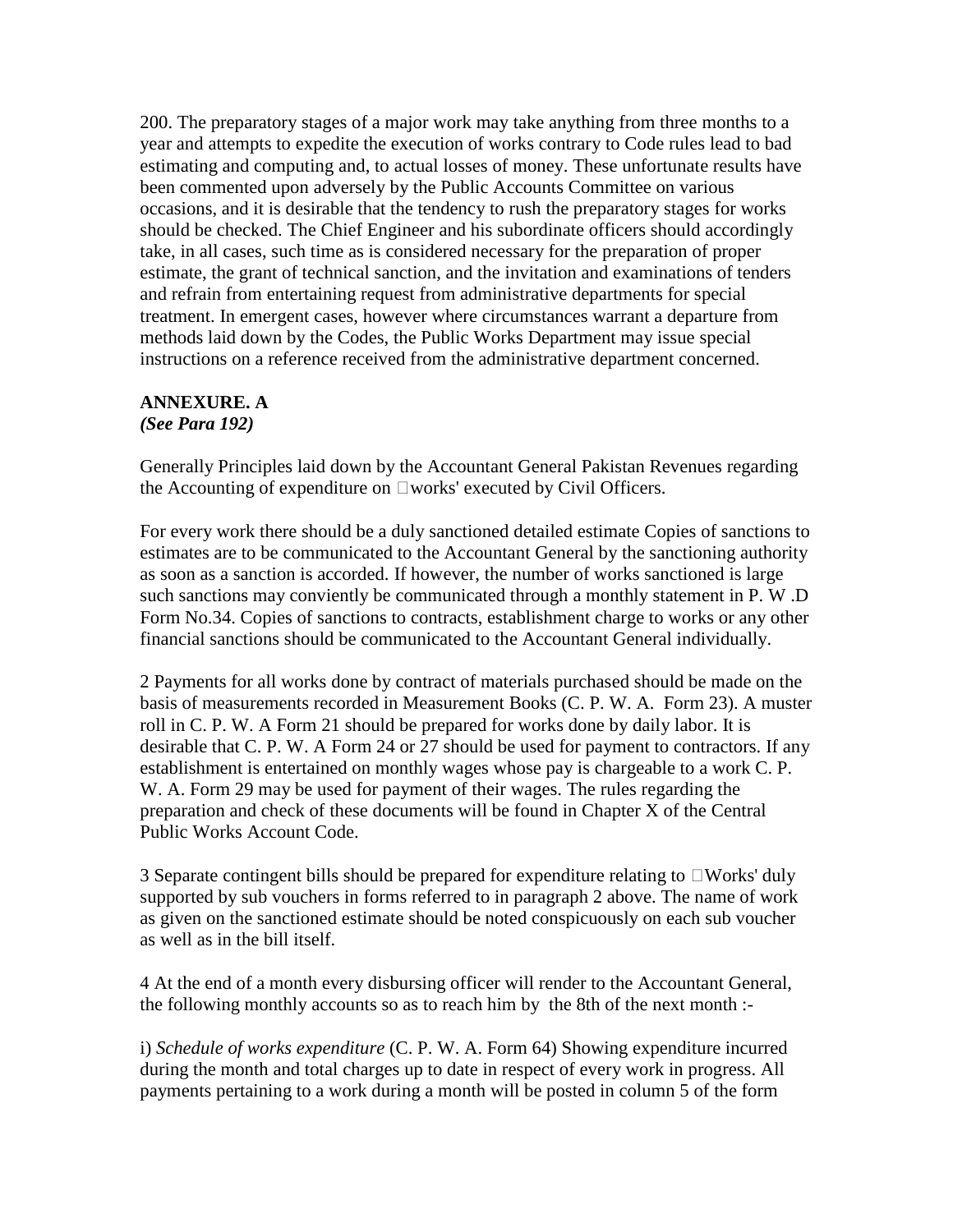quoting voucher number and date in column 7 and all works in progress will be shown in this schedule.

ii) *Contractors ledger* in C. P. W Form 43 :- This account need only be prepared in accordance with Section G of Chapter X of the Central Public Works Account Code, if any intermediate payment on running account is made to a contractor. It is not required in cases where every payment to contractor is final.

iii) *Accounts of receipts and issues* of Tools and Plant purchased by or belonging to the departmental office in C. P. W. A Forms 13 and 14 :- To be prepared in accordance with paragraphs 145 and 146, Central Public Works Account Code.

5 In respect of articles of Tools and Plant purchased in connecting with  $\Box$ work' and annual Register to show receipts, issue and balances will have to be maintained in C.P. W. A. Form 15 in accordance with paragraphs 147 et seq. of the Central Public Works Account Code. The register may be annually closed as soon after the month of December as possible, the book balance being physically verified and certified an sent to the Accountant General by the officer concerned so as to reach him on or before the 15th of February every year.

6 A copy of the Register of buildings in charge of every disbursing officer should be sent to the Accountant General in P.W.D From No 25.

### **CHAPTER\_\_10 MISCELLANEOUS EXPENDITURE**

## **I.\_\_ GENERAL**

201 The term  $\Box$ miscellaneous expenditure' applies generally to all expenditure in the civil departments which does not fall under the category of pay and allowances of Government servants, pensions, contingencies, grants-in-aid, contributions, stores or works.

The powers delegated to subordinate authorities to sanction items of miscellaneous expenditure as defined above, for which no special power, scale or limit has been prescribed by any Act, rule, code or order are specified in Schedule IV to the Book of Financial Powers.

Note :- Grants-in-aid and contribution hay, however been dealt with in this chapter for the sake of convenience.

202 Miscellaneous expenditure is subject generally to the rules of procedure which apply to contingent expenditure, except in so far as it may be governed by any special rules or orders made by competent authority.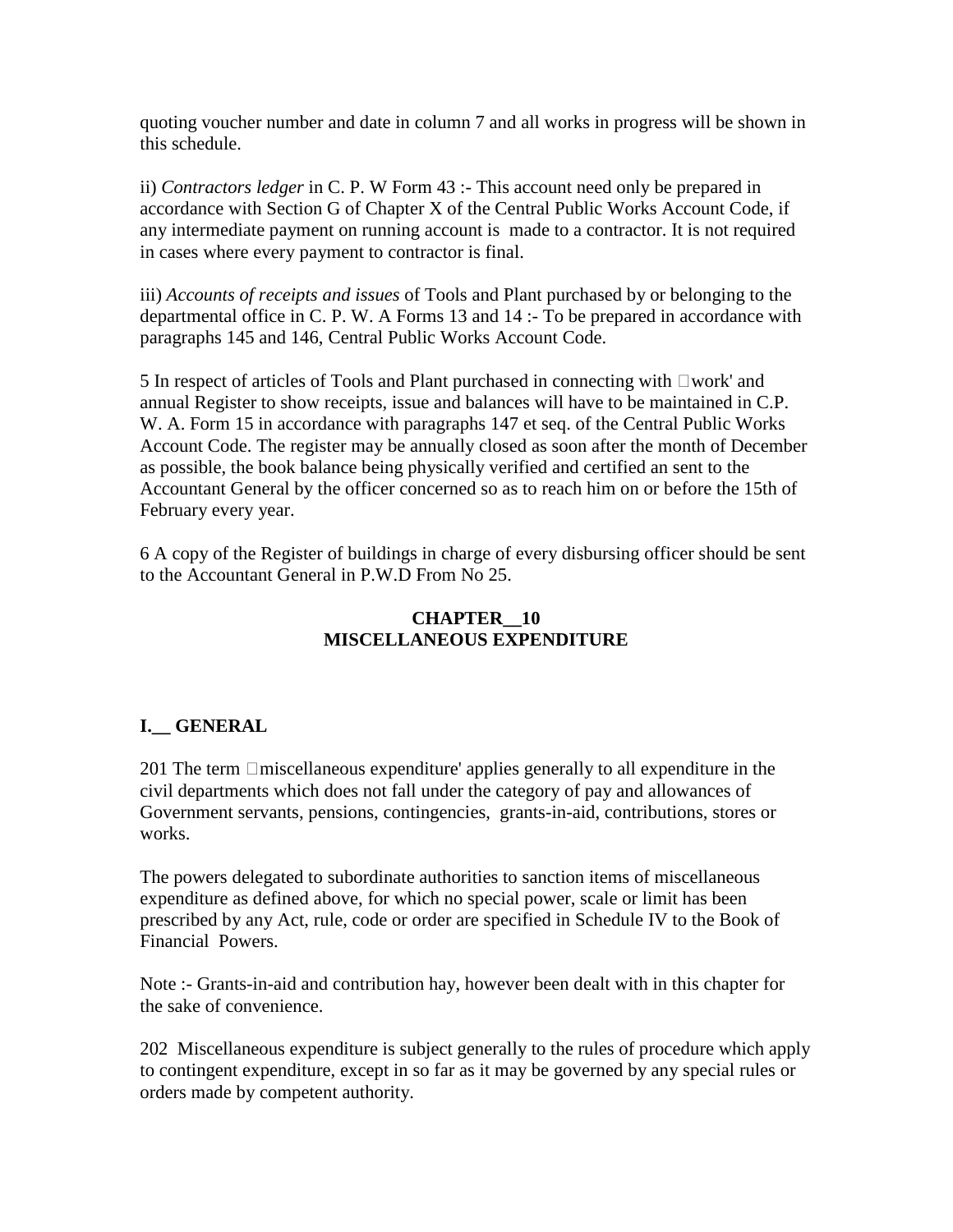#### **II\_\_ REFUNDS OF REVENUE**

203 Refunds of revenue are broadly classified as :-

i) refunds to which the claimants are legally entitled, and

ii) refunds which are made ex gratia, Government being under no Legal obligation to make them.

Note 1 :- Refunds of revenues are not regarded as expenditure for purpose of grants or appropriations.

Note 2 :- Remissions of revenue allowed before collection are to be treated as reduction of demands and not as refunds.

204 Subject to the provisions of the relevant Acts, and rules made there under, the sanction necessary for refunds of revenue will be regulated by the orders of the Local Administrations and by departmental rules and orders contained in the departmental manuals, etc.

The sanction may either be given on the voucher itself or quoted in it, a certified copy being attached when such orders are not separately communicated to the Accountant General.

205 Before a refund of any kind, otherwise in order, is allowed, the original demand or realization, as the case may be must be traced and a reference to the refund should be so recorded against the original entry in the cash book or other documents as to make the entertainment of a double or erroneous claim impossible. Any acknowledgment previously granted should if possible, be taken back and destroyed and a note of the repayment recorded on the counterfoil of the receipt.

Note :- The instructions contained in this Para do not apply to the refunds of revenue on tobaccos and industrial salt void Treasury Rule 401.

# **III.\_\_ GRANTS-IN-AID CONTRIBUTIONS, ETC**

#### **GRANTS TO PUBLIC BODIES INSTITUTIONS, ETC**

206 The sanction necessary for payment of grants-in-aid or contributions to educational and other institutions, local bodies and Cooperative Societies and of educational scholarships is regulated by the orders contained in para 13 of the Book of Financial Powers and detailed rules made by Local Administrations under the powers vested in them. The following instructions are issued for the guidance of sanctioning authorities in the matter of according sanctions for grants-in-aids.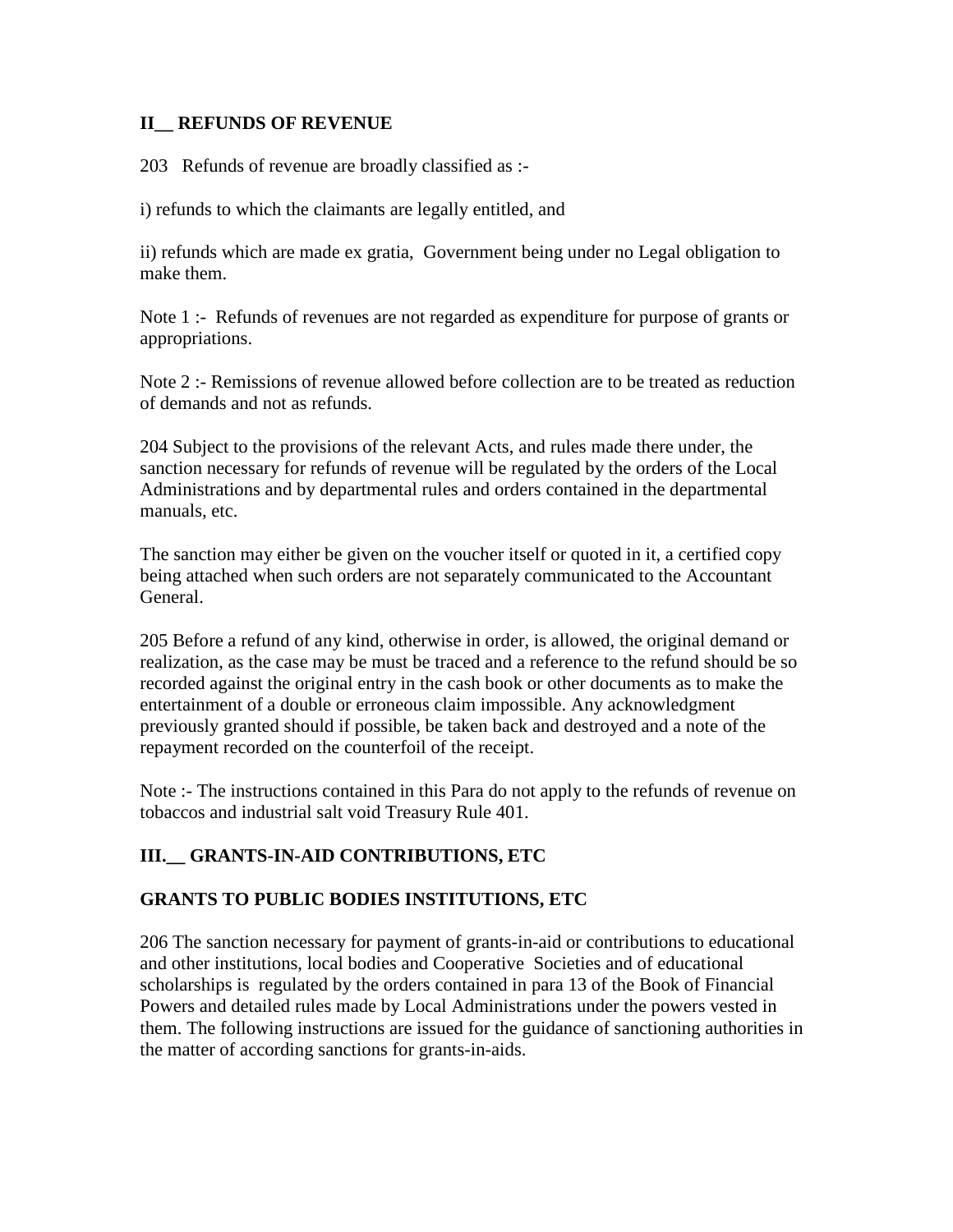207 (1) Unless in any case Government directs otherwise, every order sanctioning a grant should specify clearly the object for which it is given and the conditions, if any, attached to the grant. In the case of non-recurring grants for specified objects, the order should also specify the time limit within which the grant or each installment of it is to be spent.

(2) Only so much o the grant should be paid during any financial year as is likely to be expended drum that year. In the case of grants for specific works or services such as buildings, water supply schemes and the like, the sanctioning authority should use its discretion in authorizing payments according to the needs of the work. The authority signing or countersigning a bill for grant-in-aid under Treasury Rule 406 should see that money is not drawn in advance of requirements. There should be no occasion for a rush for payment of these grants in the month of June.

(3) Before a grant is paid to any public body or institution, the sanctioning authority should as far as possible insist on obtaining an audited statement of the account of the body or institution concerned in order to see that the grant-in-aid is justified by the financial position of the grantee and to ensure that any previous grant was spent for the purpose for which it was intended. It is not essential for this purpose, however, that the accounts should be audited in every case by the Pakistan Audit Department and it will be sufficient therefore if the accounts are certified as correct by a registered accountant or other recognized body of auditors. In the case of small institutions, which cannot afford to obtain the services of a registered accountant or other registered body of Auditors, the sanctioning authority may exercise its discretion of exempting any such institution from the submission of accounts audited in this fashion.

The authority sanctioning a grant, while communicating the sanction to the Accountant General, should state whether the audited statement of accounts has been received when required, or whether the grantee has been exempted from submitting the statement.

Note :- This order applies both to non-official institutions and to semi-official ones, such as Public Clubs, etc.

208 In cases in which conditions are attacked to the utilization of a grant in the form of specification of particular objects of expenditure or the time within which the money must be spent or otherwise the departmental officer on whose signature or counter signature the grant-in-aid bill was drawn hold be primarily responsible for certifying to the Accountant General, where necessary, the fulfillment of the conditions attaching to the grant, Unless there is any special rule or order to the contrary. The certificate should be furnished in such form and at such intervals as may be agreed between the Accountant General and the head of the department concerned. Before recording the certificate, the certifying officer should take steps to satisfy himself that the conditions on which the grant was sanctioned have been or are being fulfilled. For this purpose he may require the submission to him at suitable intervals of such report statements etc., in respect of the expenditure from the grant as may be considered necessary. Where the accounts of expenditure from the grant are inspected or audited locally, the inspection or audit report as the case may be will either include a certificate that the conditions attaching to the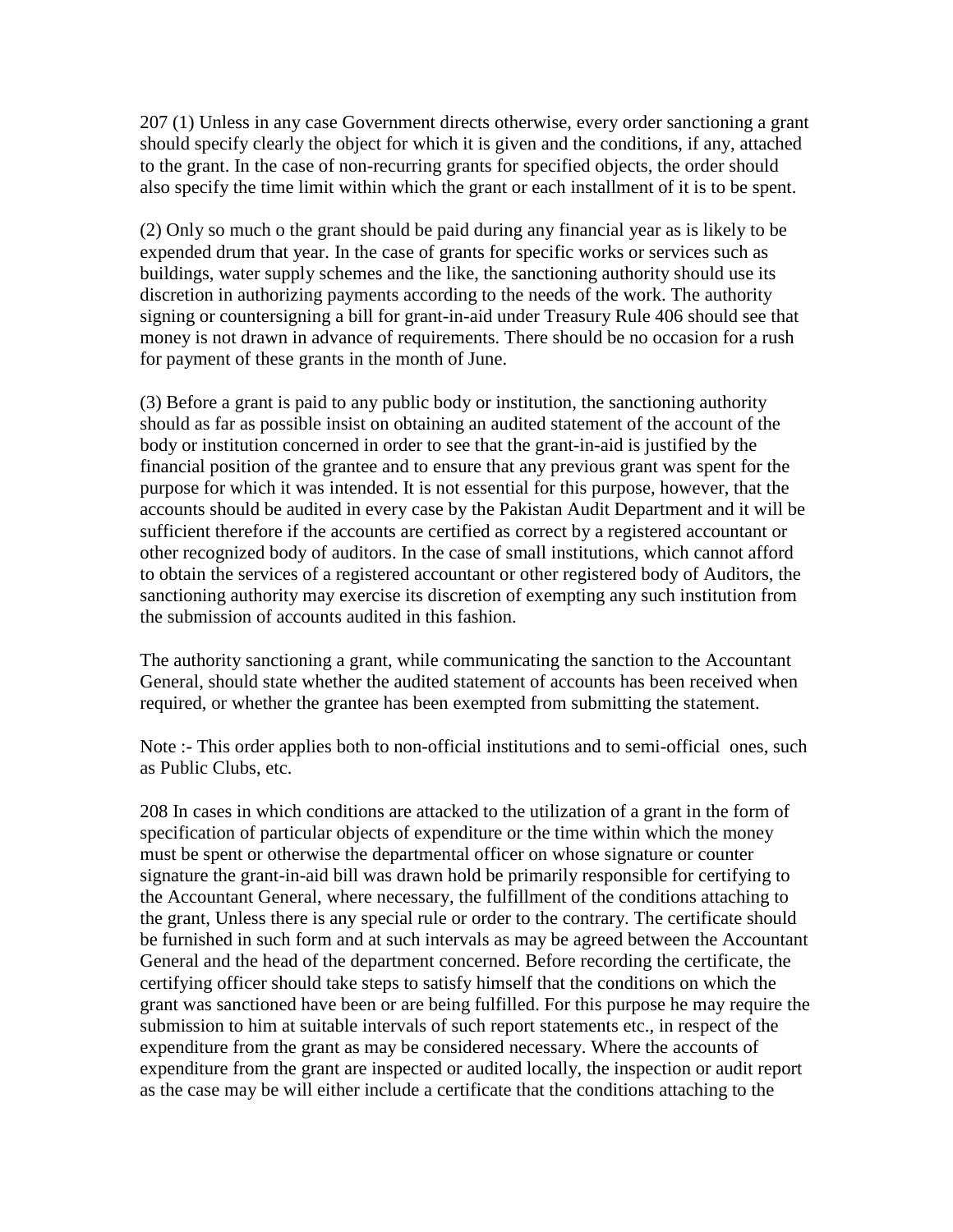grant have been or are being fulfilled or will give details of the breaches of those conditions.

209 Unleash it is otherwise ordered by Government, every grant made for a specific object is subject to the implied conditions :-

(i) that the grant will be spent upon the object within a reasonable time, if no time limit has been fixed by the sanctioning authority and

(ii) that any portion of the amount which is not ultimately required for expenditure upon that object, should be duly surrendered to Government.

# **EXPENDITURE FROM DISCRETIONARY GRANTS**

210 When under orders of competent authority, an allotment for discretionary grants is placed at the disposal of a particular officer, the expenditure from such grants will be regulated by general or special orders of the Local Administration, specifying the objects for which the grants can be made and any other condition that should apply to them. Such grants must be non recurring i.e. not involving any future commitments.

# **OTHER GRANTS**

211 Grants, Subventions etc other than those dealt with in the foregoing pares, can be made only under special orders of Government.

# **IV.\_\_ COMPENSATION TO CIVIL OFFICERS FOR LOSS OF PROPERTY**

212 (1) All cases in which it is proposed to grant compensation to any civil officers for the accidental loss of his property should be referred to Government for orders through the Administrative Department concerned.

(2) Compensation will not ordinarily be granted to a Government servant for any loss to his property which is caused by an act of God as earthquake, floods etc., or which is due to ordinary accident which may occur to any citizen e.g loss by theft, or as the result of a railway accident, fire etc., The mere fact that, at the time of the accident the Government servant is technically on duty or is living in Government quarters, in which he is forced to reside for the performance of his duties, will not be considered as a sufficient ground for the grant of compensation. These points should be borne in mind while submitting proposals to Government.

# **V.\_\_ SPECIAL POLITICAL EXPENDITURE**

213 The following rules have been prescribed for the regulation of expenditure incurred in connection with special political missions and, subject to such special orders as may be issued by Government in particular cases, these rules should be observed by all officers placed in charge of such missions.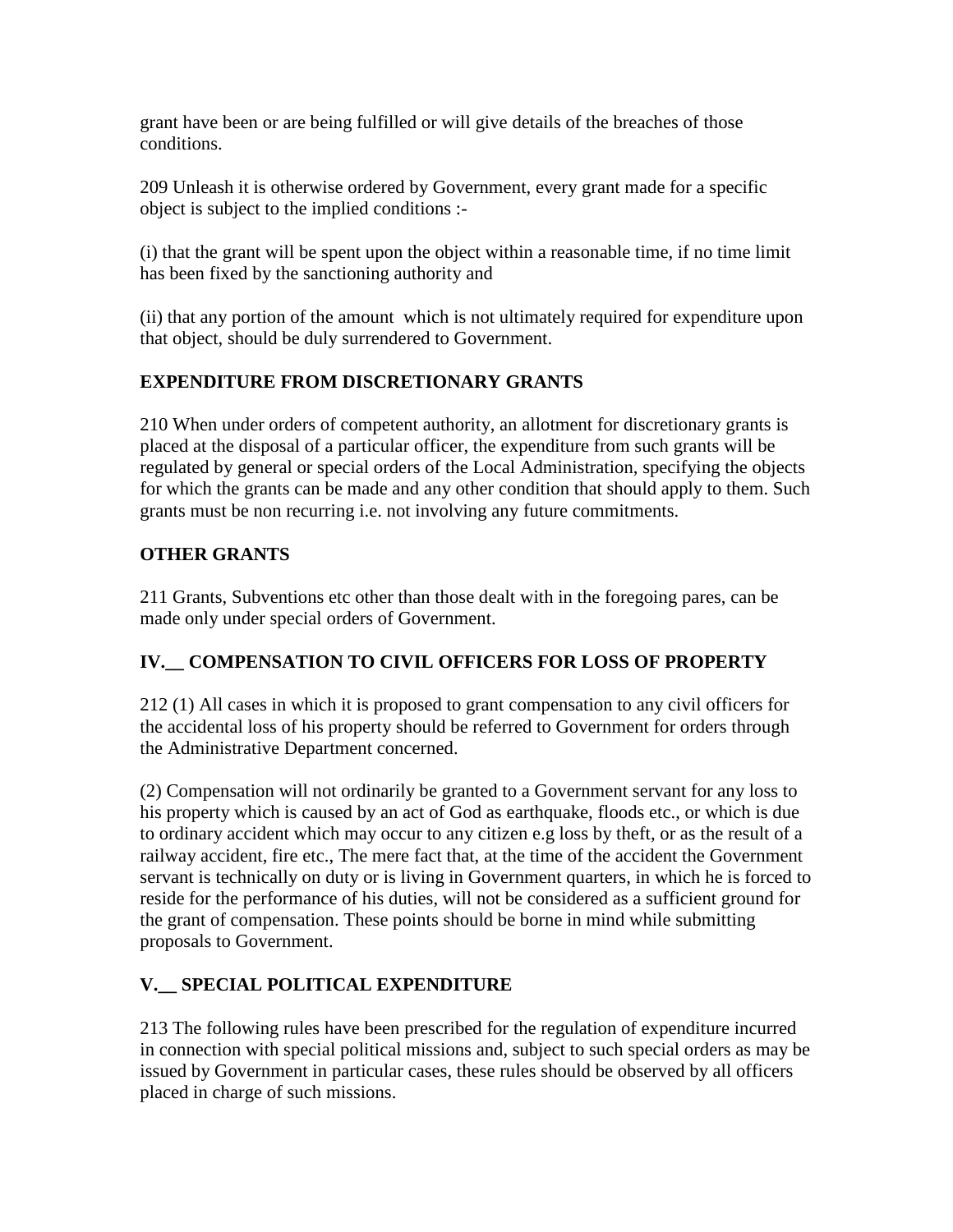(1) For the purposes of account and audit the expenditure should be broadly divided into two classes:-

Class.1\_\_Charges requiring the sanction of overment either specific or general.

# **PAY AND ALLOWANCES**

- 1. Pay of gazetted Government servants.
- 2. Pay of fixed establishment (both permanent and temporary).
- 3. Sumptuary allowance.
- 4. Outfit allowance.

5. Travelling allowance (if different from that admissible under the prescribed rules).

- 6. Free rations.
- 7. Compensation for dearness of provisions.
- 8 Other special allowances if any.

Class II. Charges which may be incurred by the officer-in-charge at his discretion within the amount of the sanctioned appropriation.\_\_

#### **Initial Charges**

- 1. Purchase of tents.
- 2. Purchase of camp furniture and equipment.
- 3. Purchase of transport equipment.
- 4. Purchase of Toshakhana articles.
- 5. Purchase of mess equipment.
- 6. Purchase of transport animals.
- 7. Supply of warm clothes.

#### **Recurring Charges**

8. Transport charges i.e camel, mule and cooly-hire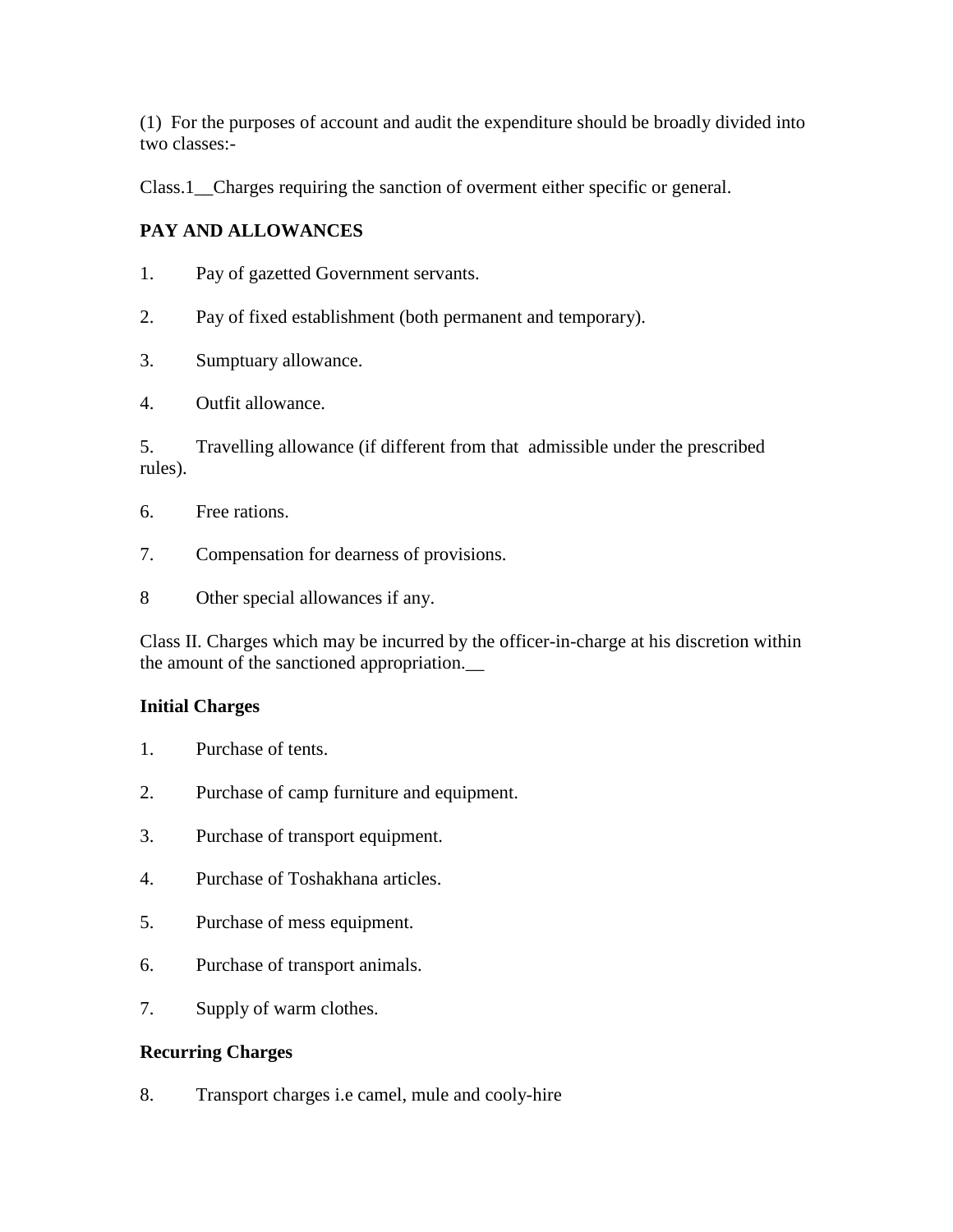- 9. Purchase of stationery.
- 10. Compensation ---
- i) to camp followers for loss of transport animals.
- ii) to villagers for damage to crops, etc.
- 11. Rewards and khilats.
- 12. Secret Service expenditure.
- 13. Dak arrangements.
- 14. Mehmani to tribesmen and chiefs.
- 15. Payments to guides.
- 16. Improvement of roads.
- 17. Service telegrams and postage.
- 18. Fees and keep of transport animals.
- 19. Construction of boundary Pillars.
- 20. Miscellaneous expense.

( 2) (i) Officers entrusted with such expenditure are required to submit as early as possible, detailed estimates of probable expenditure classified as above. Under  $\Box$ Pay and Allowances  $\Box$  present emoluments and the special pay and other allowances proposed should be clearly indicated. If the grant of traveling allowances, other than those authorized under rule is in any case recommended, the precise nature (e.g., increased daily or mileage allowance, etc), of the concession should be specified and when free carriage is allowed it should be explained to what extent the primary or special travel allowance should be reduced. The classes of officers entitled to rations, either free of charge or on payment, should be specified. A scale should be proposed for the issue of rations on payment as also if necessary  $\Box$  for compensation far dearness of provisions  $\Box$ . No expenditure should be incurred under Class I in excess of the amounts sanctioned.

(ii) As regards expenditure under Class II, a fairly approximate estimate of the initial charges 1 to 7 can be prepared. The estimates for Recurring charges can, in the first instance, be a rough forecast only, but as soon as the officer is in a position to do so, a revised estimate should be submitted. Expenditure under Class II may be incurred up to the limit of the estimates under each head when these have been approved and under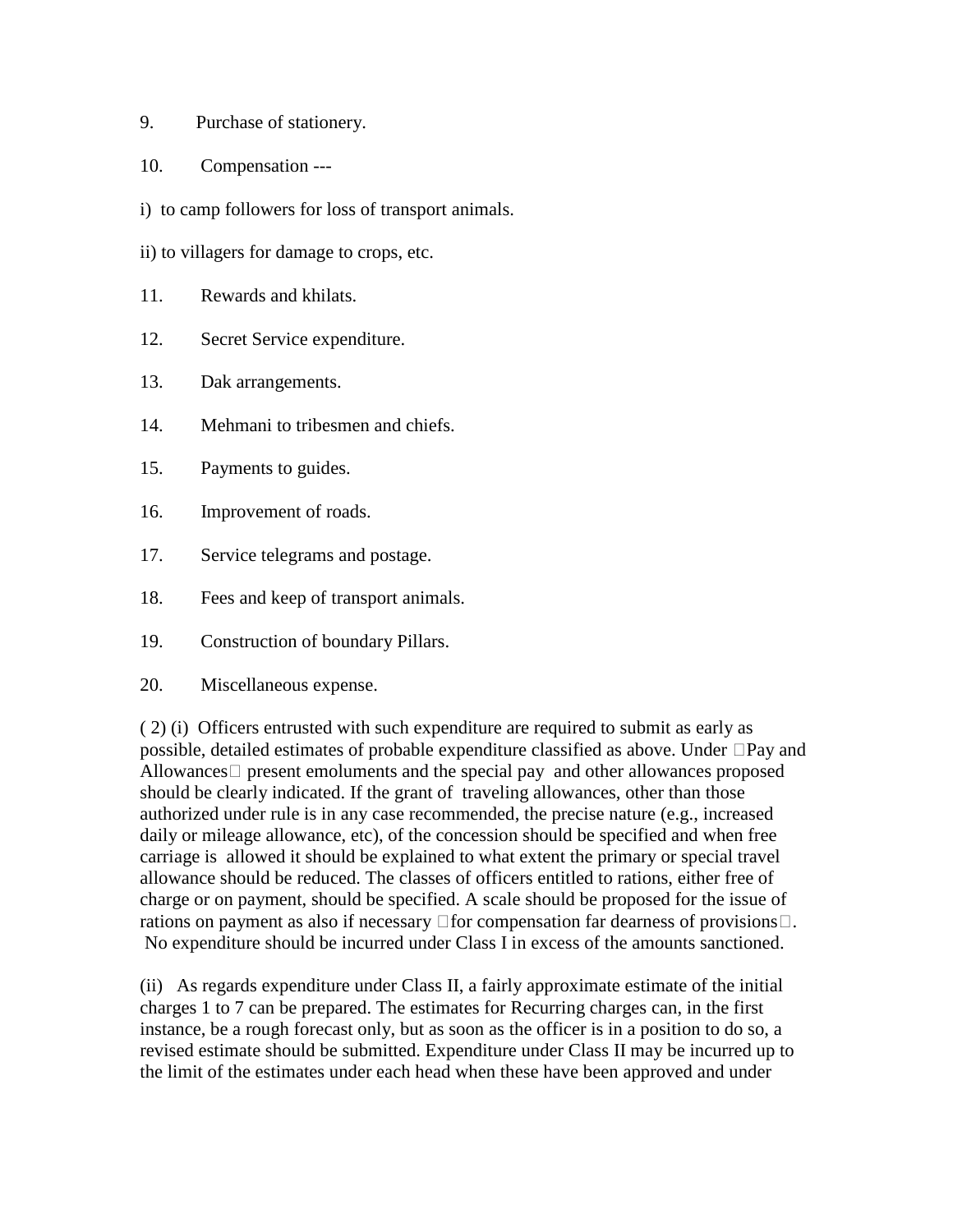$\Box$ Recurring charges  $\Box$  appropriations may be transferred from one head to another, provided the total allotment is not exceeded.

Note. the classes of servants to whom warm clothing is to be grant, maximum amount Per head should be laid down in addition to the total grant for that Purpose.

(3) An officer in-charge of a special political mission should supply himself with funds by cheques drawn on treasuries against letters of credit as laid down in clause (i) of Treasury Rule 418 and accounts of expenditure incurred by him should be rendered to the Accountant General in accordance with the procedure laid down in clauses ii to iv of that rule.

(4) A supply of stationery as well as of Pay, Traveling Allowance and Contingent Bill forms should be obtained from the Controller of Printing Stationery and Forms, Karachi and all charges should be drawn on the regular forms.

(5) Advances made for public expenditure will be held under objection until a detailed account duly supported by vouchers is furnished in adjustment of them.

(6) A Store Account in Form GFR-14 should be kept of the articles purchased for the Toshakhana, which at the close of mission should be submitted through Government to the Accountant General.

#### **CHAPTER .\_\_11 DEBT AND MISCELLANEOUS OBLIGATIONS OF GOVERNMENT**

#### **RUPEE DEBT**

214. The management of Public debt in Pakistan and the maintenance of accounts relating thereto are vested in tic State Bank of Pakistan . A substantial part of the work falls, however on treasuries and sub treasuries.

215. The procedure to be followed in treasuries and other Government office in dealing with securities of rupee loans issued by Government and in making payment of interest in respect thereof is regulated by the provisions of the Public Debt Act 1944 (XVIII of 1944) as amended from time to time and the statutory rules issued thereunder. Detailed rules, based mostly on the statutory rules referred to above, and the supplementary orders issued by Government from time to time are to be found in the Government Securities Manual issued under the authority of Government.

Note .\_ Unless there be anything repugnant in the subject or context, and without prejudice to the provision of the law and the statutory rules mentioned above, the rules in the Government Securities Manual in so far as they deal with the procedure relating to disbursement of money from, and payment of money into, the Public Amount are to be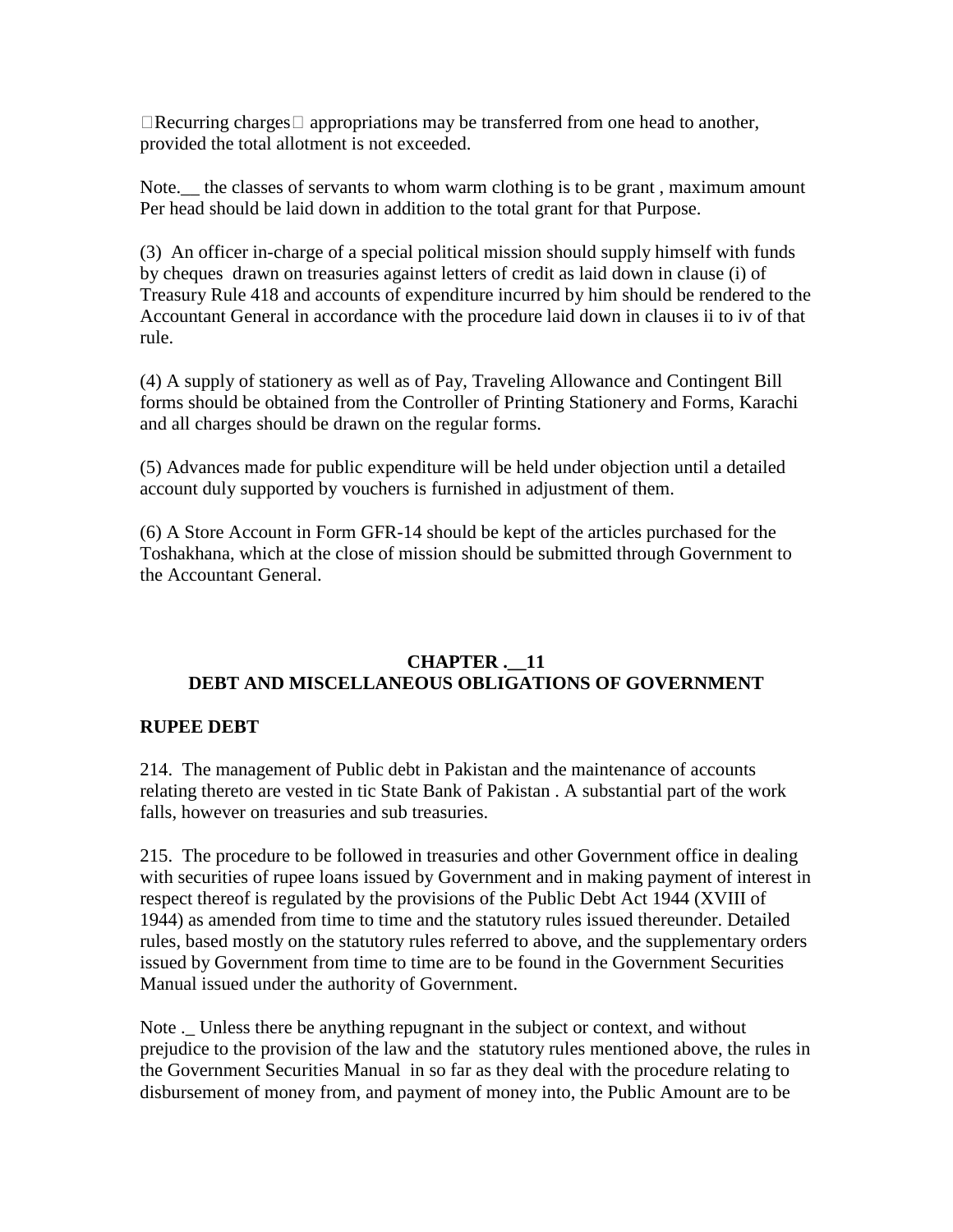regarded as rules framed under the constitution . Likewise, the rules in the Manual which prescribe the form of initial accounts to be kept at treasuries in respect of payment of interest of Government Securities repayment to principal of terminable loans, receipt of subscription to new loans and of other allied transaction and the form in which the account of such transaction are to be rendered to the Accountant General should be regarded as directions given by the Auditor General which the approval of the President and will be subject to any directions contained in this behalf in Volume II of the Account Code .

216 Treasury Bills, Prize Bonds and Savings Certificates issued by the Government from time to time are special forms of Government Securities which are issued and repaid under special rules and orders made by Government in this behalf. (See also rules 593, 594 and 598 of the Treasury Rules )

### **PROVIDENT FUNDS**

217 The term  $\Box$  Provident Funds' is strictly applicable to all  $\Box$  Provident Funds' within the meaning of the Provident Funds Act, 1925 (XIX I of 1925), as amended, have been constituted for the benefit of Government servants including Railway employees under the administration of the Federal Government. The procedure relating to the recovery of subscriptions to, and withdrawals from such funds will be regulated strictly in accordance with the provisions of the respective Provident Fund Rules and the subsidiary instructions contained in Section III of Part VIII of the Treasury Rules.

The legal aspect of the provisions in the Provident Funds Rules has been dealt with the Memorandum explanatory of Government Provident Fund Rules vis-a-vis the law on the subject' which has been prepared by Government in consultation with its legal advisers Appendix 12. The Memorandum as stated in the preface thereto is not exhaustive and exceptional cases may arise which are not covered by the instructions in the Memorandum but it will be found useful in dealing with the generality of cases arising under the various Provident Fund Rules.

218 The following instructions should be carefully observed by heads of offices with a view to the correct preparation of the Fund Schedules referred to in Treasury Rules 604 :-

i) A complete list of subscribers to each fund should be maintained in each disbursing office in the form of the schedule.

ii) each new subscriber should be brought on this list and any subsequent changes resulting from his transfer or in the rate of subscription etc., clearly indicated.

iii) Except where it is otherwise provided in the rules of the fund concerned changes in the monthly rates of subscription will be permissible only from the first of April each year i.e. with effect from the pay for June drawn in July.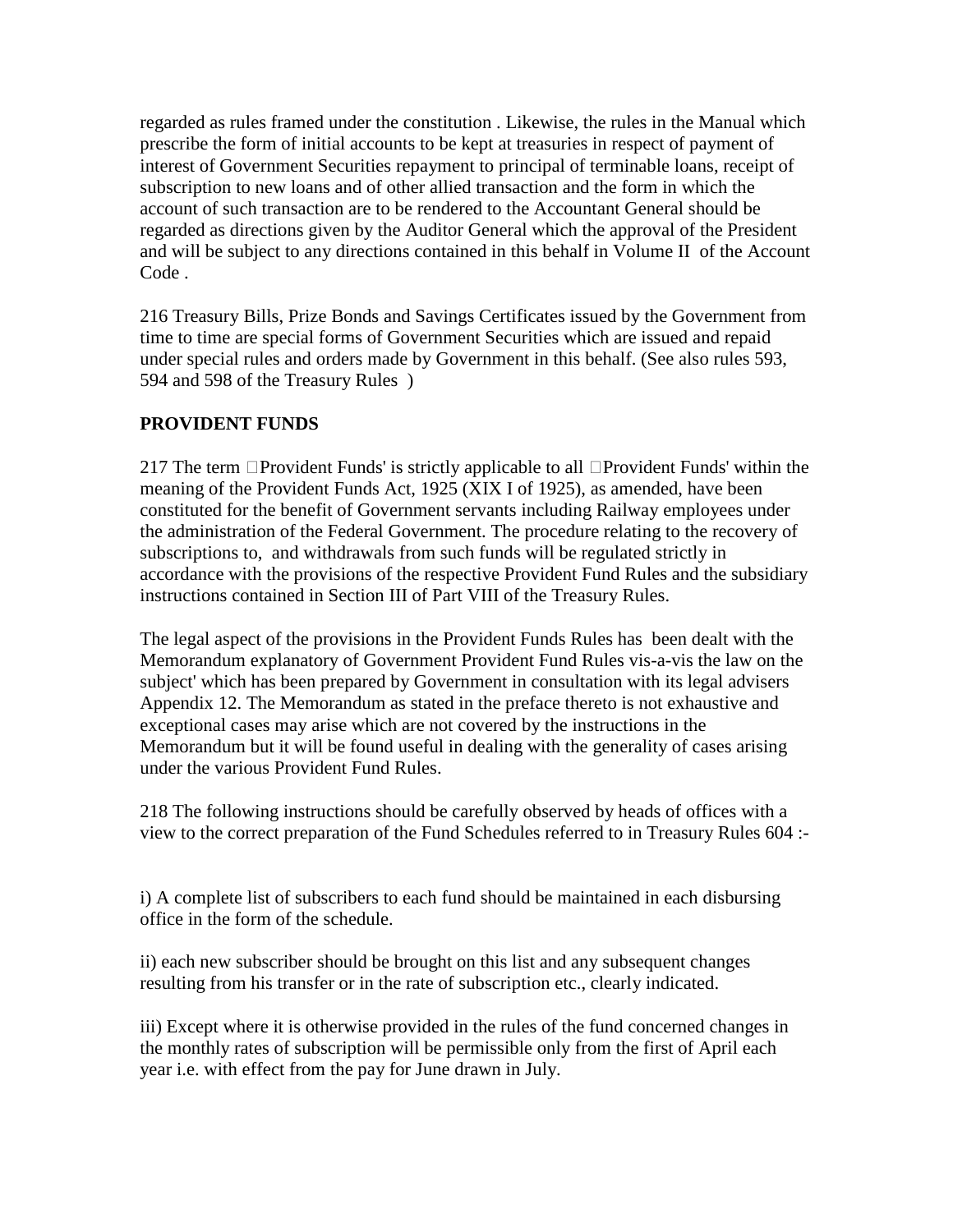iv) When a subscriber dies, quits the service or is transferred to another office, full particulars should be duly recorded in the list.

v) In the case of the transfer of a subscriber to another office the necessary note of transfer should be made in the list of both the offices.

vi) From this list the monthly schedule to be appended to the pay bill should be prepared and agreed with the recoveries made before the submission of the bill to the treasury for payment.

#### **SERVICE AND OTHER FUNDS**

Central Employees Benevolent Fund.

Central Employees Group Insurance Fund.

Postal Insurance Fund

219 Contributions, donations, etc., recoverable, and benefits payable, in respect of the funds specified above will be regulated in accordance with the Rules of the respective funds and the subsidiary instructions contained in Treasury Rules 602 and 611.

220 Subscriptions to Central Employees Benevolent Fund from both Gazetted and non-Gazetted employees and Group Insurance Fund in case of Gazetted Officers only are realised in cash by deduction from the pay bills in accordance with the orders of the Government.

Note.\_ It must be distinctly understood that in the case of the General Family Pension Fund, the Hindu Family Annuity Fund and the Bengal Christian Family Pension Fund, Government exercises no supervision over the management of the Funds and is no way responsible for their solvency.

221. A detailed list of the subscriptions realised in cash on behalf of each fund showing the date and amount of each receipt and the name of the person on whose behalf it is paid in, should be submitted by the Treasury Officer to the Accountant General with the cash account of each month. This list will be a copy of a register maintained in the treasury.

222. The deposit accounts of these funds on the Government book will credited with interest at such rates and at such intervals as may be prescribed by Government in each case.

Note.\_\_ An important difference with regard to interest is made between subscriptions paid by deduction from pay-bills and subscriptions paid in cash, no interest being allowed for the month of payment on cash subscriptions received after the 4th of the month, whereas subscriptions deducted from a bill bear interest as though they had been received on the first of the month.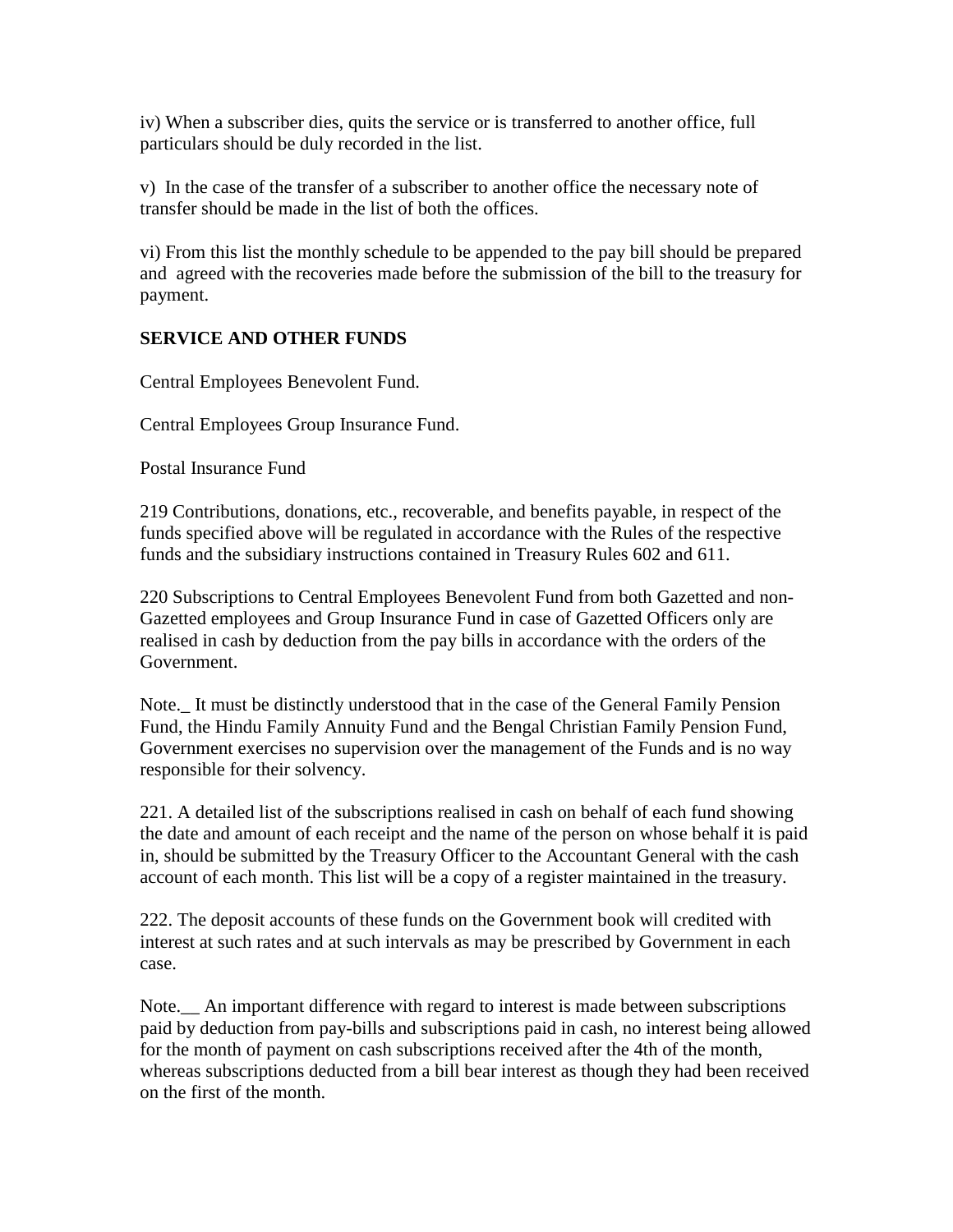#### **CHAPTER l2. LOCAL FUNDS**

#### **INTRODUCTORY**

223 (I) The transactions of local funds as defined in Treasury Rule 652 are not included as such in the Public Account, except in so far as their cash balances may be deposited with Government under Treasury Rule 653 and accounted for under the deposit head  $\Box$ Deposits of Local Funds $\Box$ , The function of Government in regard to such deposits is that of a bank (see Treasury Rule 654).

- 2) The main classes of local funds are :-
- i. District Funds ;
	- ii. Municipal Funds
	- iii. Cantonment Funds
- iv. Port and Marine Funds
- v. Other miscellaneous Funds

Note : The expression  $\Box$ local body  $\Box$  as used in this Chapter means the authority legally entitled or specially empowered by Government to administer a local fund.

224 The financial transactions between Government and local bodies will be regulated by the following rules and by such other general and Government may issue special orders as in this behalf.

#### **GRANTS TO LOCAL BODIES**

225 The payment of the various classes of grants to local bodies will be governed by general instructions contained in pares 206 to 209 and by such special orders as may be issued by Government in regard to each class of grant.

## **LOANS TO LOCAL BODIES**

226 The detailed procedure to be followed in connection with the grants of loans to local bodies will be regulated by the by the provisions of the Local Authorities Loans Act and other special Acts and by rules made there under (see also Para 237).

#### **CHARGES RECOVERABLE FROM LOCAL BODIES**

227 Unless any of the following arrangements have been authorized by Government a local fund should be required to pay in advance the estimated amount of charges to be incurred or cost of services to be rendered by Government on account of the Fund :\_\_\_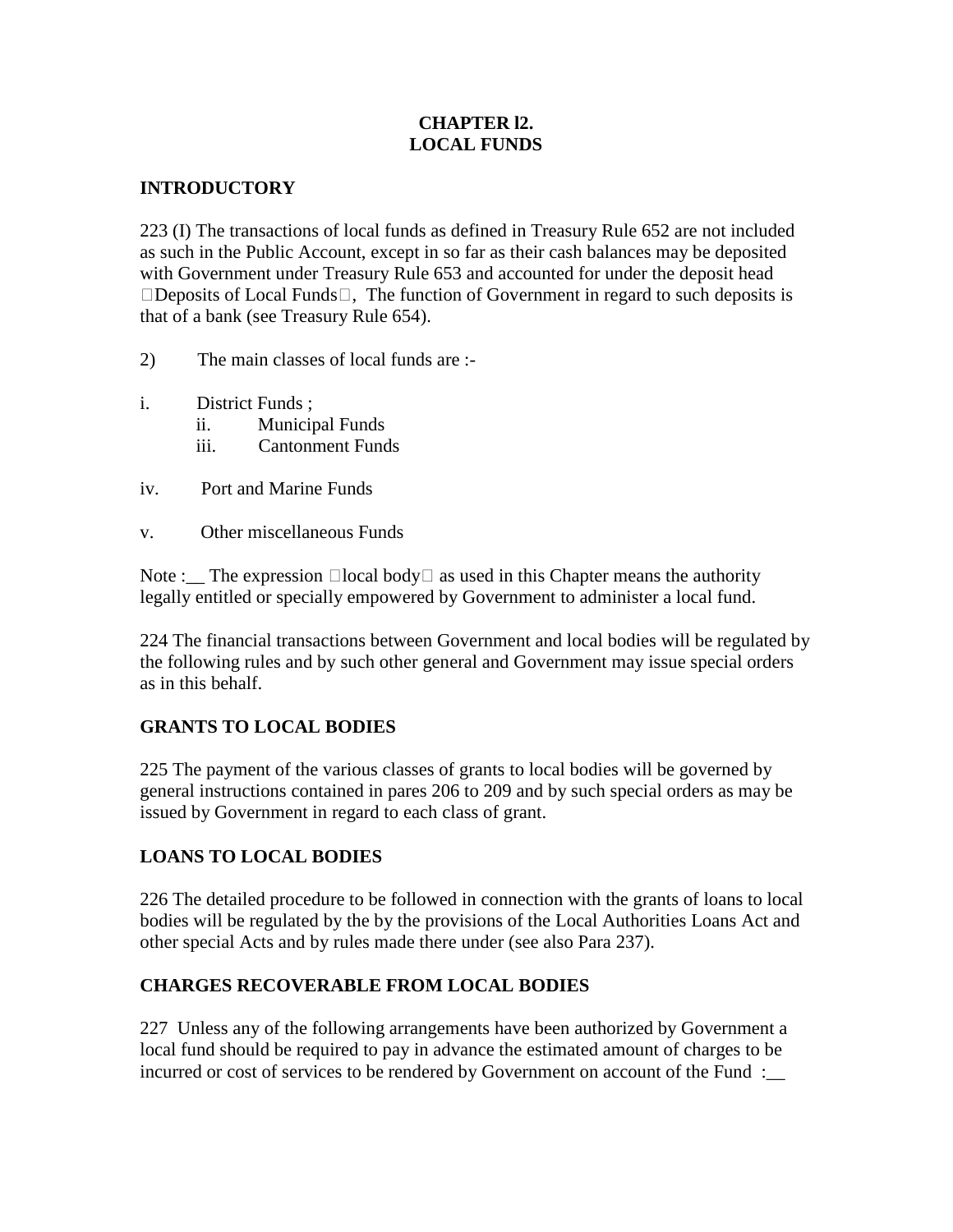i) payments as made by Government may be debited to the balance of the deposits of The local fund in Government books ;

ii) recovery from the local fund may be postponed till the time when Government has to make payment for the charges ;

iii) payments may be made as advances from Government funds in the first instance ,pending recovery from the local fund.

228 Any amount due to Government by a local body including any amount overdue for payment in respect of loan is subject to recovery by adjustment from any non-statutory grant sanctioned for payment to it. The authority signing or countersigning a bill for such a grant should see that this rule is observed as far as practicable.

# **REVENUE COLLECTED ON BEHALF OF LOCAL BODIES**

229 Unless it be expressly authorized by law, proceeds of taxes lines or other revenues levied or collected by Government may not be appropriated direct to a local Fund without passing them through the general revenue account of Government, whether or not such taxes fines etc., are earmarked from the start for the purposes of the fund.

230 Subject to the provisions of relevant Acts and rules made there under, adjustments with local bodies in respect of revenue an other moneys raised or received by Government on their behalf will be made in such manner and on such dates as may be authorized by general or special orders of Government.

## **USE OF SERVICE POSTAGE STAMPS**

231 Service Postage stamps may not be used by a local fund officer or any Government officer acting in a capacity connected with a local fund (such as Chairman or Secretary of a local fund committee), but they may be used on the correspondence of a public officer acting as such even though the correspondence relates to the affairs of a local body.

Note :- Telegraphic massages, the charges for which are to be borne by local funds, should be classified as Private and not as  $\Box$ State'.

# **AUDIT OF ACCOUNTS**

232 Subject to the provisions of any law or rule having the force of law, the accounts of local bodies will be audited by the Pakistan Audit Department under general agreement reached between Government and the Auditor General. The agreement extends also to the accounts of other non-Government bodies or institutions, which under any general or special order of Government have to be audited through Government agency.

233 Audited fees on the basis of daily rates prescribed by Government from time to time will be charged for the audit by the Pakistan Audit Department of the accounts of local